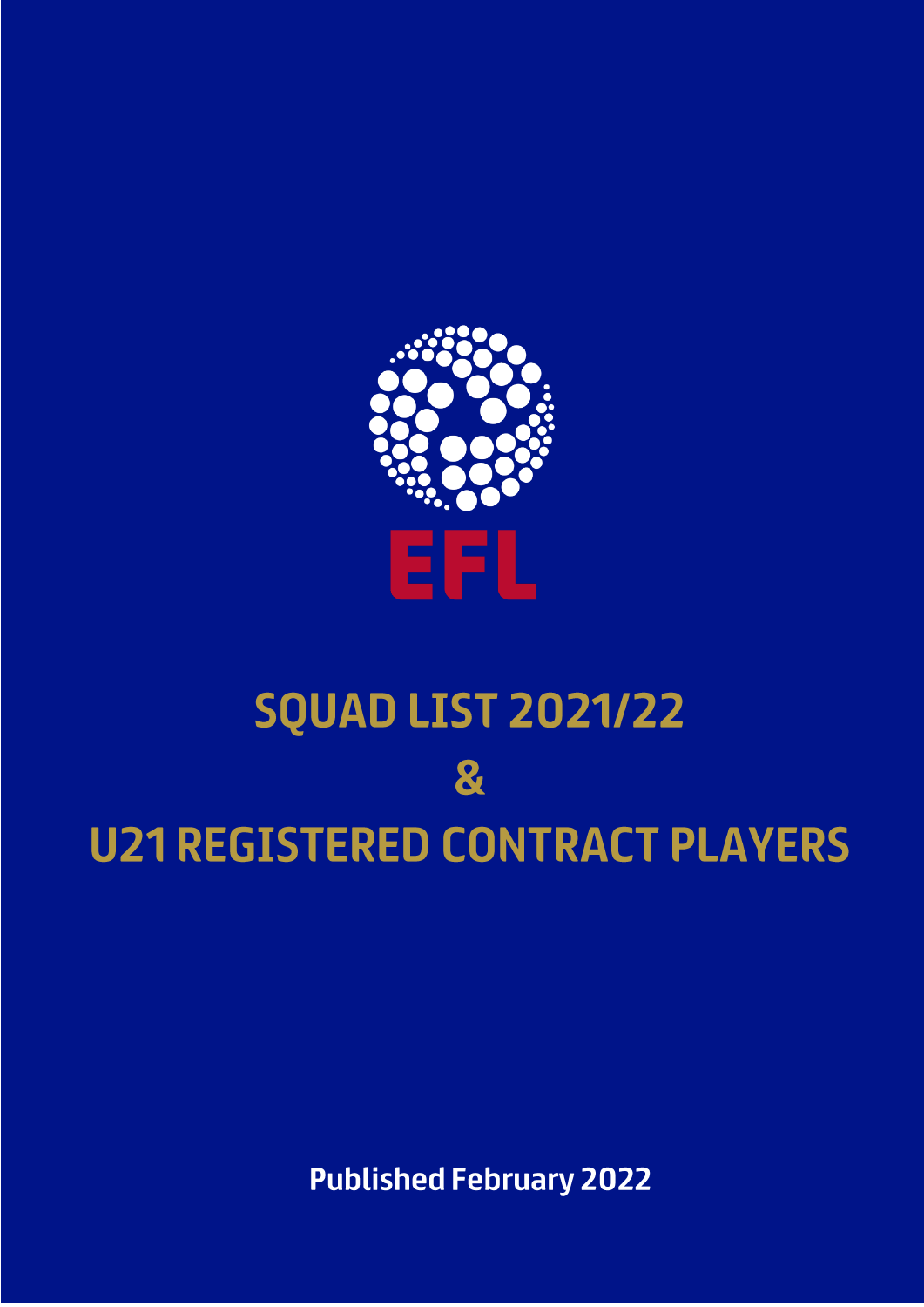### **Accrington Stanley - In Squad Players**

|    | <b>Player</b>                  | <b>Home Grown</b> |
|----|--------------------------------|-------------------|
| 1  | Baghuelou-Rich, Jay Noah       |                   |
| 2  | Bishop, Colby David            | Yes               |
| 3  | Butcher, Matthew David         | Yes               |
| 4  | Clark, Mitchell Reece          | Yes               |
| 5  | Conneely, Seamus Joseph        |                   |
| 6  | Coyle, Liam Christopher        | Yes               |
| 7  | Hamilton, Ethan Billy          | Yes               |
| 8  | Longelo Mbule, Rosaire         | Yes               |
| 9  | Mansell, Lewis David           | Yes               |
| 10 | McConville, Sean Joseph        | Yes               |
| 11 | Morgan, David Barry            | Yes               |
| 12 | Nottingham, Michael Jermaine   |                   |
| 13 | O'Sullivan, John Anthony James | Yes               |
| 14 | Pell, Harry David Balvaj       | Yes               |
| 15 | Pritchard, Joe Cameron         | Yes               |
| 16 | Rodgers, Harvey James          | Yes               |
| 17 | Savin, Toby                    | Yes               |
| 18 | Sykes, Ross James              | Yes               |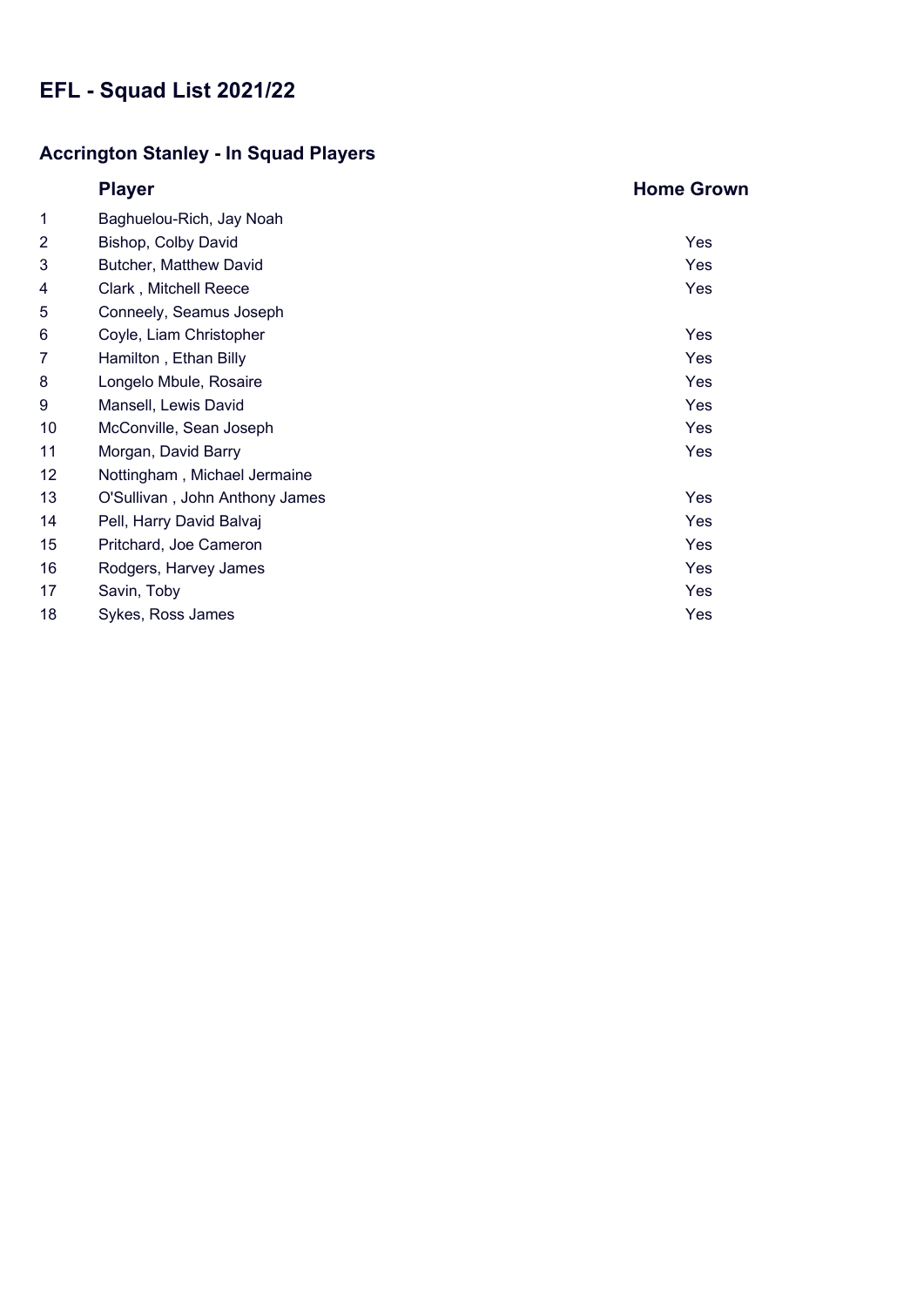#### **Accrington Stanley - Under 21 Contract Players**

- Adedoyin, Korede Yemi
- Amankwah, Yeboah
- Carson, Matthew Alan
- Fenlon, Rhys James Roy
- Isherwood, Liam Paul
- Leigh, Tommy
- Lewis, Marcel David
- Martin, Daniel James
- Moonan , Dylan
- Nolan, Jack Daniel
- Patrick, Oliver Edward
- Perritt, Harrison Joshua
- Pleavin, Ben Spencer
- Poilly, Emerich Franck Yvan
- Procter, Archie Mark
- Spinelli, Lorenzo Kevin
- Stowe, Luke Dean
- Woods, Josh Stanley Ronald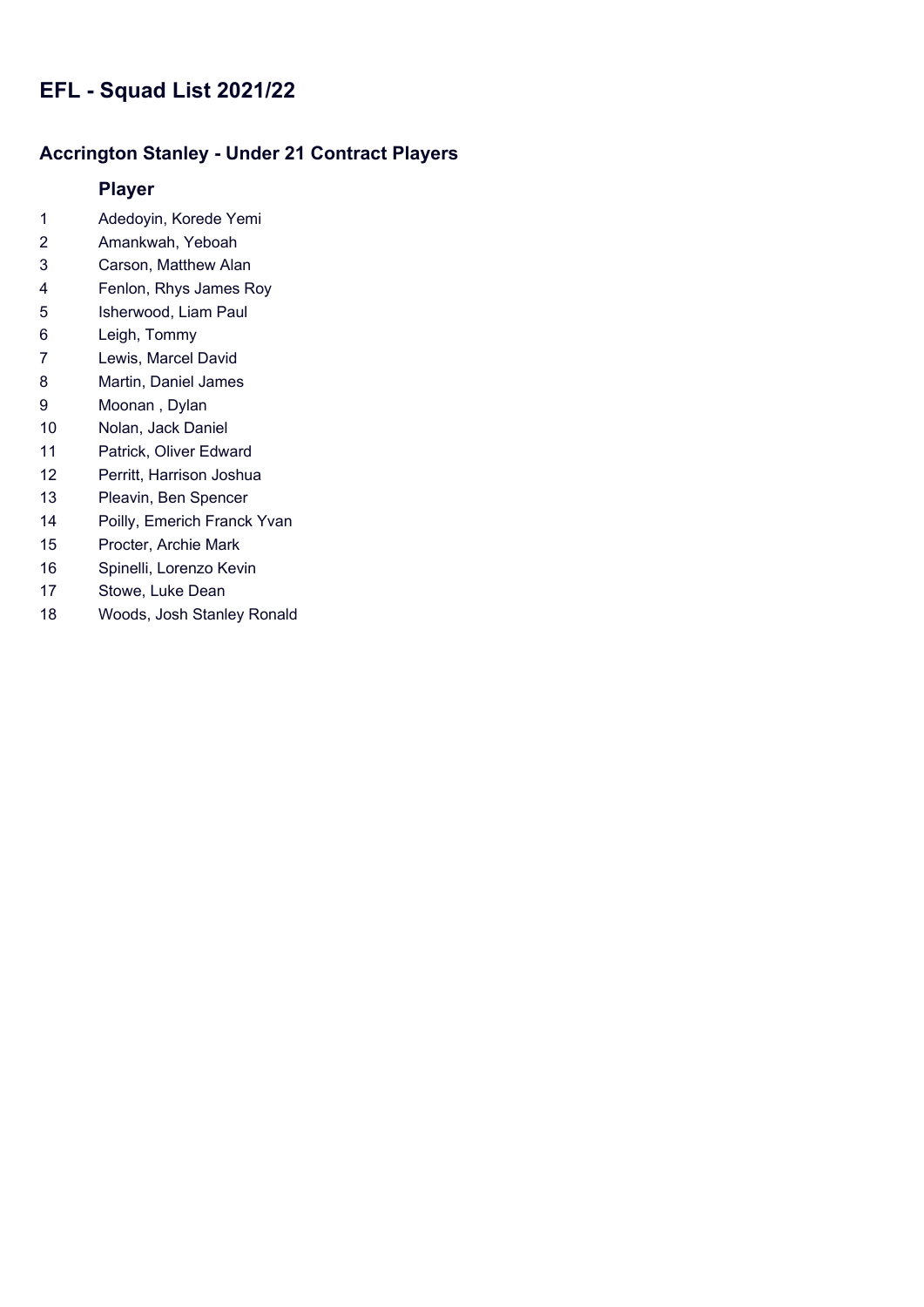### **AFC Bournemouth - In Squad Players**

|                | <b>Player</b>                      | <b>Home Grown</b> |
|----------------|------------------------------------|-------------------|
| 1              | Anthony, Jaidon                    | Yes               |
| $\overline{2}$ | Billing, Philip Anyanwu            | Yes               |
| 3              | Brady, Robert                      | Yes               |
| 4              | Cahill, Gary James                 | Yes               |
| 5              | Cantwell, Todd Owen                | Yes               |
| 6              | Christie, Ryan                     |                   |
| $\overline{7}$ | Cook, Lewis John                   | Yes               |
| 8              | Davis, Leif                        | Yes               |
| 9              | Dembele, Ben Siriki                |                   |
| 10             | Hansen, Emiliano Marcondes Camargo |                   |
| 11             | Kelly, Lloyd Casius                | Yes               |
| 12             | Laird, Ethan Benjamin              | Yes               |
| 13             | Lerma Solis, Jefferson Andres      |                   |
| 14             | Lowe, Jamal                        | Yes               |
| 15             | Mepham, Christopher James          | Yes               |
| 16             | Moore, Kieffer Roberto Francisco   | Yes               |
| 17             | Pearson, Benjamin David            | Yes               |
| 18             | Phillips, Nathaniel Harry          | Yes               |
| 19             | Smith, Adam James                  | Yes               |
| 20             | Solanke-Mitchell, Dominic Ayodele  | Yes               |
| 21             | Stacey, Jack William               | Yes               |
| 22             | Stanislas, Felix Junior            | Yes               |
| 23             | Travers, Mark                      | Yes               |
| 24             | Woodman, Frederick John            | Yes               |
| 25             | Zemura, Jordan Bekithemba          | Yes               |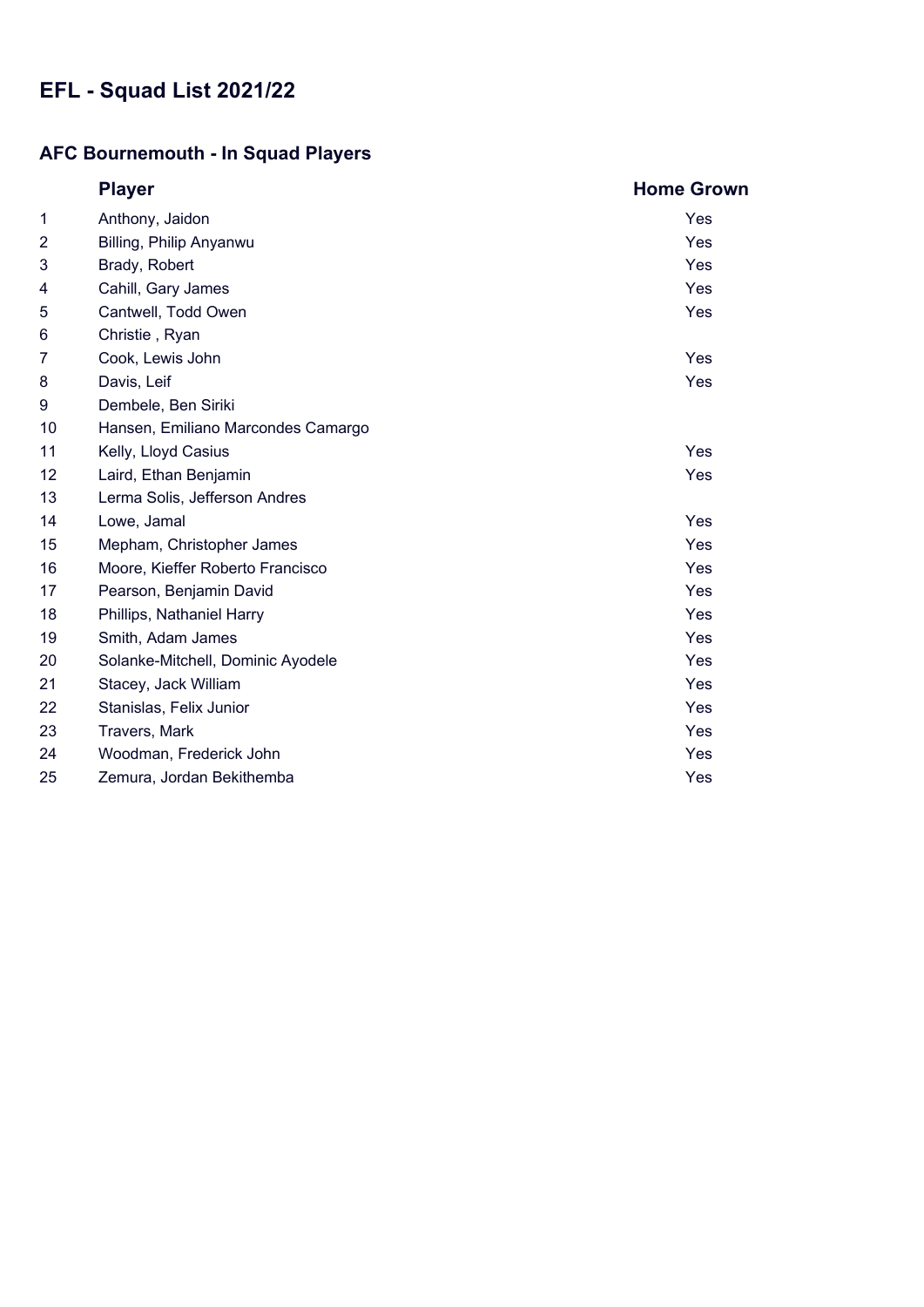#### **AFC Bournemouth - Under 21 Contract Players**

- Camp, Brennan
- Dennis, William Jonathon
- Genesini, Brooklyn
- Glover, Ryan
- Greenwood, Benjamin
- Hill, James
- Ibsen Rossi, Zeno
- Kilkenny, Gavin
- Kurran-Browne, Connor
- Moriah-Welsh, Nathan
- Nippard, Luke Ryan
- Plain, Cameron
- Rogers, Morgan Elliot
- Saydee, Christian
- Scrimshaw, Jake
- Sherring, Sam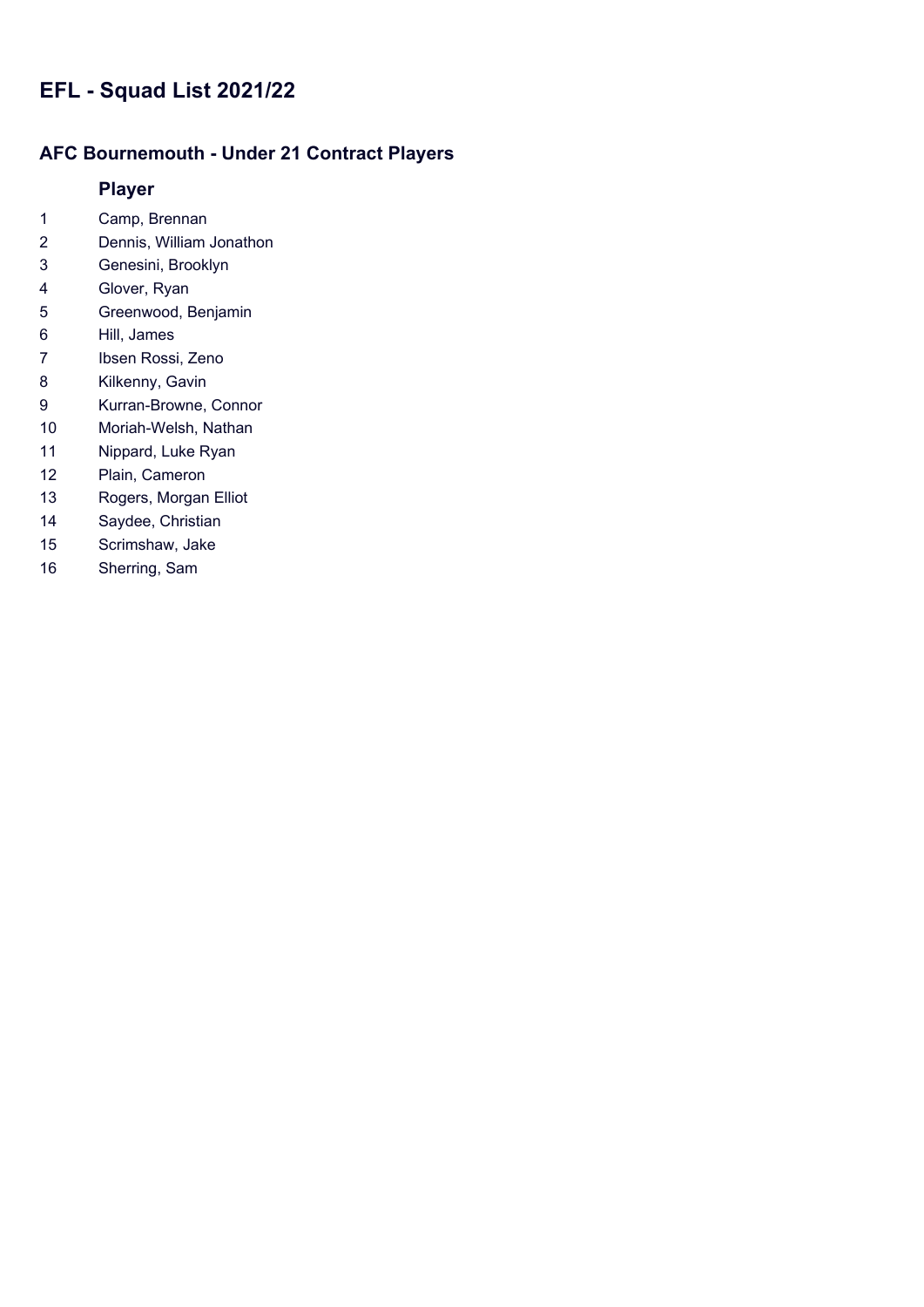### **AFC Wimbledon - In Squad Players**

|                | <b>Player</b>                      | <b>Home Grown</b> |
|----------------|------------------------------------|-------------------|
| 1              | Ablade, Terry                      |                   |
| $\overline{2}$ | Alexander, Cheye Christian         | Yes               |
| 3              | Andrews, Corie Anthony             | Yes               |
| 4              | Brown, Lee James                   | Yes               |
| 5              | Charles, Wesley Darius Donald      | Yes               |
| 6              | Chislett, Ethan Alexis             |                   |
| 7              | Cosgrave, Aaron Haruna Omar Martin | Yes               |
| 8              | Cosgrove, Sam Benjamin             | Yes               |
| 9              | Guinness-Walker, Nesta Pierre      |                   |
| 10             | Heneghan, Benjamin John            | Yes               |
| 11             | Kalinauskas, Tomas                 |                   |
| 12             | Marsh, George Owen                 | Yes               |
| 13             | Mbiya-Kalambayi, Paul Mbwebwe      | Yes               |
| 14             | McCormick, Luke Philip             | Yes               |
| 15             | Nightingale, William John Robert   | Yes               |
| 16             | Oualah, Zaki Nazih                 |                   |
| 17             | Tzanev, Nikola Chivarov            | Yes               |
| 18             | Woodyard, Alexander James          | Yes               |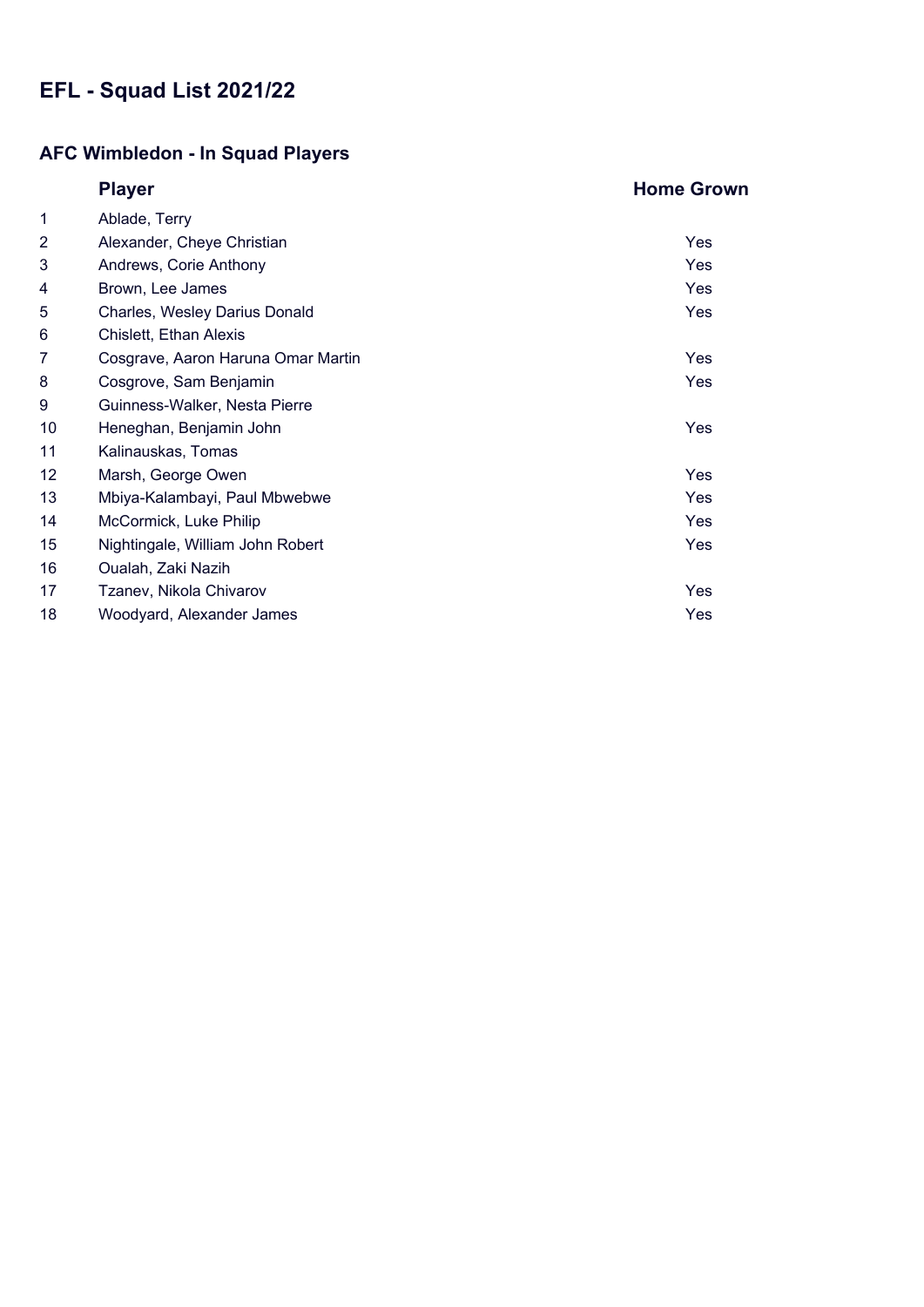#### **AFC Wimbledon - Under 21 Contract Players**

- Adjei-Hersey, Dylan Francis
- Assal, Ayoub
- Awokoya-Mebude, Adedapo Paul Oluwaseun
- Bendle, Alfie Joshua
- Biler, Huseyin
- Bolton, Elliott James
- Broome, Nathan Lee
- Csoka, Daniel
- Currie, Jack Alexander
- Fisher, David
- Frimpong, Kwaku Amponsah
- Hartigan, Anthony Rhys
- Jenkins, Luke
- Lawrence, Henry
- Madelin, Jack
- Ogundere, Isaac Ifeoluwa Foloronso Olushore
- Olaniyan, Isaac Humayun Kola
- Osew, Paul Asiedu
- Pressley, Aaron Alex
- Robinson, Zachary Scott
- Rudoni, Jack Edward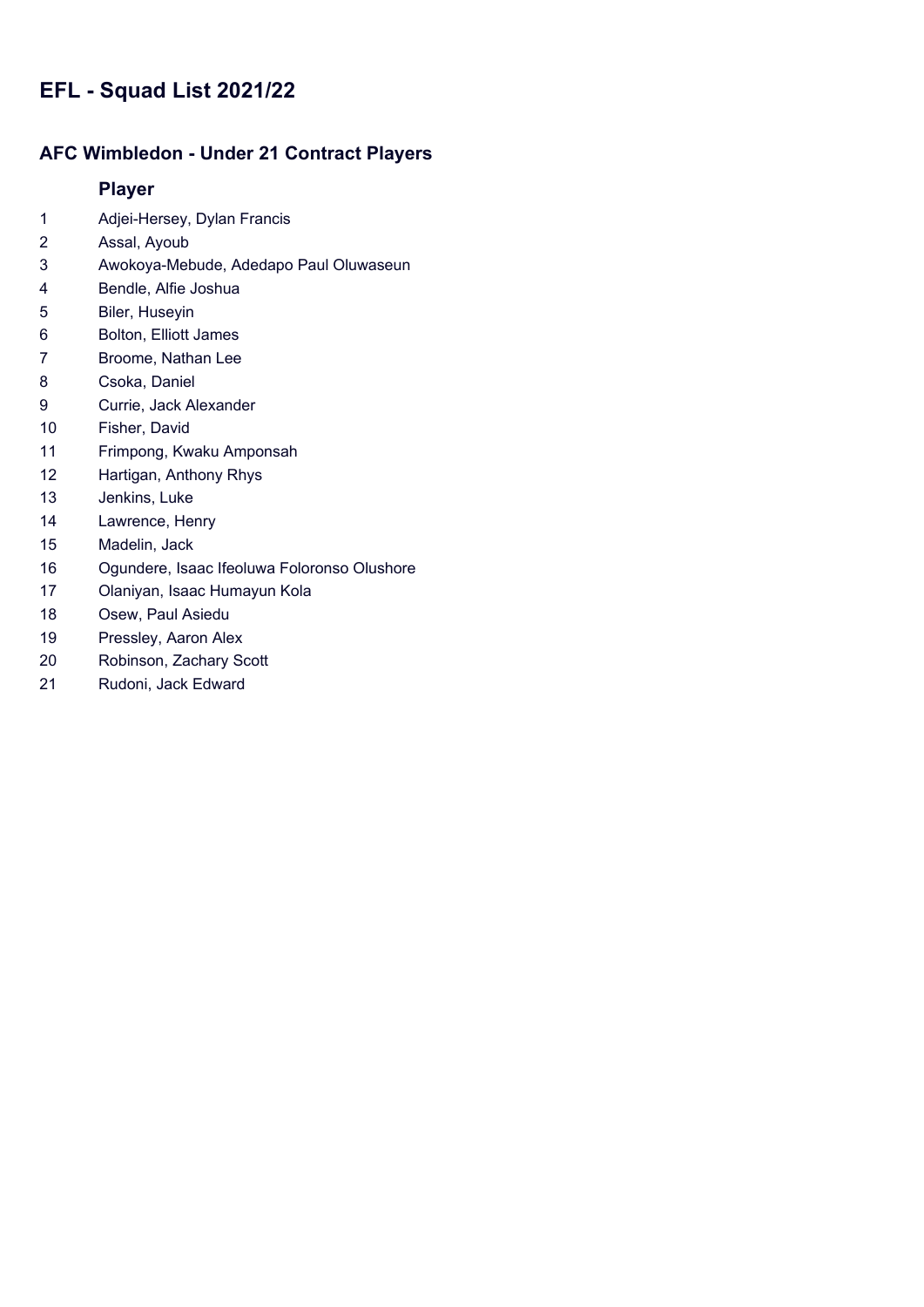# **Barnsley - In Squad Players**

|    | <b>Player</b>                    | <b>Home Grown</b> |
|----|----------------------------------|-------------------|
| 1  | Adeboyejo, Ayomide Victor        | Yes               |
| 2  | Andersen, Mads Juel              |                   |
| 3  | Bassi, Amine                     |                   |
| 4  | Benson, Josh                     | Yes               |
| 5  | Brittain, Callum James           | Yes               |
| 6  | Christie-Davies, Isaac           | Yes               |
| 7  | Collins, Bradley Ray             | Yes               |
| 8  | Dewar-Cole, Devante Lavon Andrew | Yes               |
| 9  | Gomes, Claudio                   | Yes               |
| 10 | Halme, Aapo Ilmari               |                   |
| 11 | Helik, Michal Slawomir           |                   |
| 12 | Kitching, Liam James             | Yes               |
| 13 | Leya Iseka, Aaron                |                   |
| 14 | Morris, Carlton John             | Yes               |
| 15 | Oduor, Clarke Sydney Omondi      | Yes               |
| 16 | Palmer, Romal Jordan             | Yes               |
| 17 | Quina, Domingos                  | Yes               |
| 18 | Vita, Remy                       |                   |
| 19 | Walton, Jack James               | Yes               |
| 20 | Williams, Jordan Lee             | Yes               |
| 21 | Woodrow, Cauley                  | Yes               |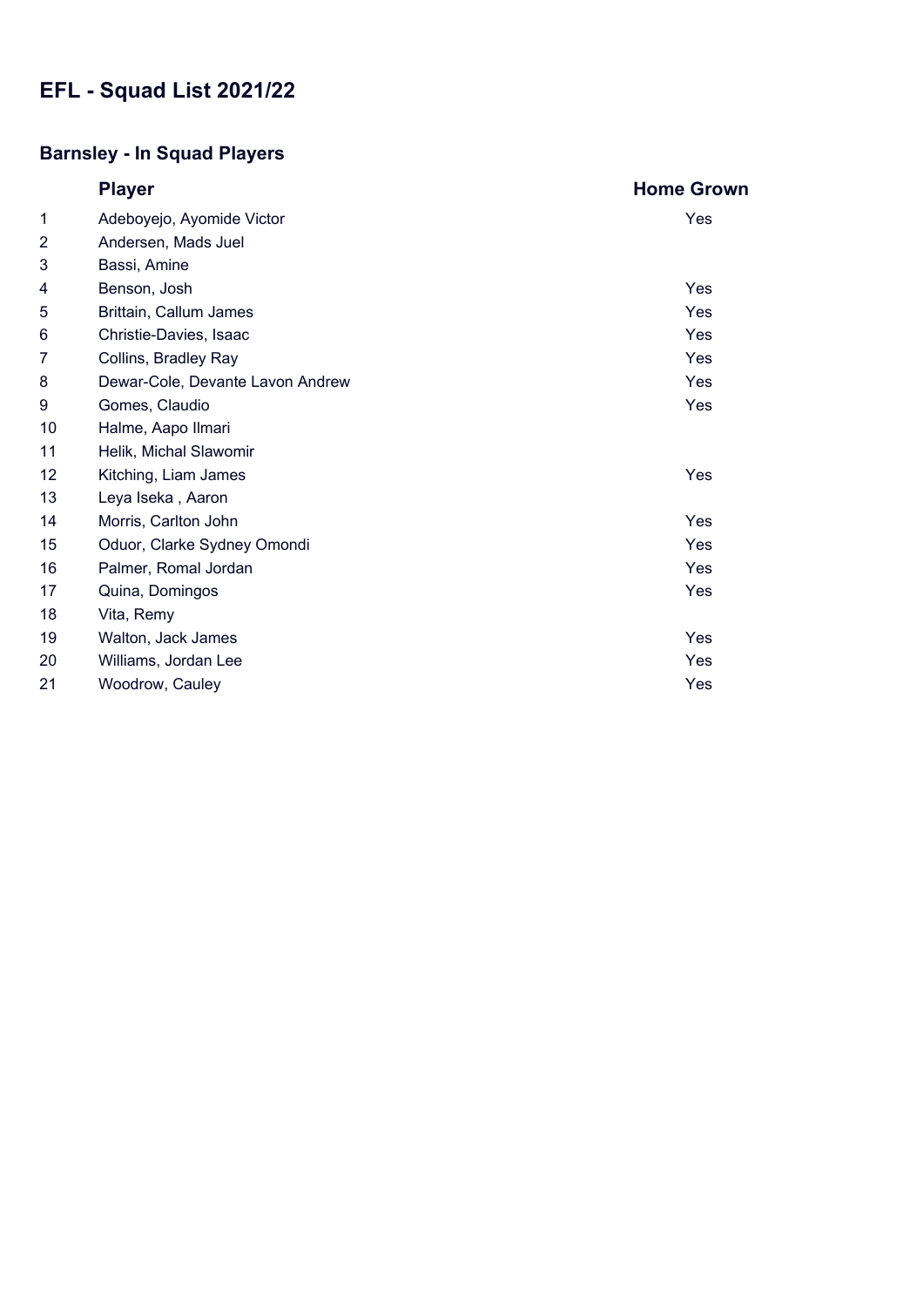#### **Barnsley - Under 21 Contract Players**

- Ackroyd, Joe
- Aitchison, Jack
- Ariely, Amir Moshe
- Bremang, David Asare
- Hassan-Smith, Kareem David
- Helliwell, Jordan Lewis
- Hodgson, Connor James
- Hondermarck , William Mbongo
- Jinadu, Daniel Oluwagbolade
- Kalinauskas, Tomas
- Lancaster, William Jack
- Marsh, Aiden Levi
- Moon, Jasper
- Pache, Rudi
- Simpson, Steven Jamal
- Sraha, Jason Robert Osei
- Styles, Callum John
- Thompson, Cameron Randy
- Winfield, Charlie James
- Wolfe, Matthew Ryan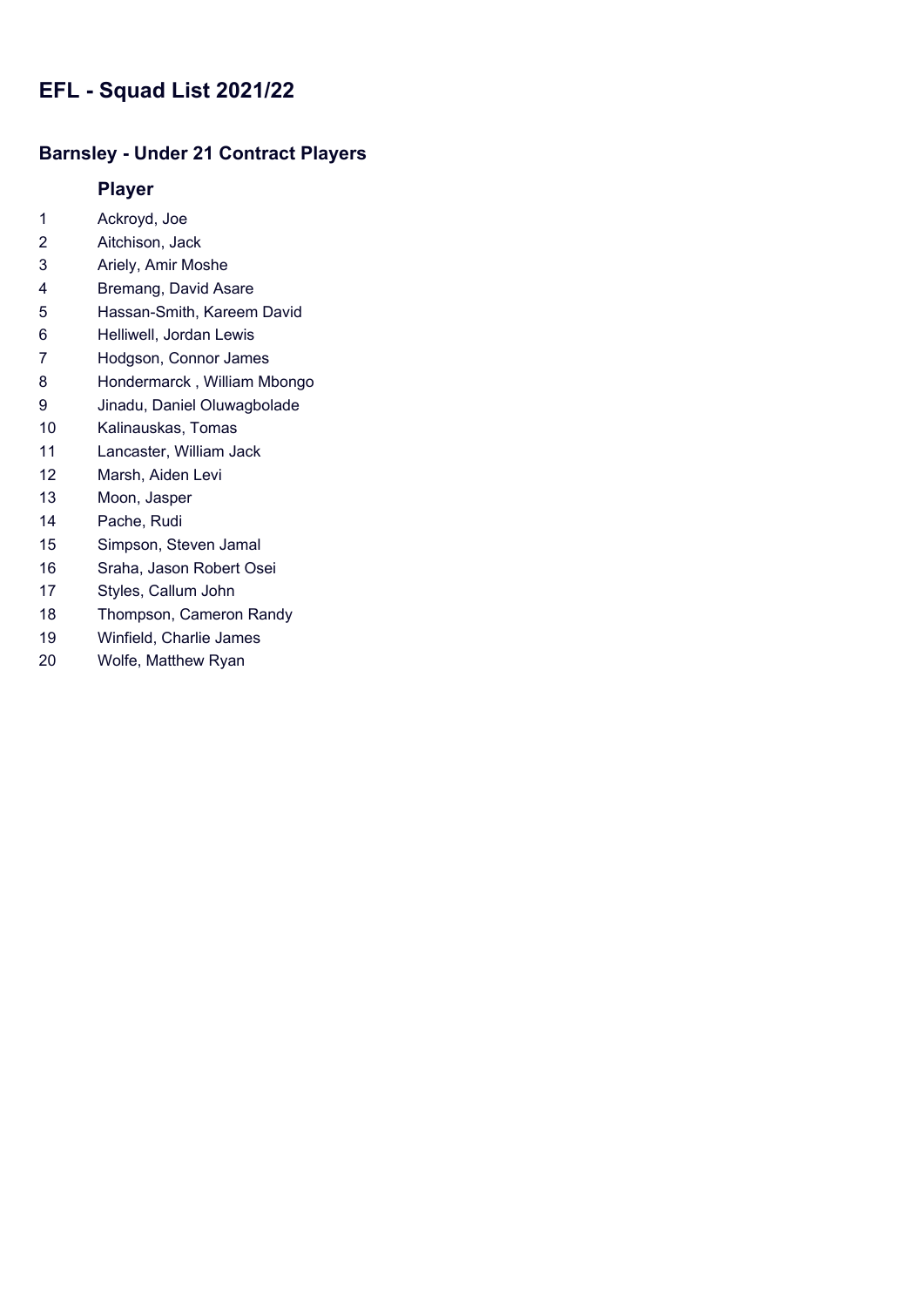# **Barrow - In Squad Players**

|    | <b>Player</b>                | <b>Home Grown</b> |
|----|------------------------------|-------------------|
| 1  | Amadi-Holloway, Aaron Joshua | Yes               |
| 2  | Banks, Oliver lan            | <b>Yes</b>        |
| 3  | Beadling, Thomas Christopher | Yes               |
| 4  | Brough, Patrick John         | Yes               |
| 5  | Brown, Connor Anton          | Yes               |
| 6  | Canavan, Niall David Stephen | Yes               |
| 7  | Ellis, Mark lan              | Yes               |
| 8  | Glennon, Anthony             | Yes               |
| 9  | Gordon, Joshua Luke          | Yes               |
| 10 | Gotts, Robbie                | Yes               |
| 11 | Grayson, Joseph Nicholas     | Yes               |
| 12 | Hutton, Remeao Andrew        | Yes               |
| 13 | James, Luke                  | Yes               |
| 14 | Jones, James Oliver          |                   |
| 15 | Jones, Michael David         | Yes               |
| 16 | Kay, Joshua William          |                   |
| 17 | Ntlhe, Kgosietsile           | Yes               |
| 18 | Platt, Matthew James         | Yes               |
| 19 | Rooney, John Richard         | Yes               |
| 20 | Taylor, Jason James          | Yes               |
| 21 | White, Thomas Alan           |                   |
| 22 | Williams, George Christopher | Yes               |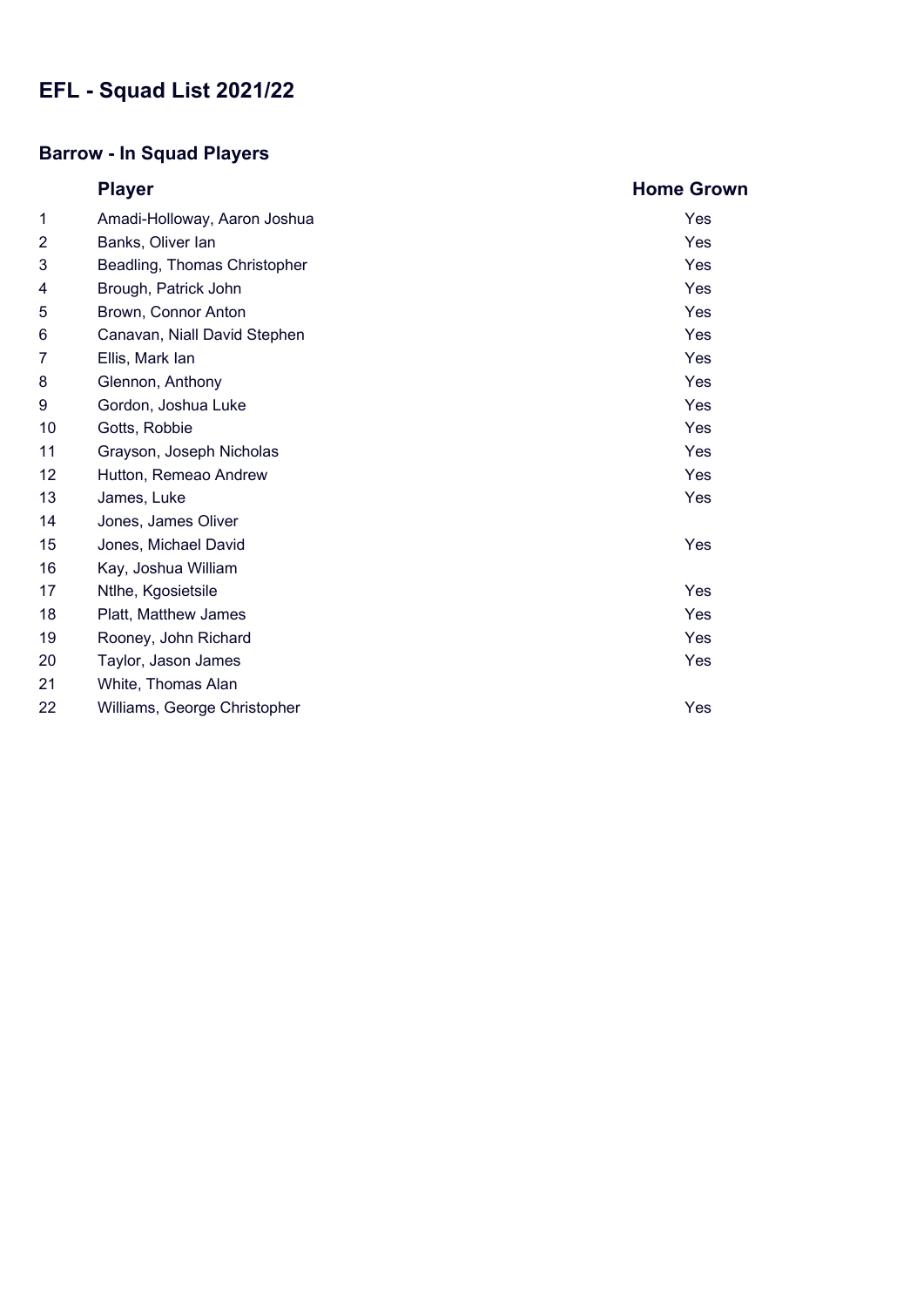### **Barrow - Under 21 Contract Players**

- Harris, William
- Moloney, Scott Gavin
- Sea, Disseka Dimitri
- Stevens, Jordan Harry
- Wakeling, Jacob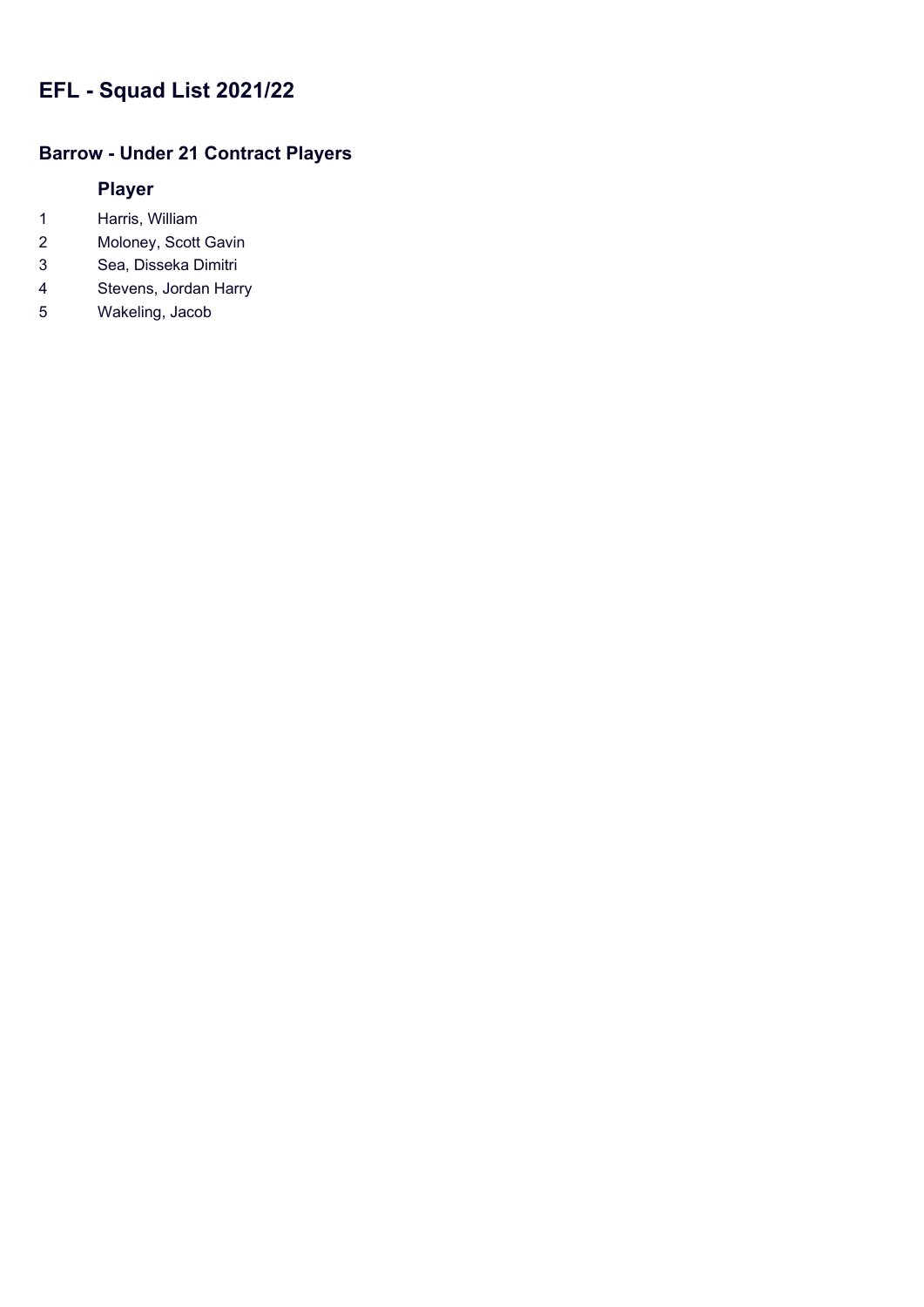# **Birmingham City - In Squad Players**

|                | <b>Player</b>                | <b>Home Grown</b> |
|----------------|------------------------------|-------------------|
| 1              | Bacuna, Juninho              |                   |
| $\overline{2}$ | Bela, Jeremie                |                   |
| 3              | Chong, Tahith                | Yes               |
| 4              | Colin, Maxime Jean-Yves      |                   |
| 5              | Deeney, Troy Matthew         | Yes               |
| 6              | Etheridge, Neil Leonard      | Yes               |
| 7              | Friend, George Andrew Jordan | Yes               |
| 8              | Gardner, Gary                | <b>Yes</b>        |
| 9              | Graham, Jordan Tyler         | Yes               |
| 10             | Hernandez, Onel              |                   |
| 11             | Hogan, Scott Andrew          | Yes               |
| 12             | Jutkiewicz, Lukas Isaac Paul | Yes               |
| 13             | Masampu, Renedie             |                   |
| 14             | Mengi, Teden                 | Yes               |
| 15             | Pedersen, Kristian           |                   |
| 16             | Richards, Taylor Jerome      | Yes               |
| 17             | Roberts, Marc                | Yes               |
| 18             | Sunjic, Ivan                 |                   |
| 19             | Taylor, Lyle James Alfred    | Yes               |
| 20             | Trueman, Connal Joe          | Yes               |
| 21             | Woods, Ryan Michael          | Yes               |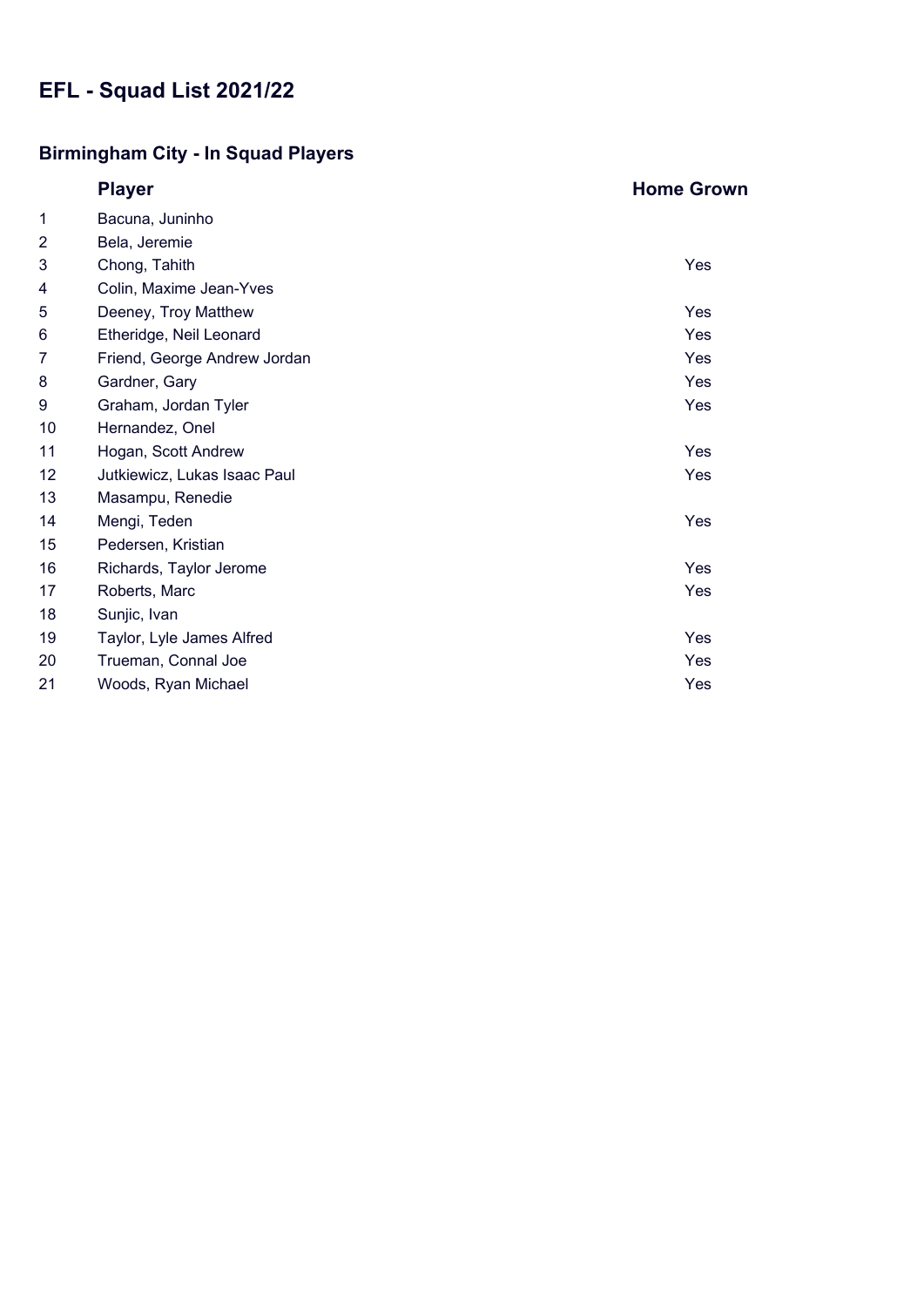#### **Birmingham City - Under 21 Contract Players**

- Andrews, Joshua Matthew
- Basey, Oliver Paul
- Campbell, Tate Lucas
- Chang, Alfie James
- George, Kai Adan
- Gordon, Nico Diago
- Hall, George Cardinal Joseph
- Hurst, Kyle Christopher
- James, Jordan Anthony
- Jeacock, Zachary Anton John
- Matthews, Archie
- Oakley, Marcel Errol Emmanuel
- Roberts, Mitchell Anthony
- Simmonds, Keyendrah Qwamalik Tegan
- Soldevila Puig, Oriol
- Stirk, Ryan William
- Thompson-Sommers, Kane Angleis Gavin
- Walker, Remi Ian
- Williams, Joshua Aaron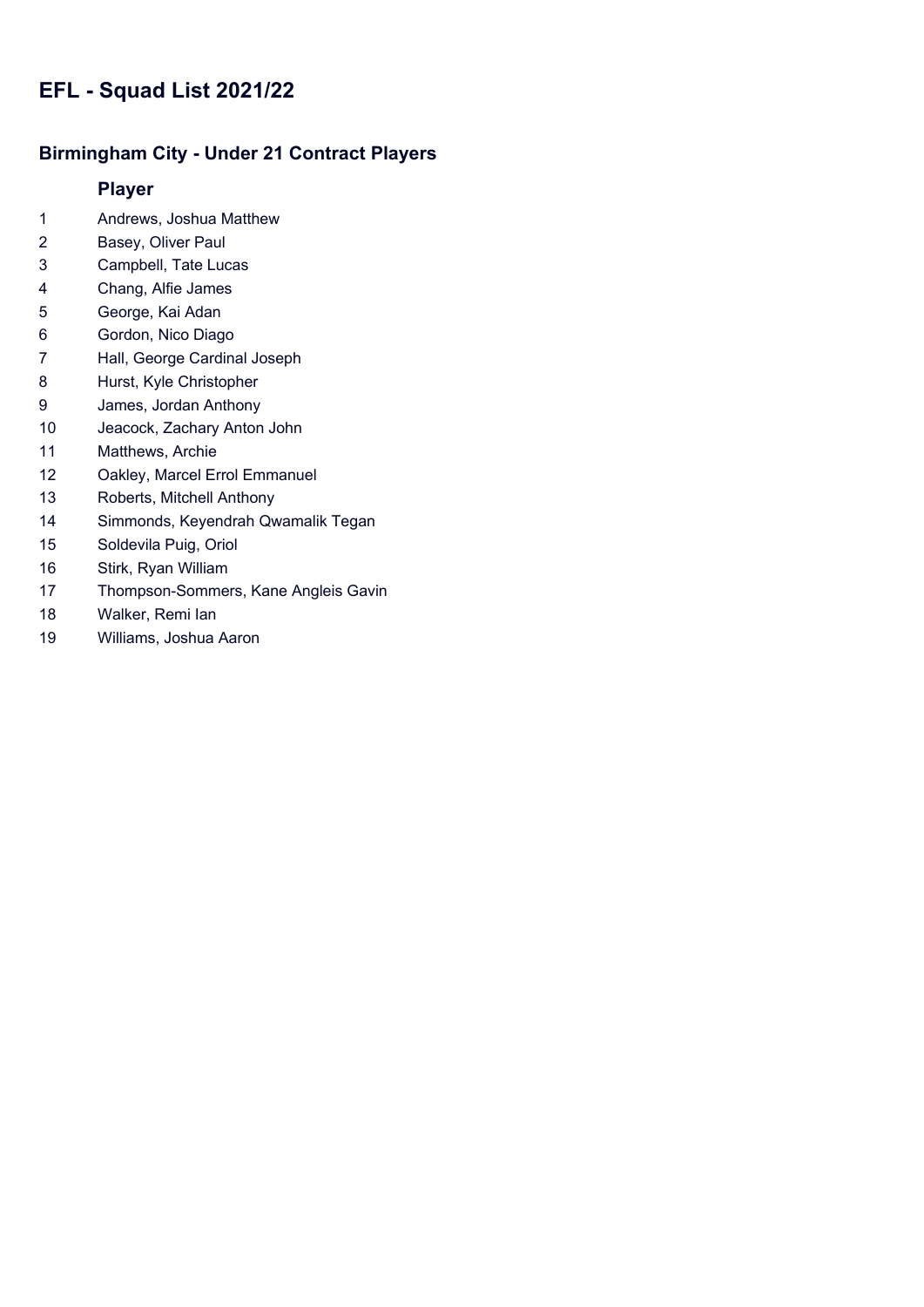### **Blackburn Rovers - In Squad Players**

|    | <b>Player</b>                     | <b>Home Grown</b> |
|----|-----------------------------------|-------------------|
| 1  | Brereton, Benjamin Anthony        | Yes               |
| 2  | Brown, James                      |                   |
| 3  | Buckley, John Keaton              | Yes               |
| 4  | Dack, Bradley Paul                | Yes               |
| 5  | Davenport, Jacob Alexander        | Yes               |
| 6  | Edun, Adetayo Oluwatosin Olusegun | Yes               |
| 7  | Gallagher, Samuel James           | Yes               |
| 8  | Giles, Ryan John                  | Yes               |
| 9  | Hedges, Ryan Peter                | Yes               |
| 10 | Johnson, Bradley Paul             | Yes               |
| 11 | Kaminski, Thomas                  |                   |
| 12 | Khadra, Reda                      |                   |
| 13 | Lenihan, Darragh Patrick          | Yes               |
| 14 | Nyambe, Ryan                      | Yes               |
| 15 | Pears, Aynsley Alan William       | Yes               |
| 16 | Pickering, Harry Leslie           | Yes               |
| 17 | Poveda-Ocampo, Ian Carlo          | Yes               |
| 18 | Rankin-Costello, Joseph Scott     | Yes               |
| 19 | Rothwell, Joseph Matthew          | Yes               |
| 20 | Sanchez Ayala, Daniel             | Yes               |
| 21 | Stergiakis, Antonios              |                   |
| 22 | Travis, Lewis                     | Yes               |
| 23 | Van Hecke, Jan Paul               |                   |
| 24 | Wharton, Scott Bradley            | Yes               |
| 25 | Zeefuik, Deyovaisio Evan          |                   |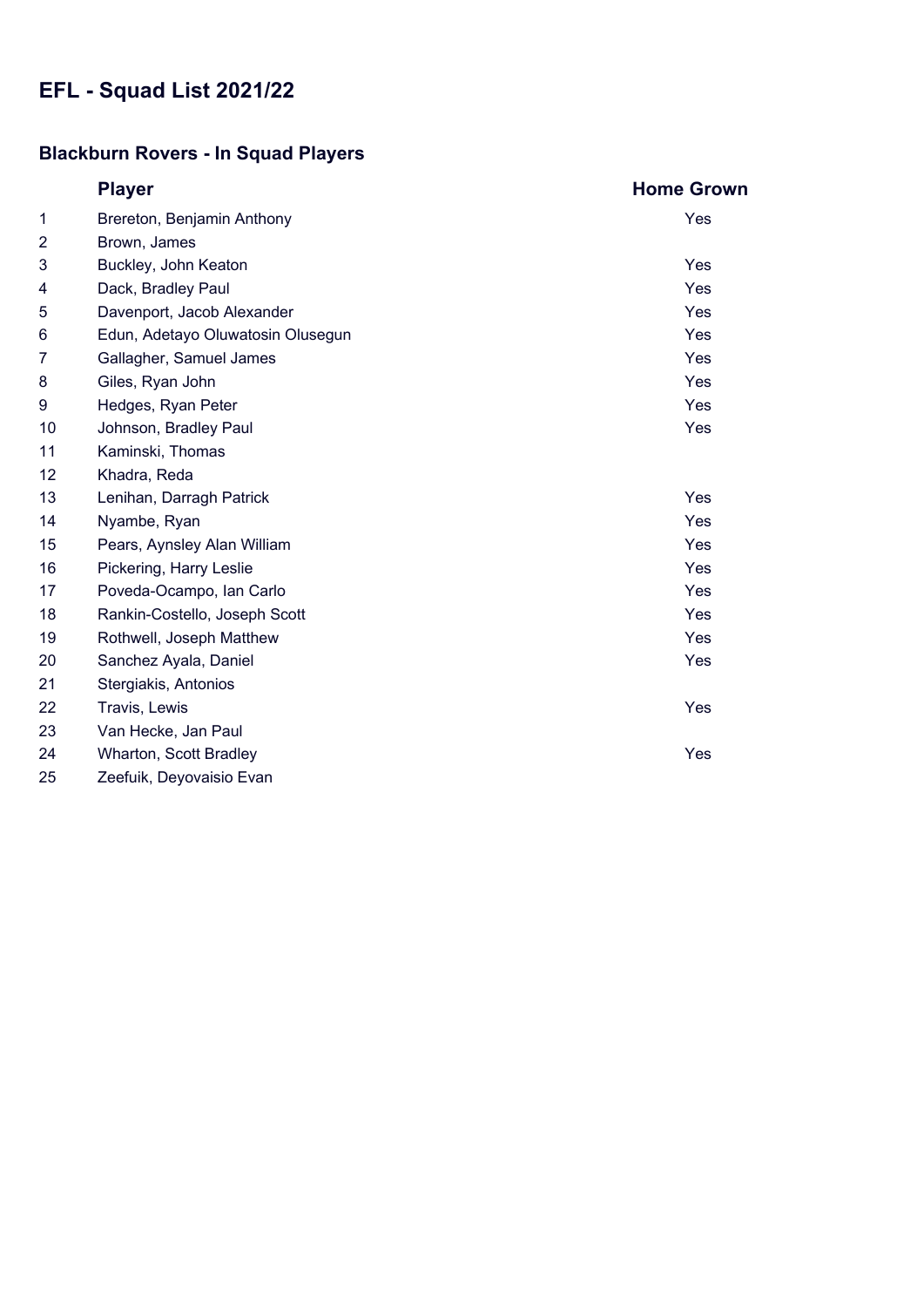#### **Blackburn Rovers - Under 21 Contract Players**

- Annesley, Louie John
- Baker, Alexander John William Thomas
- Barnes, Samuel Peter
- Brennan, Luke Thomas
- Burns, Samuel Gordon
- Cirino, Lenni Rae Rowan
- Dolan, Tyrhys
- Dowling, Aidan Paul Harvey
- Durrant, Samuel Joseph David
- Eastham, Jordan James
- Garrett, Jake Joseph
- Gilsenan, Zak Thomas
- Harlock, Jared Alan
- Leonard, Harry Paul
- Markanday, Dilan Kumar
- McBride, Connor Mclean
- Nolan, Joseph Edward
- Pike, Daniel Christopher
- Saadi, Jalil
- Vale, Jack Robert
- Whitehall, Isaac Ben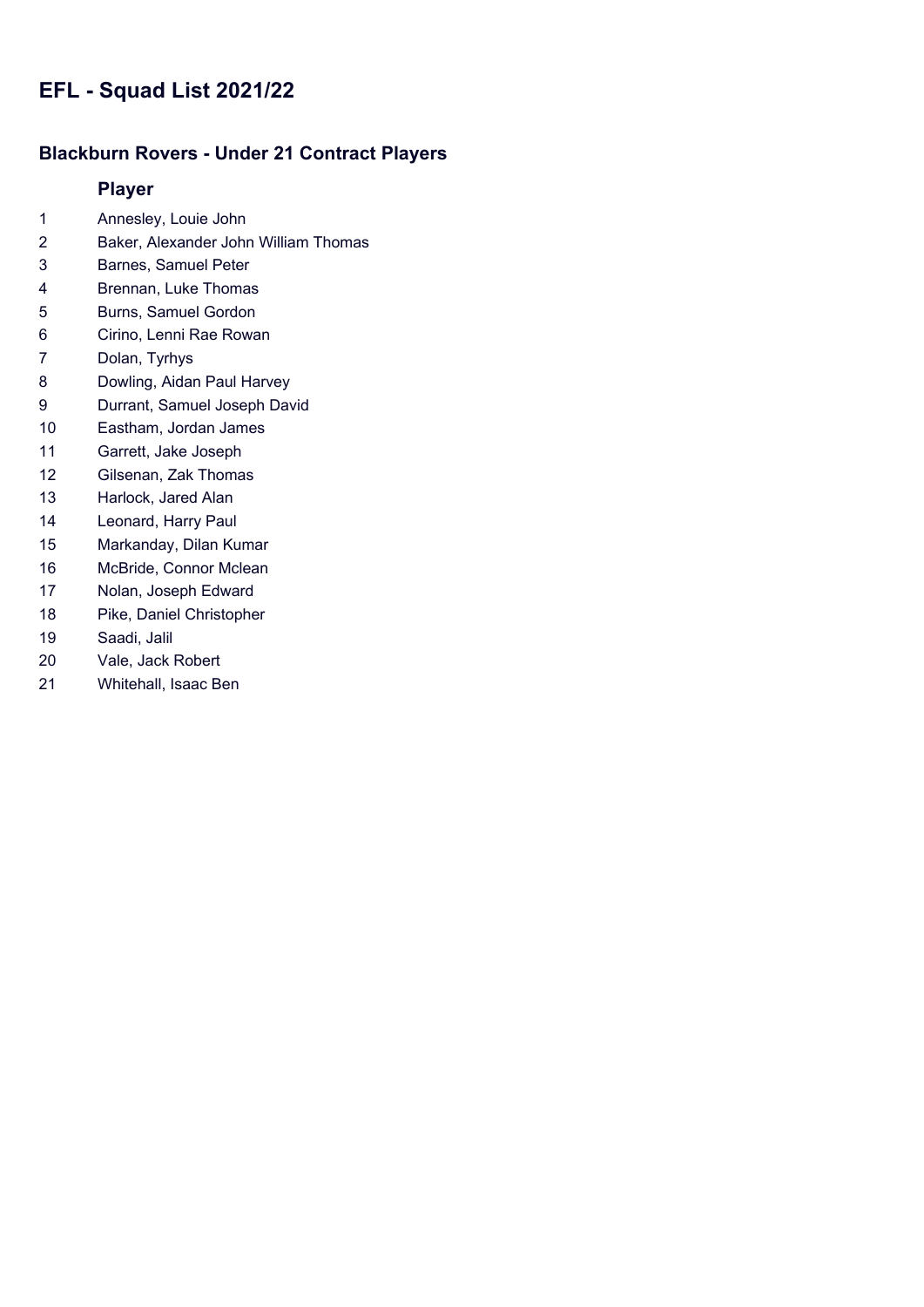# **Blackpool - In Squad Players**

|    | <b>Player</b>                          | <b>Home Grown</b> |
|----|----------------------------------------|-------------------|
| 1  | Anderson, Keshi Stuart                 |                   |
| 2  | Beesley, Jake Elliott                  | Yes               |
| 3  | Bowler, Joshua Luke                    | Yes               |
| 4  | Connolly, Callum Alexander             | Yes               |
| 5  | Dale, Owen                             | Yes               |
| 6  | Dougall, Kenneth William               |                   |
| 7  | Ekpiteta, Marvin Akpereogene Paul Edem |                   |
| 8  | Garbutt, Luke Samuel                   | Yes               |
| 9  | Grimshaw, Daniel James                 | Yes               |
| 10 | Hamilton, Christopher Nathan           |                   |
| 11 | Husband, James Andrew                  | Yes               |
| 12 | James, Reece                           | Yes               |
| 13 | Keogh, Richard John                    | Yes               |
| 14 | Kirk, Charlie David                    | Yes               |
| 15 | Lavery, Shayne Francis                 |                   |
| 16 | Lawrence-Gabriel, Jordan Jay           | Yes               |
| 17 | Madine, Gary Lee                       | Yes               |
| 18 | Maxwell, Christopher Ethan             | Yes               |
| 19 | Moore, Stuart John                     | Yes               |
| 20 | Robson, Ethan                          | Yes               |
| 21 | Sterling, Dujon Henriques              | Yes               |
| 22 | Stewart, Kevin Linford Levi            | Yes               |
| 23 | Thorniley, Jordan, Luke                | Yes               |
| 24 | Yates, Jerry Aaron                     | Yes               |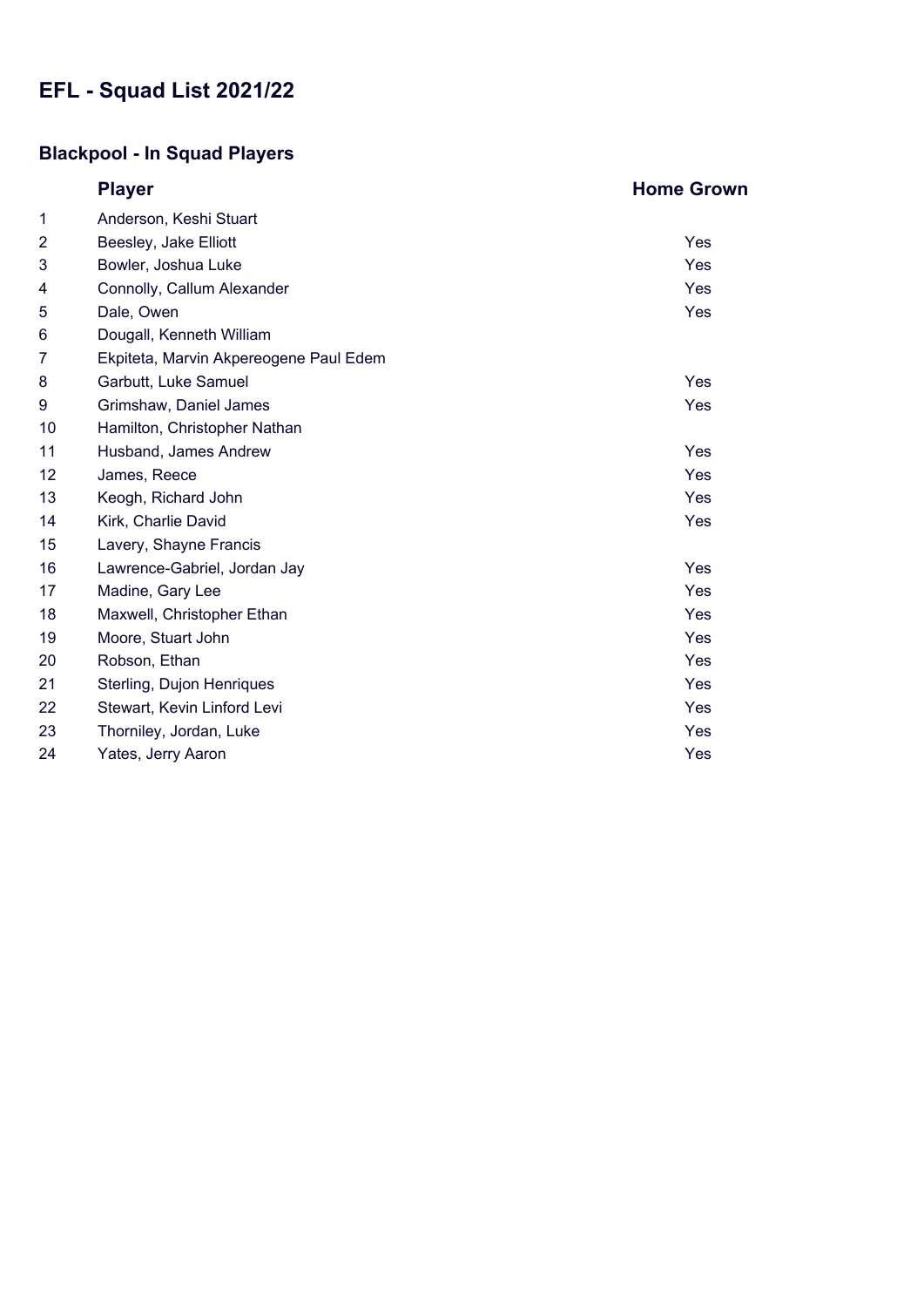#### **Blackpool - Under 21 Contract Players**

- Antwi, Cameron Akwasi
- Apter, Robert Julian
- Bange, Ewan
- Carey, Sonny Jack
- Casey, Oliver Joseph
- Grant, Ryan Liam
- Holmes, Bradley Mason
- Johnston, Johnny Roque
- Liptrott, Matthew Benjamin
- Mariette, Luke James
- Monks, Charles George
- Moore, Jack Lewis
- Sinclair, Sky
- Trusty, Tayt-Lemar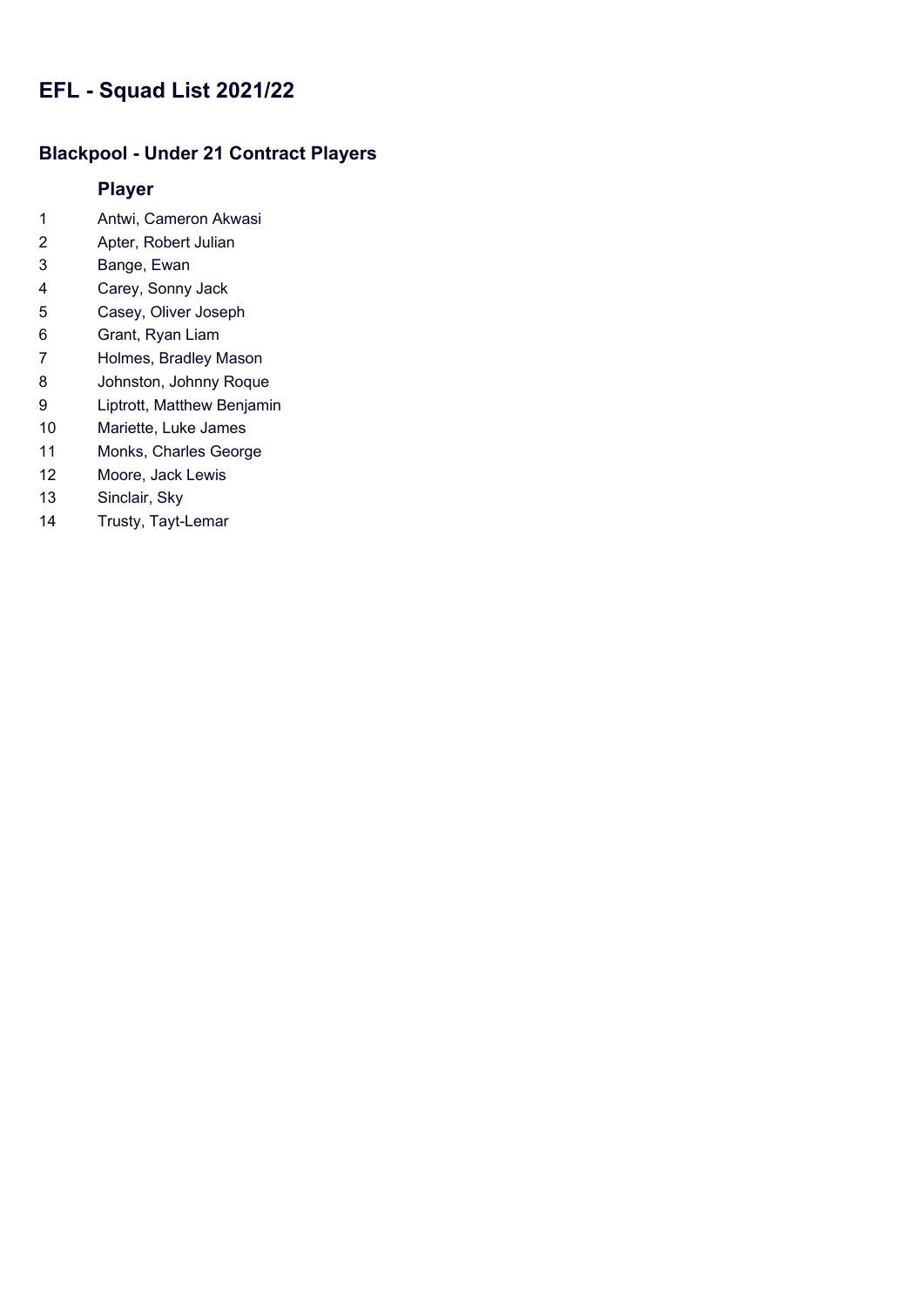# **Bolton Wanderers - In Squad Players**

|                | <b>Player</b>                     | <b>Home Grown</b> |
|----------------|-----------------------------------|-------------------|
| 1              | Afolayan, Oladapo Joshua          | Yes               |
| $\overline{2}$ | Aimson, William Stewart           | Yes               |
| 3              | Almeida Santos, Ricardo Alexandre | Yes               |
| 4              | Bakayoko, Amadou                  | Yes               |
| 5              | Bodvarsson, Jon Dadi              |                   |
| 6              | Charles, Dion Elie Raymond        | Yes               |
| 7              | Dempsey, Kyle Michael             | Yes               |
| 8              | Fossey, Marlon Joseph             | Yes               |
| 9              | Gordon, Liam Spencer              | Yes               |
| 10             | Hurford-Lockett, Finlay Jack      | Yes               |
| 11             | Isgrove, Lloyd Jeffrey            | Yes               |
| 12             | John, Declan Christopher          | Yes               |
| 13             | John-Baptiste, Alexander Aaron    | Yes               |
| 14             | Johnston, George Thomas           |                   |
| 15             | Jones, Gethin Wynne               | Yes               |
| 16             | Kachunga, Elias                   |                   |
| 17             | Lee, Kieran Christopher           | Yes               |
| 18             | Sadlier, Kieran Paul              | Yes               |
| 19             | Tutte, Andrew William             | Yes               |
| 20             | Williams, Michael Jordan          | Yes               |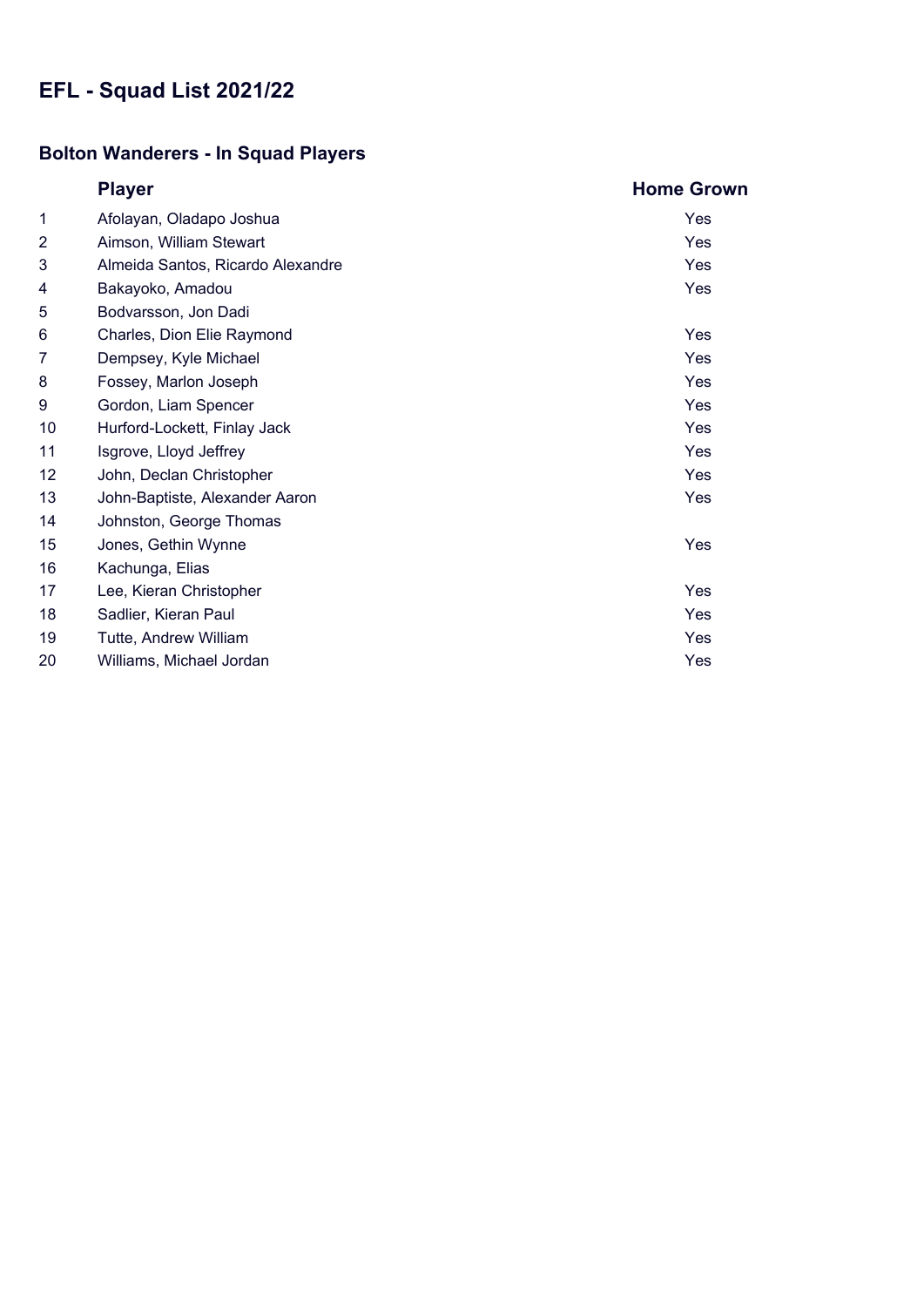#### **Bolton Wanderers - Under 21 Contract Players**

- Alexander, Matthew
- Amaechi, Xavier Casmier
- Darcy, Ronan Thomas
- Fitzmartin, Jay Leon
- Hutchinson, Luke
- Morley, Aaron Paul
- Senior, Adam Nicholas
- Thomason, George Andrew
- Trafford, James Harrington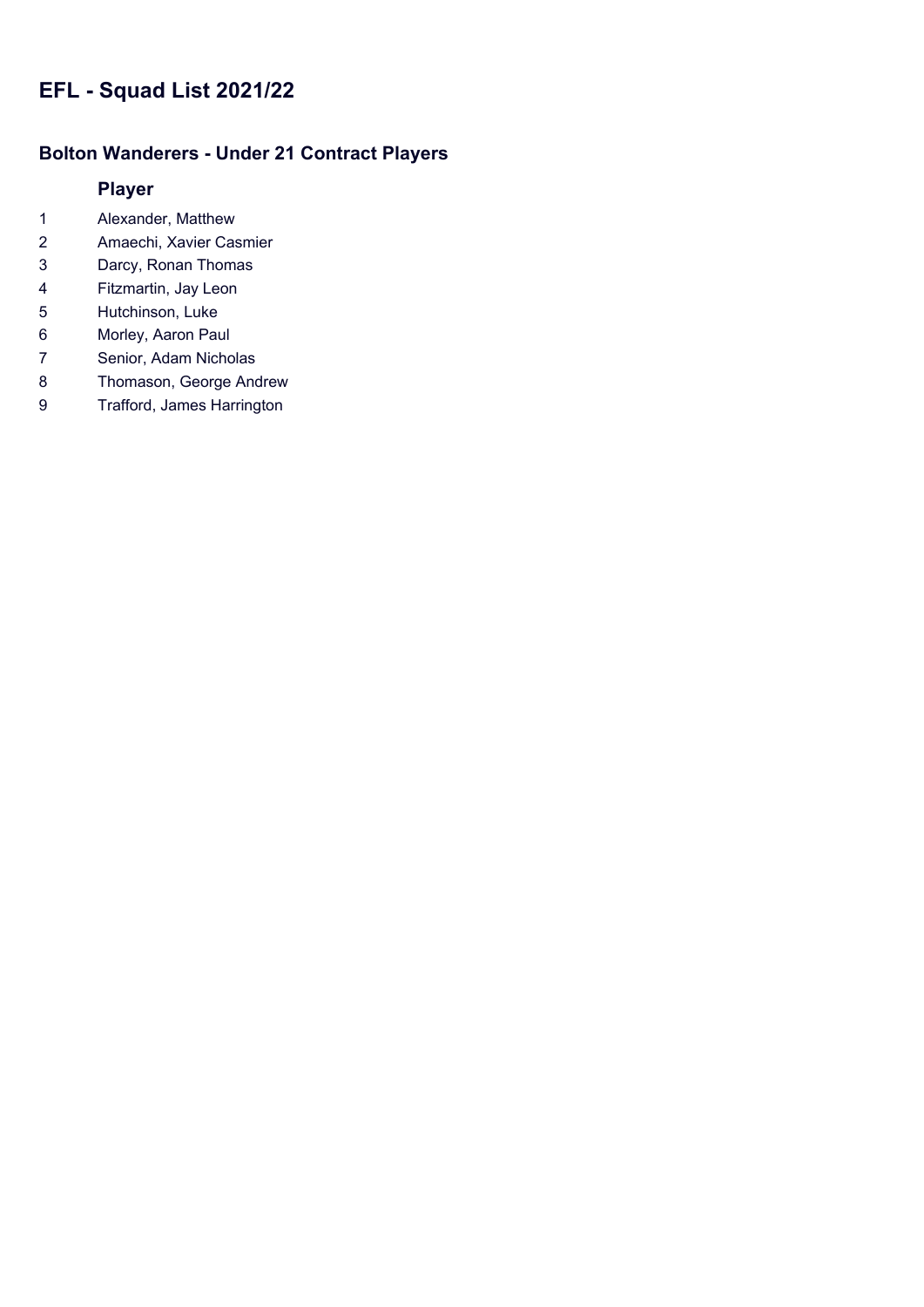# **Bradford City - In Squad Players**

|                | <b>Player</b>                         | <b>Home Grown</b> |
|----------------|---------------------------------------|-------------------|
| 1              | Angol, Lee Anthony                    | Yes               |
| $\overline{2}$ | Cook, Andrew Ellis                    | Yes               |
| 3              | Cooke, Callum James                   | Yes               |
| 4              | Delfouneso, Nathan Abayomi            | <b>Yes</b>        |
| 5              | Eisa, Abobaker Mamoun                 |                   |
| 6              | Elliott, Thomas Joshua                | Yes               |
| 7              | Evans, Gareth Charles                 | Yes               |
| 8              | Foulds, Matthew Colin                 | <b>Yes</b>        |
| 9              | Gilliead, Alex Nicholas               | Yes               |
| 10             | Hendrie, Luke John                    | Yes               |
| 11             | Kelleher, Fiacre Blane                |                   |
| 12             | Lavery, Caolan Owen                   | Yes               |
| 13             | O'Connor, Padhraic John               |                   |
| 14             | Pereira, Dion Enrico                  | <b>Yes</b>        |
| 15             | Ridehalgh, Liam Mark                  | Yes               |
| 16             | Robinson, Theo Laryan Ronaldo Shadiki | Yes               |
| 17             | Songo'O, Yann                         |                   |
| 18             | Sutton, Jack Levi                     | <b>Yes</b>        |
| 19             | Threlkeld, Oscar George               | Yes               |
| 20             | Vernam, Charles Terence Priestley     | Yes               |
| 21             | Walker, Jamie Allan                   |                   |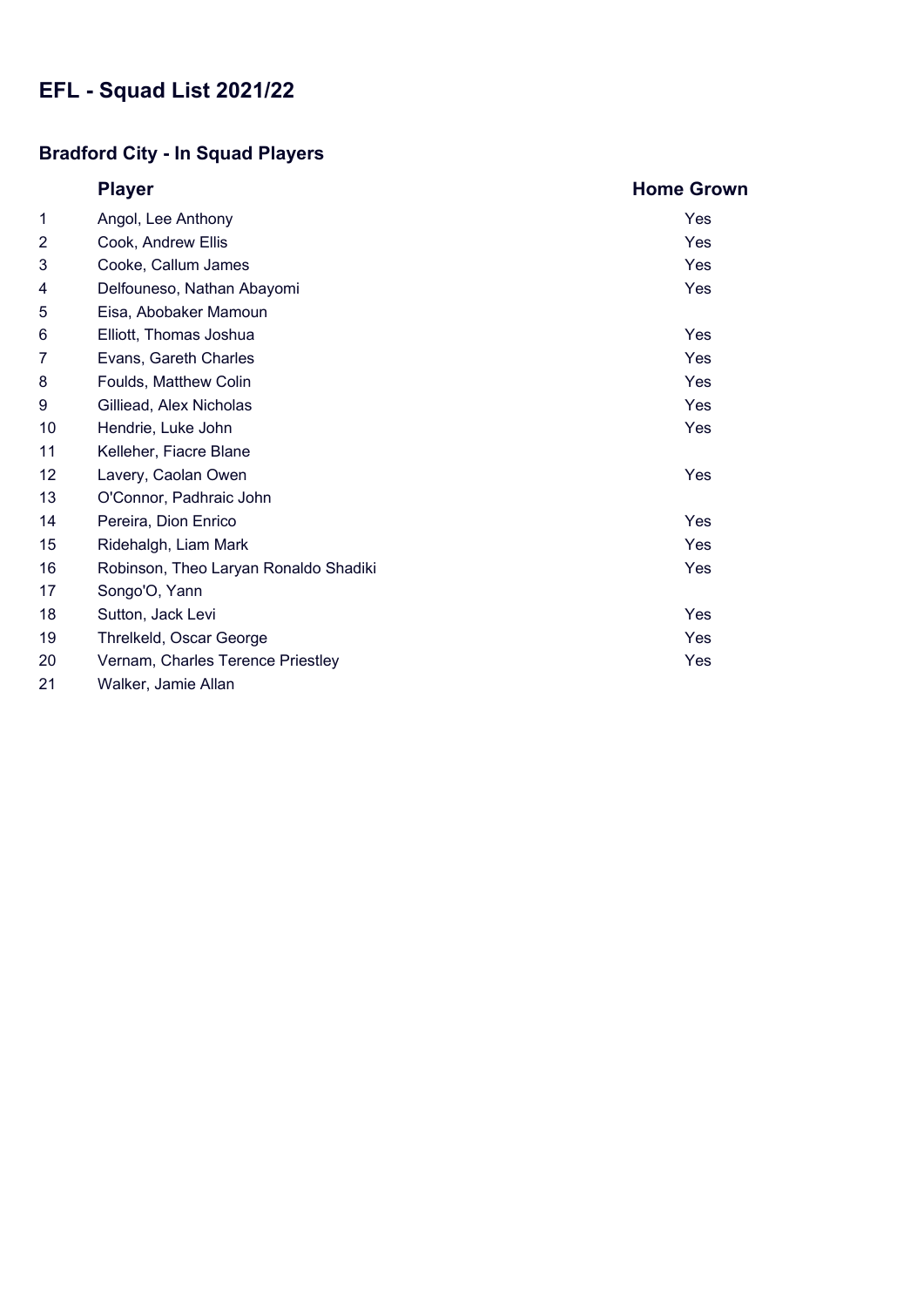#### **Bradford City - Under 21 Contract Players**

- Cousin-Dawson, Finn
- Daly, Matthew Paul
- Scales, Kian
- Staunton, Reece Joseph
- Sukiennicki, Olivier Mariusz
- Watt, Elliot William
- Wood, Charles Hamilton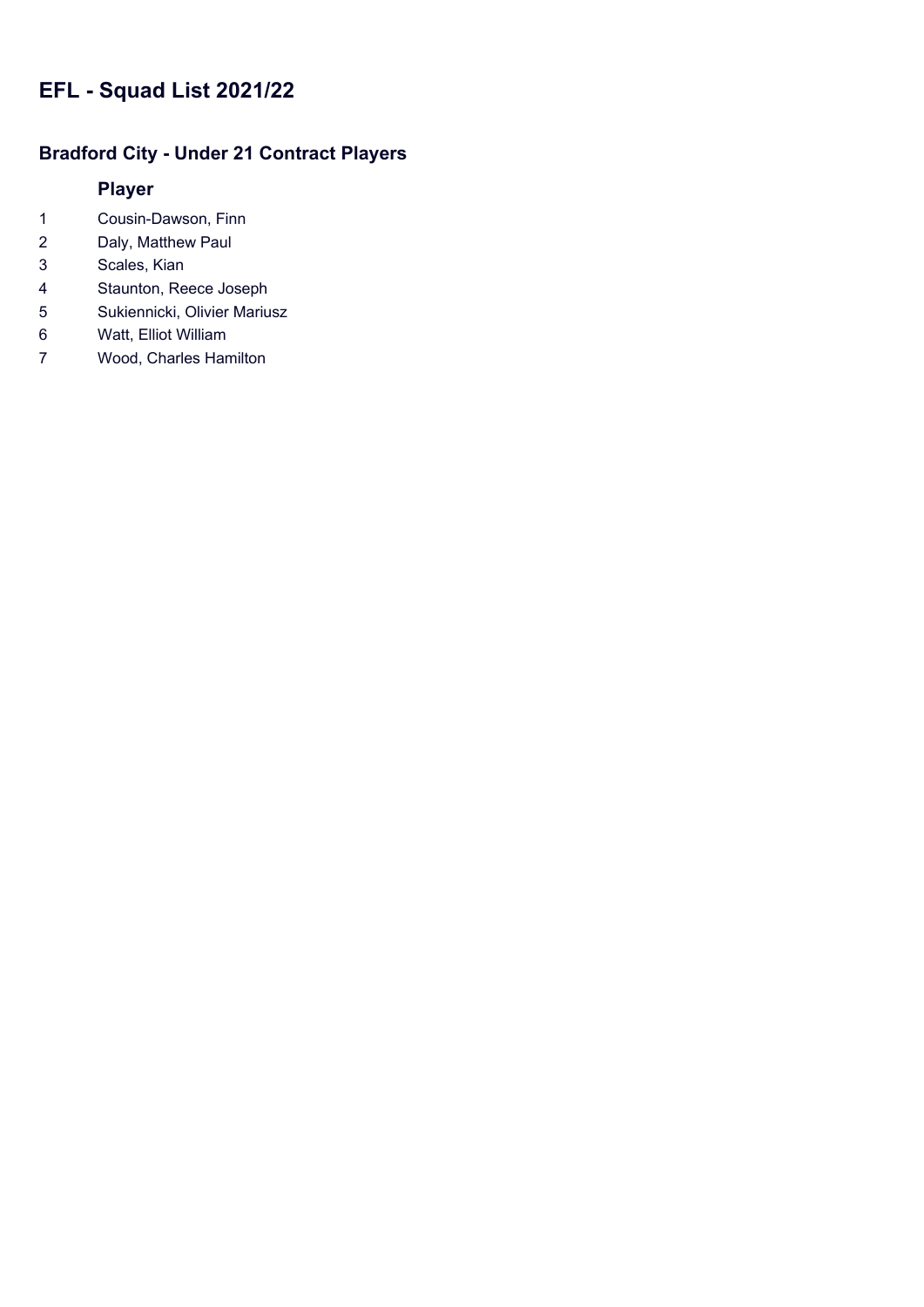# **Bristol City - In Squad Players**

|                | <b>Player</b>                | <b>Home Grown</b> |
|----------------|------------------------------|-------------------|
| 1              | Atkinson, Robert Philip      |                   |
| $\overline{2}$ | Baker, Nathan Luke           | Yes               |
| 3              | Bentley, Daniel lan          | Yes               |
| 4              | Cundy, Robbie David          | Yes               |
| 5              | Dasilva, Jay Rhys            | Yes               |
| 6              | James, Matthew Lee           | Yes               |
| 7              | Kalas, Tomas                 | Yes               |
| 8              | King, Andrew Philip          | Yes               |
| 9              | Klose, Timm                  |                   |
| 10             | Martin, Christopher Hugh     | Yes               |
| 11             | Moir-Pring, Cameron Lewis    | Yes               |
| 12             | O'Dowda, Callum Joshua Ryan  | Yes               |
| 13             | O'Leary, Max Edward          | Yes               |
| 14             | Palmer, Kasey Remel          | Yes               |
| 15             | Simpson, Daniel Peter        | Yes               |
| 16             | Tanner, George               | Yes               |
| 17             | Vyner, Zachary George Onyego | Yes               |
| 18             | Weimann, Andreas             | Yes               |
| 19             | Wells, Nahki Michael         |                   |
| 20             | Williams, Joseph Michael     | Yes               |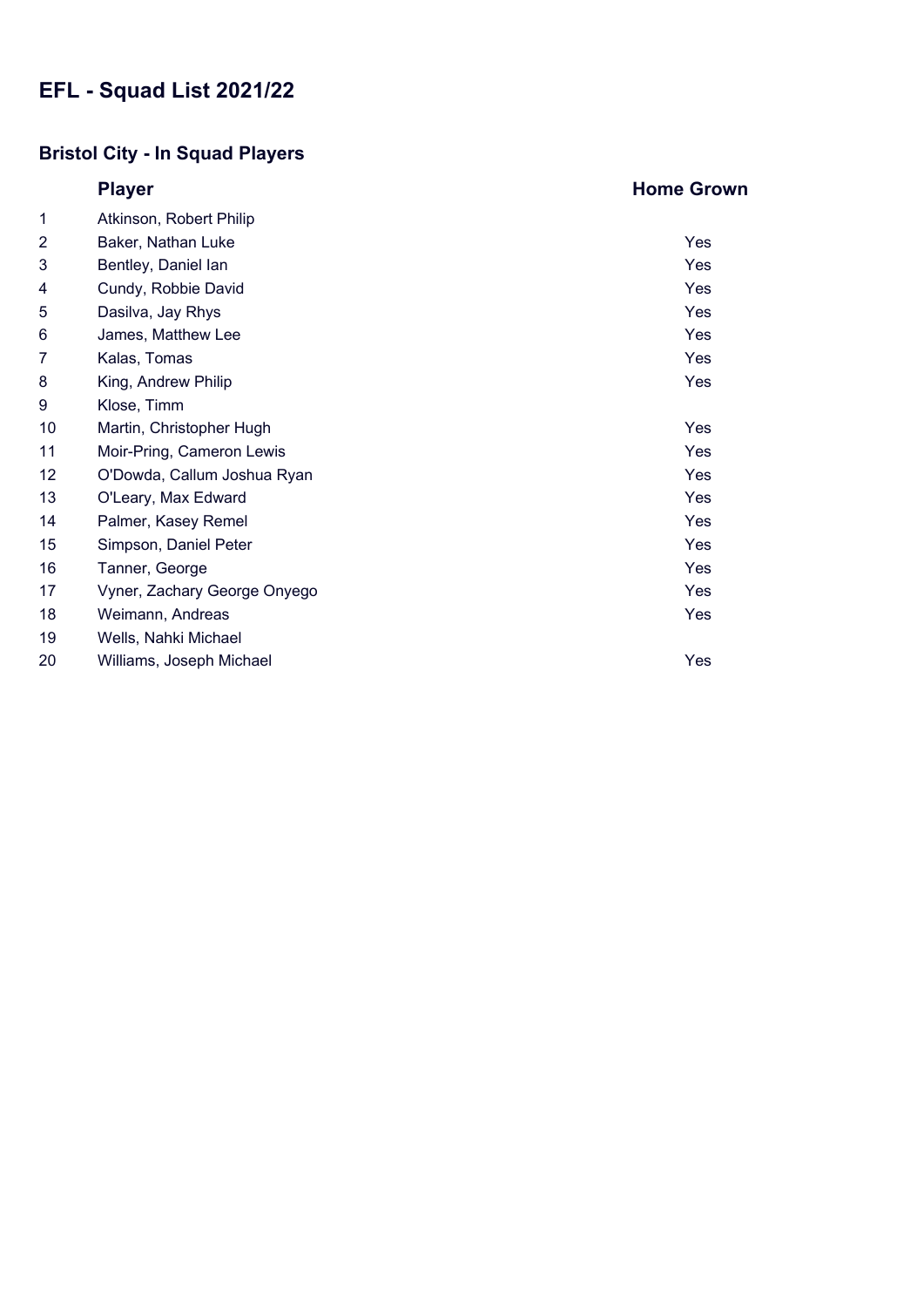#### **Bristol City - Under 21 Contract Players**

- Allen, Khari Jarell Marlon
- Backwell, Tommy George
- Bell, Samuel John
- Bell, Zachary Caleb
- Benarous, Ayman Omar
- Britton, Louis Sidney
- Buse, William Jack
- Conway, Tommy Daniel John
- Edwards-Owura, Owura Nsiah
- Francois, Marlee Jean
- Henry, Prince
- Idehen, Duncan Nosahaere
- Janneh, Saikou
- Kadji, Dylan Wesley Nkongape
- Leeson, Harry Richard
- Low, Joseph David
- Massengo, Han-Noah
- Owers, Joshua Gary
- Pearson, Samuel
- Porton, Joseph John
- Scott, Alex Jay
- Semenyo, Antoine Serlom
- Soady, Barnaby James
- Taylor, James John
- Towler, Ryley Ben
- Wiles-Richards, Harvey Jo
- Williams, Nathaniel James
- Wood, Callum Jake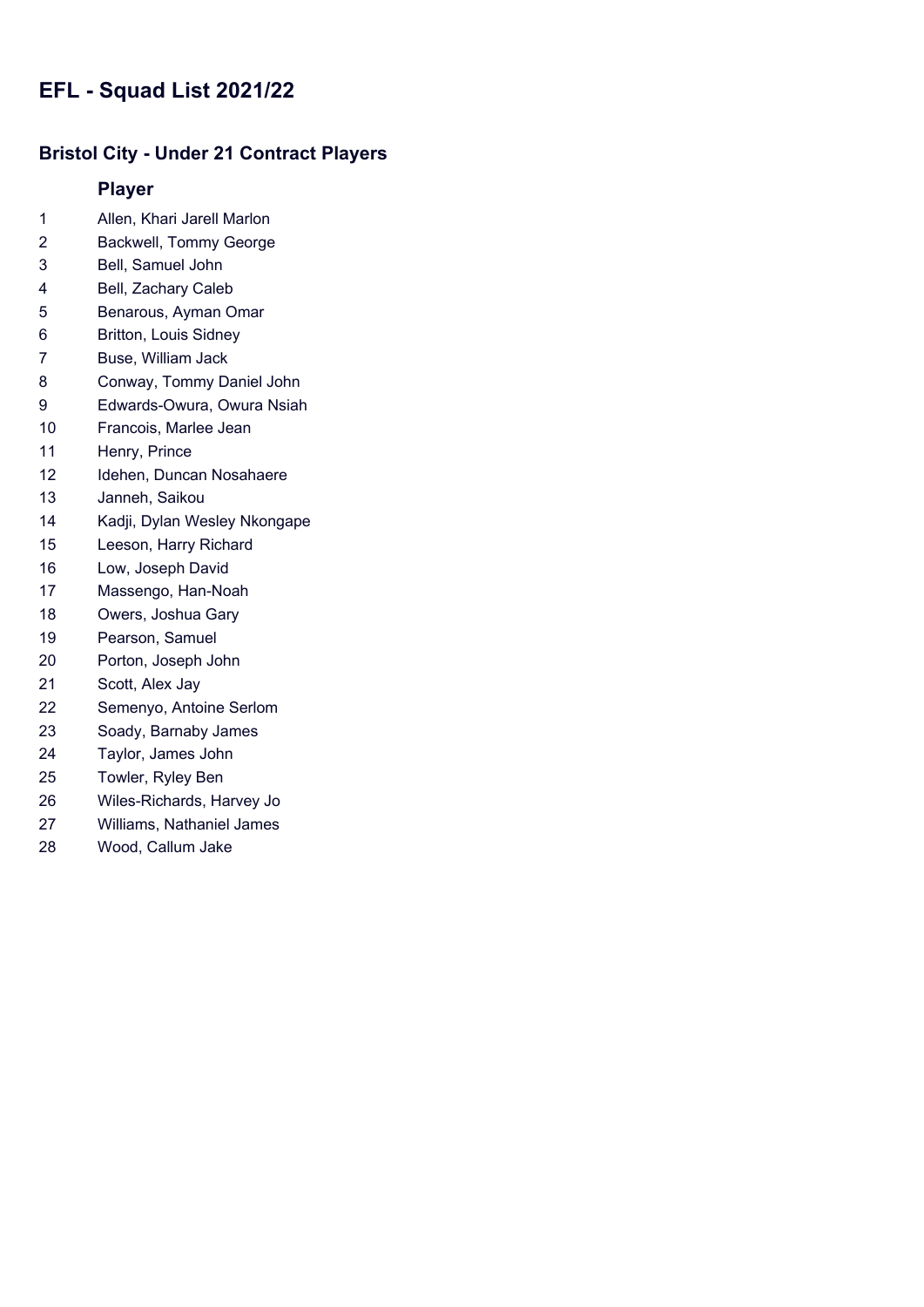# **Bristol Rovers - In Squad Players**

|                | <b>Player</b>                   | <b>Home Grown</b> |
|----------------|---------------------------------|-------------------|
| 1              | Anderson, Harry                 | Yes               |
| $\overline{2}$ | Anderton, Nicholas Jack Wilmer  | Yes               |
| 3              | Brown, Junior                   | Yes               |
| 4              | Clarke, Leon                    | <b>Yes</b>        |
| 5              | Clarke, Trevor Thomas           |                   |
| 6              | Collins, Aaron Graham John      | Yes               |
| 7              | Coutts, Paul Alexander          |                   |
| 8              | Evans, Antony Kenneth           |                   |
| 9              | Finley, Sam Joseph              | Yes               |
| 10             | Grant, Joshua William           | Yes               |
| 11             | Hargreaves, Cameron             | Yes               |
| 12             | Harries, Cian William Thomas    | Yes               |
| 13             | Kilgour, Alfie George Alexander | Yes               |
| 14             | Loft, Ryan George Henson        | Yes               |
| 15             | Nicholson, Sam Alastair         |                   |
| 16             | Nolan, Jon Anthony              | Yes               |
| 17             | Pitman, Brett Douglas           | <b>Yes</b>        |
| 18             | Rodman, Alex James              |                   |
| 19             | Saunders, Harvey Read           | Yes               |
| 20             | Thomas, Luke Gerald Michael     | Yes               |
| 21             | Whelan, Glenn David             | Yes               |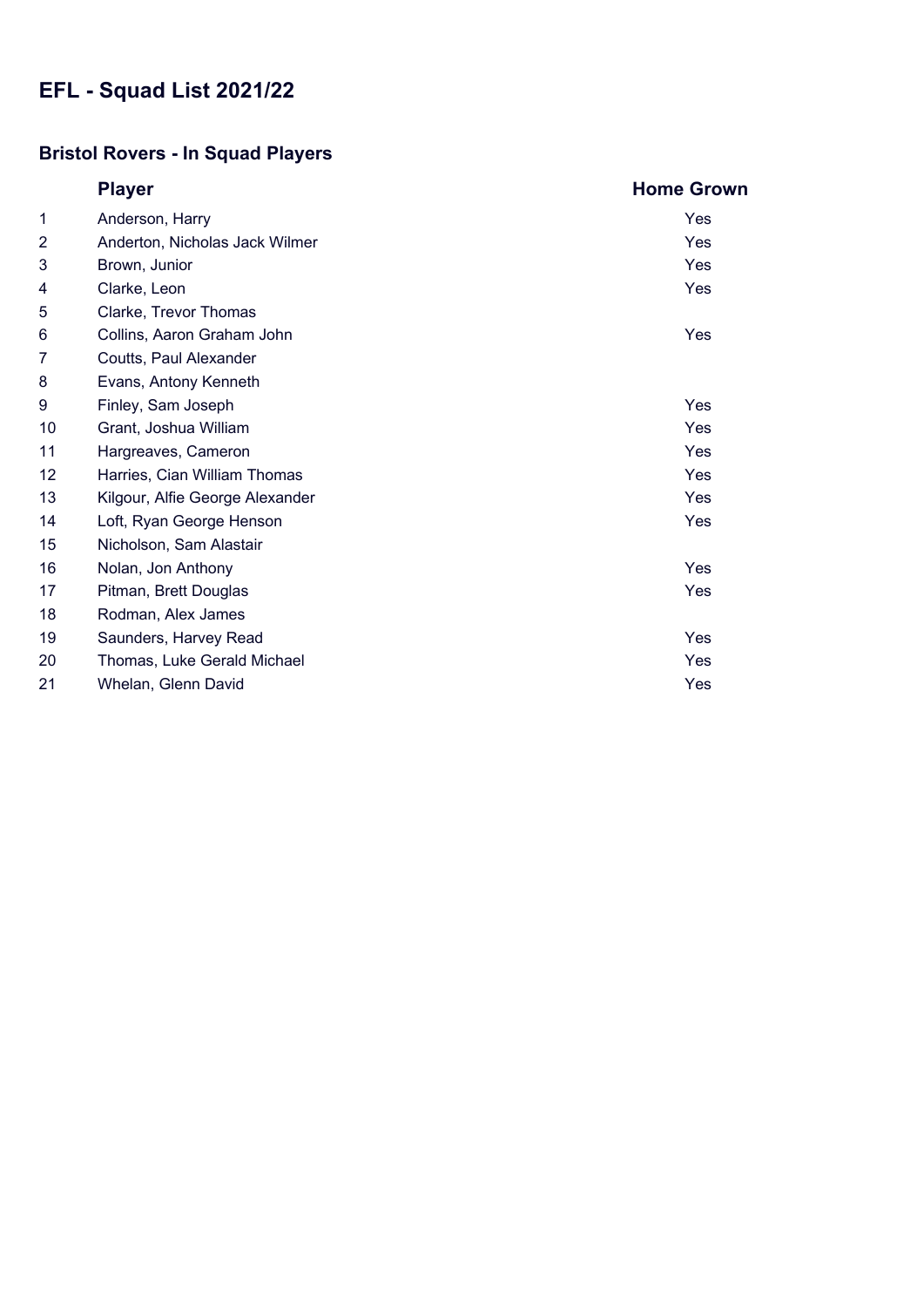#### **Bristol Rovers - Under 21 Contract Players**

- Anderson, Elliot Junior
- Connolly , James Alfred
- Heal, Samuel William
- Hoole, Luca Anthony
- Hulbert, Oliver George
- Jones, Ryan Mark
- Martinez, Pablo Jacob
- Mehew, Thomas Samuel James
- Phillips, Kieran Lee
- Spence, Sion
- Taylor, Connor
- Tomlinson, Lucas George
- Ward, Jed Macaulay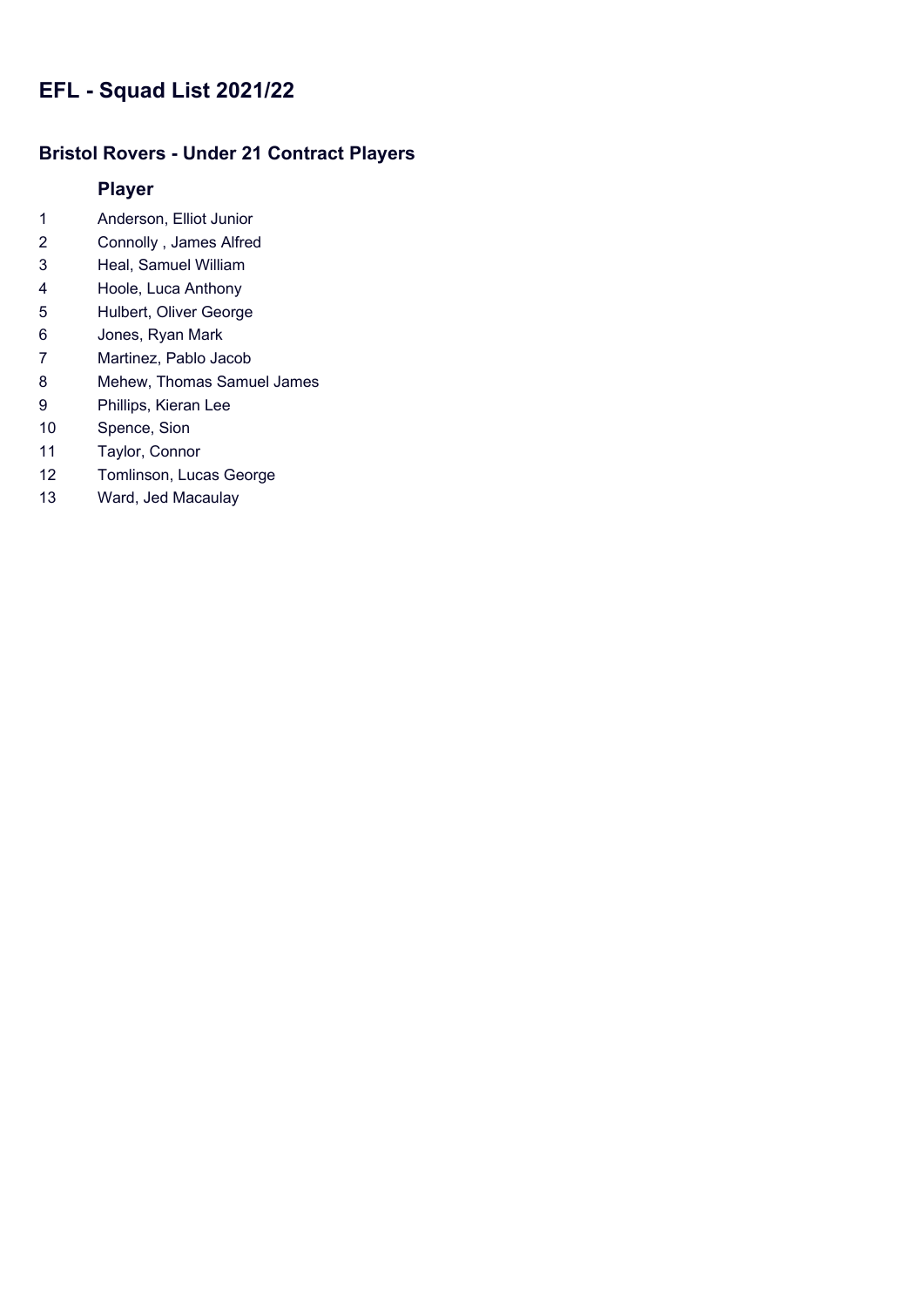# **Burton Albion - In Squad Players**

|                | <b>Player</b>                   | <b>Home Grown</b> |
|----------------|---------------------------------|-------------------|
| 1              | Blake-Tracy, Frazer John        |                   |
| $\overline{2}$ | Borthwick-Jackson, Cameron Jake | Yes               |
| 3              | Brayford, John Robert           | <b>Yes</b>        |
| 4              | Chapman, Harrison James         | Yes               |
| 5              | Hamer, Thomas Philip            | Yes               |
| 6              | Hughes, Sam                     |                   |
| 7              | Lakin, Charlie James            | Yes               |
| 8              | Leak, Ryan David                | <b>Yes</b>        |
| 9              | Maddox, Jacob Christian         | Yes               |
| 10             | Mancienne, Michael              | Yes               |
| 11             | Moult, Louis Elliot             | Yes               |
| 12             | Oshilaja, Abdul-Yussuf Adedeji  | Yes               |
| 13             | Powell, Joe                     | Yes               |
| 14             | Rowe, Daniel Martin             | Yes               |
| 15             | Shaughnessy, Conor              | Yes               |
| 16             | Smith, Jonathan                 | Yes               |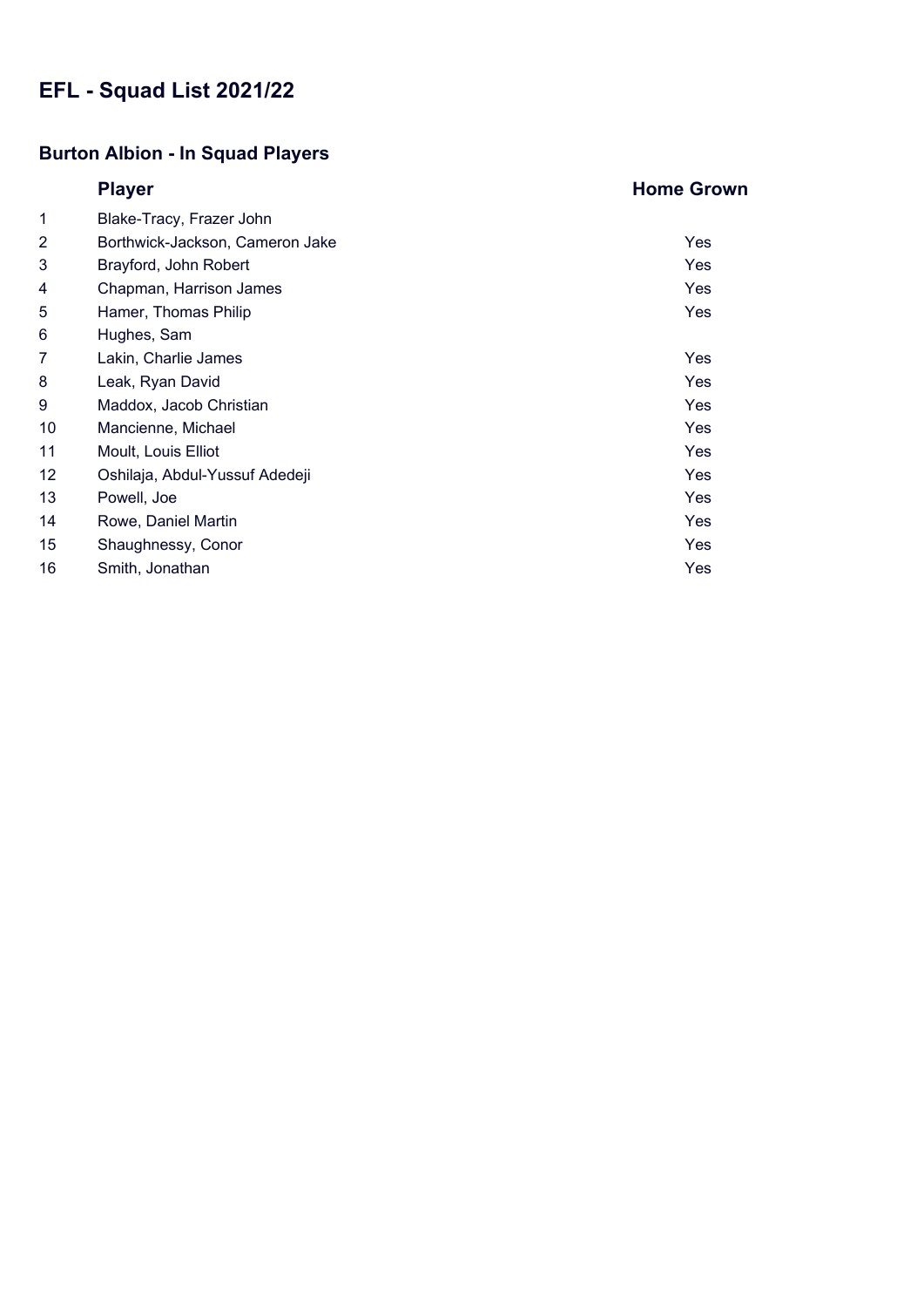#### **Burton Albion - Under 21 Contract Players**

- Ahadme Yahyai, Gassan
- Gilligan, Ciaran Patrick
- Hewlett, Thomas Paul
- Kokolo, Williams Joseph Gabriel
- Kovar, Matej
- Latty-Fairweather, Thierry Ricky Everton Ashton
- McLean, Ben Angus
- Moore, Daniel Liam
- Redfern, Luke Harry Michael
- Saydee, Christian
- Taylor, Terence Charles
- Williams, Charlie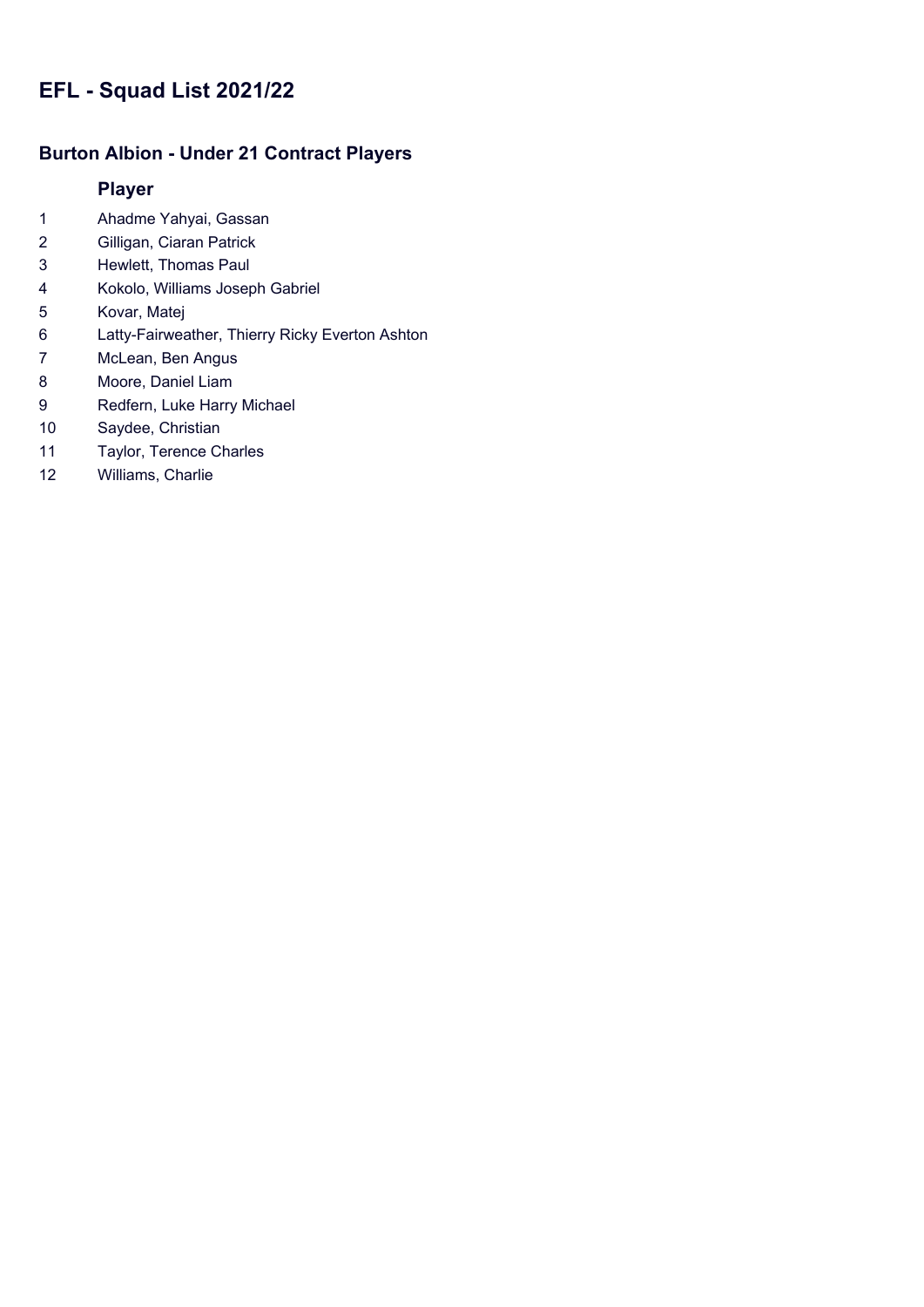# **Cambridge United - In Squad Players**

|                | <b>Player</b>                | <b>Home Grown</b> |
|----------------|------------------------------|-------------------|
| 1              | Brophy, James Robert         |                   |
| $\overline{2}$ | Digby, Paul Andrew           | Yes               |
| 3              | Dunk, Harrison               | Yes               |
| 4              | Hoolahan, Wesley Patrick     |                   |
| 5              | Iredale, Jack Henry Stewart  |                   |
| 6              | Ironside, Joe Samuel         | Yes               |
| 7              | Jones, Lloyd Richard         | Yes               |
| 8              | Knibbs, Harvey Andrew        | Yes               |
| 9              | May, Adam John               | Yes               |
| 10             | O'Neil, Liam Christian James | Yes               |
| 11             | Smith, Samuel Toby           | Yes               |
| 12             | Taylor, Gregory Vaughan      | Yes               |
| 13             | Tracey, Shilow Ethan         | Yes               |
| 14             | Williams, George Benjamin    | Yes               |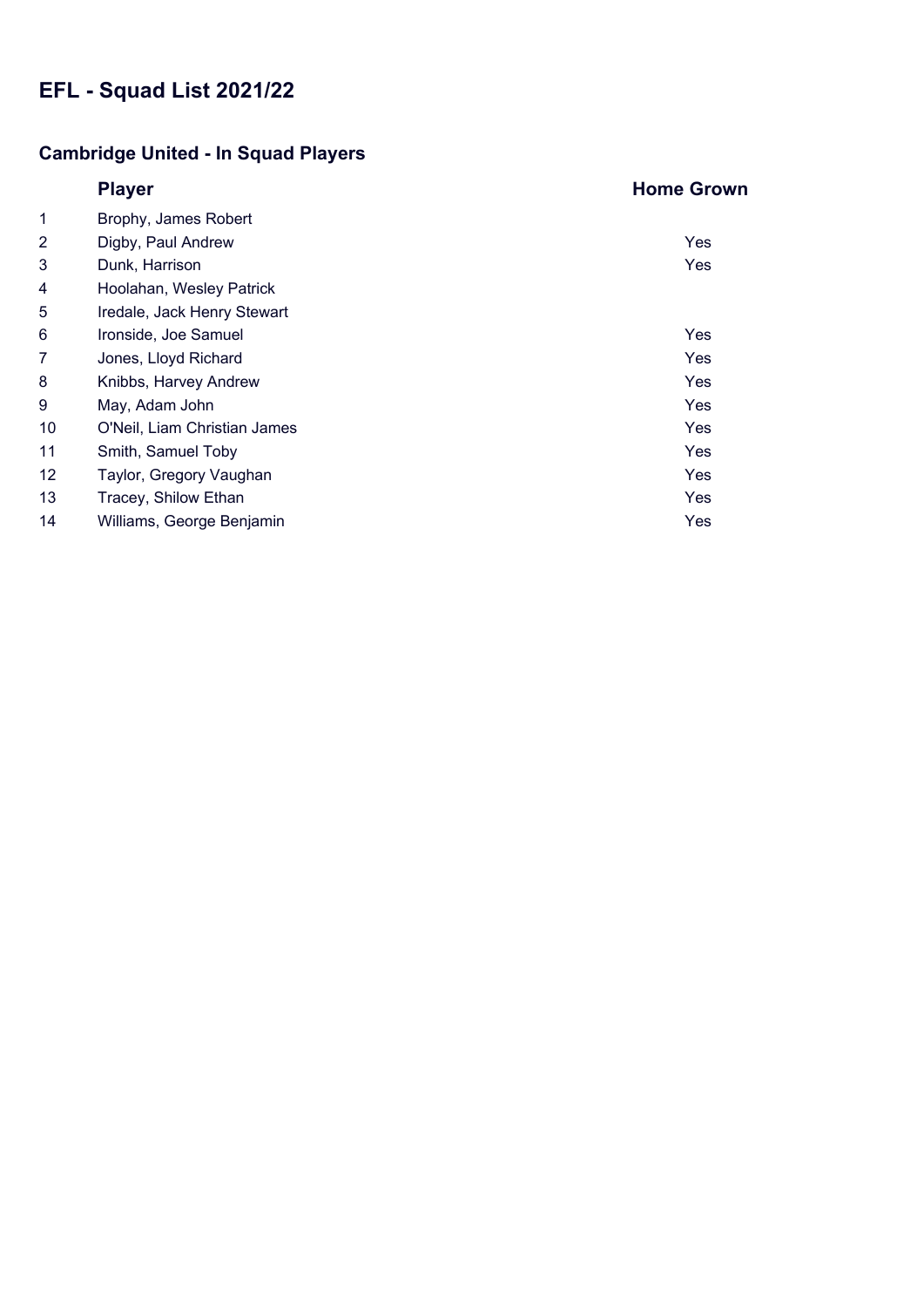#### **Cambridge United - Under 21 Contract Players**

- Beckett, Harvey Robertson
- Bennett, Liam Dennis
- Dickens, Thomas Oliver
- Jobe, Mamadou Ousmane
- Lankester, Jack Richard
- Okedina, Jubril Adesope
- Sherring, Sam
- Simper, Lewis Matthew
- Tolaj, Lorent
- Weir, Jensen Guy
- Worman, Benjamin Paul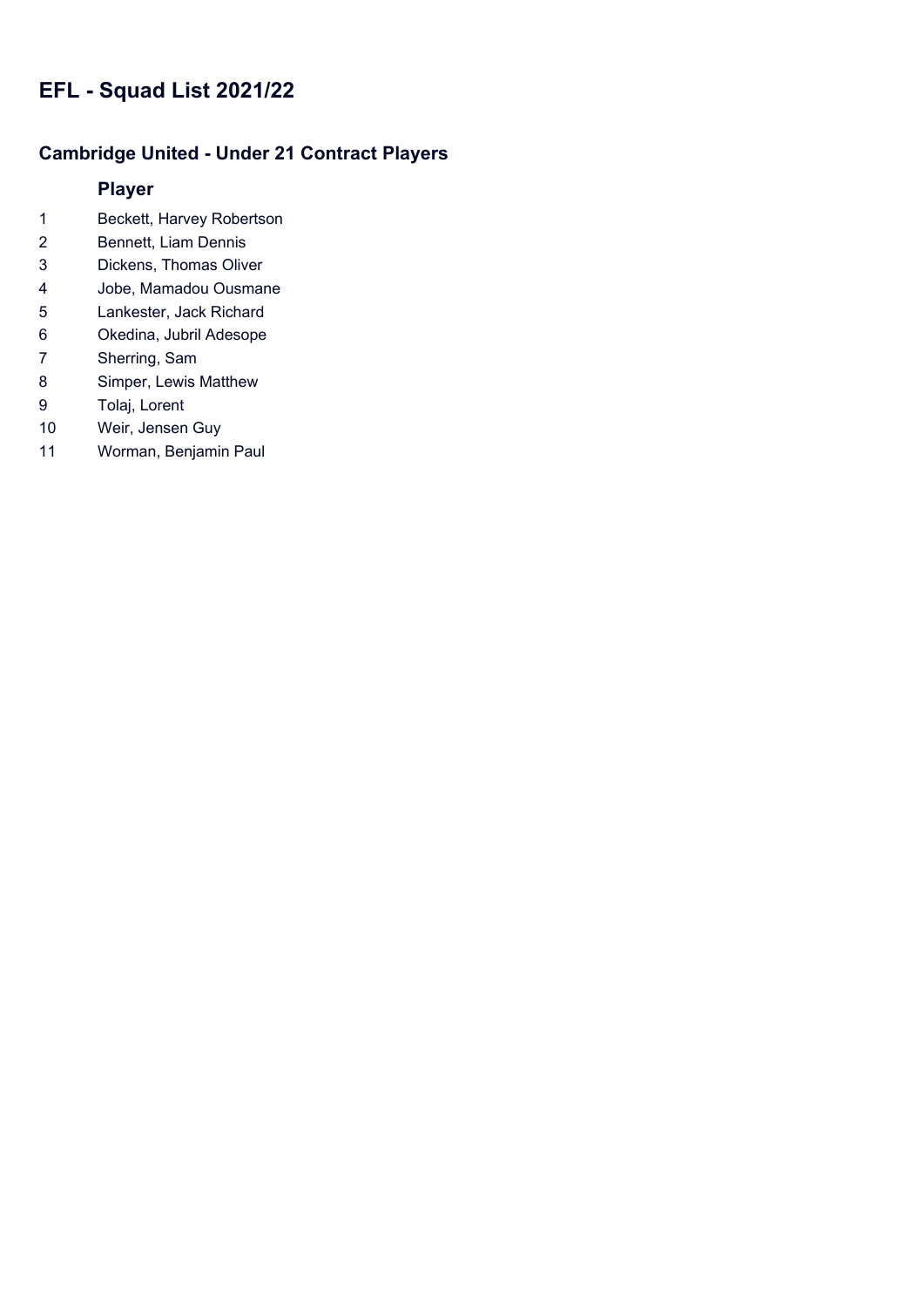# **Cardiff City - In Squad Players**

|                | <b>Player</b>                           | <b>Home Grown</b> |
|----------------|-----------------------------------------|-------------------|
| 1              | Bacuna, Leandro Jones Johan             |                   |
| $\overline{2}$ | Collins, James Steven                   | Yes               |
| 3              | Doughty, Alfie Henry                    | Yes               |
| 4              | Doyle, Thomas Glyn                      | Yes               |
| 5              | Drameh, Cody Callum Pierre              | Yes               |
| 6              | Flint, Aden                             | Yes               |
| 7              | Harris, Mark Thomas                     | Yes               |
| 8              | Hugill, Jordan Thomas                   | Yes               |
| 9              | Ikpeazu, Uchechukwu Karl Anthony Mubiru | Yes               |
| 10             | Morrison, Sean Joseph                   | Yes               |
| 11             | Nelson, Curtis Alexander                | Yes               |
| 12             | Ng, Perry Tian Hee                      | Yes               |
| 13             | Pack, Marlon                            | Yes               |
| 14             | Phillips, Dillon                        | Yes               |
| 15             | Ralls, Joseph William                   | Yes               |
| 16             | Smithies, Alexander                     | Yes               |
| 17             | Vassell, Isaac Cleveland                | Yes               |
| 18             | Vaulks, William Robert                  | Yes               |
| 19             | Watters, Max James                      | Yes               |
| 20             | Wintle, Ryan Frank                      | Yes               |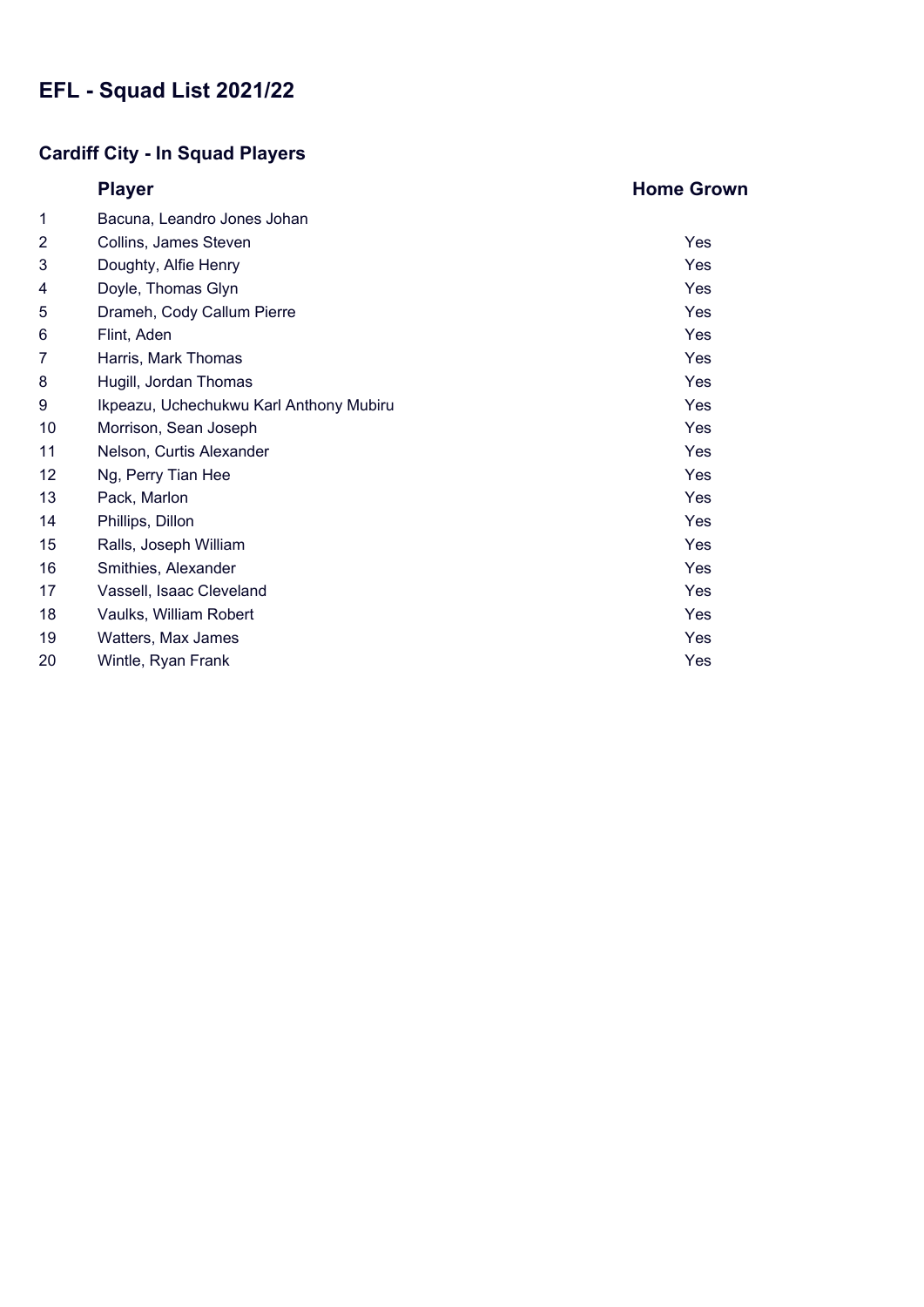#### **Cardiff City - Under 21 Contract Players**

- Ashford, Cian Ty
- Bagan, Joel Matthew
- Bakare, Ibrahim Akorede Abayomi Abioye
- Bowen, Sam Lewis
- Colwill, Rubin James
- Connolly , James Alfred
- Davies, Isaak James
- Davies, Thomas Alfred
- Denham, Oliver James
- Evans, Kieron Thomas
- Hughes, Caleb-Grant
- Jones, Taylor Kian
- Kavanagh, Ryan William
- King, Eli Josef
- Kouakou D'Almeida, Tavio Louis-Joseph Kodjo
- Leahy, Jack
- Ligendza, Siyabonga Wes-Lee
- Luthra, Rohan Vir
- Mayembe, Ntazana
- McGuinness, Mark James
- Patten, Keenan
- Pritchard, Owen Robert
- Ratcliffe, George
- Semenyo, Jai Erlom
- Turner, Matthew David
- Zimba, Chanka Solomon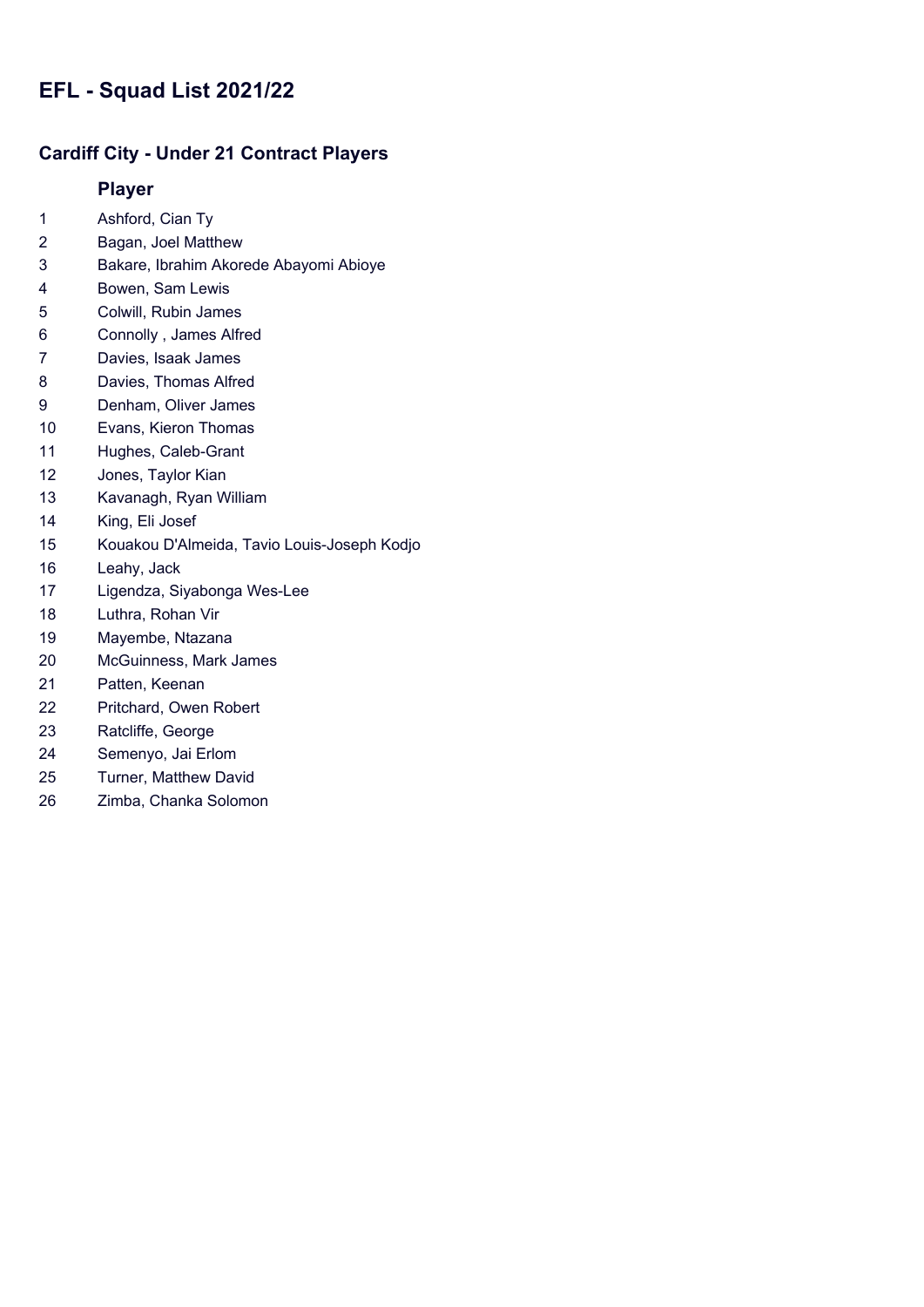### **Carlisle United - In Squad Players**

|                 | <b>Player</b>                                   | <b>Home Grown</b> |
|-----------------|-------------------------------------------------|-------------------|
| 1               | Alessandra, Lewis Peter                         | Yes               |
| $\overline{2}$  | Boyd, Lewis Paul                                | Yes               |
| 3               | Dennis, Kristian                                | Yes               |
| 4               | Devine, Daniel Steven                           | Yes               |
| 5               | Devitt, Jamie Martin                            | Yes               |
| 6               | Dickenson, Brennan Peter                        | Yes               |
| 7               | Feeney, Morgan                                  | Yes               |
| 8               | Gibson, Jordan Lewis                            | Yes               |
| 9               | Guy, Callum Anthony                             | Yes               |
| 10              | McDonald, Rodney Troy                           | Yes               |
| 11              | Mellish, Jon James Alexander                    | Yes               |
| 12 <sup>2</sup> | Mellor, Kelvin                                  | Yes               |
| 13              | Patrick, Omari Joshua Curtis                    | Yes               |
| 14              | Riley, Joe                                      | Yes               |
| 15              | Senior, Joel Toby                               | Yes               |
| 16              | Sho-Silva, Oluwatobi Fabian Shobowale Akintunde | Yes               |
| 17              | Toure, Gime                                     |                   |
| 18              | Whelan, Corey                                   | Yes               |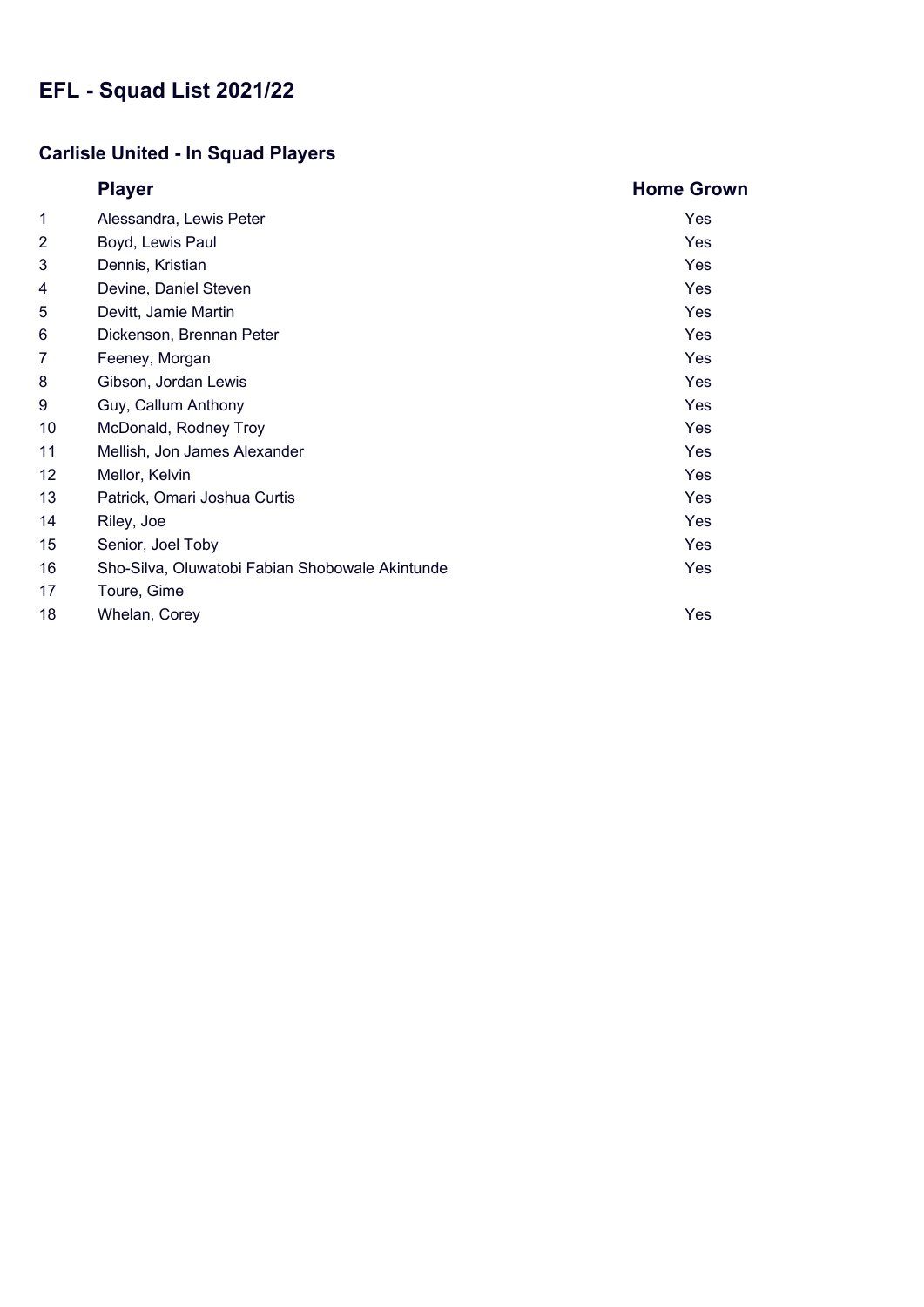#### **Carlisle United - Under 21 Contract Players**

- Armer, Jack
- Bell, Lewis James
- Breeze, Gabriel Hendrix
- Charters, Taylor Ryan
- Dixon, Joshua James
- Fishburn, Sam
- Mampala, Manasse
- Omotoye, Tyrese Demola Huxley
- Roberts, Mitchell Anthony
- Simeu, Dynel Brown Kemgo
- Simons, Scott James
- Windsor, Owen James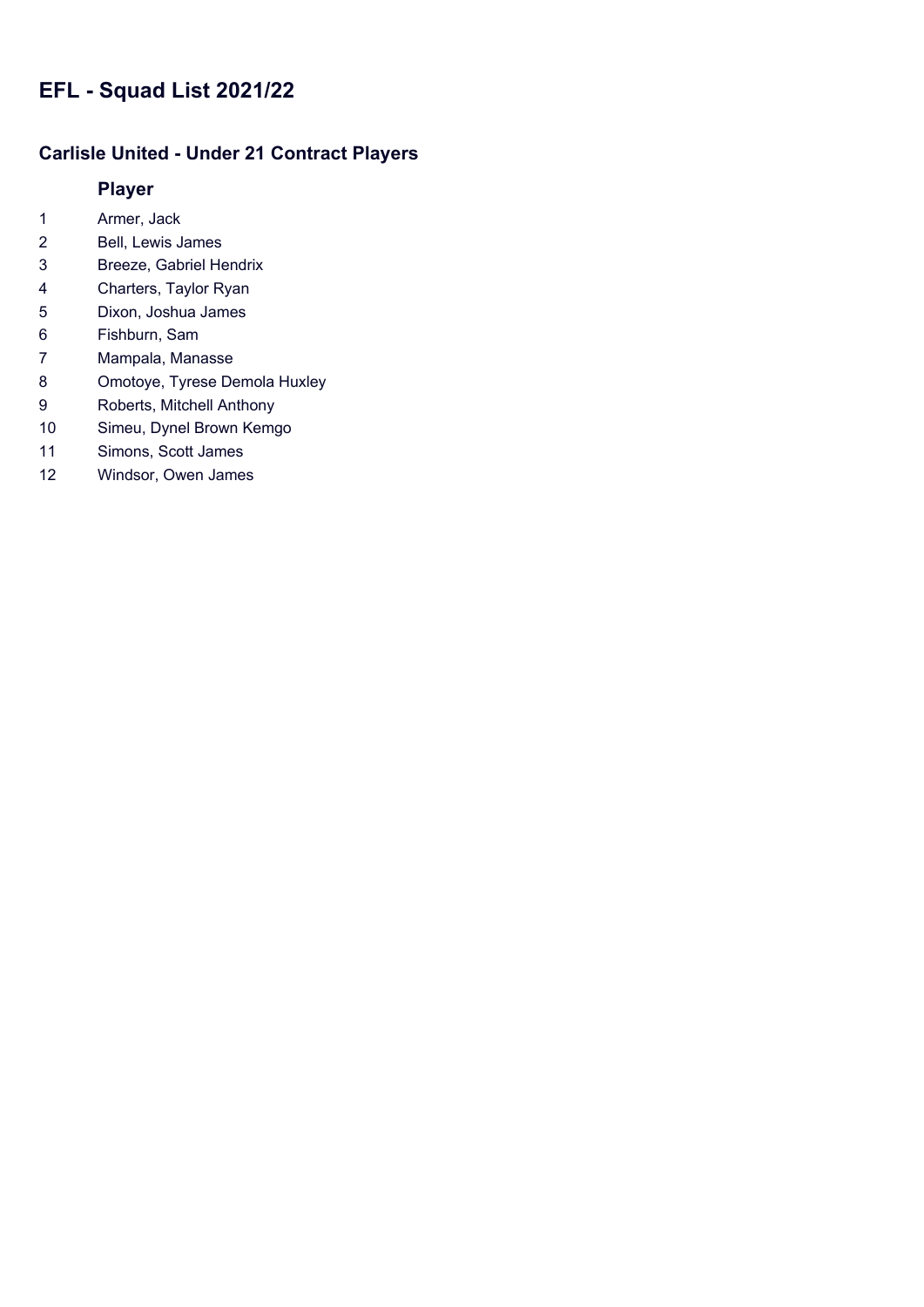### **Charlton Athletic - In Squad Players**

|                | <b>Player</b>                      | <b>Home Grown</b> |
|----------------|------------------------------------|-------------------|
| 1              | Aneke, Chukwuemeka Ademola Amachi  | Yes               |
| $\overline{2}$ | Blackett-Taylor, Corey Josiah Paul | Yes               |
| 3              | Clare, Sean James Kweku            | Yes               |
| 4              | Dobson, George David               | Yes               |
| 5              | Famewo, Akinlolu Richard           | Yes               |
| 6              | Fraser, Scott Stewart              |                   |
| 7              | Gilbey, Alexander Scott            | Yes               |
| 8              | Gunter, Christopher Ross           | Yes               |
| 9              | Inniss, Ryan Stuart Clayton        | Yes               |
| 10             | Jaiyesimi, Diallang                | Yes               |
| 11             | Lavelle, Samuel Mark               | Yes               |
| 12             | Lee, Elliot Robert                 | Yes               |
| 13             | Leko Kisolokele, Jonathan          | Yes               |
| 14             | Matthews, Adam James               | Yes               |
| 15             | Pearce, Jason Daniel               | Yes               |
| 16             | Purrington, Ben                    | Yes               |
| 17             | Souare, Pape Ndiaye                |                   |
| 18             | Stockley, Jayden Connor            | Yes               |
| 19             | Washington, Conor James            | Yes               |
| 20             | Watson, Ben                        | Yes               |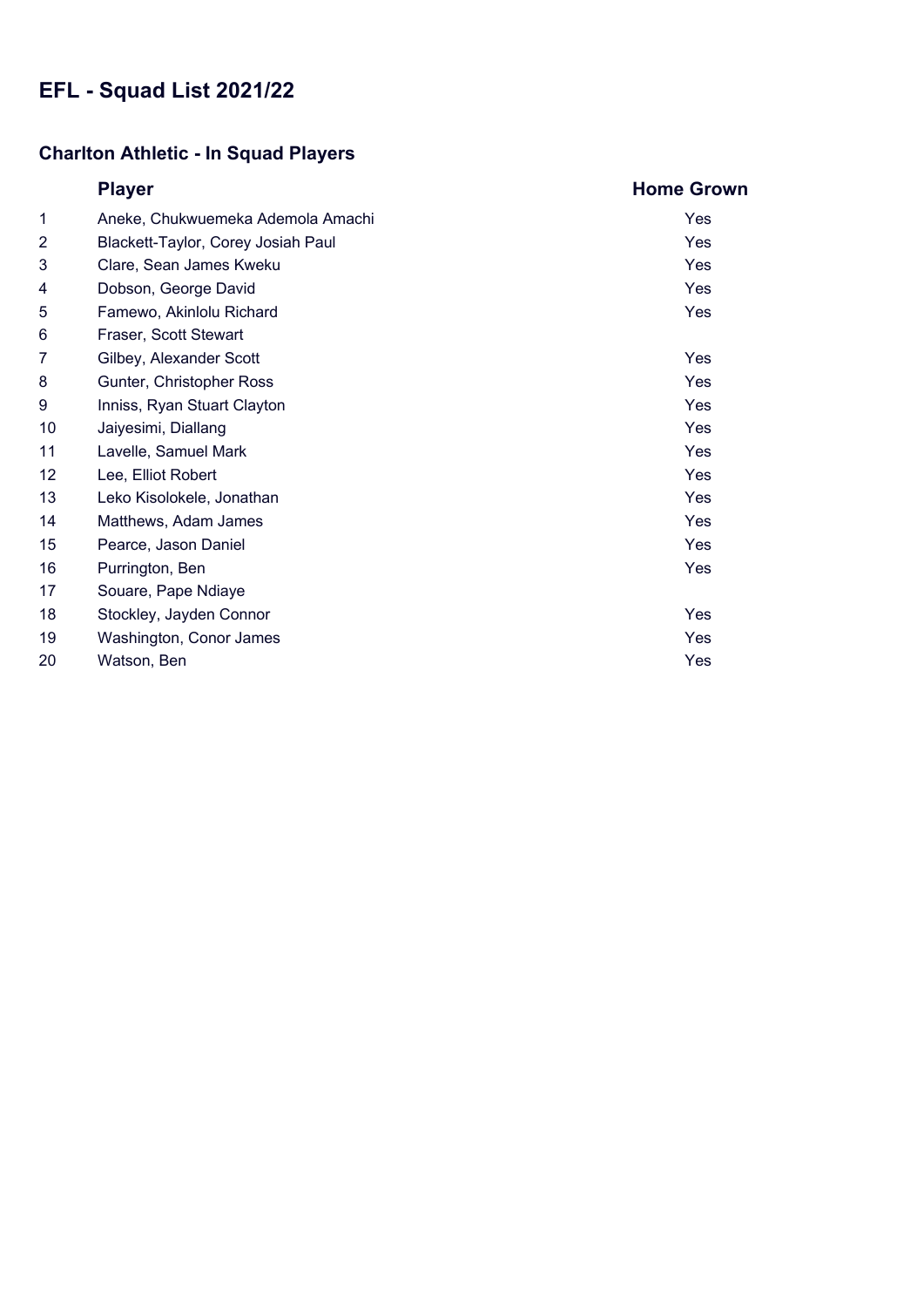#### **Charlton Athletic - Under 21 Contract Players**

- Agyemang, Terrell Nana Obeng
- Anderson, Karoy Zidane Lovebourne
- Aouachria, Wassim Chouaib
- Appiah, Jimmy Akumi
- Bakrin, Nazir Oladayo Temitope Olajide
- Barker, Charlie Mel
- Burstow, Mason
- Campbell, Tyreece Anthony Tupac Shakur
- Chin, Richard Li Hua
- Clayden, Charles James
- Elerewe, Ayodeji Joshua Oluwapelumi Akinola
- Familia-Castillo, Juan Carlos
- French, Billy
- Gavin, Dylan John
- Ghandour, Hady Ismael
- Harness, Nathan Connor
- Harvey, Nathan Michael
- Henry, Aaron Lewis
- Huke, Ryan Thomas
- John, Nile Omari Mckenzie
- Kanu, Daniel Malanga
- Morgan, Albie Robert
- Ness, Lucas Benjamin
- O'Connor, Harris David
- Oguntayo, Samuel Omotayo
- Powell, Johl Cameron
- Roddy, Jacob Gerard
- Santos Hurtado, Jeremy Andres
- Vennings, James Frederick
- Viggars, Ryan James
- Williams, Euan Leslie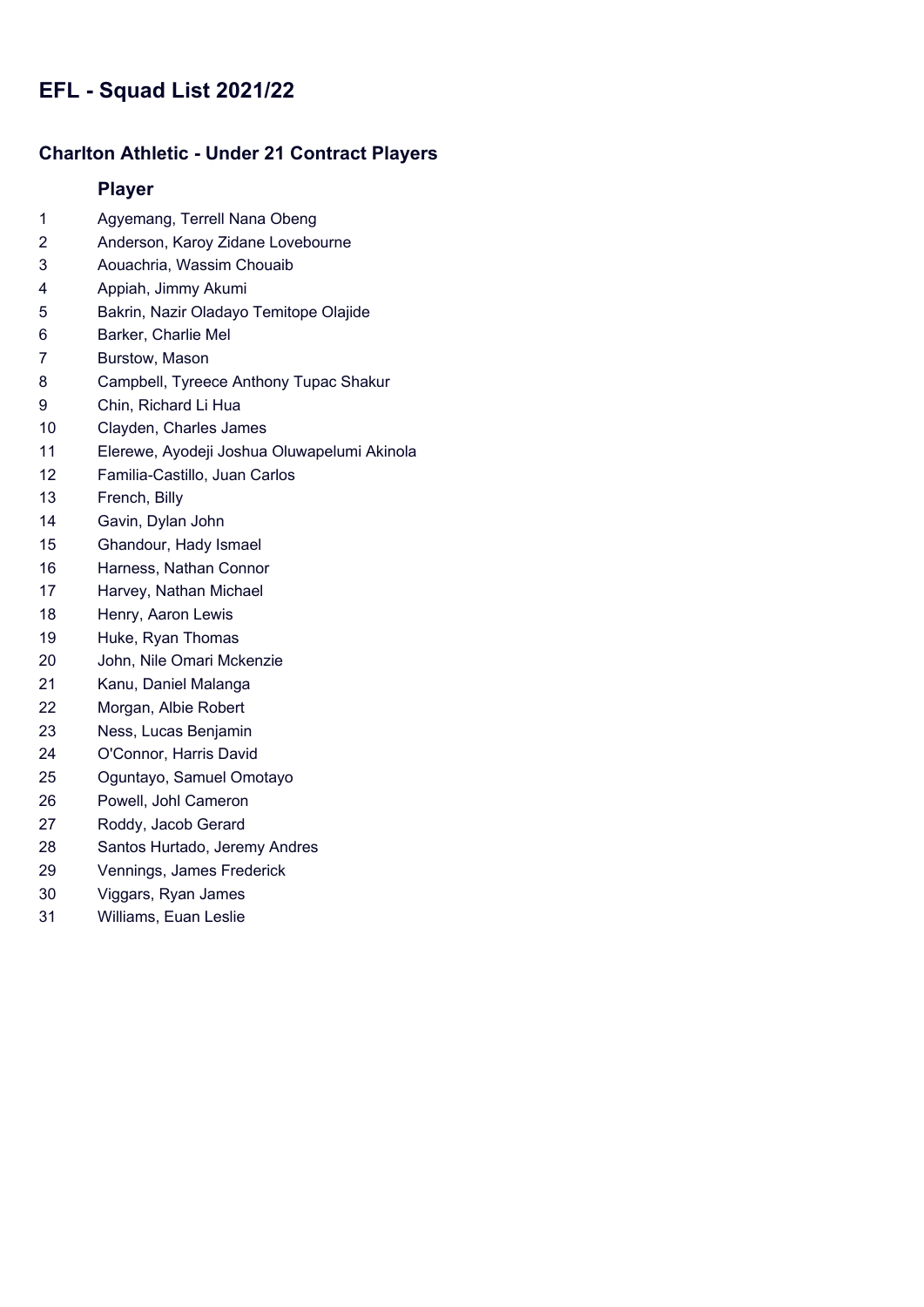# **Cheltenham Town - In Squad Players**

|                | <b>Player</b>                    | <b>Home Grown</b> |
|----------------|----------------------------------|-------------------|
| 1              | Barkers, Dylan Kwesi Kobia       |                   |
| $\overline{2}$ | <b>Blair, Matthew James</b>      | Yes               |
| 3              | Bonds, Elliot Michael            | Yes               |
| 4              | Boyle, William Sam Douglas Harry | Yes               |
| 5              | Brown, Charlie Daniel            | Yes               |
| 6              | Chapman, Ellis Darren            | Yes               |
| 7              | Colkett, Charlie                 | Yes               |
| 8              | Freestone, Lewis Jay             | Yes               |
| 9              | Hutchinson, Reece Christopher    | Yes               |
| 10             | Lloyd, George Robert Lawrence    | Yes               |
| 11             | Long, Sean Martin                | Yes               |
| 12             | May, Alfie Ben                   | Yes               |
| 13             | Nlundulu, Dan                    | Yes               |
| 14             | Raglan, Charles Jordan Clark     | Yes               |
| 15             | Sercombe, Liam Michael           | Yes               |
| 16             | Soule, Jamie Lee                 | Yes               |
| 17             | Thomas, Conor                    | Yes               |
| 18             | Williams, Andrew David           | Yes               |
| 19             | Williams, Benjamin Joseph        | Yes               |
| 20             | Wright, Callum                   | Yes               |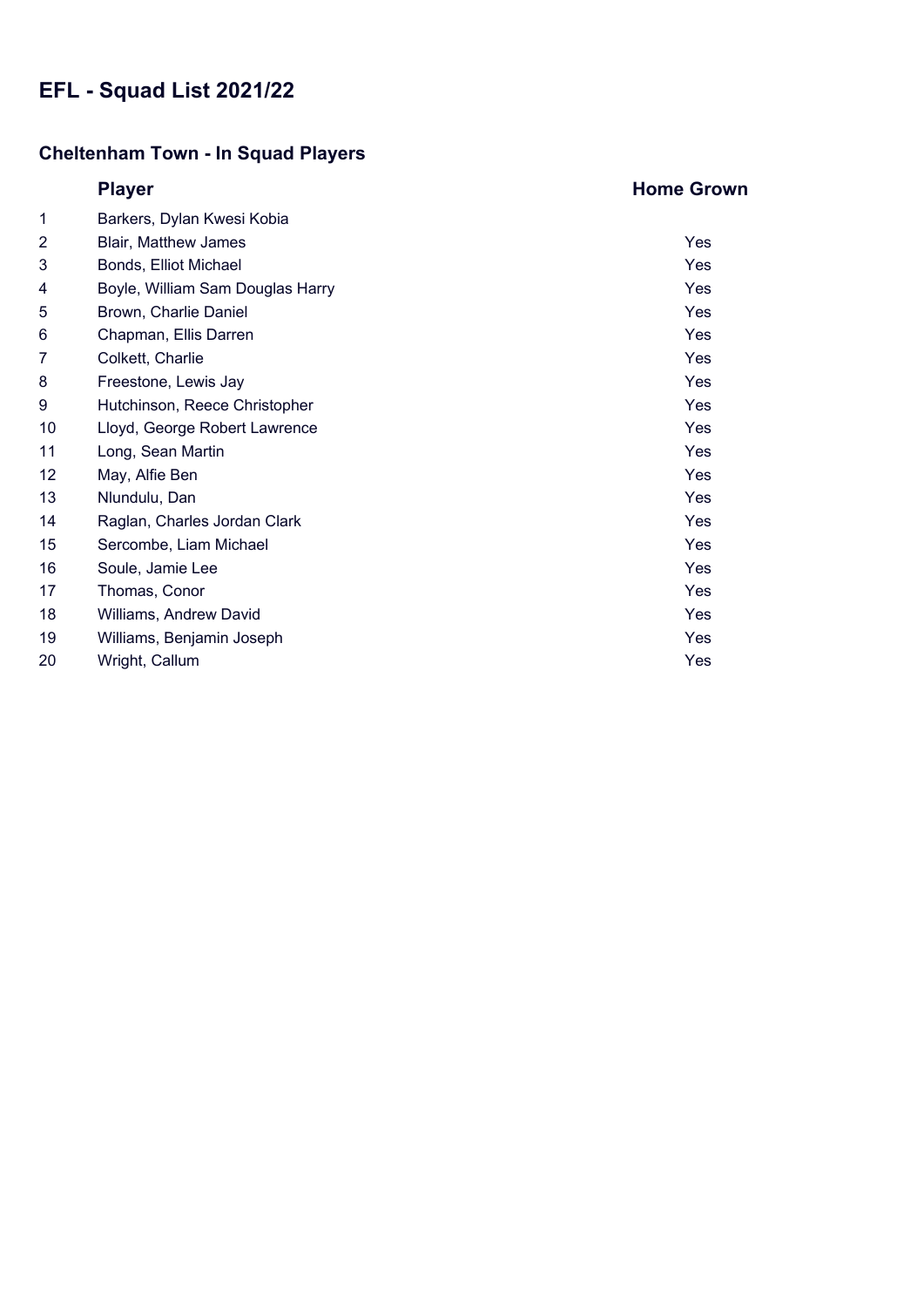# **Cheltenham Town - Under 21 Contract Players**

- Ebanks, Callum Jerimiah
- Etete, Kion Reece
- Horton, Grant Dean
- Pollock, Mattie William
- Ramsey, Aaron James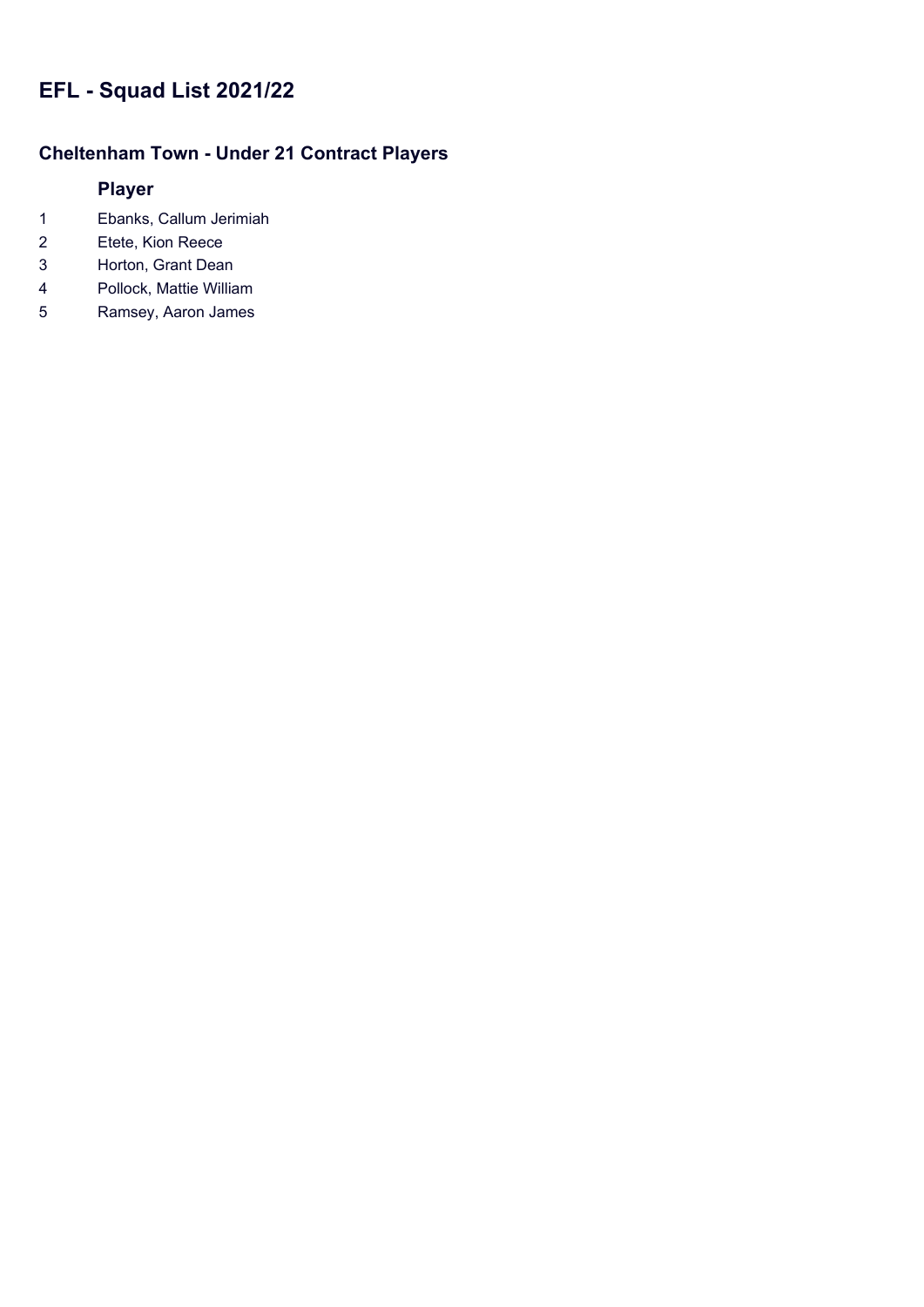## **Colchester United - In Squad Players**

|                | <b>Player</b>                       | <b>Home Grown</b> |
|----------------|-------------------------------------|-------------------|
| 1              | Akinde, Job Ayo                     | Yes               |
| $\overline{2}$ | Andrews, Corie Anthony              | Yes               |
| 3              | Chambers, Luke                      | Yes               |
| 4              | Clampin, Ryan                       | Yes               |
| 5              | Coxe, Cameron Terry                 | <b>Yes</b>        |
| 6              | Dallison-Lisbon, Thomas Albert      | Yes               |
| 7              | Eastman, Thomas                     | Yes               |
| 8              | George-Kenlock, Myles Lewis         | Yes               |
| 9              | Hannant, Luke James                 | Yes               |
| 10             | Huws, Emyr Wyn                      | Yes               |
| 11             | Judge, Alan Christopher             | Yes               |
| 12             | Nouble, Frank Herman                | Yes               |
| 13             | Sears, Frederick David              | Yes               |
| 14             | Skuse, Cole                         | Yes               |
| 15             | Smith, Thomas Jefferson             | <b>Yes</b>        |
| 16             | Welch-Hayes, Miles Winfield         | Yes               |
| 17             | Wiredu, Brendan Nana Akwasi Sarpong | Yes               |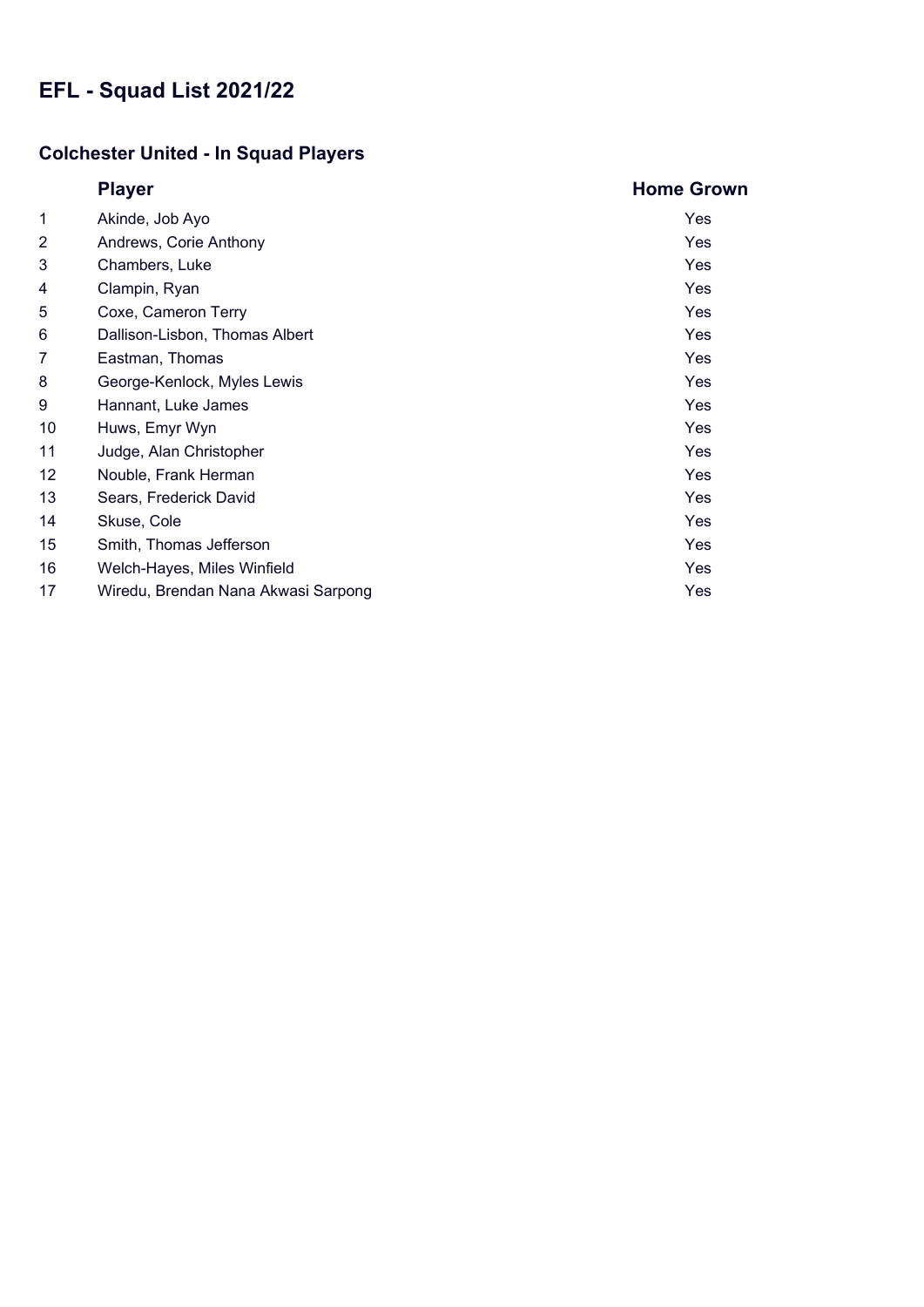### **Colchester United - Under 21 Contract Players**

- Beadle, Harry Alfie
- Bennett, Taykaan Reis
- Chilvers, Noah Christopher
- Cooper, Chay
- Cornish, Sam David
- Cracknell , William David
- Dobra, Armando
- Edwards-Owura, Owura Nsiah
- Freitas Gouveia, Diogo Manuel
- Gbadebo, Camron Israel
- Hasanally, Andre Christopher
- Hutchinson, Jacob
- Ifeanyi, Sharon
- Ihionvien, Bradley Osezele Akhigbe Phillip
- Kazeem, Al-Amin Ayomide
- Marshall Miranda, Marley Zane
- Martins, Emmanuel Adedeji
- Sayer, Harvey Stephen
- Tchamadeu, Junior Baptiste
- Wright, Tyreik Samuel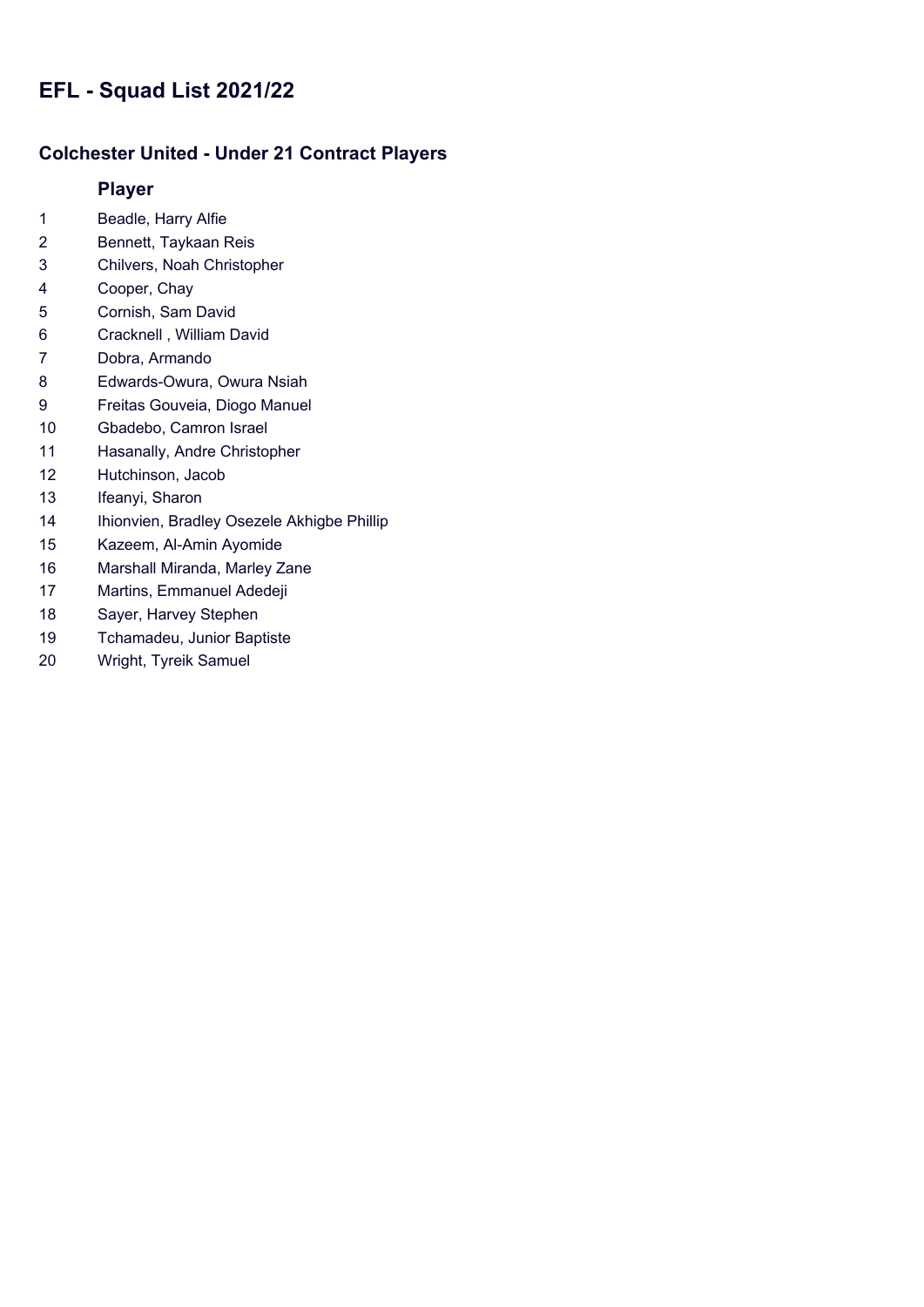## **Coventry City - In Squad Players**

|                | <b>Player</b>                     | <b>Home Grown</b> |
|----------------|-----------------------------------|-------------------|
| 1              | Allen, Jamie Paul                 | Yes               |
| $\overline{2}$ | Bidwell, Jake Brian               | Yes               |
| 3              | Clarke-Salter, Jake-Liam          | Yes               |
| 4              | Dabo, Fankaty Sheikh Mohammed     | Yes               |
| 5              | Godden, Matthew James             | Yes               |
| 6              | Gyokeres, Viktor Einar            |                   |
| 7              | Hamer, Gustavo Martin Emilio      |                   |
| 8              | Hyam, Dominic John                | Yes               |
| 9              | Jones, Jodi Jay Felice            | Yes               |
| 10             | Kane, Todd Arthur Lucien          | Yes               |
| 11             | Kelly, Liam                       | Yes               |
| 12             | Maatsen, lan                      |                   |
| 13             | McFadzean, Kyle John              | Yes               |
| 14             | Moore, Simon William              | Yes               |
| 15             | O'Hare, Callum Luke               | Yes               |
| 16             | Rose, Michael Alexander           |                   |
| 17             | Sheaf, Benjamin                   | Yes               |
| 18             | Shipley, Jordan Mark Edward James | Yes               |
| 19             | Waghorn, Martyn Thomas            | Yes               |
| 20             | Wilson, Ben                       | Yes               |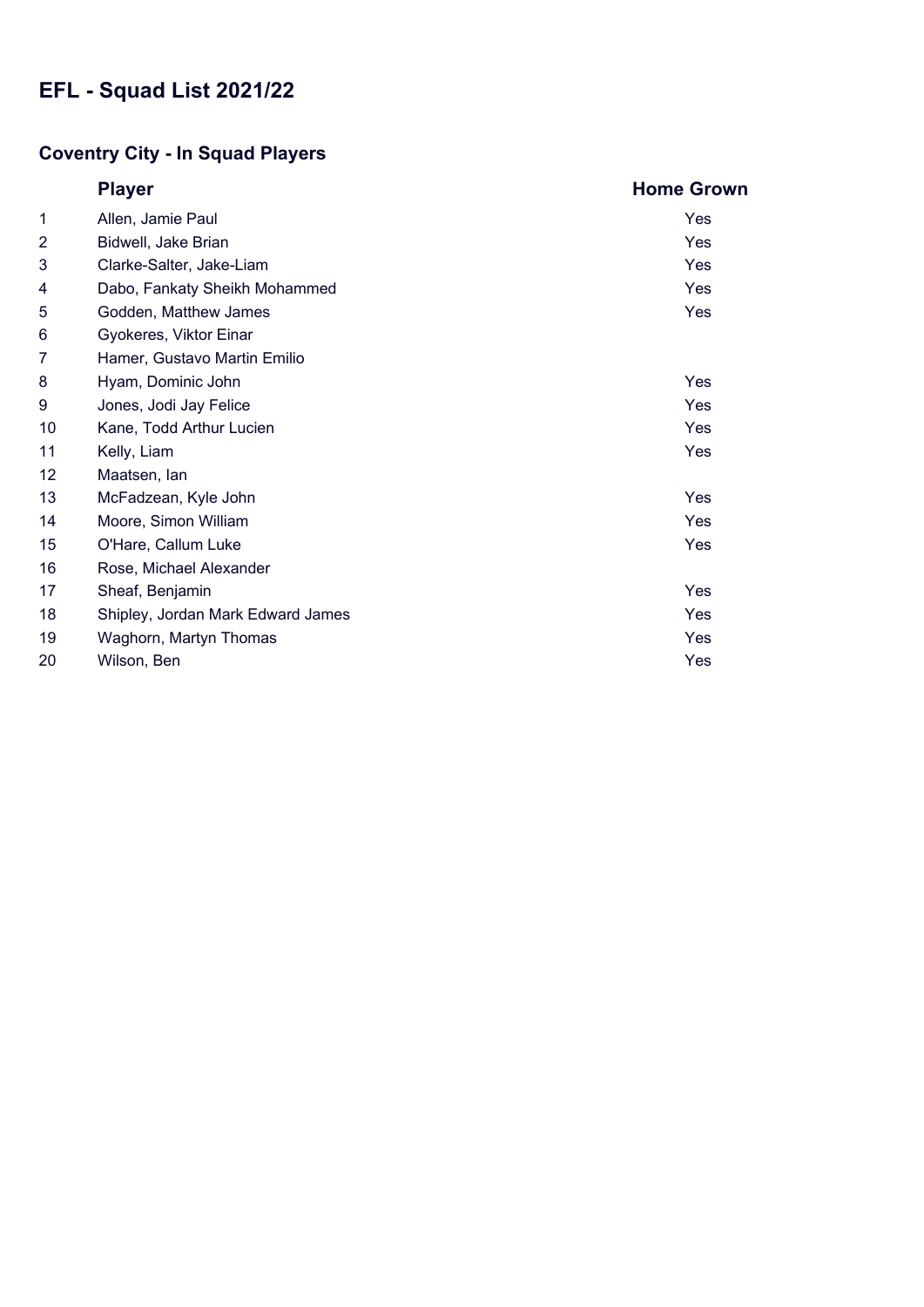### **Coventry City - Under 21 Contract Players**

- Alabi, Abel Oluwatomisin
- Bannatyne-Billson, Thomas David
- Bapaga, William Adipepe Pandi
- Burroughs, George Gilbert
- Burroughs, Jack Stephen
- Cashman, Danny Christopher
- Dinanga, Ricardo Flisberto
- Eccles, Joshua Elliot
- Evans-Harriott, Aaron Rainford
- Finnegan, Aidan Daniel
- Howley, Ryan Oliver
- McGrath, John-Alan
- Nee, Harrison
- Ngandu, Kasonga Jonathan
- Reid, Joshua Kelman
- Rowe, Blaine Morgan Brian
- Rus, Marco-Alin
- Stretton, Bradley Howard
- Tavares Desiderio, Fabio Andre
- Tyler, Cian Lee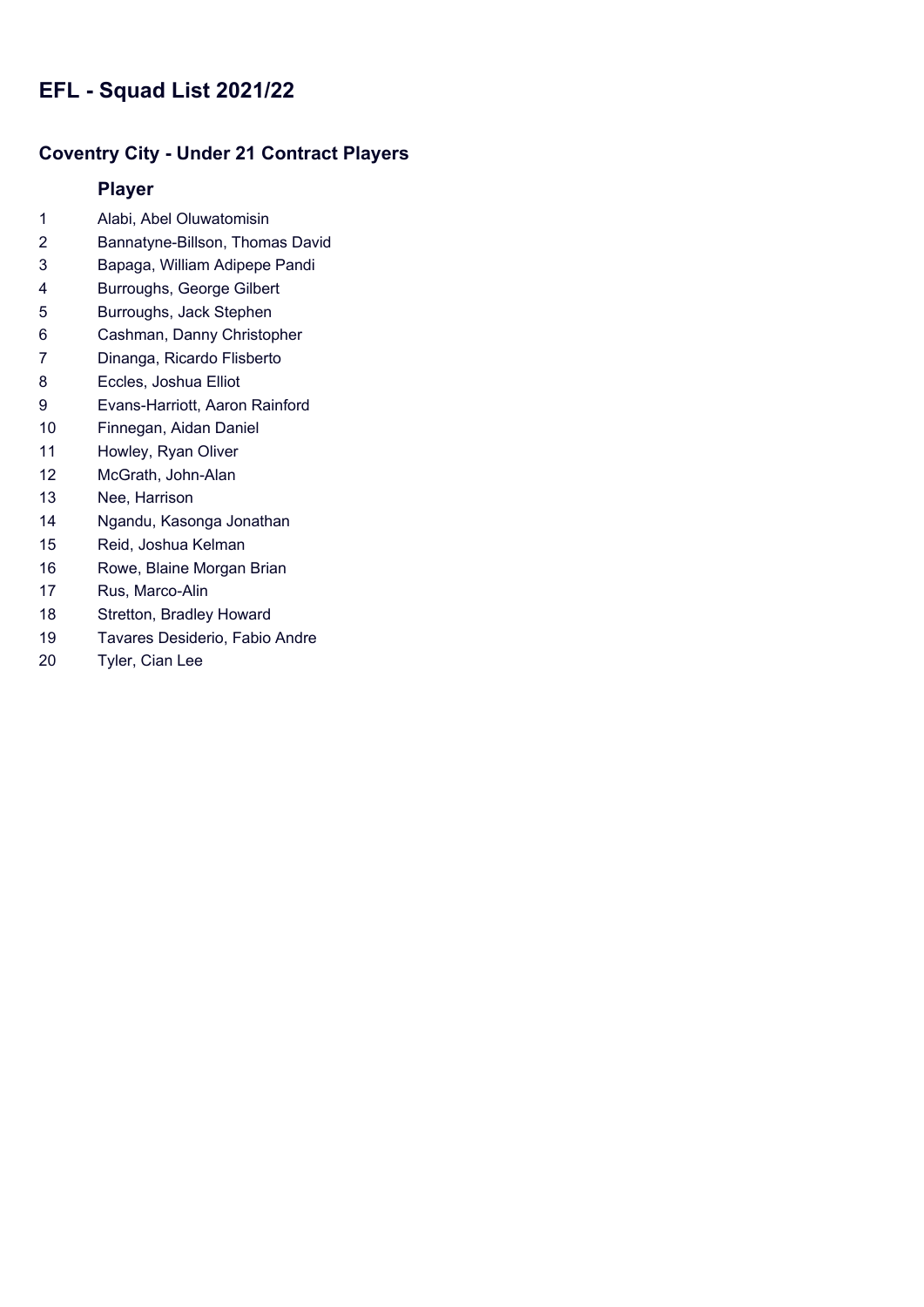## **Crawley Town - In Squad Players**

|                | <b>Player</b>                 | <b>Home Grown</b> |
|----------------|-------------------------------|-------------------|
| 1              | Appiah, Kwesi                 | Yes               |
| $\overline{2}$ | Craig, Tony Andrew            | Yes               |
| 3              | Davies, Archie Daniel         | Yes               |
| 4              | Francillette, Ludwig Georges  |                   |
| 5              | Francomb, George              | Yes               |
| 6              | Frost, Tyler Jayden           | Yes               |
| 7              | Gallacher, Owen John          | Yes               |
| 8              | Grego-Cox, Reece              | Yes               |
| 9              | Hessenthaler, Jakob Andrew    | Yes               |
| 10             | Lynch, Joel                   | Yes               |
| 11             | Marshall, Mark Anthony        | Yes               |
| 12             | Matthews, Samuel Lloyd        | Yes               |
| 13             | Nadesan, Ashley Kevin         |                   |
| 14             | Nichols, Tom Andrew           | Yes               |
| 15             | Oteh, Aramide Jay             | Yes               |
| 16             | Payne, Jack Stephen           | Yes               |
| 17             | Powell, Jack                  | Yes               |
| 18             | Tilley, James Alexander David | Yes               |
| 19             | Tsaroulla, Nicholas Andrew    | Yes               |
| 20             | Tunnicliffe, Jordan Rhett     | Yes               |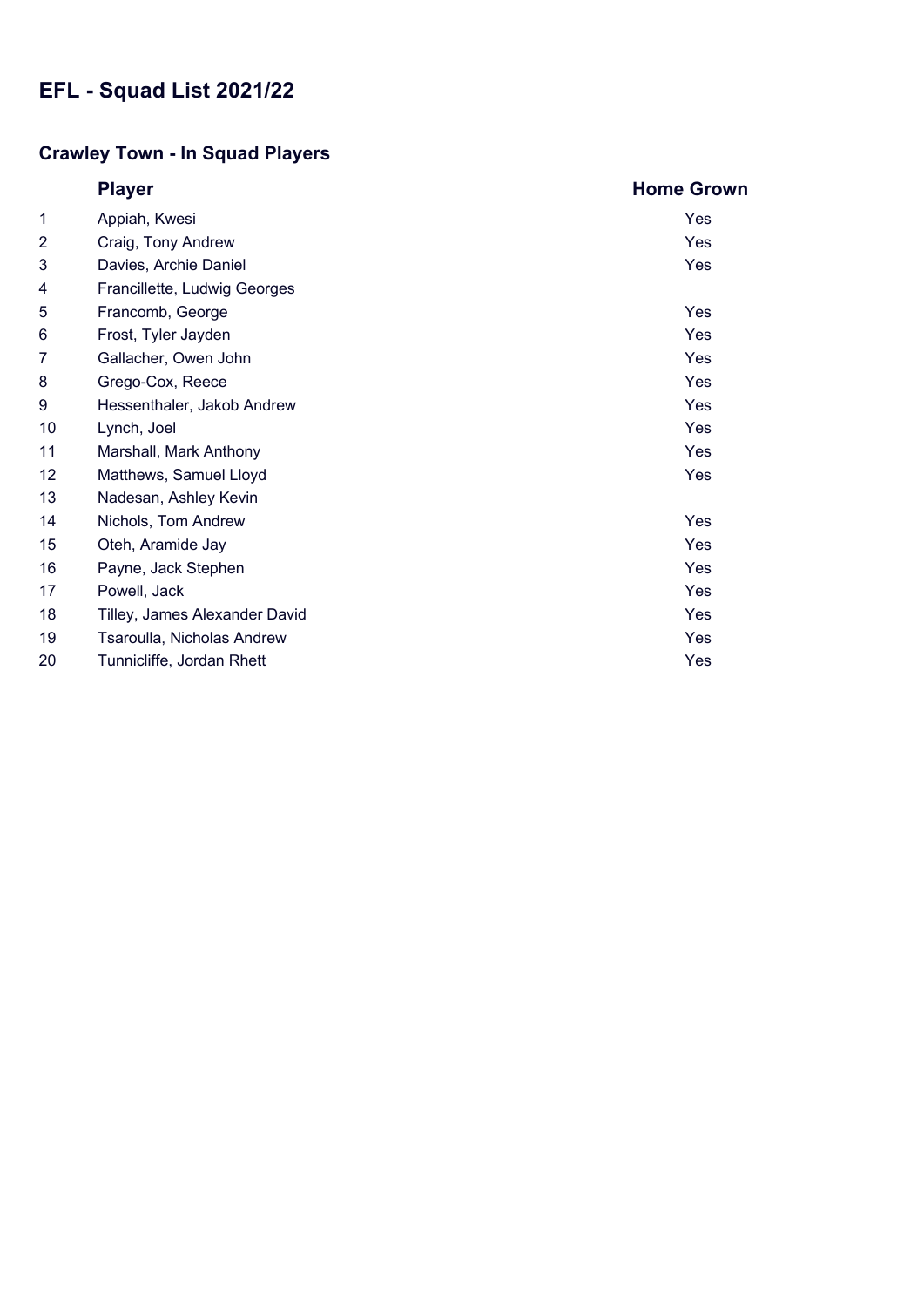### **Crawley Town - Under 21 Contract Players**

- Al-Hussaini, Zaid
- Bansal-Mcnulty, Amrit Padraig Singh
- Ferry, William
- Gundogdu, Bekir Ali Giran
- Hussein, Mustafa
- Hutchinson, Isaac
- Jones, Alfie
- Kastrati, Florian
- Kevser Junior, Kaan
- Khaleel, Rafiq Salah Edine
- Kowalczyk, Szymon
- Seymour, Taylor
- Watts, Caleb Cassius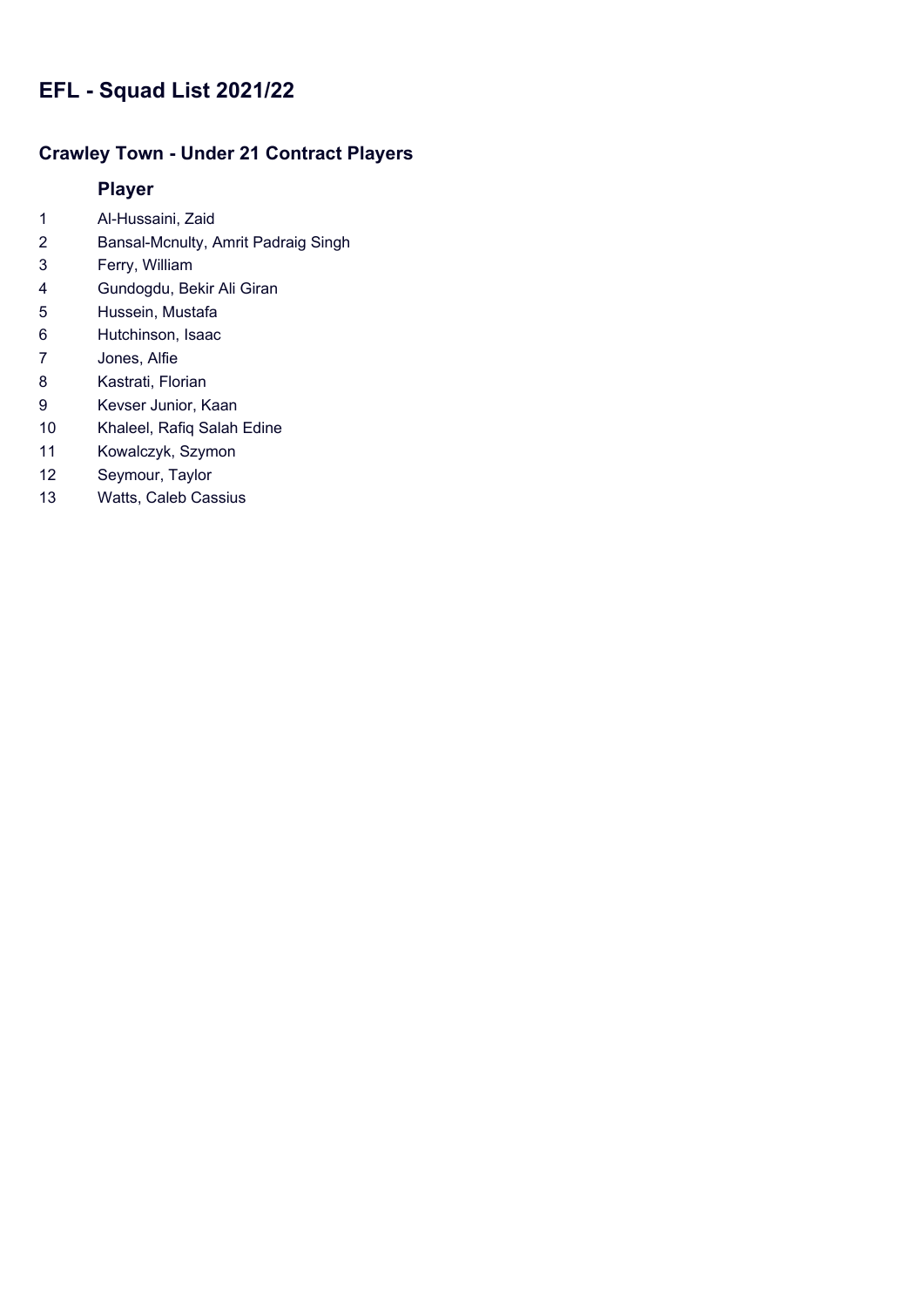## **Crewe Alexandra - In Squad Players**

|    | <b>Player</b>                | <b>Home Grown</b> |
|----|------------------------------|-------------------|
| 1  | Agyei, Daniel Ebenezer Kwasi | Yes               |
| 2  | Ainley, Callum Thomas        | <b>Yes</b>        |
| 3  | Finney, Oliver Vincent       | Yes               |
| 4  | Gomes Aju, Madger Antonio    | Yes               |
| 5  | Jaaskelainen, William Albert | <b>Yes</b>        |
| 6  | Kashket, Scott Connor        | Yes               |
| 7  | Long, Christopher Michael    | Yes               |
| 8  | Lowery, Thomas Richard       | Yes               |
| 9  | Lundstram, Joshua            | Yes               |
| 10 | Mandron, Mikael Yann Mathieu | Yes               |
| 11 | Murphy, Luke John            | Yes               |
| 12 | Offord, Luke William         | <b>Yes</b>        |
| 13 | Porter, Christopher John     | Yes               |
| 14 | Richards, David Matthew      | Yes               |
| 15 | Sambou, Bassala              | Yes               |
| 16 | Uwakwe, Tariq                | Yes               |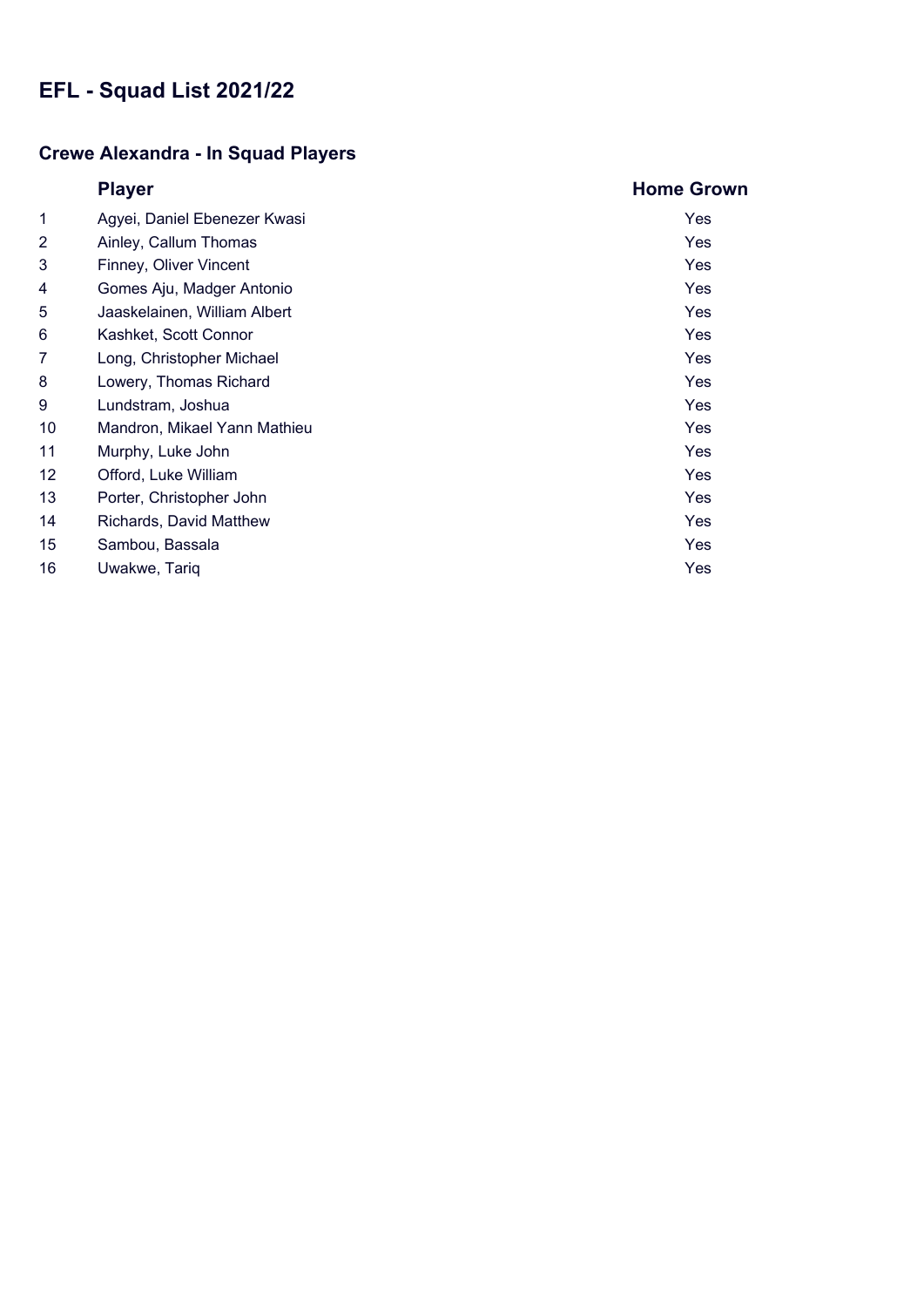### **Crewe Alexandra - Under 21 Contract Players**

- Adebisi, Rio Adesola Frederick
- Alebiosu, Ryan
- Billington, Lewis Carl
- Booth, Thomas Luke
- Finney, Charlie Joe
- Griffiths, Regan Jon
- Harper, Rekeem Jordon
- Holicek, Matus
- Johnson, Travis Joel Gary
- Knight, Benjamin Leo
- Lawton, Sean Paul
- O'Riordan, Connor Patrick
- Onyeka, Tyreece Obiora
- Robbins, Joseph Aidan Thomas
- Robertson, Scott Alexander Cameron
- Sass-Davies, William John
- Tabiner, Joel William
- Woodthorpe, Nathan John Edward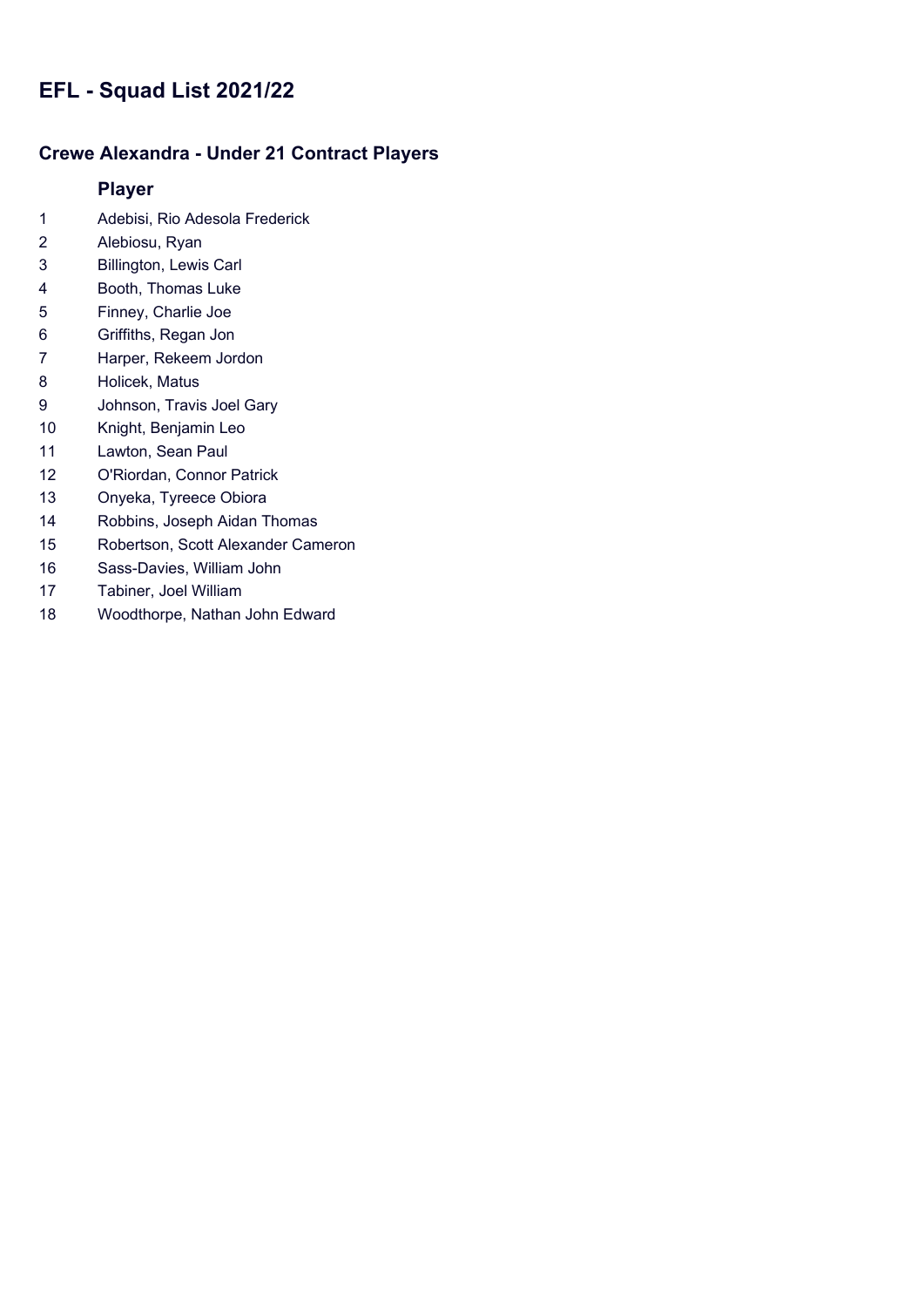## **Derby County - In Squad Players**

|    | <b>Player</b>                   | <b>Home Grown</b> |
|----|---------------------------------|-------------------|
| 1  | Allsop, Ryan                    | Yes               |
| 2  | Bielik, Krystian                | Yes               |
| 3  | Bird, Max                       | Yes               |
| 4  | Byrne, Nathan William           | Yes               |
| 5  | Davies, Curtis Eugene           | Yes               |
| 6  | Forsyth, Craig                  |                   |
| 7  | Jozwiak, Kamil Jan              |                   |
| 8  | Kazim-Richards, Colin           | Yes               |
| 9  | Lawrence, Thomas Morris         | Yes               |
| 10 | Morrison, Ravel Ryan            | Yes               |
| 11 | Plange, Luke Elliot             | Yes               |
| 12 | Roos, Kelle Willem              |                   |
| 13 | Stearman, Richard James Michael | Yes               |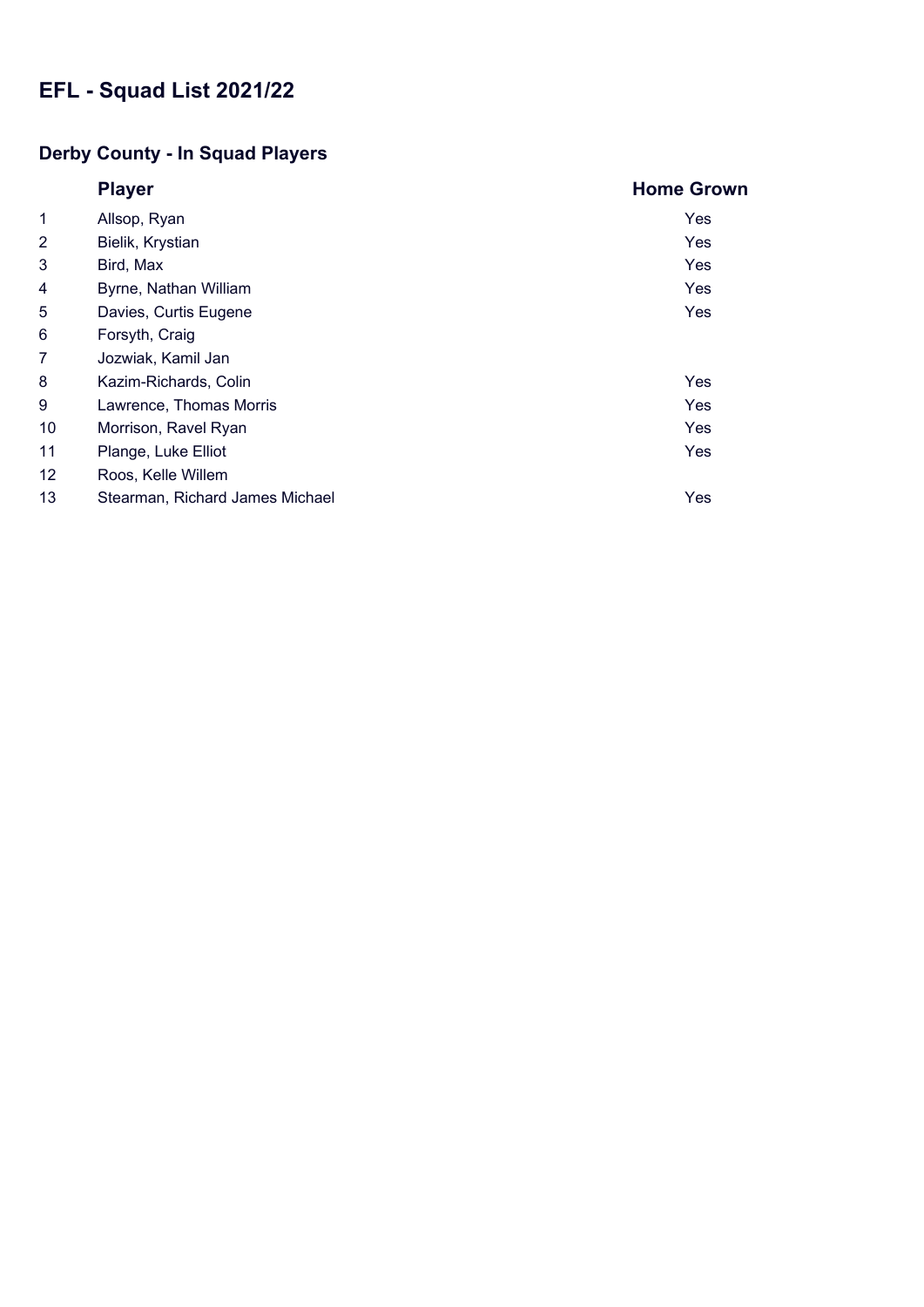#### **Derby County - Under 21 Contract Players**

- Aghatise, Osazee
- Bardell, Max James
- Buchanan, Lee David
- Cashin, Eiran Joe
- Clarke, Courtney Jnr Alphonso
- Cybulski, Bartosz Marcin
- Dixon, Connor Liam
- Duncan, Bobby Frederick
- Ebiowei, Malcolm Perewari
- Ebosele, Festy Oseiwe
- Foulkes, Harrison Andrew
- Grewal-Pollard, William Michael
- Hutchinson, Isaac
- Ibrahim, Olamide Majid
- Knight, Jason Paul
- Matthews, Alexander Niall
- McDonald, Kornell Mark Marshall Winston
- Roberts, Alfie James
- Sibley, Louie Joseph
- Solomon, Harrison James
- Stretton, Jack Kirk
- Thompson, Liam Francis
- Watson, Louie Shaun
- Wilson, Tyree Benjamin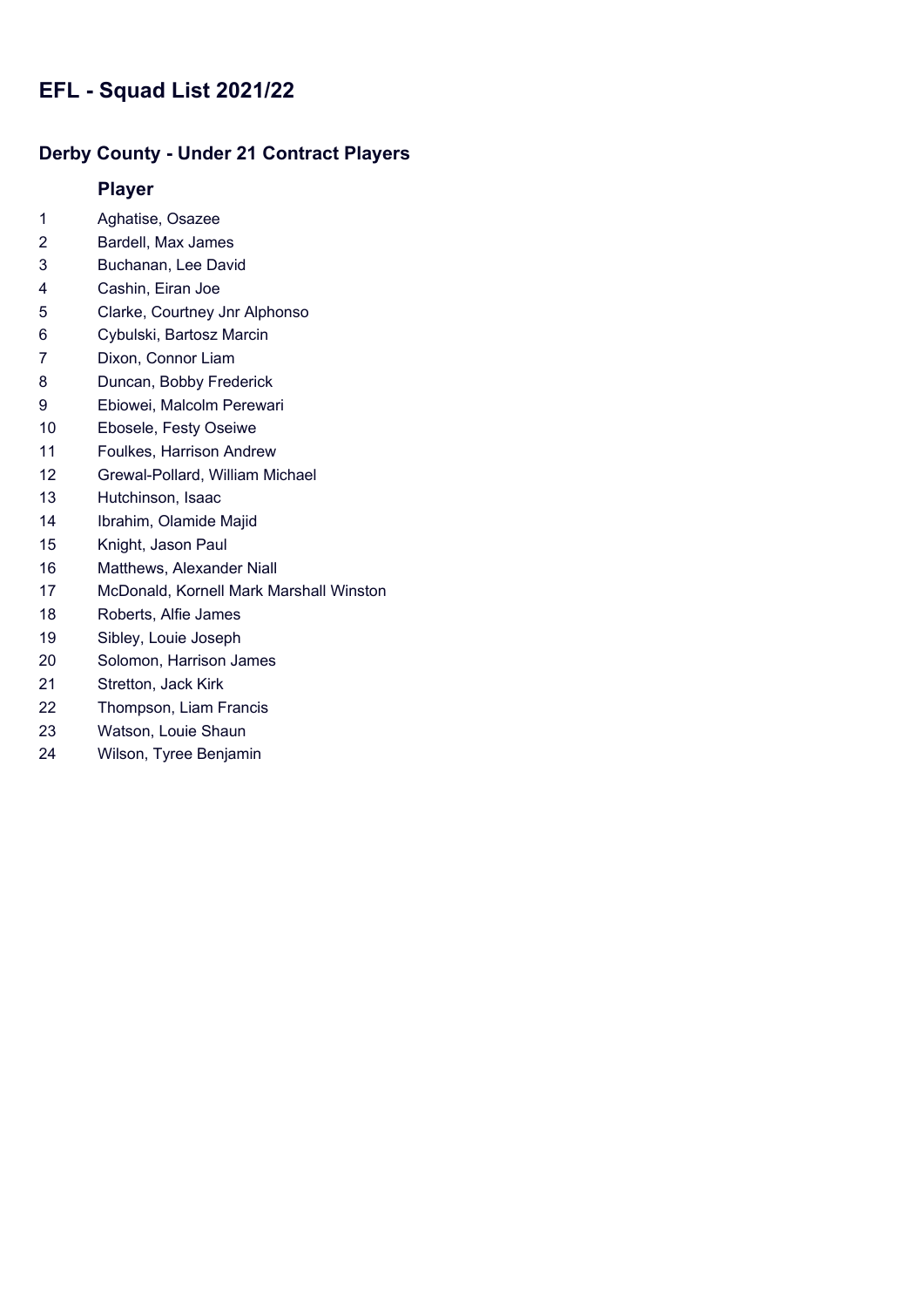## **Doncaster Rovers - In Squad Players**

|                 | <b>Player</b>                   | <b>Home Grown</b> |
|-----------------|---------------------------------|-------------------|
| 1               | Agard, Kieran Ricardo           | Yes               |
| 2               | Anderson, Thomas Robert         | Yes               |
| 3               | Bostock, John Joseph            | Yes               |
| 4               | Clayton, Adam Stephen           | Yes               |
| 5               | Close, Ben Easton               | Yes               |
| 6               | Dodoo, Joseph                   | Yes               |
| 7               | Gardner, Daniel Keith           |                   |
| 8               | John, Cameron Bradley           | Yes               |
| 9               | Jones, Louis                    | Yes               |
| 10              | Knoyle, Kyle                    | Yes               |
| 11              | Mayifuila, Jordy Hiwula         | Yes               |
| 12 <sub>2</sub> | Okenabirhie, Fejiri Shaun Chima | Yes               |
| 13              | Olowu, Joseph                   | Yes               |
| 14              | Rowe, Thomas Malcolm            | Yes               |
| 15              | Seaman, Charlie Martin          | Yes               |
| 16              | Taylor, Jon Peter               | Yes               |
| 17              | Williams, Edward Christopher    | Yes               |
| 18              | Williams, Ro-Shaun Omar Stuart  | Yes               |
| 19              | Younger, Oliver James           | Yes               |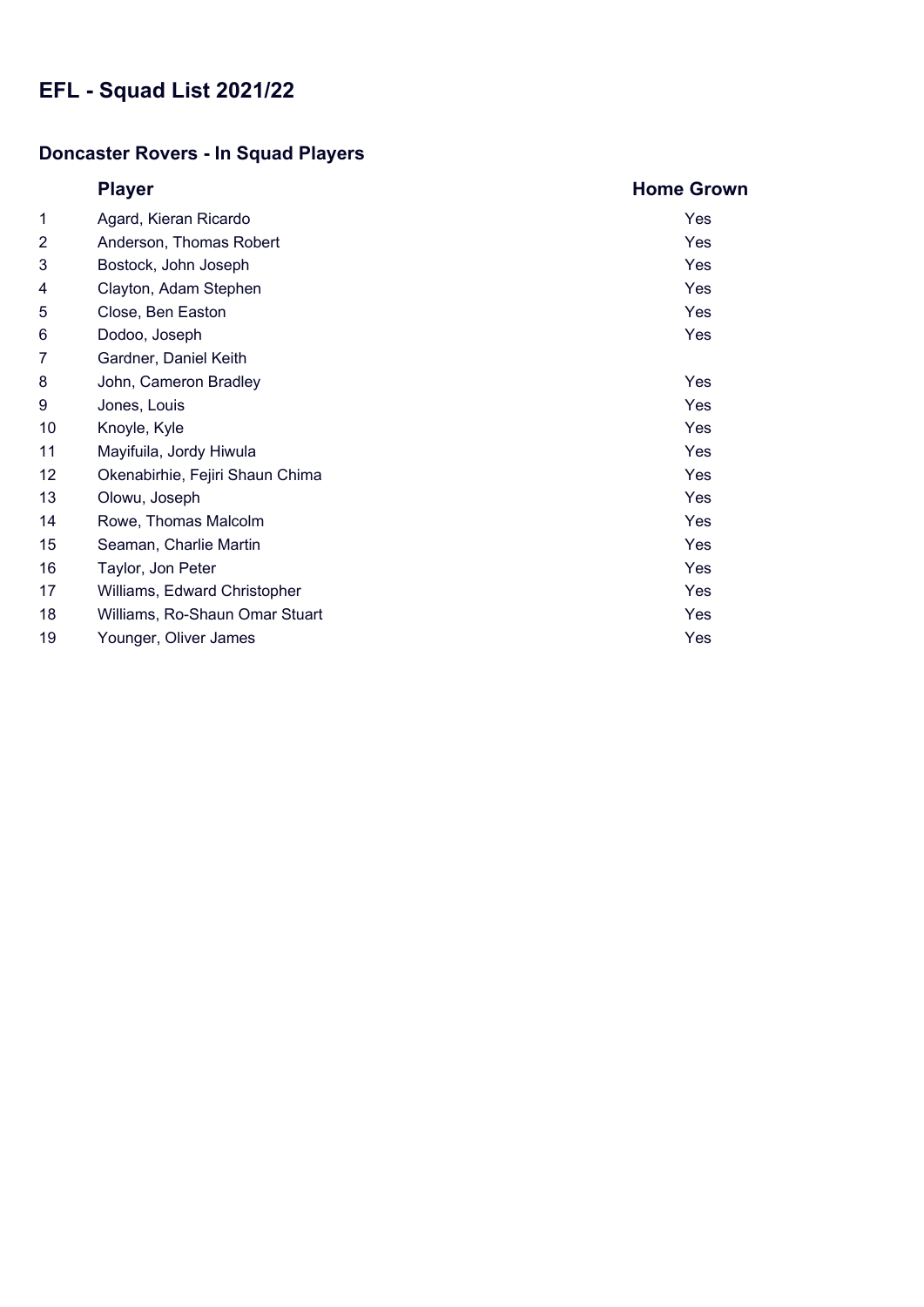### **Doncaster Rovers - Under 21 Contract Players**

- Barlow, Aidan Will
- Blythe, Benjamin Elliot
- Bottomley, Benjamin Phillip
- Faulkner, Bobby Brian
- Galbraith, Ethan Stuart William
- Greaves, A.J. Anthony Junior Nelson Manuelle
- Griffiths, Reo Revaldo
- Hasani, Lirak
- Horton, Branden
- Jackson, Ben Joseph
- Martin, Joshua Saul
- Odubeko, Ademipo Ibrahim
- Ravenhill, Liam
- Smith, Matthew Gerrard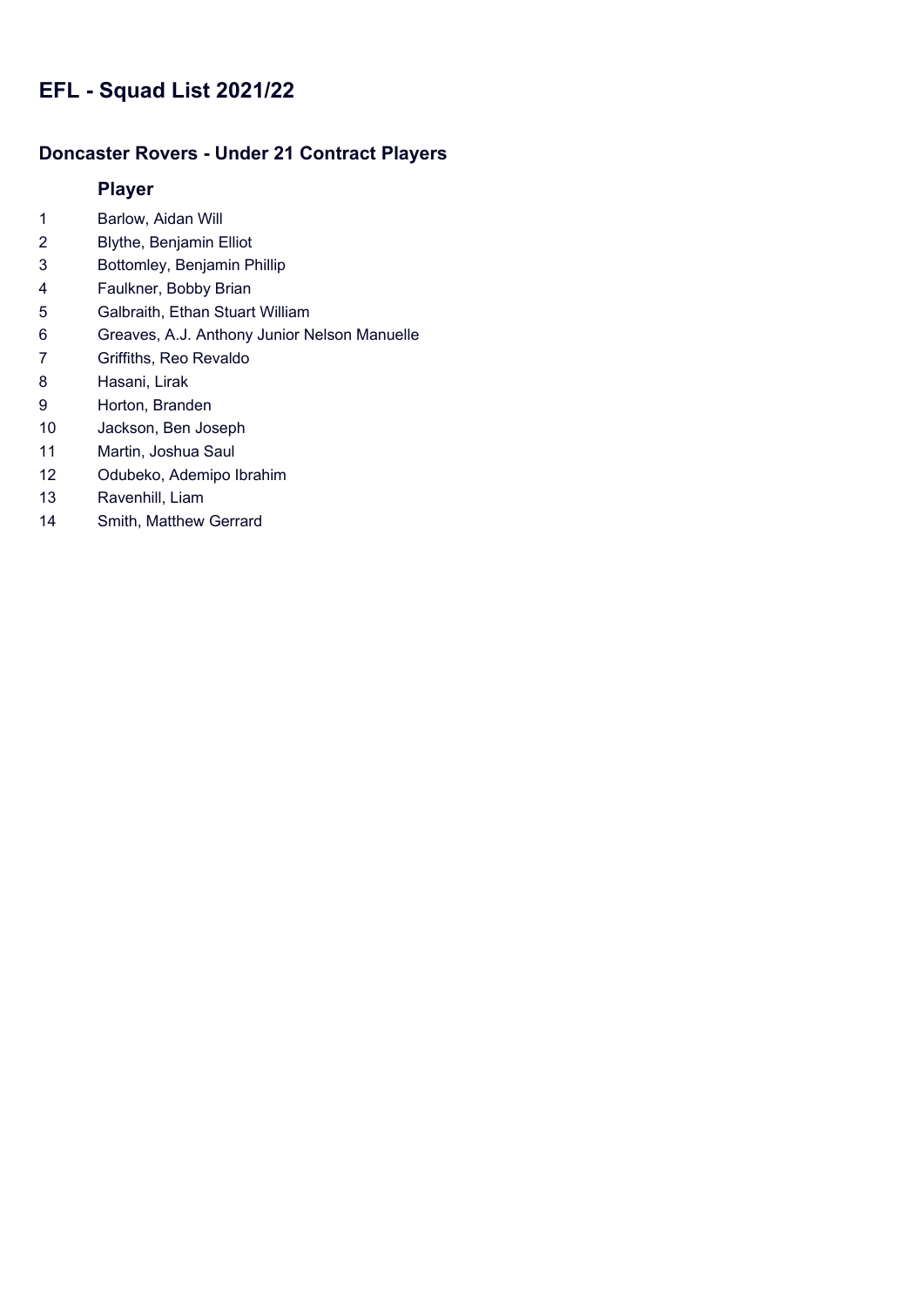## **Exeter City - In Squad Players**

|                | <b>Player</b>                    | <b>Home Grown</b> |
|----------------|----------------------------------|-------------------|
| 1              | Amond, Padraig                   |                   |
| $\overline{2}$ | Atangana, Nigel Alfred Steven    |                   |
| 3              | Brown, Jevani Jason              |                   |
| 4              | Caprice, Jake Lenox              | Yes               |
| 5              | Coley, Joshua Maxwell            |                   |
| 6              | Collins, Archie Finn             | Yes               |
| 7              | Daniel, Colin Alan               | Yes               |
| 8              | Dieng, Timothee                  |                   |
| 9              | Grounds, Jonathan Martin         | Yes               |
| 10             | Hartridge, Alex Duncan           | Yes               |
| 11             | Jay, Matthew William             | Yes               |
| 12             | Key, Joshua Myles Abraham        | Yes               |
| 13             | Nombe, Samuel Tshiayima          | Yes               |
| 14             | Ray, George Edward               | Yes               |
| 15             | Rowe, Callum Miles               | Yes               |
| 16             | Seymour, Benjamin Mark           | Yes               |
| 17             | Stubbs, Samuel Alan              | Yes               |
| 18             | Sweeney, Pierce Liam             | Yes               |
| 19             | Taylor, Kyle Frazer              | Yes               |
| 20             | Zanzala, Offrande Jolynold Serge | Yes               |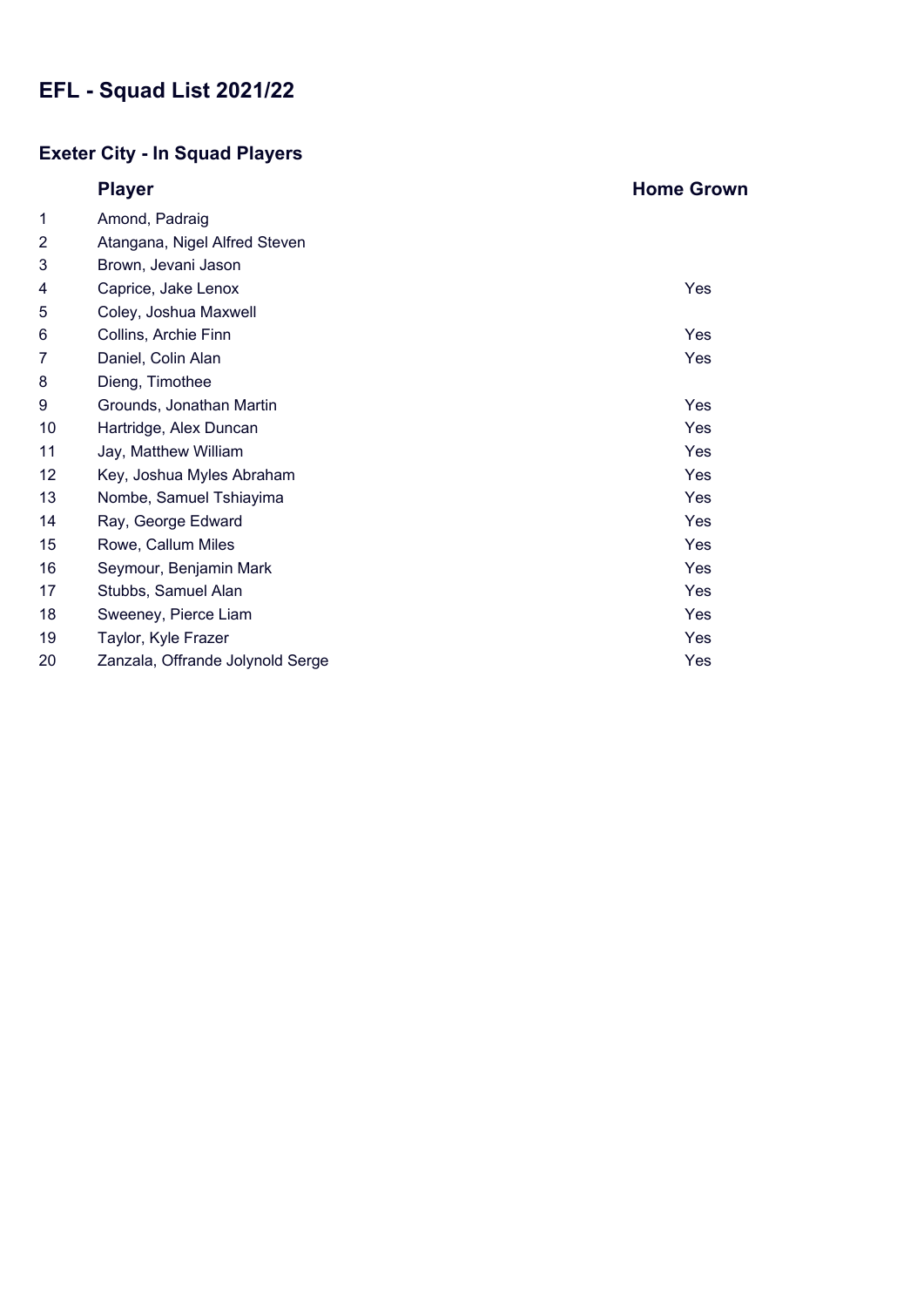### **Exeter City - Under 21 Contract Players**

- Arthur, Jack Jamie
- Cox, Sonny
- Diabate, Cheick Tiemoko
- Dodd, James John
- Dyer, Jordan Paul
- Iseguan, Chukwuka Nelson
- Johnson, Ellis Oren
- Kite, Harry George
- Phillips, Kieran James
- Pond, Alfie James
- Sparkes, Jack
- Veale, Jack Lewis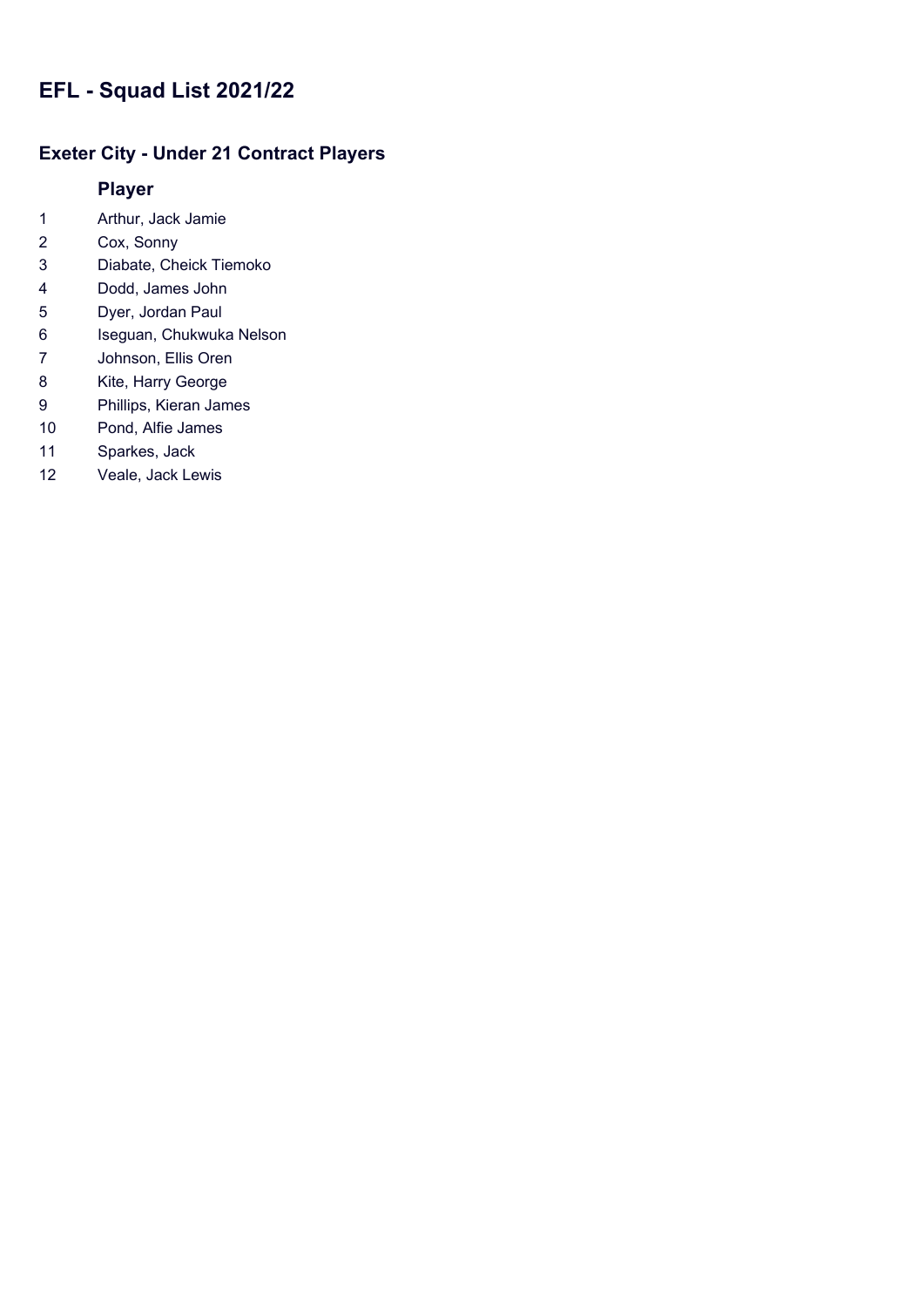## **Fleetwood Town - In Squad Players**

|                 | <b>Player</b>                  | <b>Home Grown</b> |
|-----------------|--------------------------------|-------------------|
| 1               | Andrew, Daniel Kenny           | Yes               |
| $\overline{2}$  | Batty, Daniel Thomas           | <b>Yes</b>        |
| 3               | Biggins, Harrison              | <b>Yes</b>        |
| 4               | Butterworth, Daniel James      | Yes               |
| 5               | Camps, Callum Jason Noel       | Yes               |
| 6               | Clarke, Thomas                 | Yes               |
| 7               | Garner, Gerard                 | Yes               |
| 8               | Garner, Joseph Alan            | Yes               |
| 9               | Harrison, Ellis Wade           | Yes               |
| 10              | Harrop, Joshua Andrew          | Yes               |
| 11              | Johnson, Callum Charles        | Yes               |
| 12 <sup>2</sup> | Johnson, Darnell Tobias Jack   | Yes               |
| 13              | Jules, Zak Kennedy             | Yes               |
| 14              | Nsiala, Aristote               | Yes               |
| 15              | Pilkington, Anthony Neil James | Yes               |
| 16              | Rossiter, Jordan Bernard       | Yes               |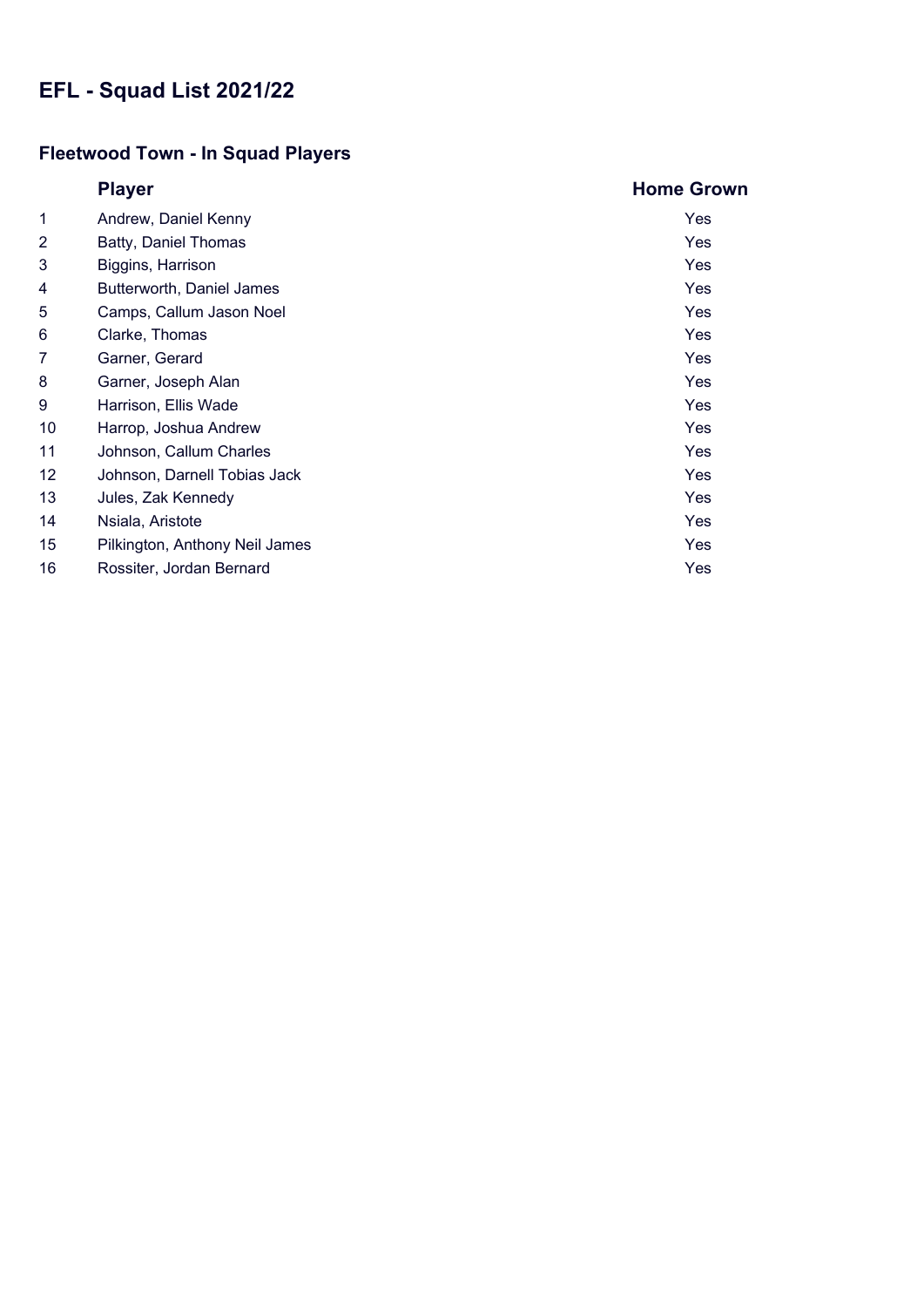### **Fleetwood Town - Under 21 Contract Players**

- Baker, Andrew Macdonald
- Batch, Billy Thomas
- Bird, Samuel David
- Boyle, Dylan Michael
- Conn, Christopher Seamus Michael
- Crowe, Barry Thomas
- Donaghy, Thomas Patrick
- Edwards, Daniel John
- Hayes, Cian Jude
- Holgate, Harrison James
- Johnston, Carl Robert
- Lane, Patrick John
- Leggett, Oliver Alex
- Macadam, Harvey Jack Nicholas
- McMillan, Max Henry
- Morris, Shayden Jermaine
- Raffie, Akiel
- Rees, Luc William
- Teale, Connor Derek
- Thiam, Chiekh Mbeye
- Thompson, Ben Owen
- White, Kyle Richard
- Wilson, Harry Oliver Haslett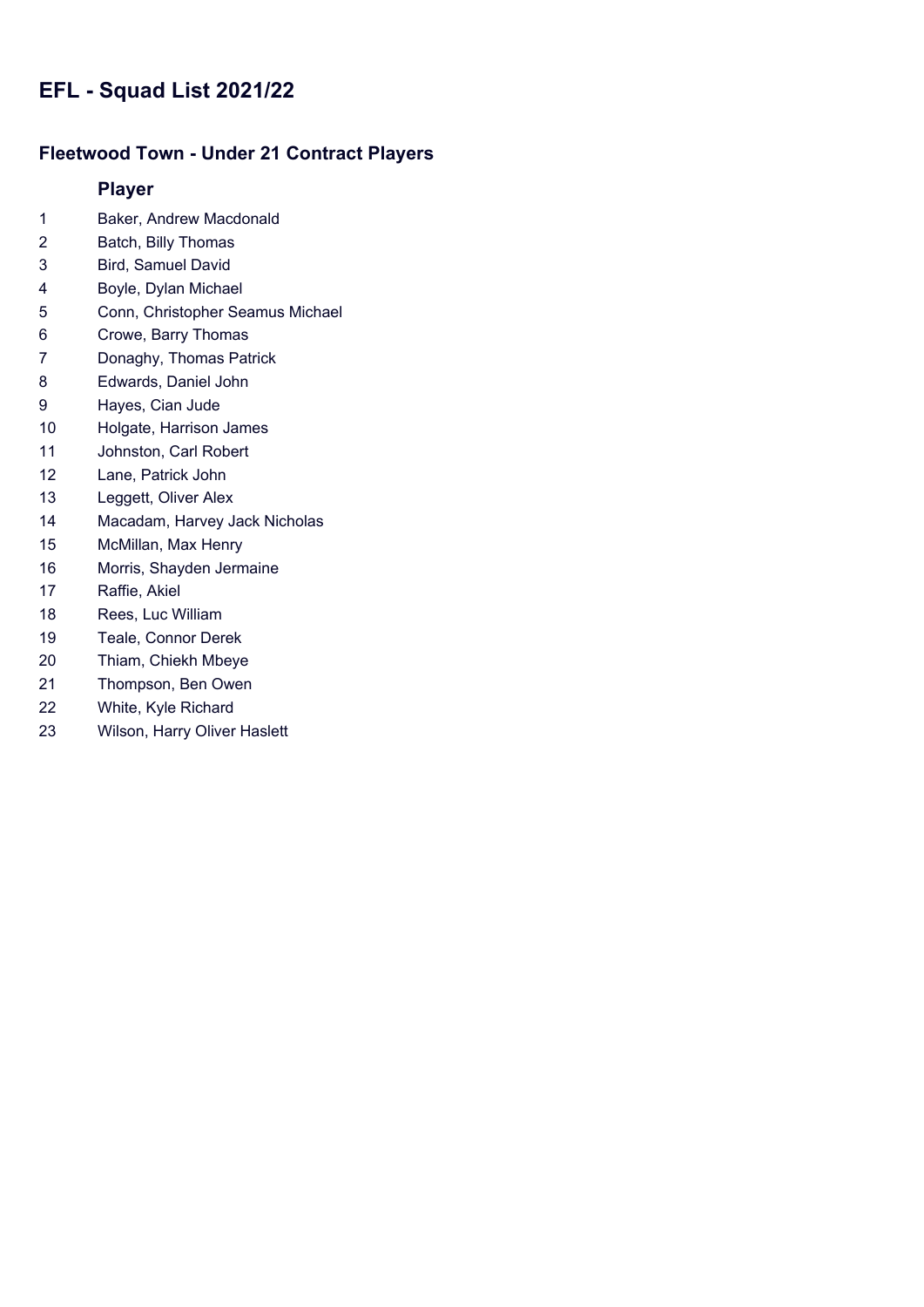## **Forest Green Rovers - In Squad Players**

|                | <b>Player</b>               | <b>Home Grown</b> |
|----------------|-----------------------------|-------------------|
| 1              | Adams, Ebrima               | Yes               |
| $\overline{2}$ | Bernard, Dominic Archie     | Yes               |
| 3              | Cadden, Nicholas            |                   |
| 4              | Cargill, Baily James        | Yes               |
| 5              | Diallo, Sadou               | Yes               |
| 6              | Edwards, Opanin Osafo-Adjei | Yes               |
| 7              | Hendry, Regan               |                   |
| 8              | March, Joshua Thomas        | Yes               |
| 9              | Matt, Jamille Antonio       |                   |
| 10             | McGee, Luke Paul            | Yes               |
| 11             | Moore Taylor, Jordan Alan   | Yes               |
| 12             | Stevens, Mathew Antony      | Yes               |
| 13             | Stevenson, Ben Edward       | Yes               |
| 14             | Sweeney, Daniel Liam        |                   |
| 15             | Thomas, Lewis Rhys          | Yes               |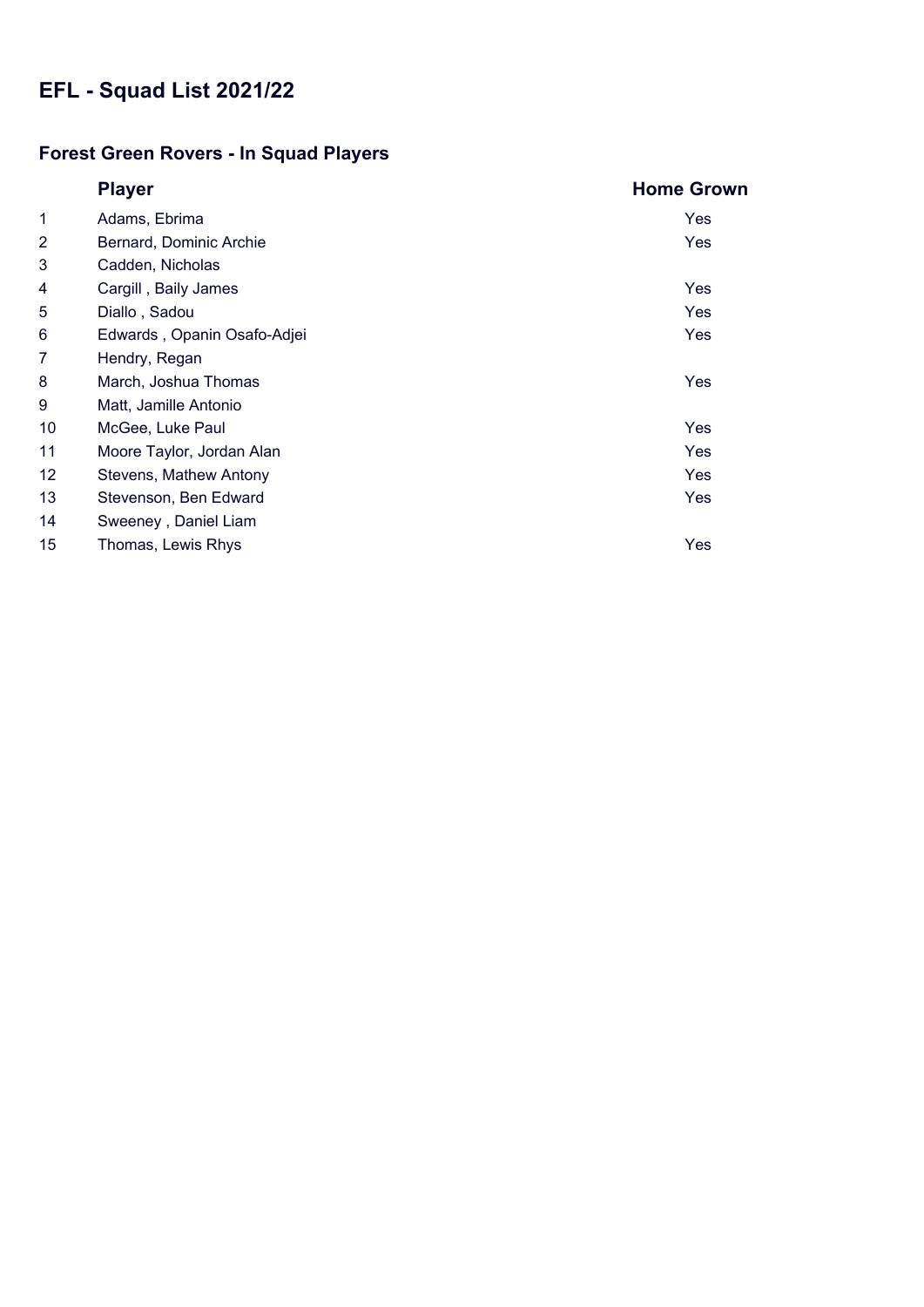### **Forest Green Rovers - Under 21 Contract Players**

- Aitchison, Jack
- Allen , Taylor Ellis
- Bell, Finley Harrison
- Bunker, Harvey James
- Covil, Vaughn Patrick
- Evans , Jack Lucas James
- Godwin-Malife, Udoka Favour Godwin
- Hallett, Luke James
- McAteer, Kasey
- Wilson, Kane Leo
- Young , Jake Alan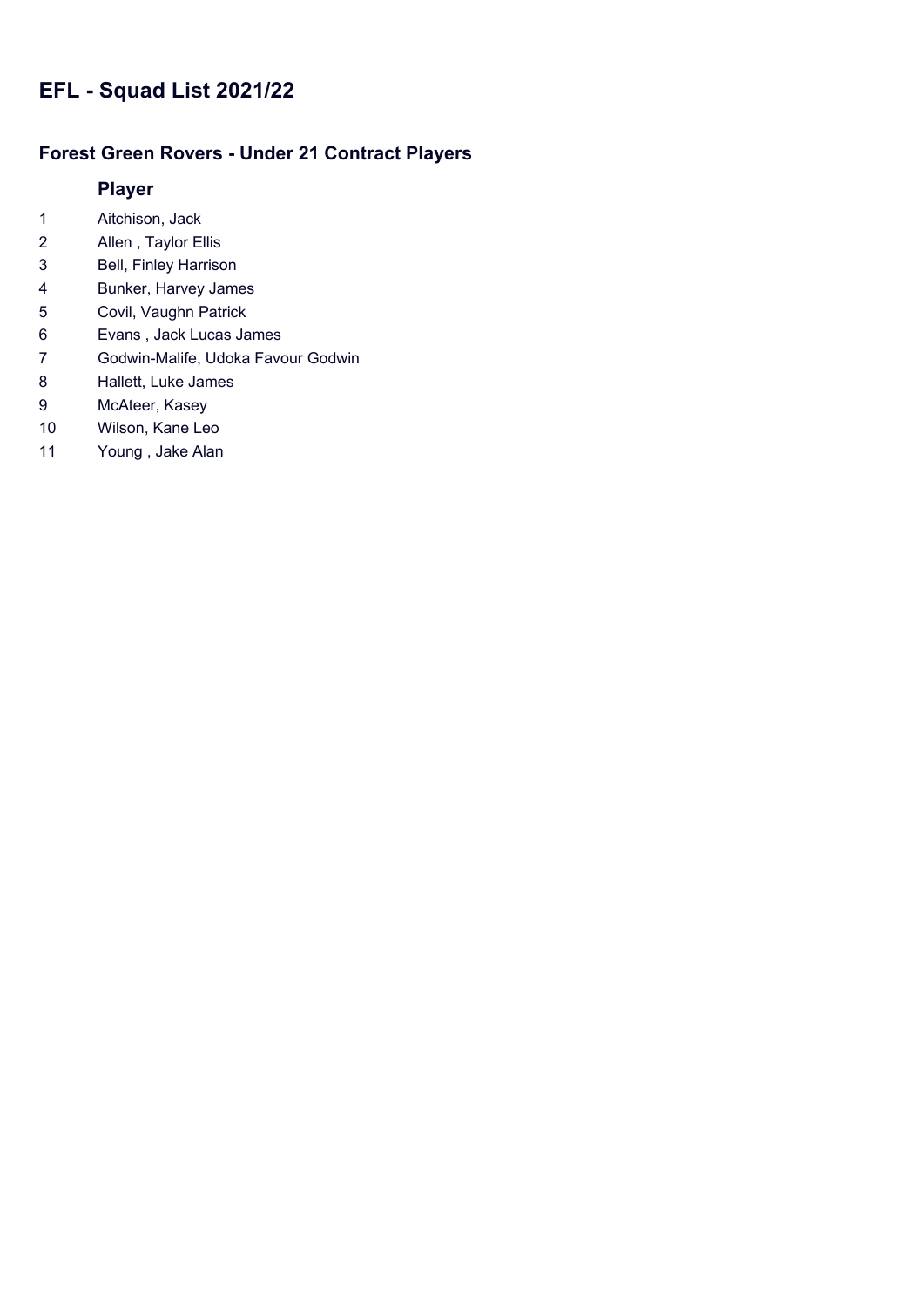## **Fulham - In Squad Players**

|                | <b>Player</b>                       | <b>Home Grown</b> |
|----------------|-------------------------------------|-------------------|
| 1              | Adarabioyo, Abdul-Nasir Oluwatosin  | Yes               |
| $\overline{2}$ | Bryan, Joseph Edward                | Yes               |
| 3              | Cairney, Thomas                     | Yes               |
| 4              | Chalobah, Nathaniel                 | Yes               |
| 5              | Gazzaniga, Paulo Dino               |                   |
| 6              | Hector, Michael Anthony James       | <b>Yes</b>        |
| 7              | Kebano, Neeskens                    |                   |
| 8              | Knockaert, Anthony Patrick          |                   |
| 9              | Kongolo, Terence                    |                   |
| 10             | Mawson, Alfie Robert John           | Yes               |
| 11             | Mitrovic, Aleksandar                |                   |
| 12             | Neves Abreu Cavaleiro, Ivan Ricardo |                   |
| 13             | Onomah, Joshua                      | Yes               |
| 14             | Ramirez, Fabricio Agosto            |                   |
| 15             | Ream, Timothy Michael               |                   |
| 16             | Reed, Harrison James                | Yes               |
| 17             | Reid, Bobby Armani                  | Yes               |
| 18             | Robinson, Antonee                   | Yes               |
| 19             | Rodak, Marek                        | Yes               |
| 20             | Seri, Jean Michael                  |                   |
| 21             | Tete, Kenny Joelle                  |                   |
| 22             | Williams, Neco Shay                 | Yes               |
| 23             | Wilson, Harry                       | Yes               |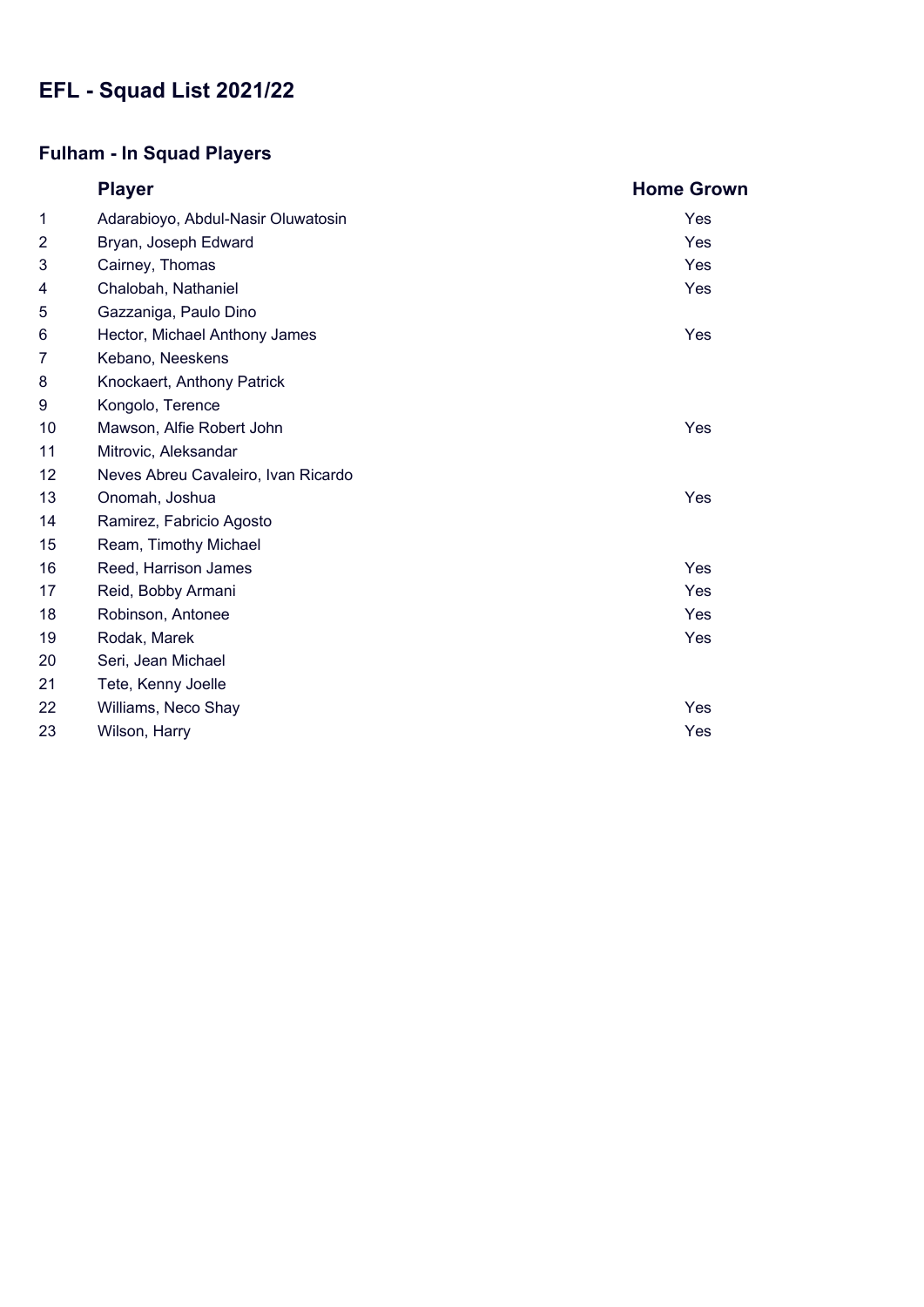#### **Fulham - Under 21 Contract Players**

- Ablade, Terry
- Adams, Jacob Luke
- Ameyaw, Eric
- Antonsson, Thorsteinn Aron
- Araujo, Harvey
- Ashby-Hammond, Luca
- Bakumo-Abraham, Jason Timiebi Ogheneobrucheme
- Borto, Alexander Paul
- Bowat, Ibane
- Bowie, Kieron Tom
- Carvalho, Fabio
- D'Auria-Henry, Luciano Paul
- Dibley-Dias, Matthew Max
- Francois, Tyrese Jay
- Hilton, Sonny
- Jasper, Sylvester
- Larkeche, Ziyad
- Las, Damian Jan
- McAvoy, Connor
- Muniz Carvalho, Rodrigo
- O'Neill, Oliver John
- Odutayo, Idris Adewale Olarewaju
- Page, Jonathon Charles
- Pajaziti, Adrion
- Parkes, Stefan Charles Earl
- Sessegnon, Zeze Steven
- Stansfield, Jay
- Tanton Pedraza, Devan Austin
- Tiehi, Jean-Pierre
- Wickens, George Alexander
- Williams, Jay Terry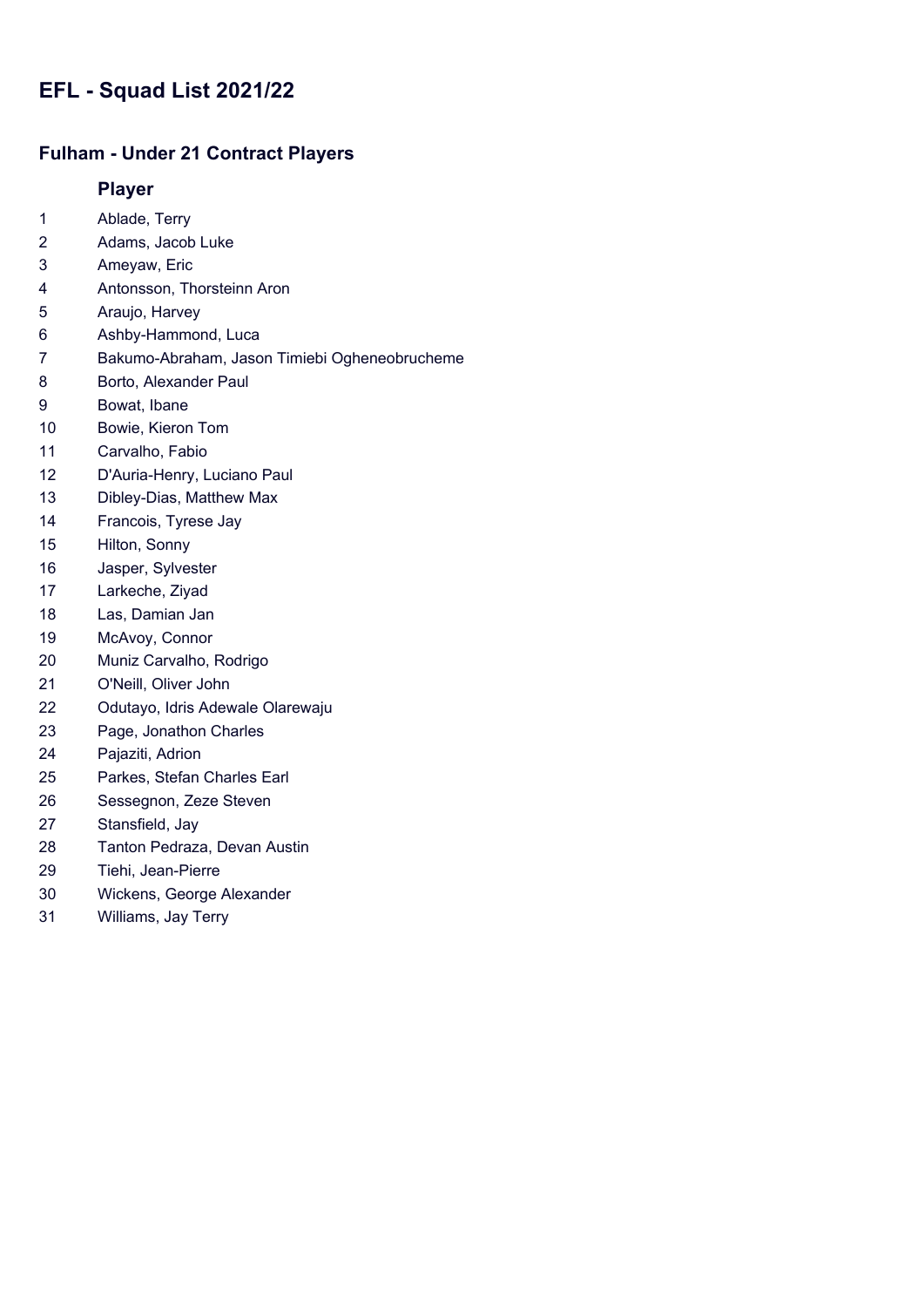## **Gillingham - In Squad Players**

|    | <b>Player</b>                       | <b>Home Grown</b> |
|----|-------------------------------------|-------------------|
| 1  | Carayol, Mustapha Lewis             | Yes               |
| 2  | Chapman, Aaron James                |                   |
| 3  | Dahlberg, Pontus                    |                   |
| 4  | Dickson-Peters, Thomas Grant Delroy | Yes               |
| 5  | Ehmer, Maximillian Andreas          | Yes               |
| 6  | Jackson, Ryan                       | Yes               |
| 7  | Lee, Oliver Robert                  | Yes               |
| 8  | Lee-Kelman, Charlie Robert Martin   | Yes               |
| 9  | Lloyd-Mcgoldrick, Daniel James      |                   |
| 10 | MacDonald, Alexander                | Yes               |
| 11 | Maghoma, Christian                  | Yes               |
| 12 | Masterson, Conor Ciaran             | Yes               |
| 13 | McKenzie, Robbie                    | Yes               |
| 14 | O'Keefe, Stuart Antony Alan         | Yes               |
| 15 | Oliver, Vadaine Aston James         | Yes               |
| 16 | Phillips, Daniel Shaquille Jabari   | Yes               |
| 17 | Reeves, Benjamin Neil               | Yes               |
| 18 | Thompson, Ben Rhys                  | Yes               |
| 19 | Tucker, Jack Robert                 | Yes               |
| 20 | Tutonda, David Mabanga              |                   |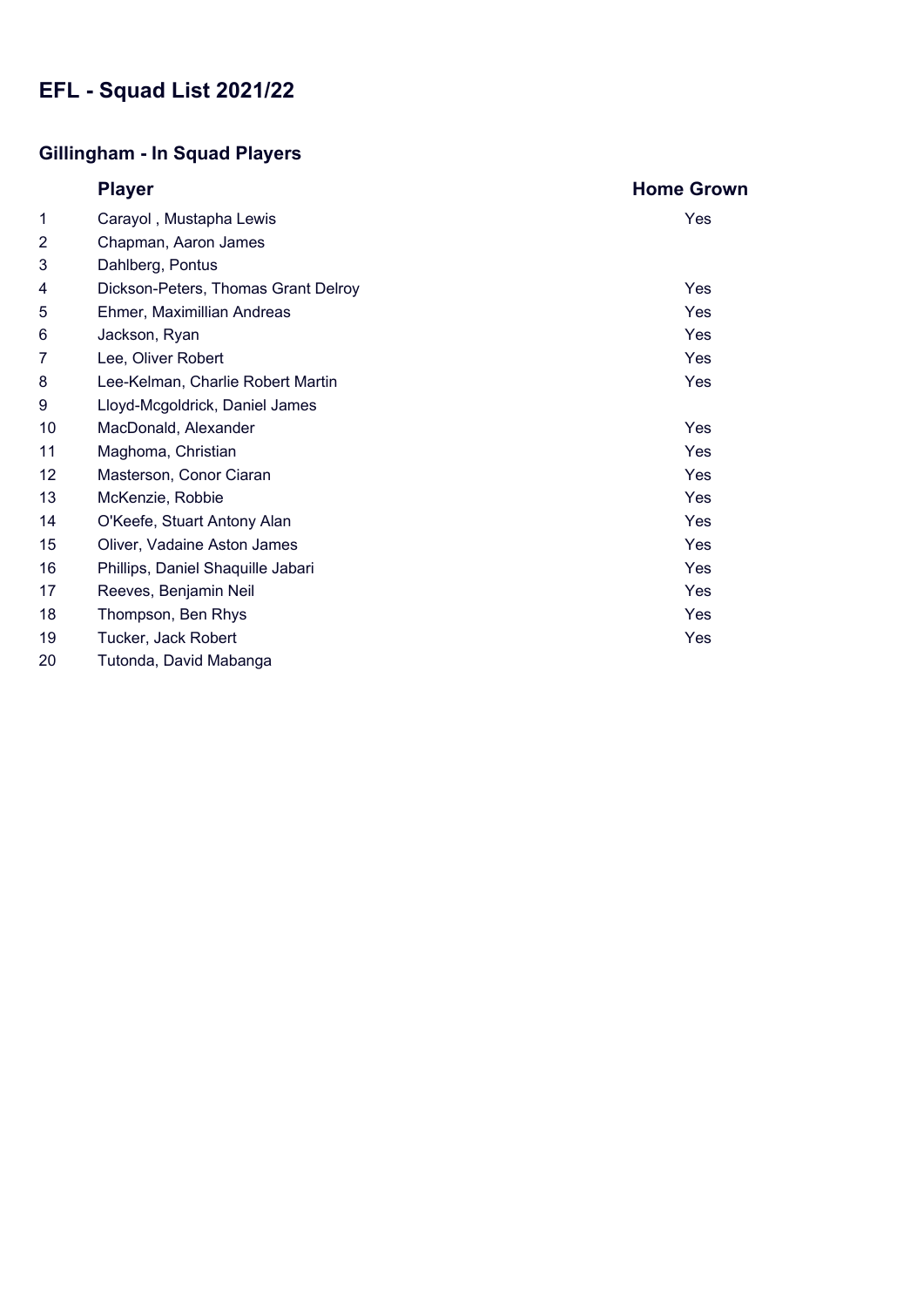## **Gillingham - Under 21 Contract Players**

- 1 Lintott, Harvey Daniel
- 2 Sithole, Gerald Albert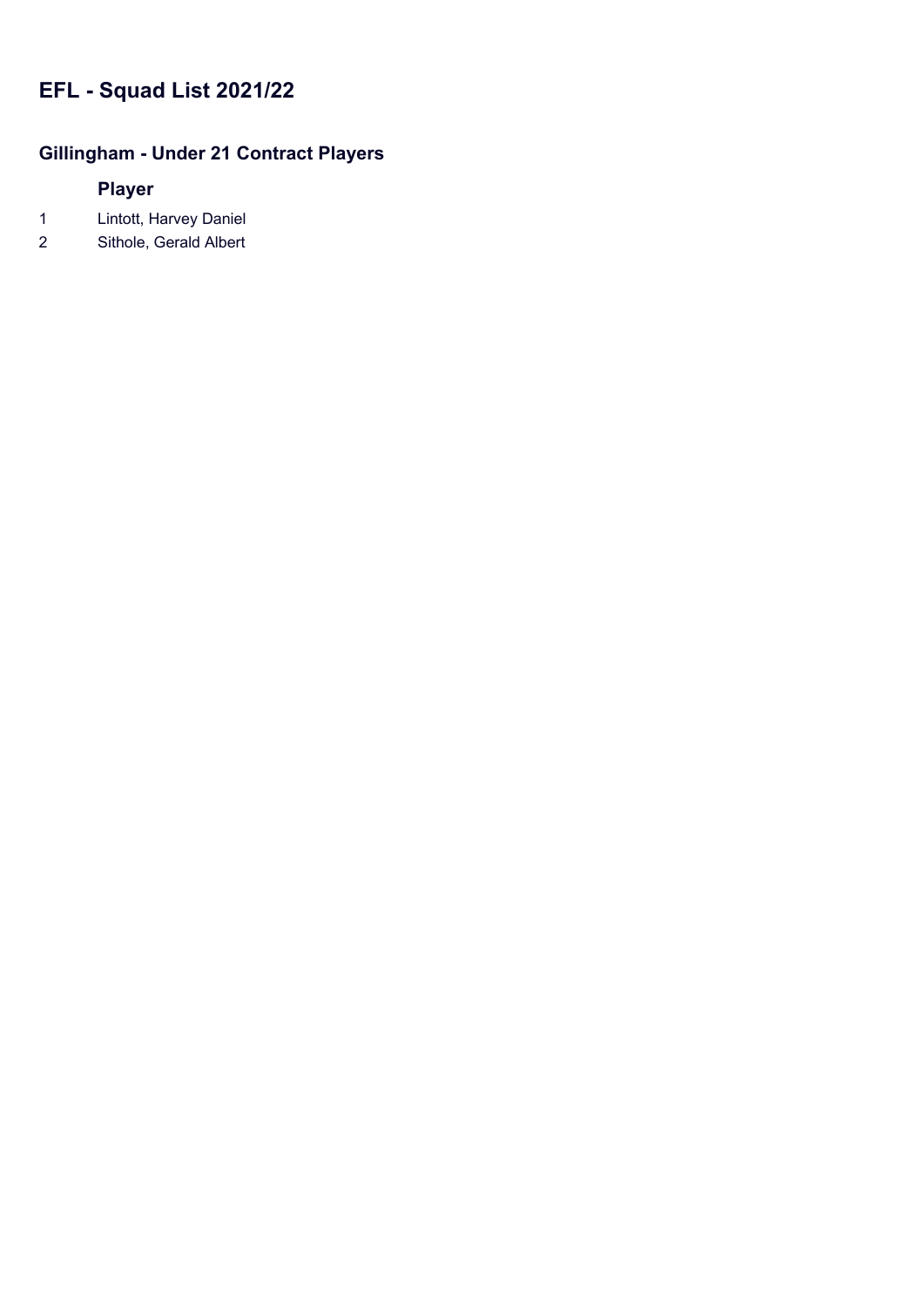## **Harrogate Town - In Squad Players**

|                | <b>Player</b>                 | <b>Home Grown</b> |
|----------------|-------------------------------|-------------------|
| 1              | Armstrong, Luke Thomas        | Yes               |
| $\overline{2}$ | Austerfield, Joshua James     | <b>Yes</b>        |
| 3              | Beck, Mark Andrew             | Yes               |
| 4              | Burrell, Warren Mathew        | Yes               |
| 5              | Cracknell, Joseph             | Yes               |
| 6              | Diamond, Jack Tyler           | Yes               |
| 7              | Diarra, Brahima               |                   |
| 8              | Falkingham, Joshua David      | Yes               |
| 9              | Fallowfield, Ryan Jack Glenn  | Yes               |
| 10             | Kavanagh, Calum Graham        |                   |
| 11             | Kerry, Lloyd                  | Yes               |
| 12             | Legge, Leon Clinton Elliott   | Yes               |
| 13             | McArdle, Rory Alexander       | Yes               |
| 14             | Muldoon, Jonathan Jack Lyndan | Yes               |
| 15             | Oxley, Mark Thomas            | Yes               |
| 16             | Page, Lewis Robert            | Yes               |
| 17             | Pattison, Alexander Antony    | Yes               |
| 18             | Power, Simon                  |                   |
| 19             | Richards, Lewis Paul Jimmy    | Yes               |
| 20             | Sheron, Nathan John           | Yes               |
| 21             | Smith, William Owen           | Yes               |
| 22             | Thomson, George Henry         | Yes               |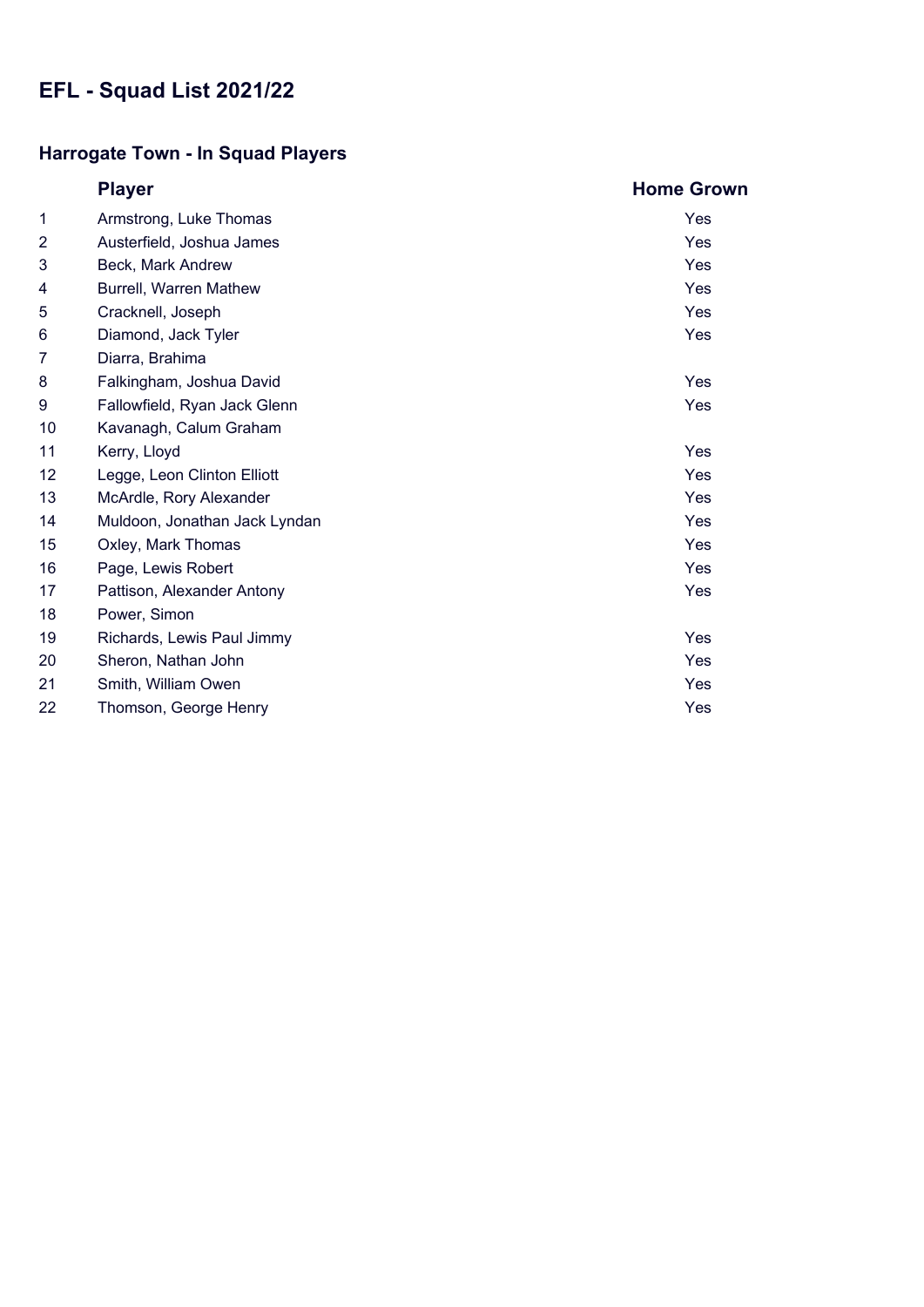# **Hartlepool United - In Squad Players**

|                | <b>Player</b>                  | <b>Home Grown</b> |
|----------------|--------------------------------|-------------------|
| 1              | Bogle, Omar Hanif              | Yes               |
| $\overline{2}$ | Byrne, Neill                   | Yes               |
| 3              | Carver, Marcus Alan Edward     | Yes               |
| 4              | Cook, Jordan Alan              | Yes               |
| 5              | Crawford, Thomas               |                   |
| 6              | Cullen, Mark                   | Yes               |
| 7              | Featherstone, Nicky Lee        | Yes               |
| 8              | Ferguson, David Lee            | Yes               |
| 9              | Francis-Angol, Zaine Sebastian |                   |
| 10             | Holohan, Gavan Richard         | Yes               |
| 11             | Liddle, Gary                   | Yes               |
| 12             | Molyneux, Luke James           | Yes               |
| 13             | Morris, Bryn Andrew            | Yes               |
| 14             | Odusina, Oluwartimi            | Yes               |
| 15             | Ogle, Reagan Robert William    | Yes               |
| 16             | Olomola, Olufela               | Yes               |
| 17             | Shelton, Mark John             | Yes               |
| 18             | Smith, Martin                  | Yes               |
| 19             | Sterry, Jamie Michael          | Yes               |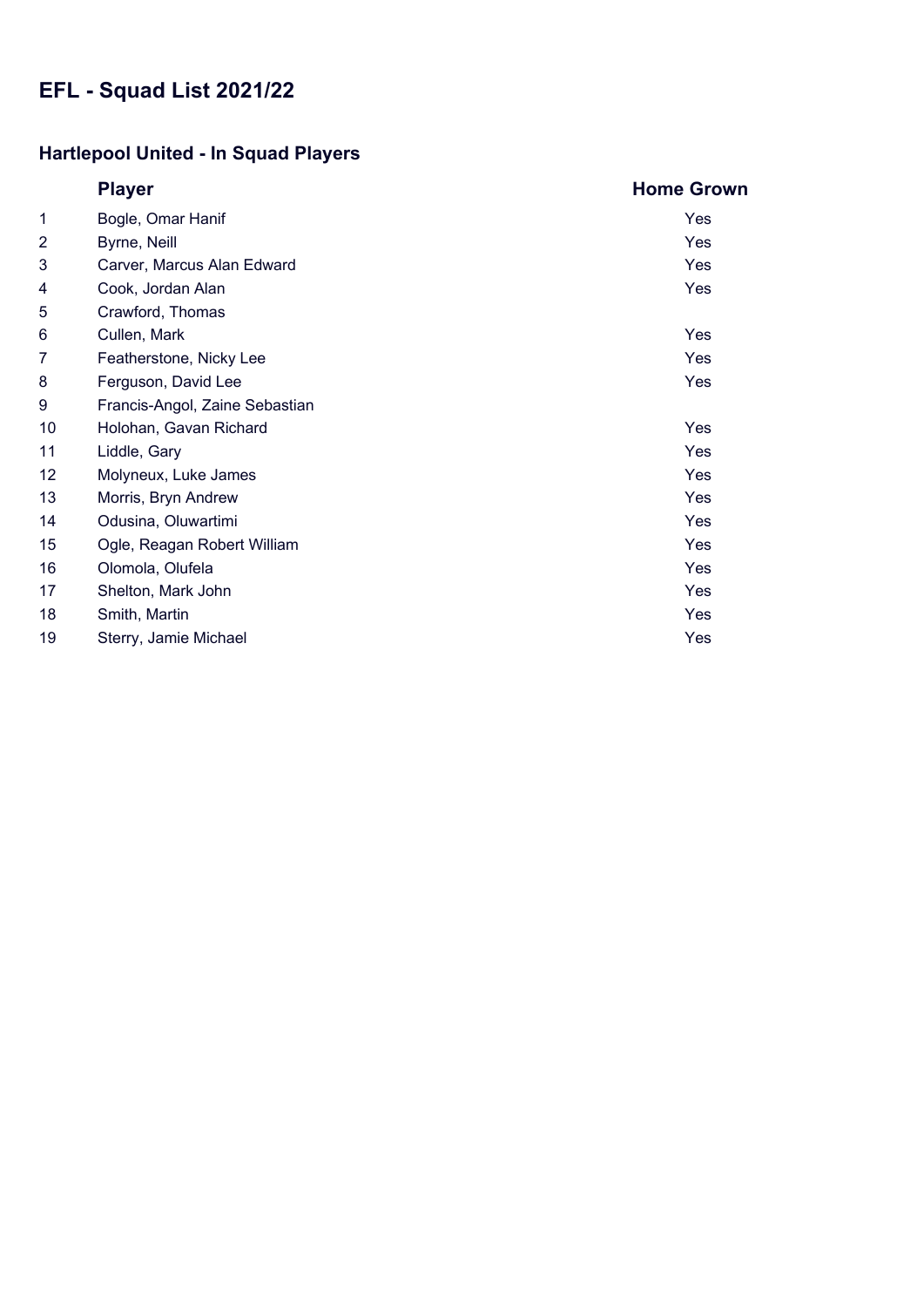### **Hartlepool United - Under 21 Contract Players**

- Bilokapic, Nicholas
- Boyes, Patrick William
- Fletcher, Isaac Andrew
- Grey, Joseph
- Hull, Jake Matthew
- White, Joe Peter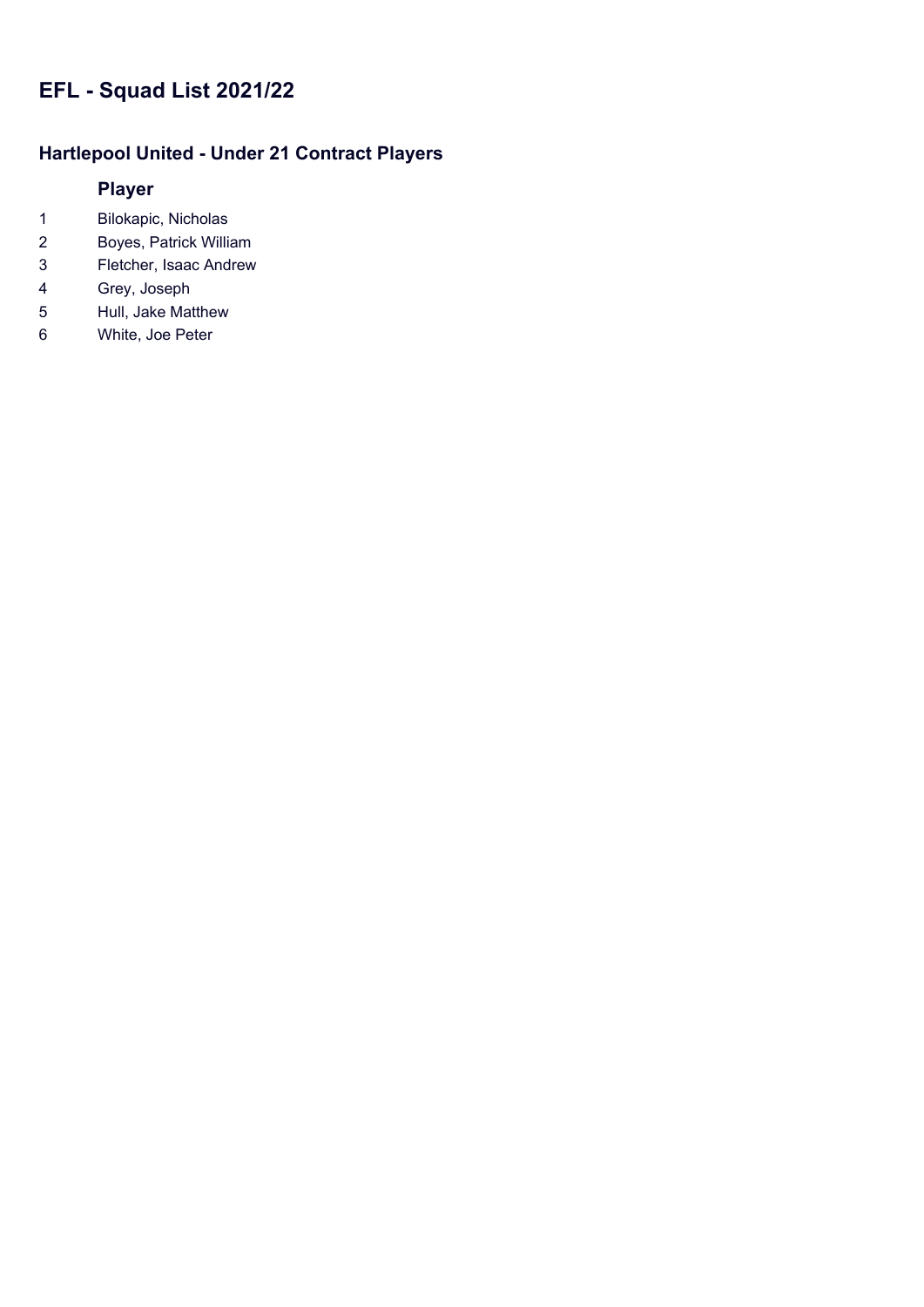## **Huddersfield Town - In Squad Players**

|    | <b>Player</b>                     | <b>Home Grown</b> |
|----|-----------------------------------|-------------------|
| 1  | Aarons, Rolando James             | Yes               |
| 2  | Anjorin, Faustino Adebola Rasheed | Yes               |
| 3  | Avila Gordon, Gonzalo             |                   |
| 4  | Blackman, Jamal Clint-Ross        | <b>Yes</b>        |
| 5  | Campbell, Fraizer Lee             | Yes               |
| 6  | Eiting, Carel Willem Hendrik      |                   |
| 7  | Grant, Daniel                     |                   |
| 8  | Hogg, Jonathan                    | Yes               |
| 9  | Holmes, Duane Octavious           | <b>Yes</b>        |
| 10 | Koroma, Joshua Abdulai            | Yes               |
| 11 | Lees, Thomas James                | Yes               |
| 12 | Nicholls, Lee Anthony             | Yes               |
| 13 | O'Brien, Lewis John               | Yes               |
| 14 | Pearson, Matthew Joe              | Yes               |
| 15 | Rhodes, Jordan Luke               | Yes               |
| 16 | Ruffels, Joshua Andrew Bernard    | Yes               |
| 17 | Samuels Colwill, Levi Lemar       | Yes               |
| 18 | Sarr, Mouhamadou-Naby             |                   |
| 19 | Schofield, Ryan James             | Yes               |
| 20 | Sinani, Danel                     |                   |
| 21 | Thomas, Benjamin Sorba            | Yes               |
| 22 | Toffolo, Harry Stefano            | Yes               |
| 23 | Turton, Oliver Anthony            | Yes               |
| 24 | Vallejo Minguez, Alexander        |                   |
| 25 | Ward, Daniel Carl                 | Yes               |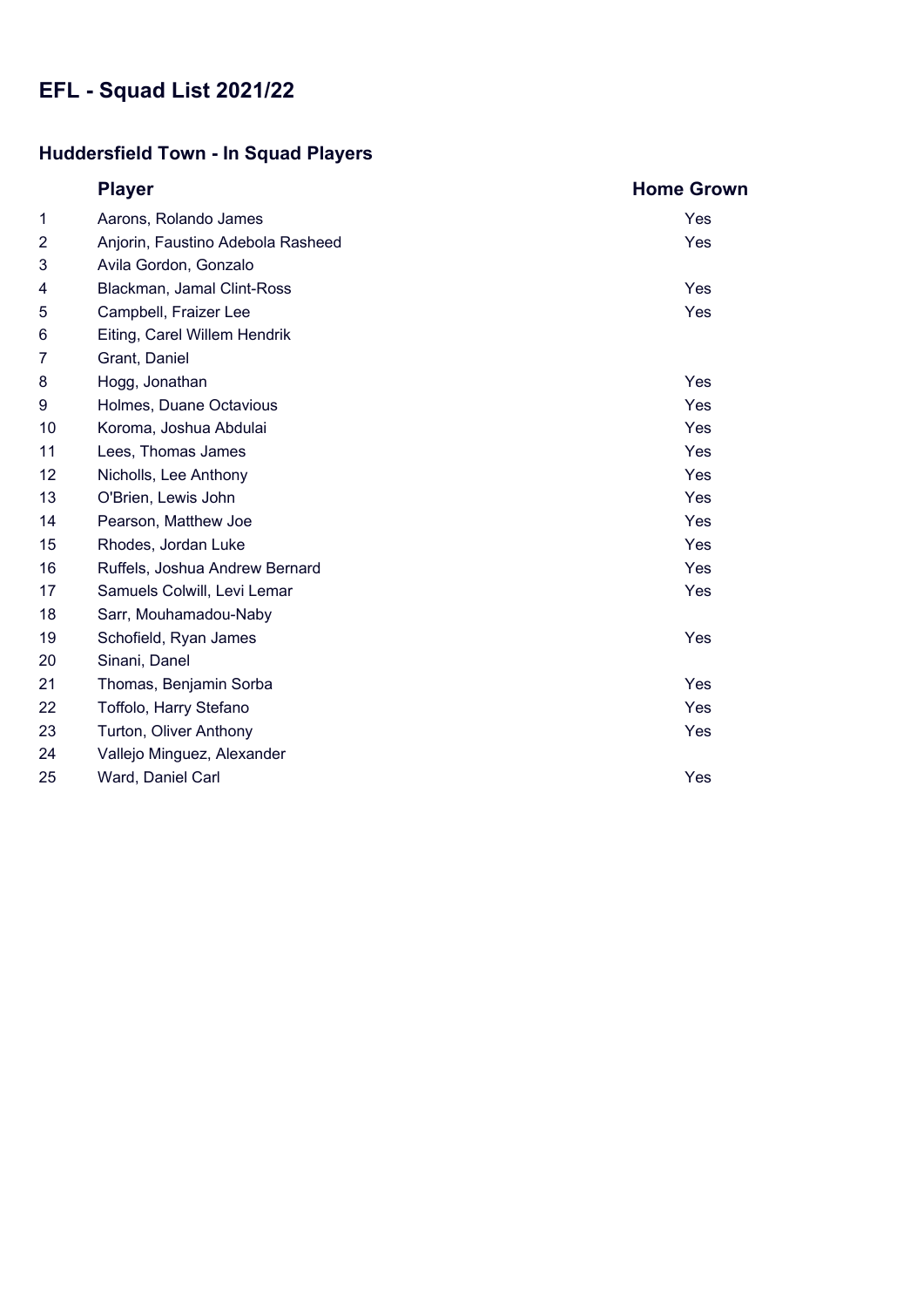#### **Huddersfield Town - Under 21 Contract Players**

- Adewoju, David Oluwafemi Ayomikun
- Austerfield, Joshua James
- Ayina, Loick Denis Henry
- Bellagambi, Giosue Ebong
- Billam, Luke Andrew
- Bilokapic, Nicholas
- Bright, Myles Iain Christian
- Camara, Etienne Amara
- Chapman, Jacob Anthony
- Daley, Luke Steven
- Daly, Matthew Paul
- Diarra, Brahima
- Elliott, Christopher Tchanga
- Falls, Conor Niall
- Gilmore, Brodie
- Harratt, Kian Shay
- Headley, Jaheim Anthony
- High, Scott John
- Jackson, Ben Joseph
- Jones, Patrick Samuel
- Kherbouche, Nasim
- Krasniqi, Ernaldo
- Maroodza, Shane Takudzwa
- Midgley, Benjamin James
- Obiero, Micah
- Okpolokpo, Joshua Melive Oghenrukewe
- Olagunju, Mustapha Oluwatosin
- Phillips, Kieran James
- Rowe, Aaron Kevin Isaac
- Russell, Jonathan Edward
- Shanks, Connor David
- Sharrock-Peplow, Samuel Jacob
- Stone, Michael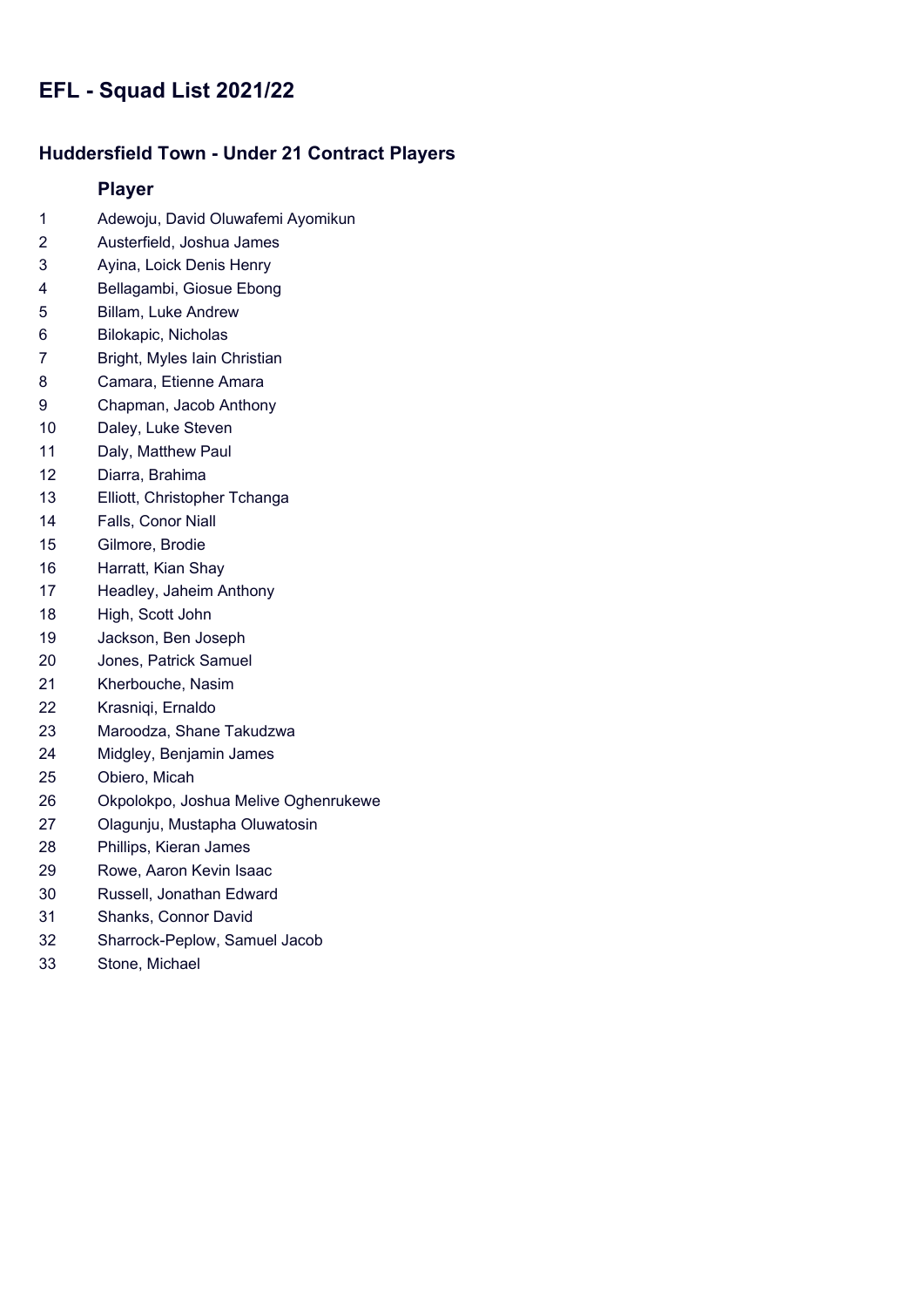## **Hull City - In Squad Players**

|                 | <b>Player</b>                       | <b>Home Grown</b> |
|-----------------|-------------------------------------|-------------------|
| 1               | Baxter, Nathan                      | Yes               |
| 2               | Bernard, Di'Shon Joel               | <b>Yes</b>        |
| 3               | Cannon, Andrew Francis              | Yes               |
| 4               | Coyle, Lewie Jacob                  | <b>Yes</b>        |
| 5               | Docherty, Greg Alexander            |                   |
| 6               | Eaves, Thomas James                 | Yes               |
| 7               | Elder, Callum                       | Yes               |
| 8               | Emmanuel, Joshua Oluwadurotimi      | Yes               |
| 9               | Fleming, Brandon James              | Yes               |
| 10              | Forss, Marcus                       | Yes               |
| 11              | Honeyman, George Christopher        | Yes               |
| 12 <sub>2</sub> | Huddlestone, Thomas Andrew          | Yes               |
| 13              | Ingram, Matthew Robert              | Yes               |
| 14              | Jones, Alfie Charles                | Yes               |
| 15              | McLoughlin, Sean Desmond            |                   |
| 16              | Moncur, George Anthony              | Yes               |
| 17              | Sayyadmaneshshiadeh, Saeyedallahyar |                   |
| 18              | Slater, Regan Newman                | <b>Yes</b>        |
| 19              | Smallwood, Richard                  | Yes               |
| 20              | Smith, Tyler Gavin Junior           | Yes               |
| 21              | Walsh, Liam                         | Yes               |
| 22              | Wilks, Mallik Rashaun Coley         | Yes               |
| 23              | Williams, Randell Alphonso          |                   |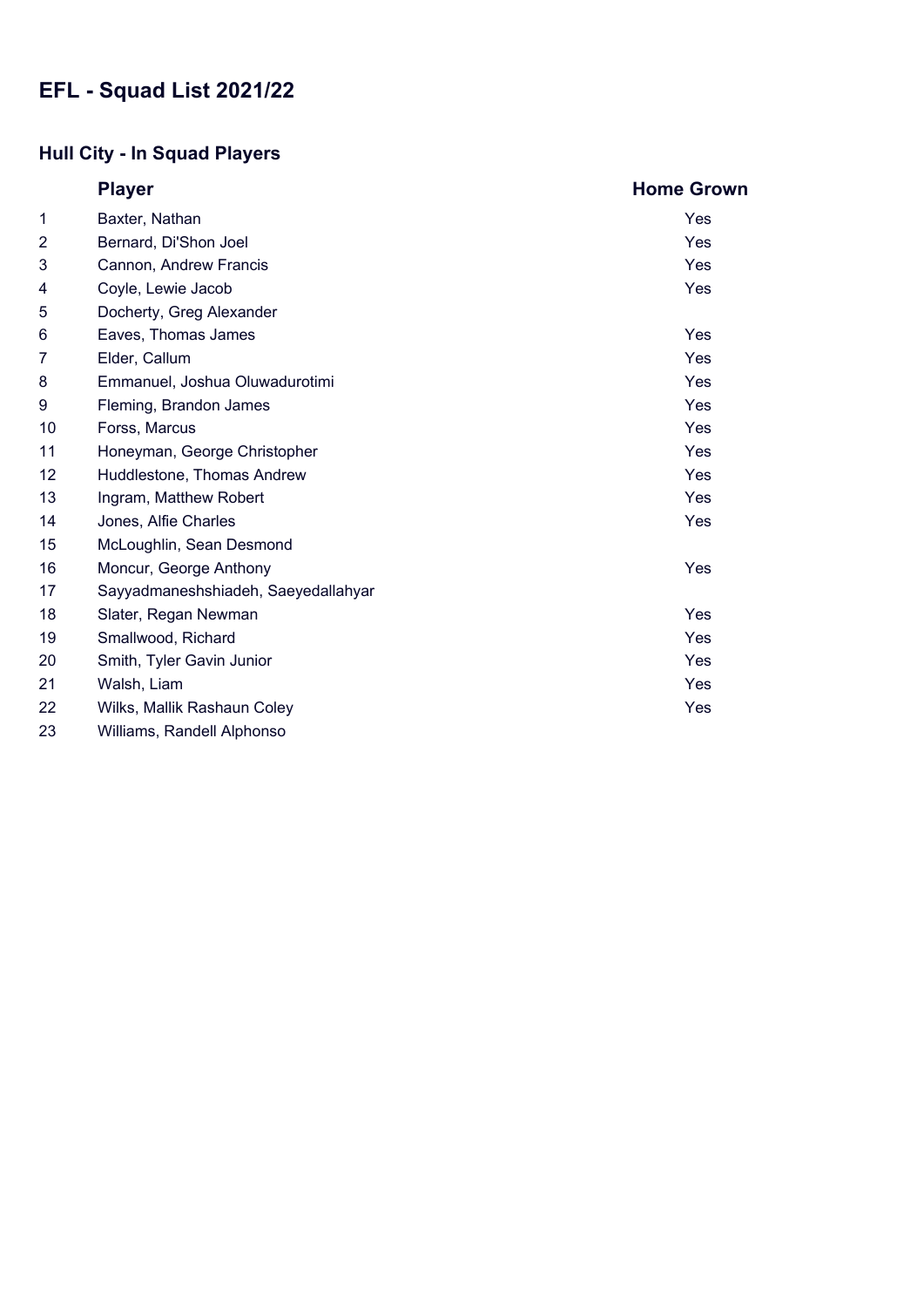### **Hull City - Under 21 Contract Players**

- Arthur, Festus
- Beckett, Louis George
- Cartwright, Harvey Jay
- Chadwick, William Anthony
- Fisk, Harry Simon
- Greaves, Jacob John
- Green, Oliver Jon Christopher
- Hall, Sincere Kymani
- Hinds, Anthony Omarian Joshua
- Jacob, Matthew James
- Jarvis, William Robert
- Jones, Callum Graham
- Leake, Jake David
- Lewis-Potter, Keane William
- Longman, Ryan James
- Lovick, Harry Oliver
- Mills, Jevon John
- Nixon, Thomas
- Robson, David Leslie
- Scott, James Ryan
- Smith, Andrew John
- Snelgrove, McCauley James
- Wood, Harry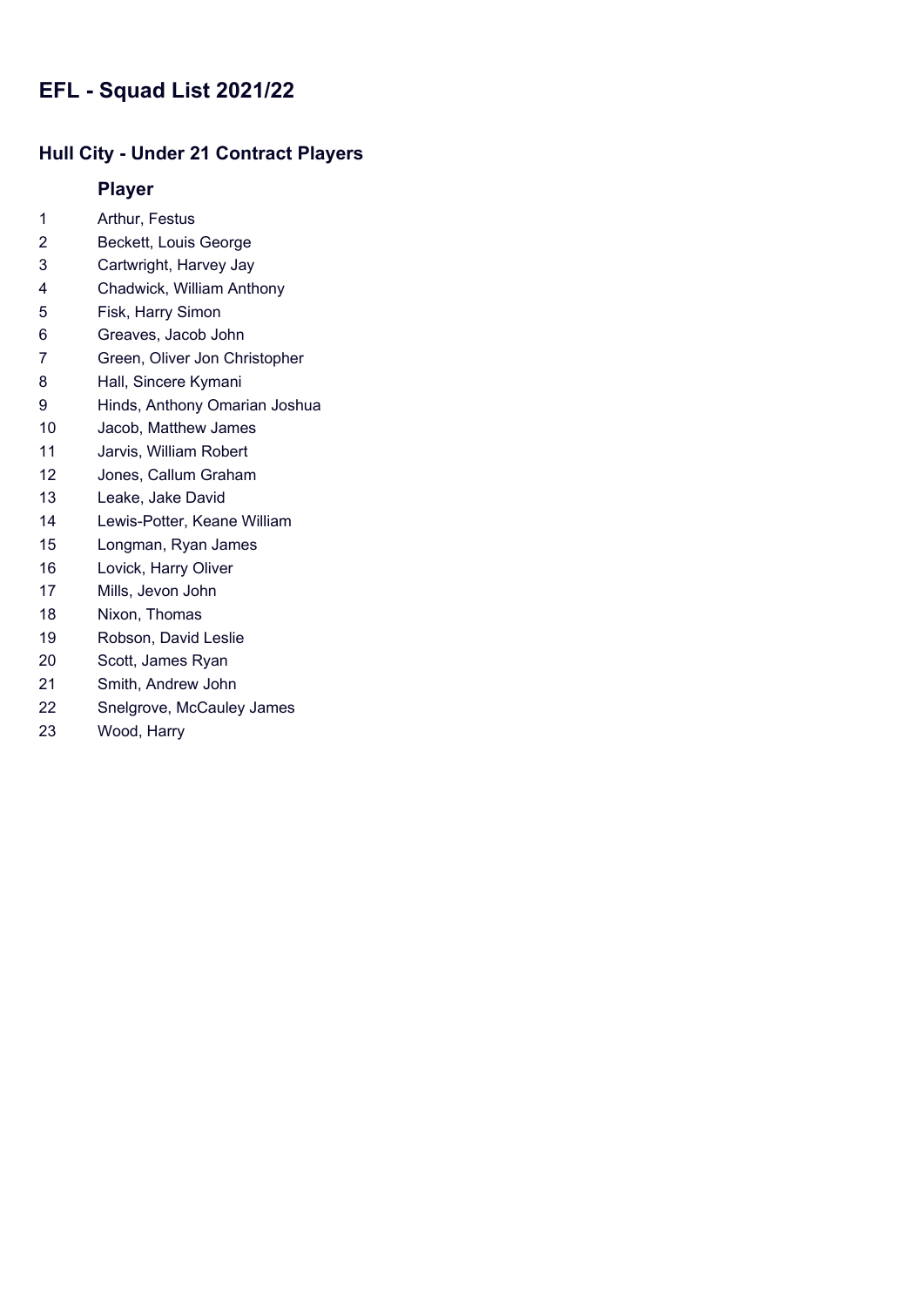## **Ipswich Town - In Squad Players**

|    | <b>Player</b>                            | <b>Home Grown</b> |
|----|------------------------------------------|-------------------|
| 1  | Aluko, Omatsone                          | Yes               |
| 2  | Bakinson, Tyreeq Jamal Adeshina Oliveira | Yes               |
| 3  | Bonne, MacAuley Miles                    | Yes               |
| 4  | Burgess, Cameron Robert                  | Yes               |
| 5  | Burns, Wesley James                      | Yes               |
| 6  | Carroll, Thomas James                    | Yes               |
| 7  | Celina, Bersant                          | Yes               |
| 8  | Chaplin, Conor Mark                      | Yes               |
| 9  | Donacien, Janoi Denzil Naieme            | Yes               |
| 10 | Edmundson, Samuel George Alan            | Yes               |
| 11 | Edwards, Kyle Hakeem                     | Yes               |
| 12 | Evans, Lee                               | Yes               |
| 13 | Jackson, Kayden Pastel Dunn              | Yes               |
| 14 | Morsy, Samy Sayed                        | Yes               |
| 15 | Norwood, James Thomas                    | Yes               |
| 16 | Penney, Matthew Luke                     | Yes               |
| 17 | Vincent-Young, Kane                      | Yes               |
| 18 | Woolfenden, Luke Matthew                 | Yes               |
| 19 | Wozencroft Pigott, Joseph David          | Yes               |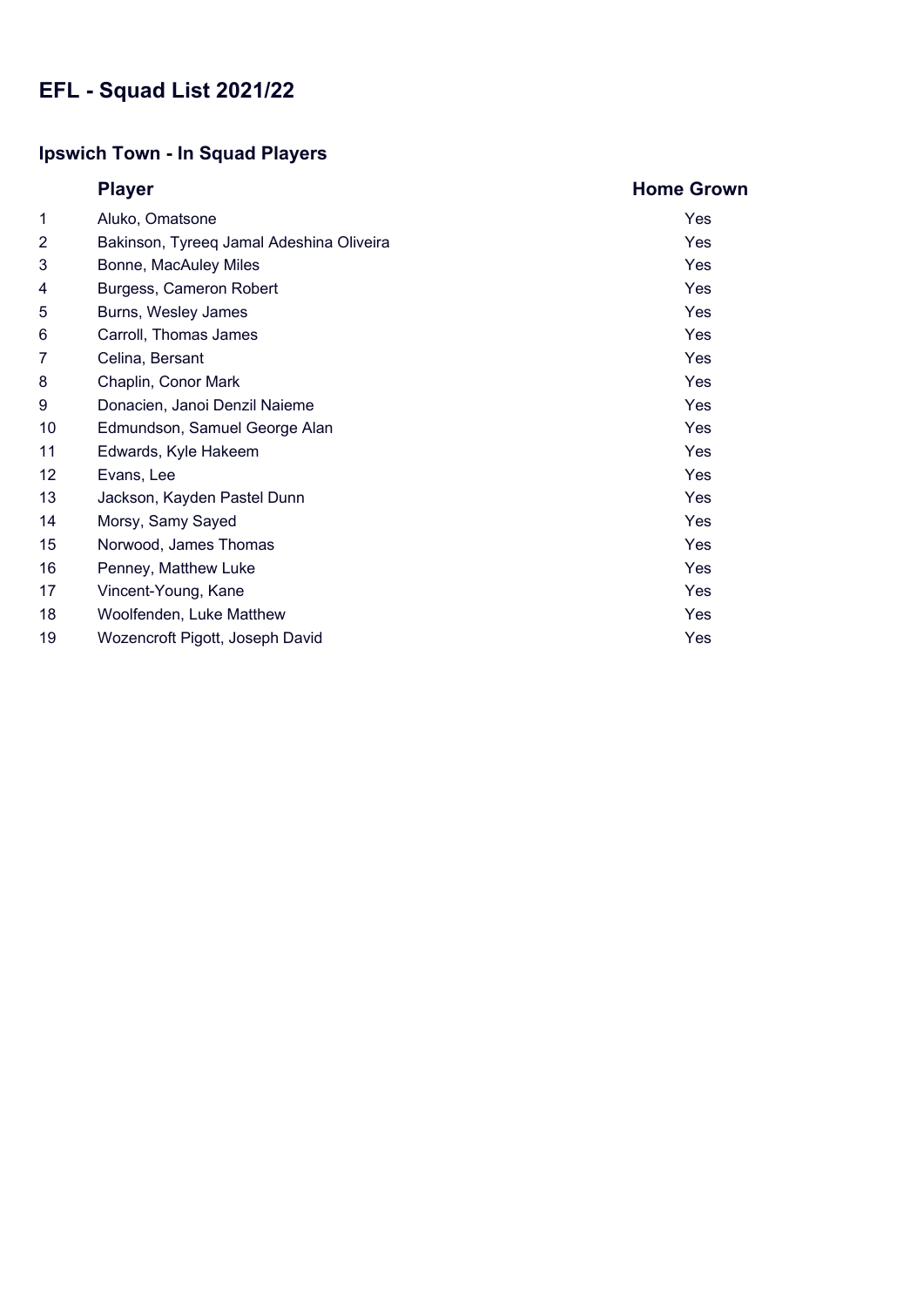#### **Ipswich Town - Under 21 Contract Players**

- Alexander, Fraser
- Andoh, Levi Leslie
- Armin, Albie
- Baggott, Elkan William Tio
- Bello, Samson Olaoluwa Oluwadawilare
- Bort, Antoni Krzysztof
- Chirewa, Tawanda Blessing
- Clements, Bailey James
- Crane, Ross Stephen
- Crowe, Dylan
- Curtis, Harley William
- Cutbush, Alfie
- Dobra, Armando
- El Mizouni, Idris
- Harper, Rekeem Jordon
- Healy, Matthew James
- Hughes, Thomas
- Humphreys, Cameron
- Kabongolo, Brooklyn Lukongola
- Manly, Jack Douglas
- Page, Callum Scott Charlie
- Simpson, Tyreece Tyson Nesbett
- Siziba, Zandazenkosi Dumisle Opeyemi Adebayo
- Smith, Thomas Ryan
- Stewart, Cameron Jack
- Thompson, Dominic Lewis
- Ward, Matthew James
- White, Albert James
- Yengi, Tete Owen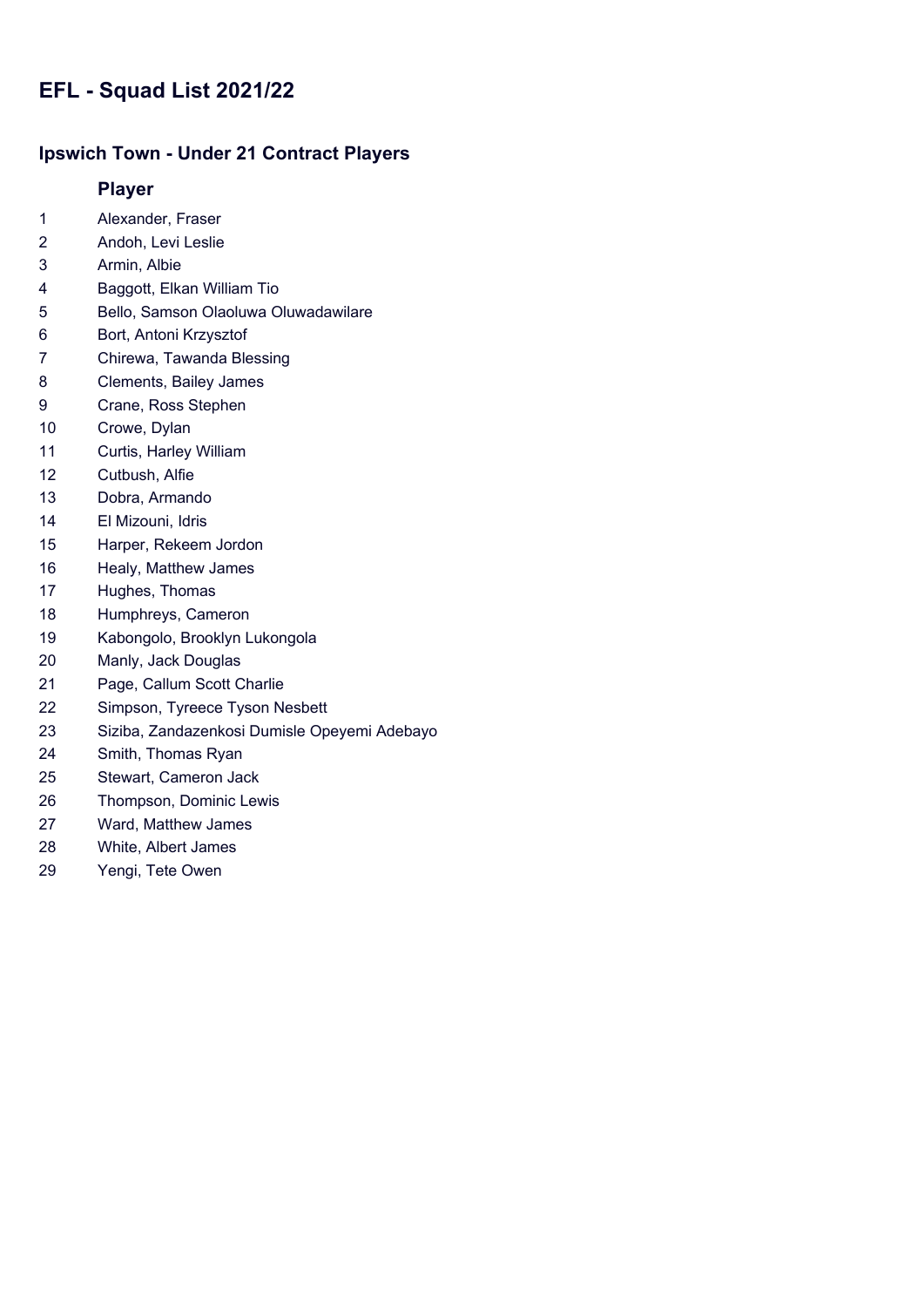## **Leyton Orient - In Squad Players**

|                 | <b>Player</b>                 | <b>Home Grown</b> |
|-----------------|-------------------------------|-------------------|
| 1               | Archibald, Theodore Valentine |                   |
| 2               | Beckles, Omar Jerome          | Yes               |
| 3               | Clay, Craig William           | Yes               |
| 4               | Drinan, Aaron                 |                   |
| 5               | Happe, Daniel Keith           | Yes               |
| 6               | James, Thomas Lynn            | <b>Yes</b>        |
| 7               | Khan, Otis Jan Mohammed       | Yes               |
| 8               | Nouble, Frank Herman          | Yes               |
| 9               | Pratley, Darren Anthony       | Yes               |
| 10              | Ray, George Edward            | Yes               |
| 11              | Reilly, Callum Anthony        | Yes               |
| 12 <sub>2</sub> | Smith, Harry Roy              |                   |
| 13              | Smyth, Paul                   |                   |
| 14              | Thompson, Adam Lee            | Yes               |
| 15              | Wood, Connor Oliver           | Yes               |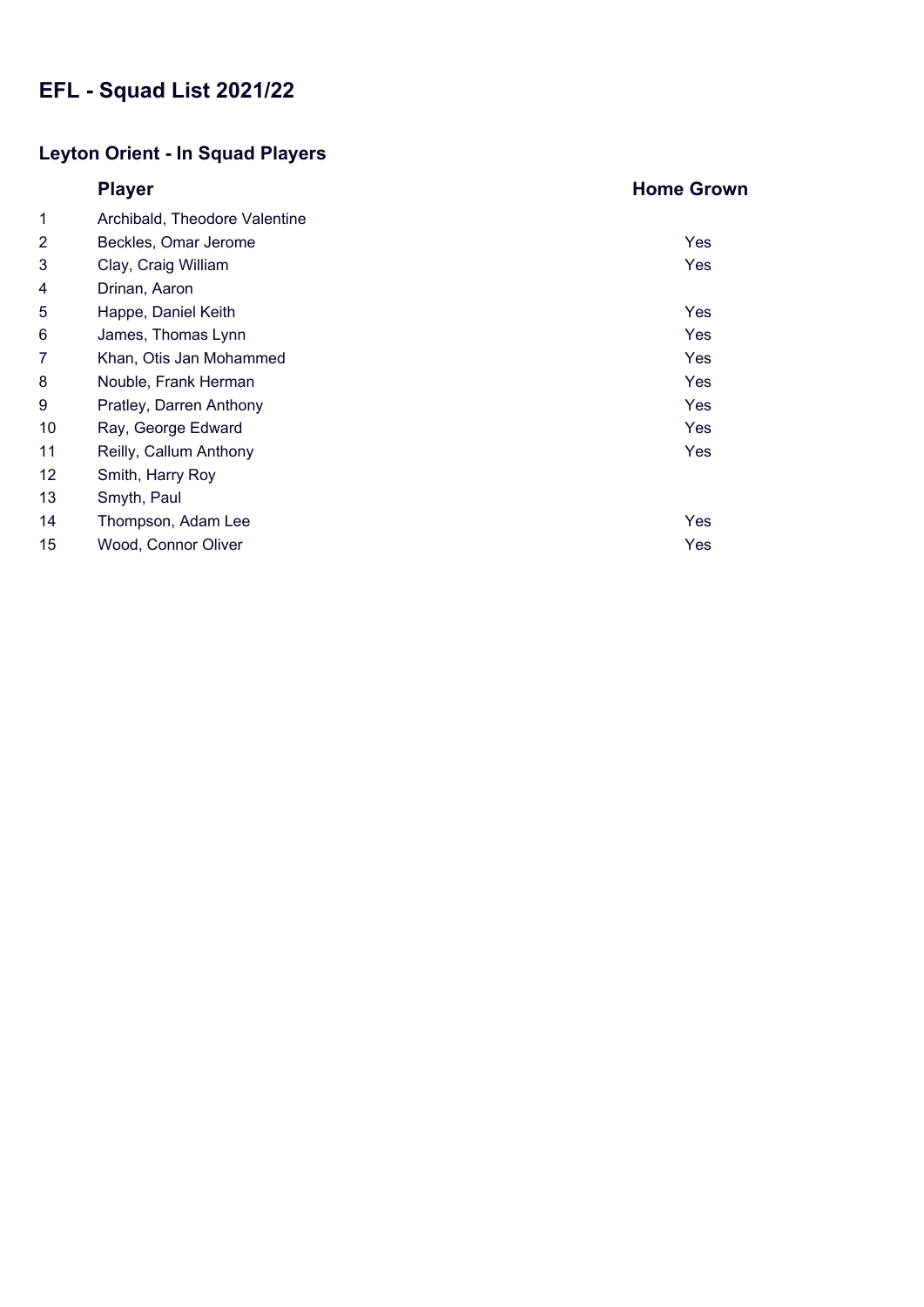### **Leyton Orient - Under 21 Contract Players**

- Brown, Jordan Brian
- Byrne, Rhys John Howard
- Coleman, Ethan Jay
- Fish, Sonny Robert
- Kyprianou, Hector Matthew
- Mitchell, Alexander Paul
- Moss, Daniel Thomas
- Ogie, Shadrach Nose
- Papadopoulos, Antony
- Sotiriou, Ruel
- Sweeney, Jayden Deslandes
- Young, Matthew Alan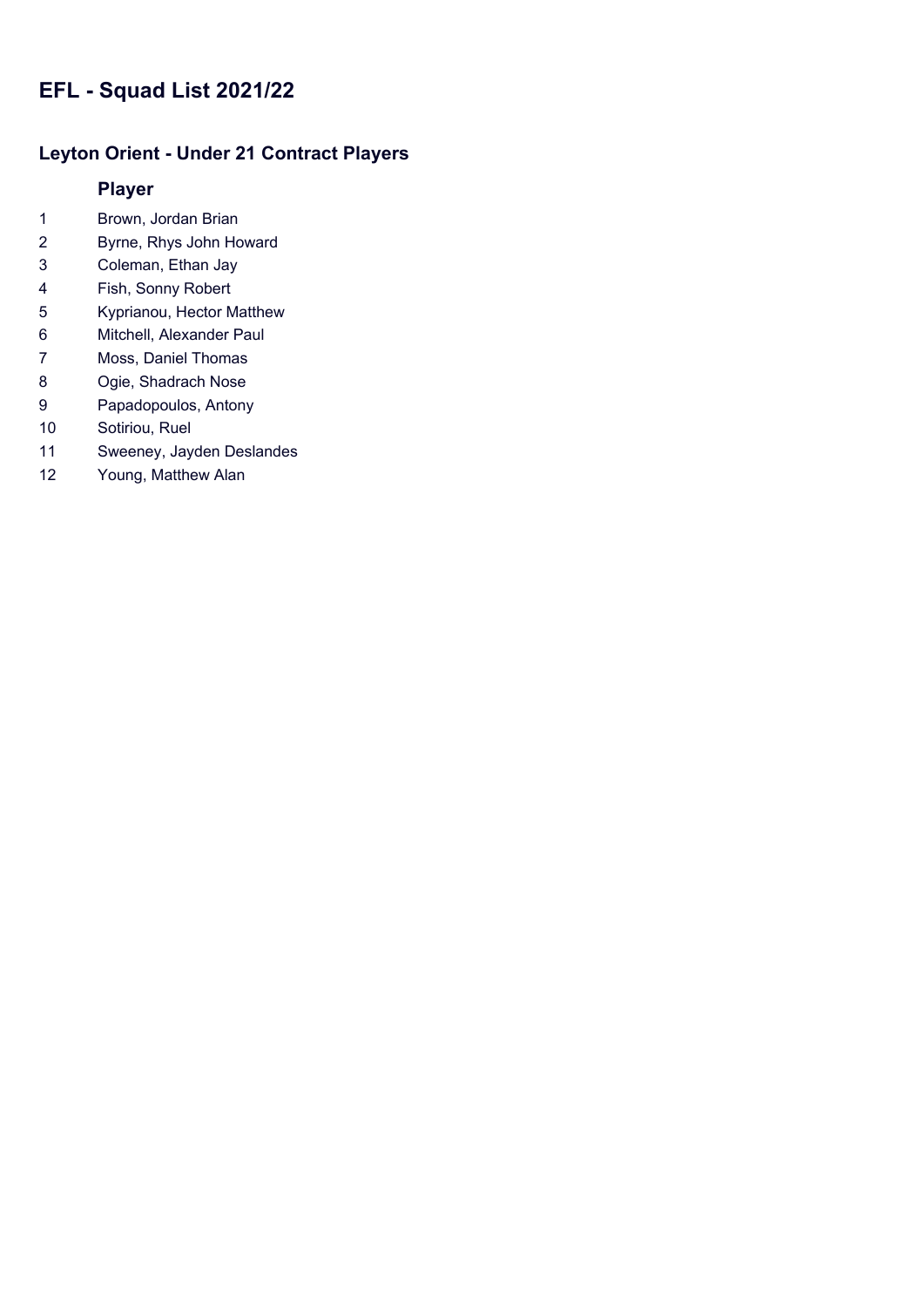## **Lincoln City - In Squad Players**

|                | <b>Player</b>                       | <b>Home Grown</b> |
|----------------|-------------------------------------|-------------------|
| 1              | Adelakun, Hakeeb Adebola Jerome     | Yes               |
| $\overline{2}$ | Bishop, Edward James                | Yes               |
| 3              | Bramall, Cohen Conrad               |                   |
| 4              | Bridcutt, Liam Robert               | Yes               |
| 5              | Cullen, Liam Jamie                  | Yes               |
| 6              | Hopper, Thomas Edward               | Yes               |
| 7              | House, Benjamin                     | Yes               |
| 8              | Jackson, Adam Lewis                 | Yes               |
| 9              | Maguire, Christopher Patrick Joseph |                   |
| 10             | Marquis, John Edward                | Yes               |
| 11             | McGrandles, Conor                   |                   |
| 12             | Melbourne, Max                      | Yes               |
| 13             | Montsma, Lewis Lee                  |                   |
| 14             | Mussell, Theo Adam Peter            | Yes               |
| 15             | Poole, Regan Leslie                 | Yes               |
| 16             | Robson, Jamie David                 |                   |
| 17             | Sanders, Max Harrison               | Yes               |
| 18             | Scully, Anthony Richard             | <b>Yes</b>        |
| 19             | Sorensen, Lasse                     | Yes               |
| 20             | Walsh, Joseph Kevin                 | Yes               |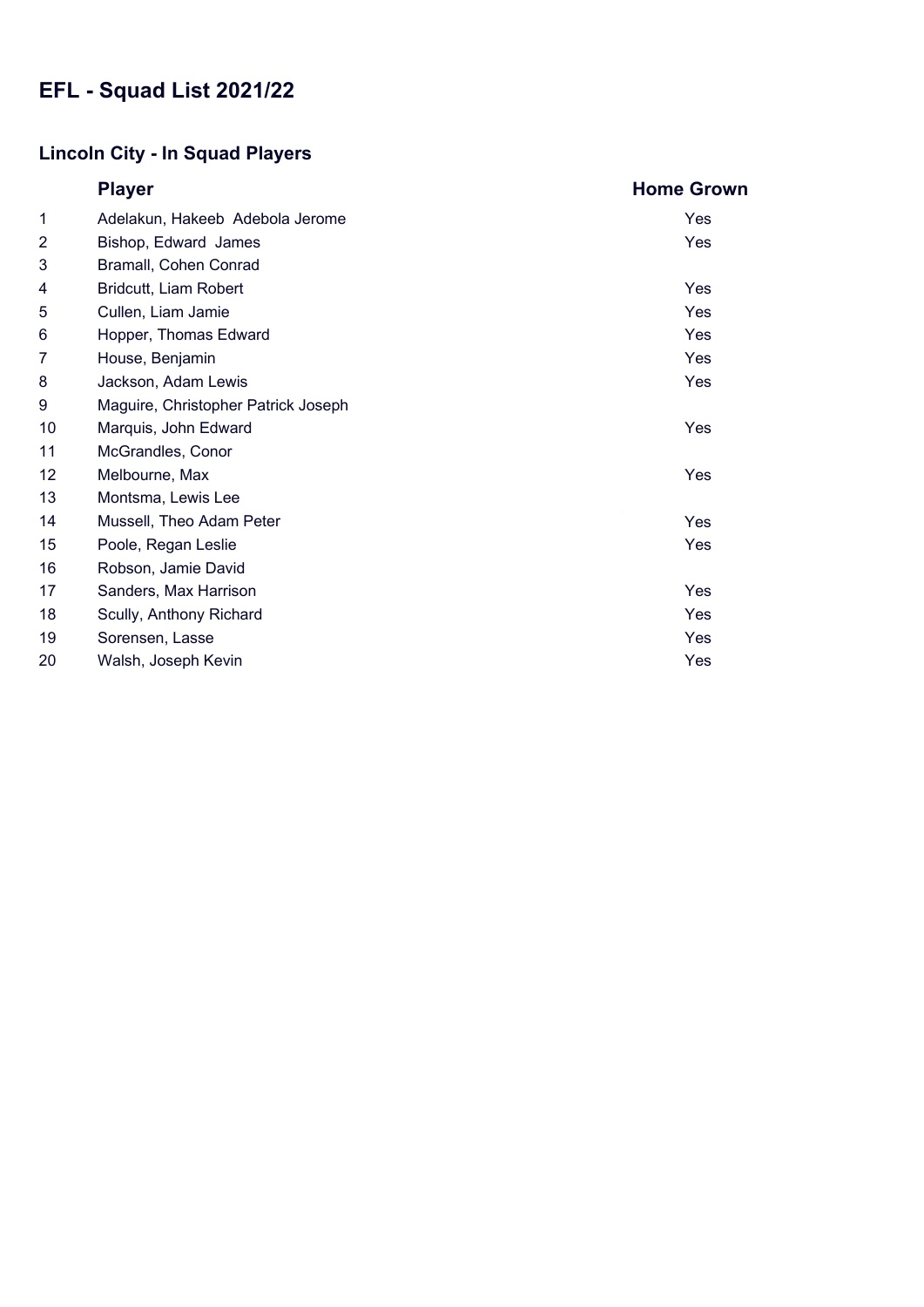### **Lincoln City - Under 21 Contract Players**

- Cann, Hayden James
- Draper, Frederick Charles
- Eyoma, Timothy Joel
- Fiorini, Lewis Paul
- Gallagher, Oisin Jack
- Gould, Toby
- Griffiths, Joshua James
- Kendall, Charley George
- Long, Samuel James
- Makama, Jovon Willesley
- Minkley, Callum
- Norton-Cuffy, Brooke Dion Nelson
- Rice, Isaac Kaempfe
- Roughan Curtin, Sean Patrick
- Whittaker, Morgan Reece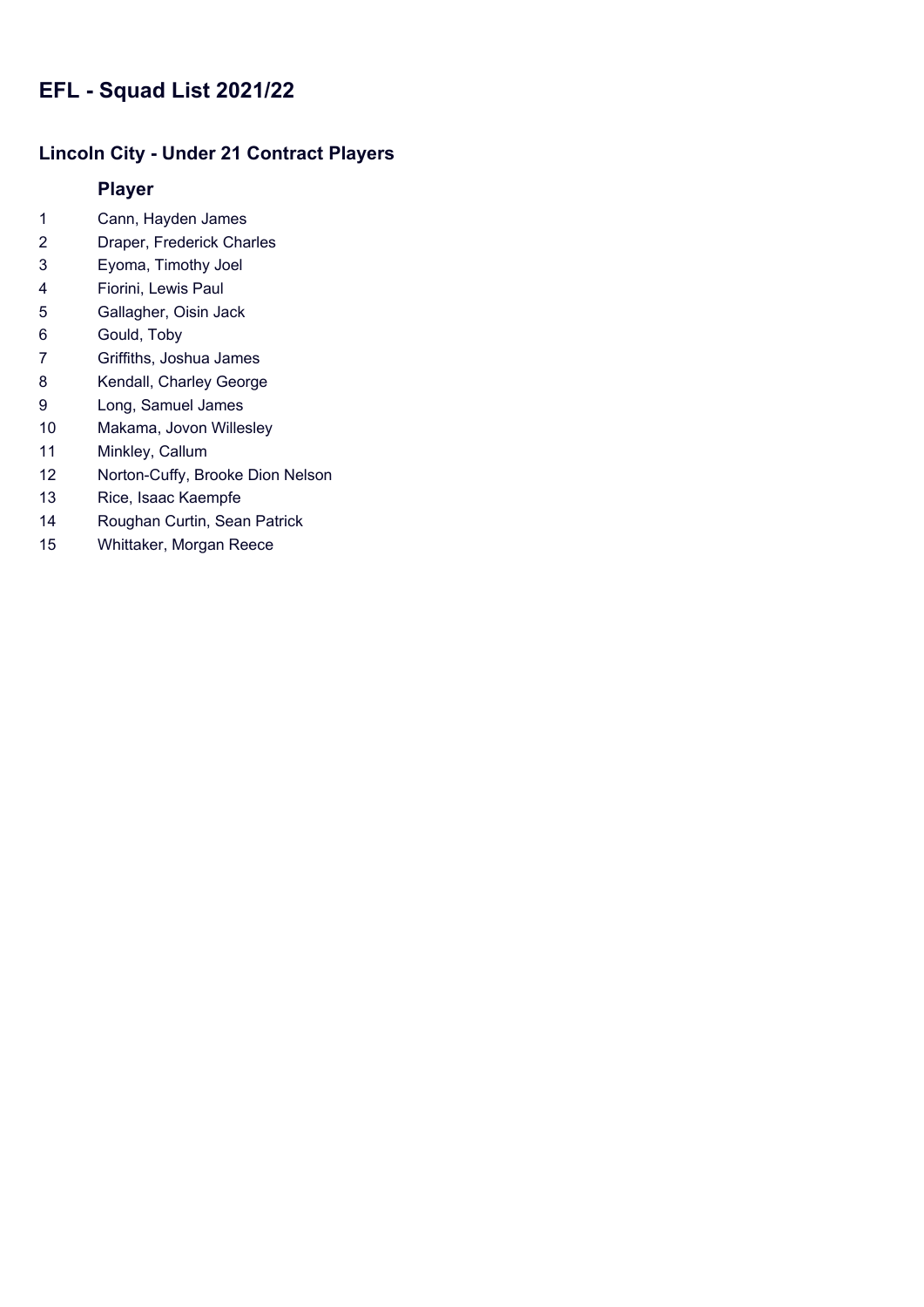# **Luton Town - In Squad Players**

|    | <b>Player</b>                                                               | <b>Home Grown</b> |
|----|-----------------------------------------------------------------------------|-------------------|
| 1  | Adebayo, Elijah Anuoluwapo Oluwaferanmi Oluwatomi Oluwalana<br>Ayomikulehin | Yes               |
| 2  | Bell, Amari'l Kyren                                                         | Yes               |
| 3  | Berry, Luke David                                                           | <b>Yes</b>        |
| 4  | Bradley, Sonny                                                              | Yes               |
| 5  | <b>Bree, James Patrick</b>                                                  | Yes               |
| 6  | Burke, Reece Frederick James                                                | Yes               |
| 7  | Campbell, Allan                                                             |                   |
| 8  | Clark, Jordan Charles                                                       | Yes               |
| 9  | Cornick, Harry Charles Frederick                                            | <b>Yes</b>        |
| 10 | Hylton, Daniel Thomas                                                       | <b>Yes</b>        |
| 11 | Isted, Harvey James Duke                                                    | Yes               |
| 12 | Kioso, Peter                                                                | Yes               |
| 13 | Lansbury, Henri George                                                      | Yes               |
| 14 | Lockyer, Thomas Alun                                                        | <b>Yes</b>        |
| 15 | Mendes Gomes, Carlos                                                        |                   |
| 16 | Mpanzu, Pelly Ruddock                                                       | Yes               |
| 17 | Muskwe, Admiral Dalindlela                                                  | Yes               |
| 18 | Naismith, Kal Alexander                                                     |                   |
| 19 | Onyedinma, Wilfred Oluwafemi                                                | Yes               |
| 20 | Osho, Gabriel Jeremiah Adedayo                                              | Yes               |
| 21 | Potts, Daniel                                                               | Yes               |
| 22 | Rana-Jerome, Cameron Zishan                                                 | <b>Yes</b>        |
| 23 | Shea, James William                                                         | Yes               |
| 24 | Steer, Jed John                                                             | Yes               |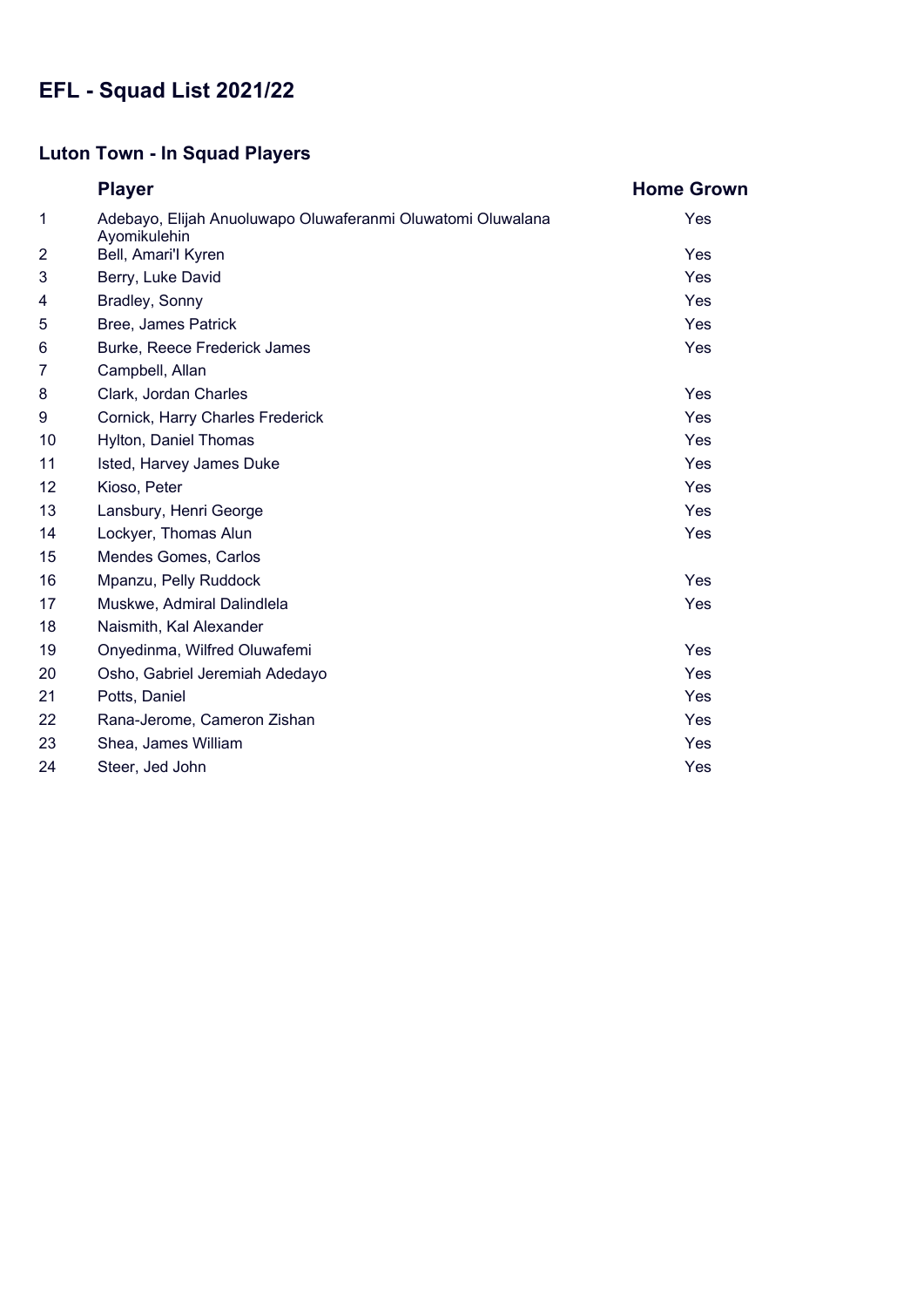### **Luton Town - Under 21 Contract Players**

- Addy, Solomon Kofi Tetteh-Quaye
- Beckwith, Samuel Wayne
- Francis-Clarke, Aidan
- Horlick, Jameson Edward Alexander
- Jones, Avan Chima
- Lawless, Conor Michael John
- Lucas, Tra
- McJannet, Edward John
- Neufville, Joshua Tyler
- Nicolson, Callum Andrew
- Panter, Corey James Rodney
- Peck, Jake David
- Pettit, Casey Anthony
- Thorpe, Elliot Morgan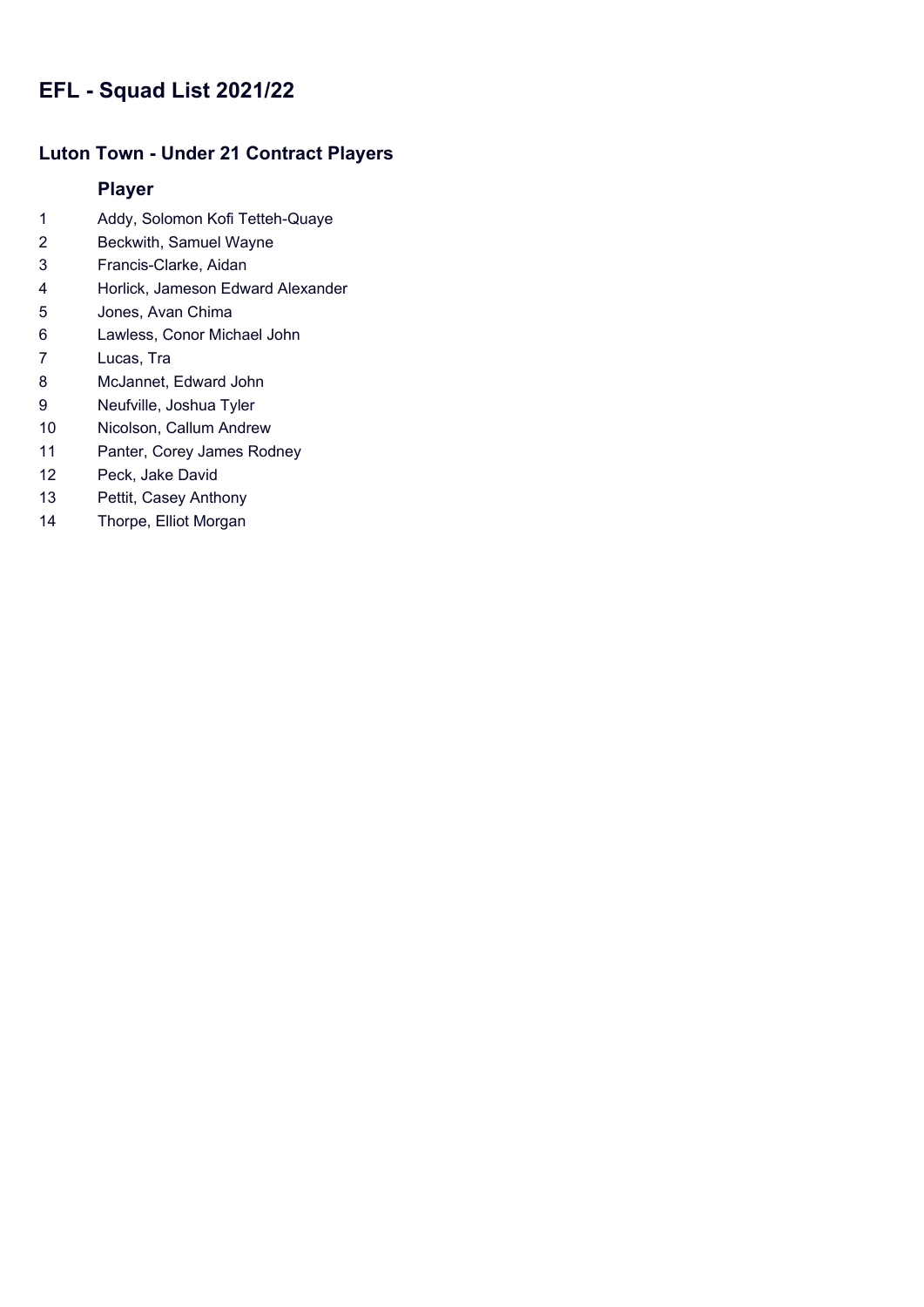# **Mansfield Town - In Squad Players**

|                 | <b>Player</b>                | <b>Home Grown</b> |
|-----------------|------------------------------|-------------------|
| 1               | Akins, Lucas Jordan Jeremiah | Yes               |
| $\overline{2}$  | Bowery, Jordan Nathaniel     | Yes               |
| 3               | Clarke, Oliver Anthony       | Yes               |
| 4               | Gordon, Kellan Sheene        | Yes               |
| 5               | Hawkins, Oliver Jack         | Yes               |
| 6               | Hewitt, Elliott Jack         | Yes               |
| 7               | Hill, Ethan Thomas           | Yes               |
| 8               | Johnson, Daniel              | Yes               |
| 9               | Lapslie, George Robert       | Yes               |
| 10              | Law, Jason                   | Yes               |
| 11              | Longstaff, Matthew Ben       | Yes               |
| 12 <sup>2</sup> | Maris, George Thomas         | Yes               |
| 13              | McLaughlin, Stephen Antony   |                   |
| 14              | Murphy, Jamie                |                   |
| 15              | Nartey, Richard Nicos Tettey | Yes               |
| 16              | O'Toole, John Joseph         | Yes               |
| 17              | Oates, Rhys Derek            | Yes               |
| 18              | Perch, James Robert          | Yes               |
| 19              | Quinn, Stephen Jude          | Yes               |
| 20              | Rawson, Farrend James        | Yes               |
| 21              | Wallace, Kieran Neil         | Yes               |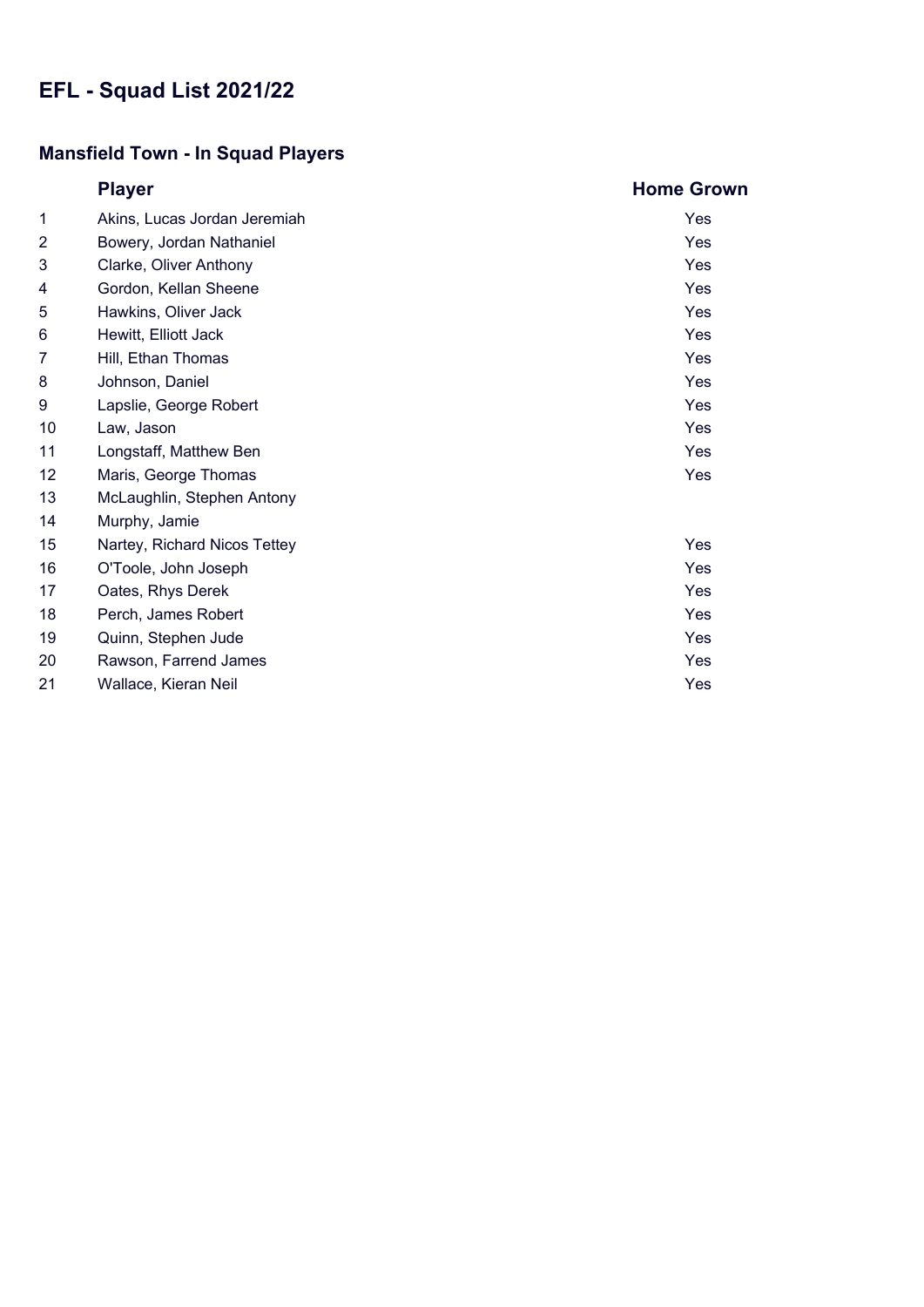### **Mansfield Town - Under 21 Contract Players**

- Anderson, Taylor Ellis
- Burke, Ryan
- Caine, Nathan Ross
- Charles, Jaden Gary
- Clarke, James Michael Neil
- Cooper, Frank George
- Gale, James Henry Wilson
- Knowles, Jimmy
- Mason, Owen John
- Scott, Joshua David
- Sinclair, Tyrese
- Stirk, Ryan William
- Ward, Keaton Brodie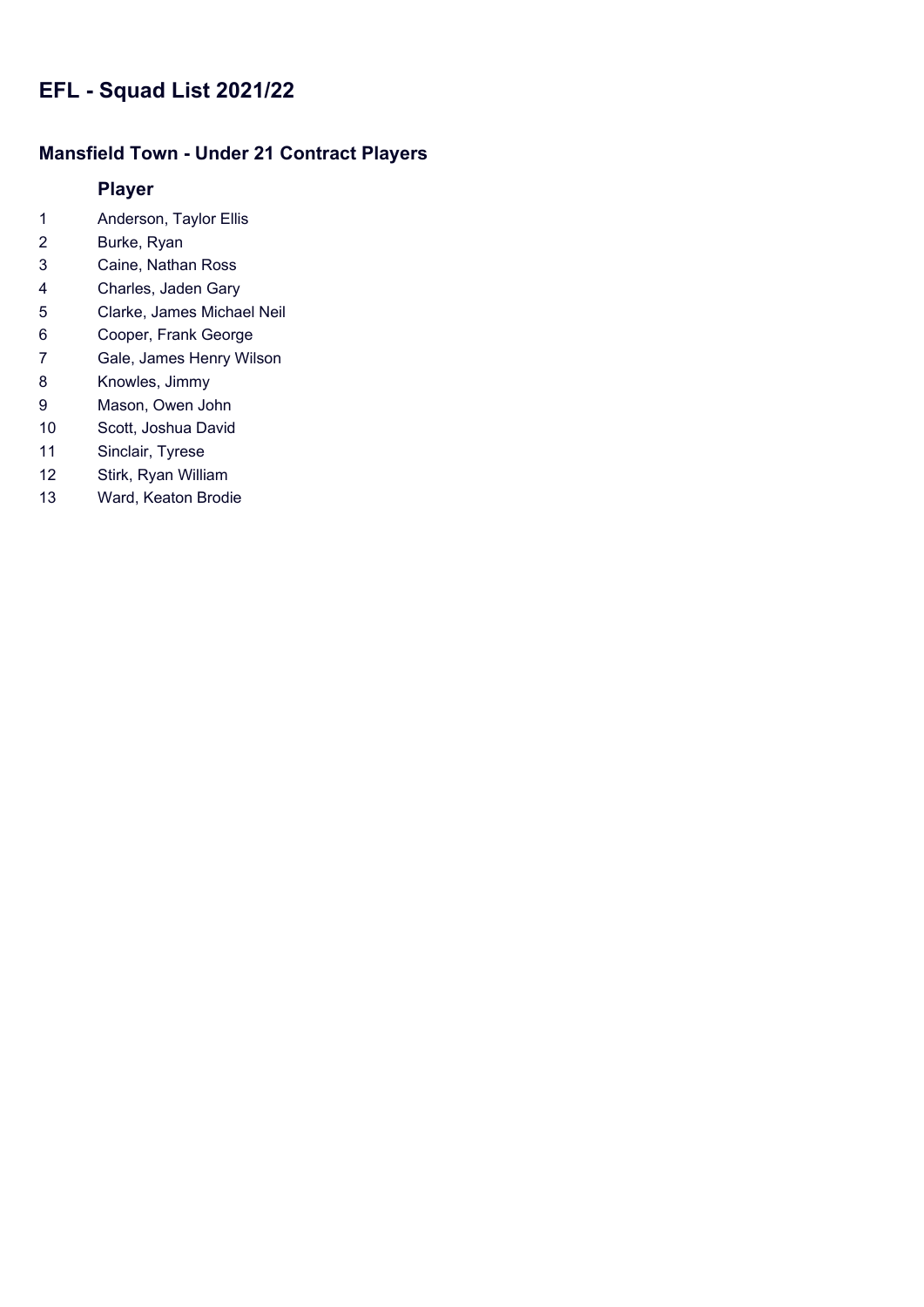# **Middlesbrough - In Squad Players**

|                | <b>Player</b>                            | <b>Home Grown</b> |
|----------------|------------------------------------------|-------------------|
| 1              | Balogun, Folarin Jerry                   | Yes               |
| $\overline{2}$ | Bamba, Souleman                          |                   |
| 3              | Bola, Marc Joel                          | Yes               |
| 4              | Connolly, Aaron Anthony                  | Yes               |
| 5              | Crooks, Matt Davidson Rider              | Yes               |
| 6              | Daniels, Luke Matthew                    | <b>Yes</b>        |
| 7              | Dijksteel, Anfernee Jamal                |                   |
| 8              | Fry, Dael                                | <b>Yes</b>        |
| 9              | Hall, Grant Terry                        | Yes               |
| 10             | Howson, Jonathan Mark                    | Yes               |
| 11             | Jones, Isaiah Benjamin Montell           |                   |
| 12             | Lea Siliki, James-Edward Manfred         |                   |
| 13             | Lumley, Joseph Patrick                   | Yes               |
| 14             | McGree, Riley Patrcik                    |                   |
| 15             | McNair, Patrick James Coleman            | Yes               |
| 16             | Olusanya, Olutoyosi Tajudeen Oludamilola |                   |
| 17             | Payero, Martin Ismael                    |                   |
| 18             | Peltier, Lee Anothony                    | Yes               |
| 19             | Sporar, Andraz                           |                   |
| 20             | Tavernier, Marcus Joseph                 | Yes               |
| 21             | Taylor, Neil John                        | Yes               |
| 22             | Watmore, Duncan lan                      | Yes               |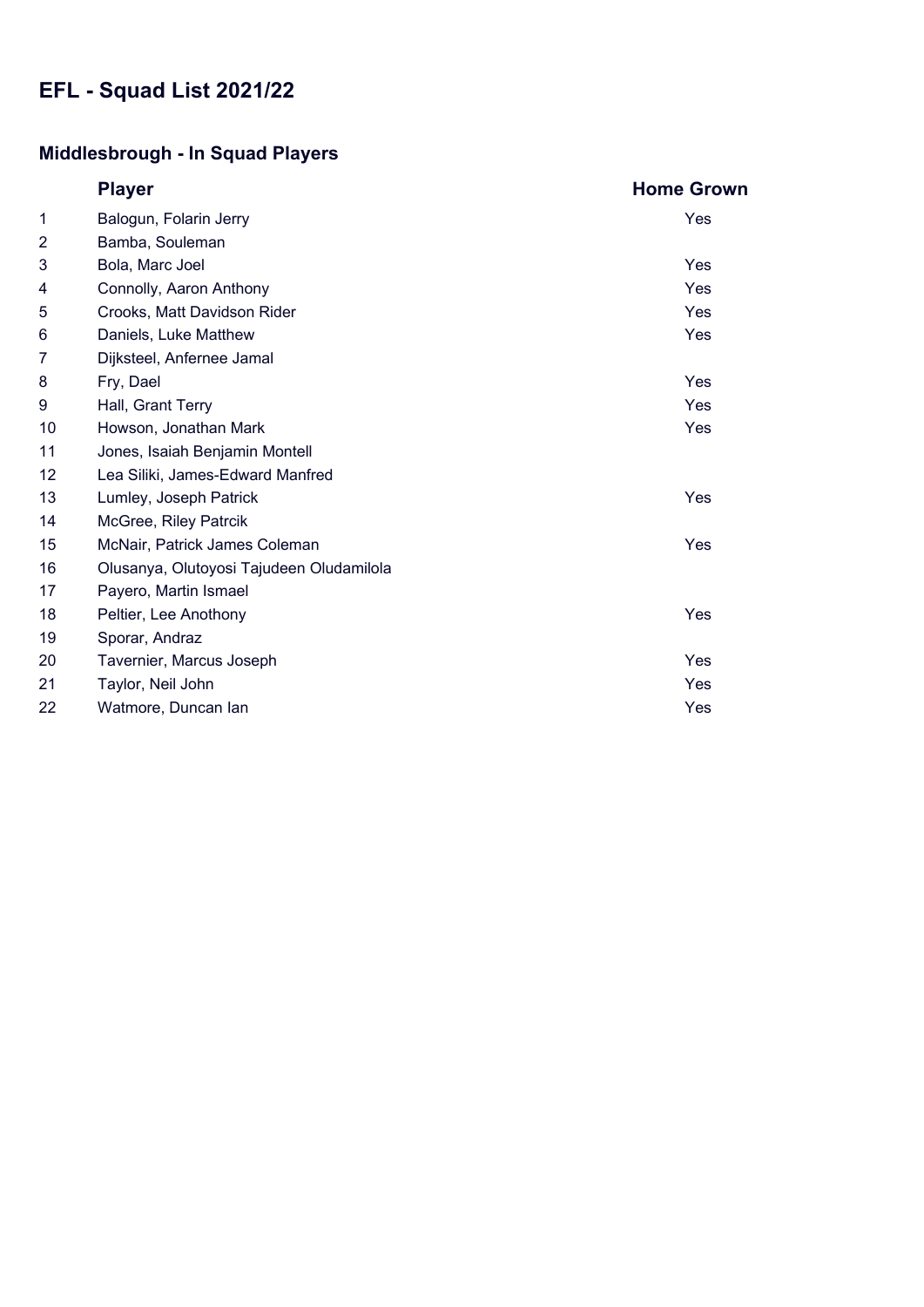#### **Middlesbrough - Under 21 Contract Players**

- Akono Bilongo, Bryant
- Balde Almanzar, Alberto
- Boyd Munce, Caolan Stephen
- Brynn, Solomon
- Burrell, Rumarn Kameron-Scott
- Coburn, Joshua Guy
- Cornet, Isiah Jean-Louis Casimir
- Dijksteel, Malik Marcel
- Dodds, Daniel
- Fletcher, Isaac Andrew
- Folarin, Samuel Oluwatimilchin Adetokunbo
- Gibson, Joseph William
- Gitau, George Chilaka
- Green, Harry Steven
- Hackney, Hayden Rhys
- Hannah, Jack Benjamin
- Hemming, Zachary
- Kavanagh, Calum Graham
- Malley, Connor
- Metcalfe, Max Cameron
- Ridley, Joseph
- Robinson, Jack
- Sivi, Jeremy Kilongo
- Spence, Diop Tehuti Djed-Hotep
- Stott, Jack Patrick John
- Sykes, Cain
- Walker, Stephen John
- Wells, Joshua Martin
- Wood-Gordon, Nathan Dean Joshua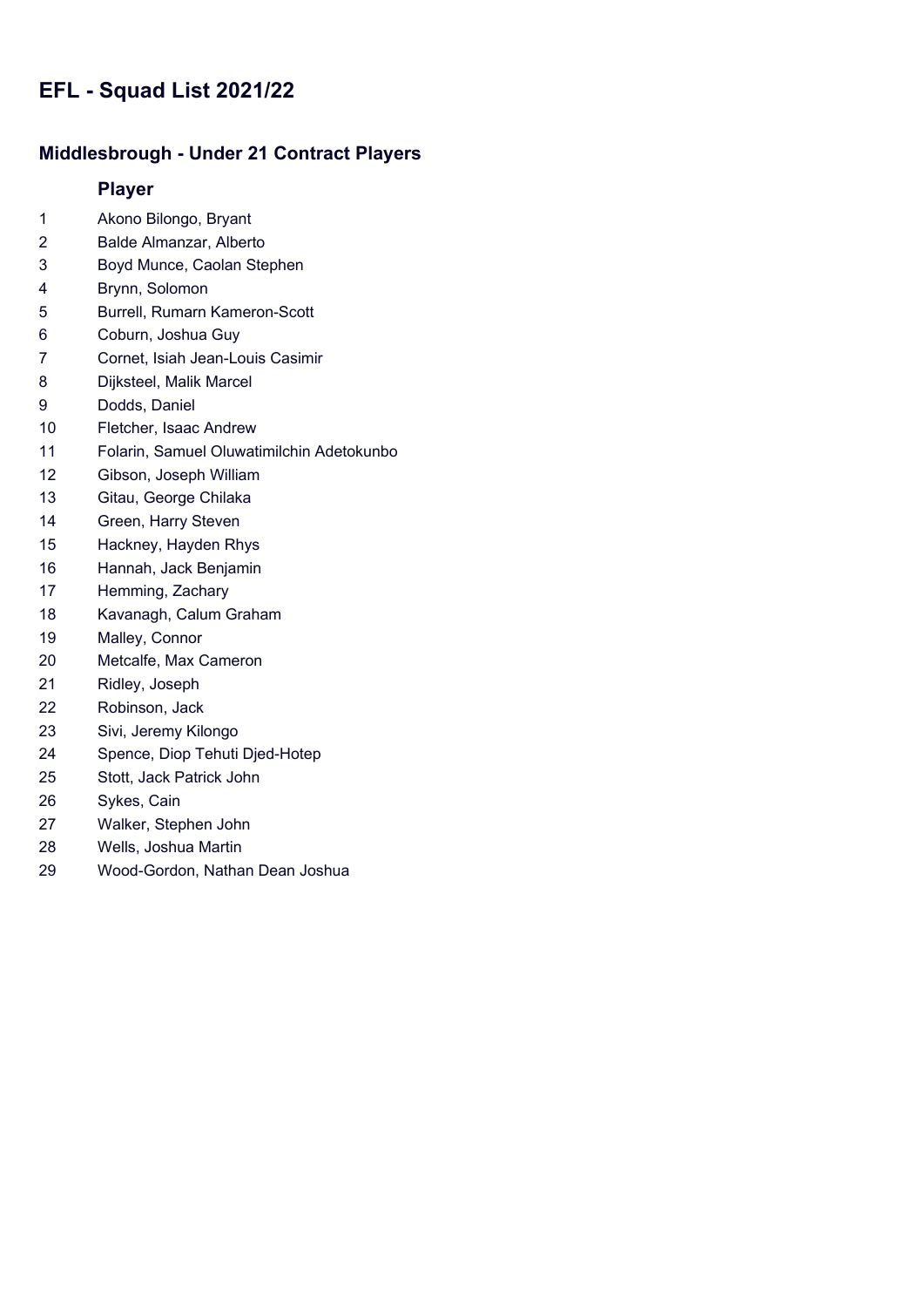### **Millwall - In Squad Players**

|                | <b>Player</b>                 | <b>Home Grown</b> |
|----------------|-------------------------------|-------------------|
| 1              | Afobe, Benik Tunani           | Yes               |
| $\overline{2}$ | <b>Ballard, Daniel George</b> | <b>Yes</b>        |
| 3              | Bennett, Mason Kane           | <b>Yes</b>        |
| 4              | Bialkowski, Bartosz Marek     |                   |
| 5              | Bradshaw, Thomas William      | <b>Yes</b>        |
| 6              | Burke, Oliver                 | Yes               |
| 7              | Cooper, Jake Matthew          | Yes               |
| 8              | Evans, George                 | Yes               |
| 9              | Freeman, Luke Anthony         | Yes               |
| 10             | Hutchinson, Shaun Matthew     | Yes               |
| 11             | Kieftenbeld, Maikel           |                   |
| 12             | Leonard, Ryan lan             | Yes               |
| 13             | Long, George Martin           | Yes               |
| 14             | Mahoney, Connor Anthony       | Yes               |
| 15             | Malone, Scott Liam            | Yes               |
| 16             | McNamara, Danny John          | Yes               |
| 17             | Ojo, Oluwaseyi                | Yes               |
| 18             | Pearce, Alexander James       | Yes               |
| 19             | Sandford, Ryan David Luca     | Yes               |
| 20             | Saville, George Alan          | Yes               |
| 21             | Wallace, Jed Fernley          | Yes               |
| 22             | Wallace, Murray               |                   |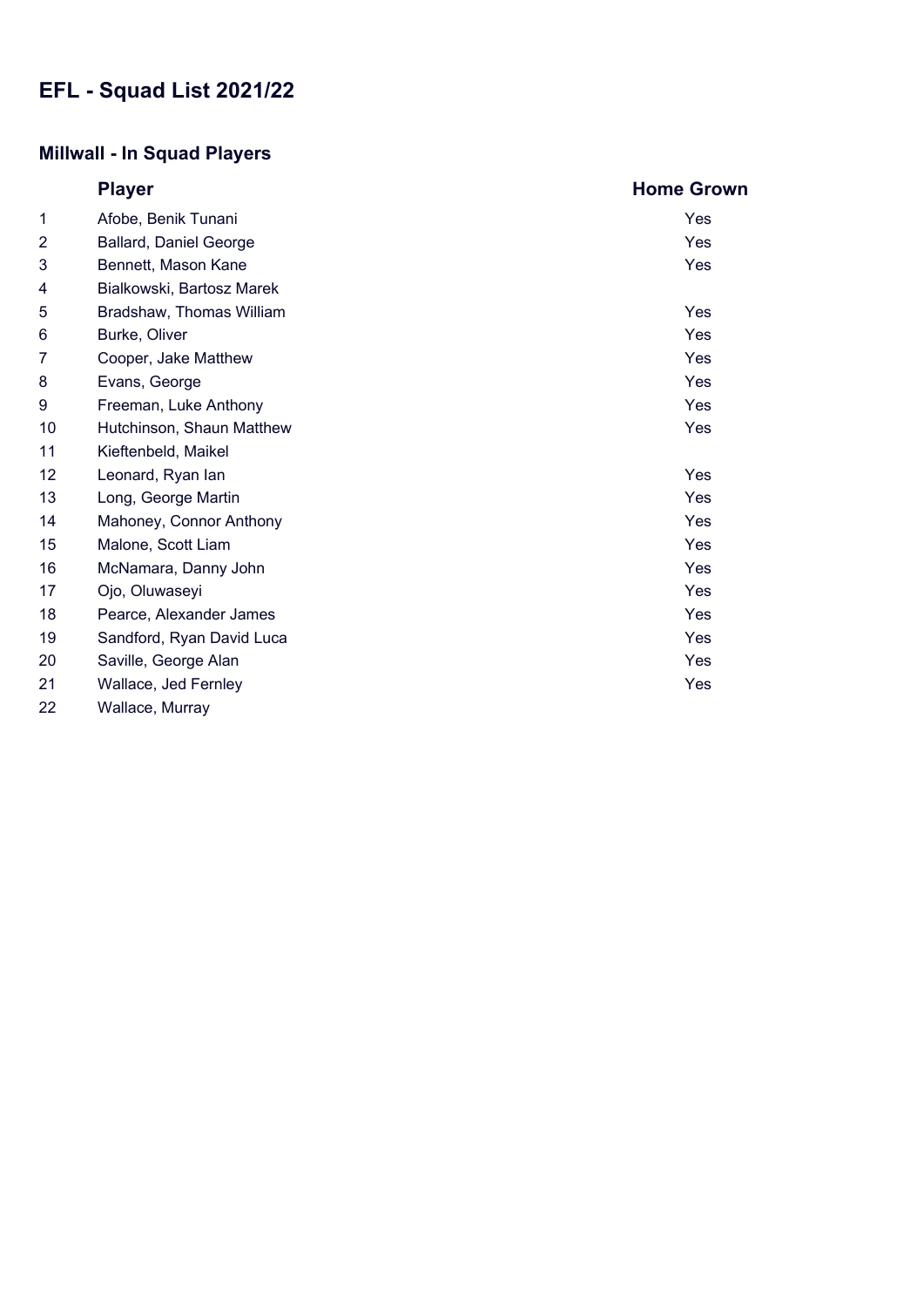### **Millwall - Under 21 Contract Players**

- Abdulmalik, Abdulsabur Oluwatosin Olubukola Alao Oladipupo
- Allen, Alfie-John Terence
- Boateng, Nana Osei
- Briscoe, Tyrese Owen
- Burey, Tyler David Sylvester
- Davis, Jayden Kyle Andrew
- Drozd, Sebastian
- Garande, Kai Tapiwa Ocean
- Gillmore, Jordan James
- Mitchell, Alexander Paul
- Mitchell, Billy James
- Moss, Daniel Thomas
- Muller, Hayden Kai
- O'Brien, Sean Desmond
- Penney, Arthur James
- Tiensia, Junior Yoann Peniel
- Topalloj, Besart
- Wright, Joseph Dennis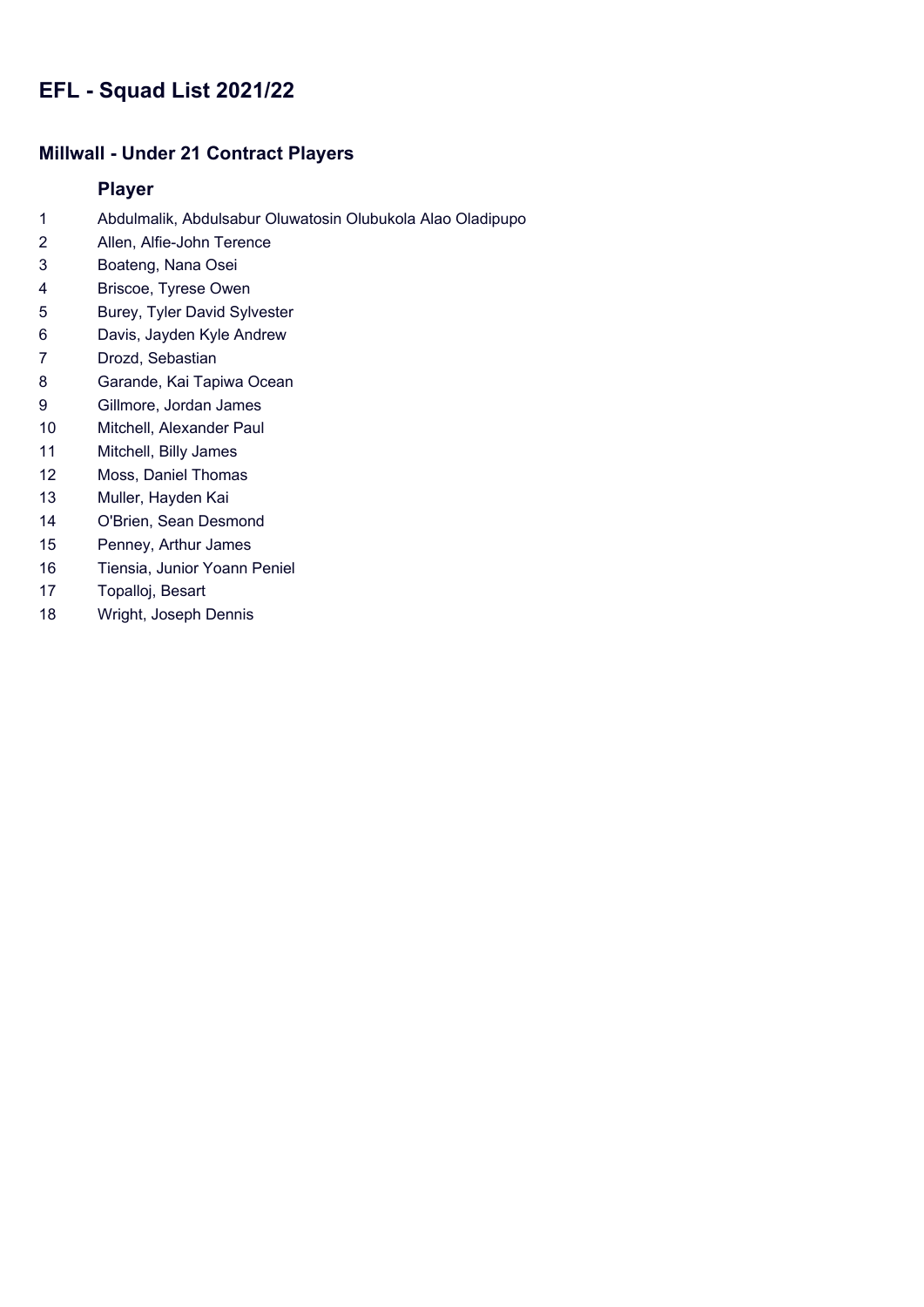### **Milton Keynes Dons - In Squad Players**

|                 | <b>Player</b>                     | <b>Home Grown</b> |
|-----------------|-----------------------------------|-------------------|
| 1               | Baldwin, Aden William James       | Yes               |
| $\overline{2}$  | Boateng, Hiram Kojo Kwarteng      | Yes               |
| 3               | Cumming, James Andrew             | Yes               |
| 4               | Darling, Harry Jack               | Yes               |
| 5               | Eisa, Mohamed Mamoun              | Yes               |
| 6               | Harvie, Daniel William            |                   |
| 7               | Jules, Zak Kennedy                | Yes               |
| 8               | Kasumu, David Ayomide             | Yes               |
| 9               | Kemp, Daniel Harry                | Yes               |
| 10              | Lewington, Dean Scott             | Yes               |
| 11              | McEachran, Joshua Mark            | Yes               |
| 12 <sup>2</sup> | O'Hora, Warren Patrick            |                   |
| 13              | Ravizzoli, Franco Nahuel          |                   |
| 14              | Smith, Matthew Robert             | Yes               |
| 15              | Twine, Scott Edward               | Yes               |
| 16              | Watson, Tennai Rosharne           | Yes               |
| 17              | Wickham, Connor Neil Ralph Gibson | Yes               |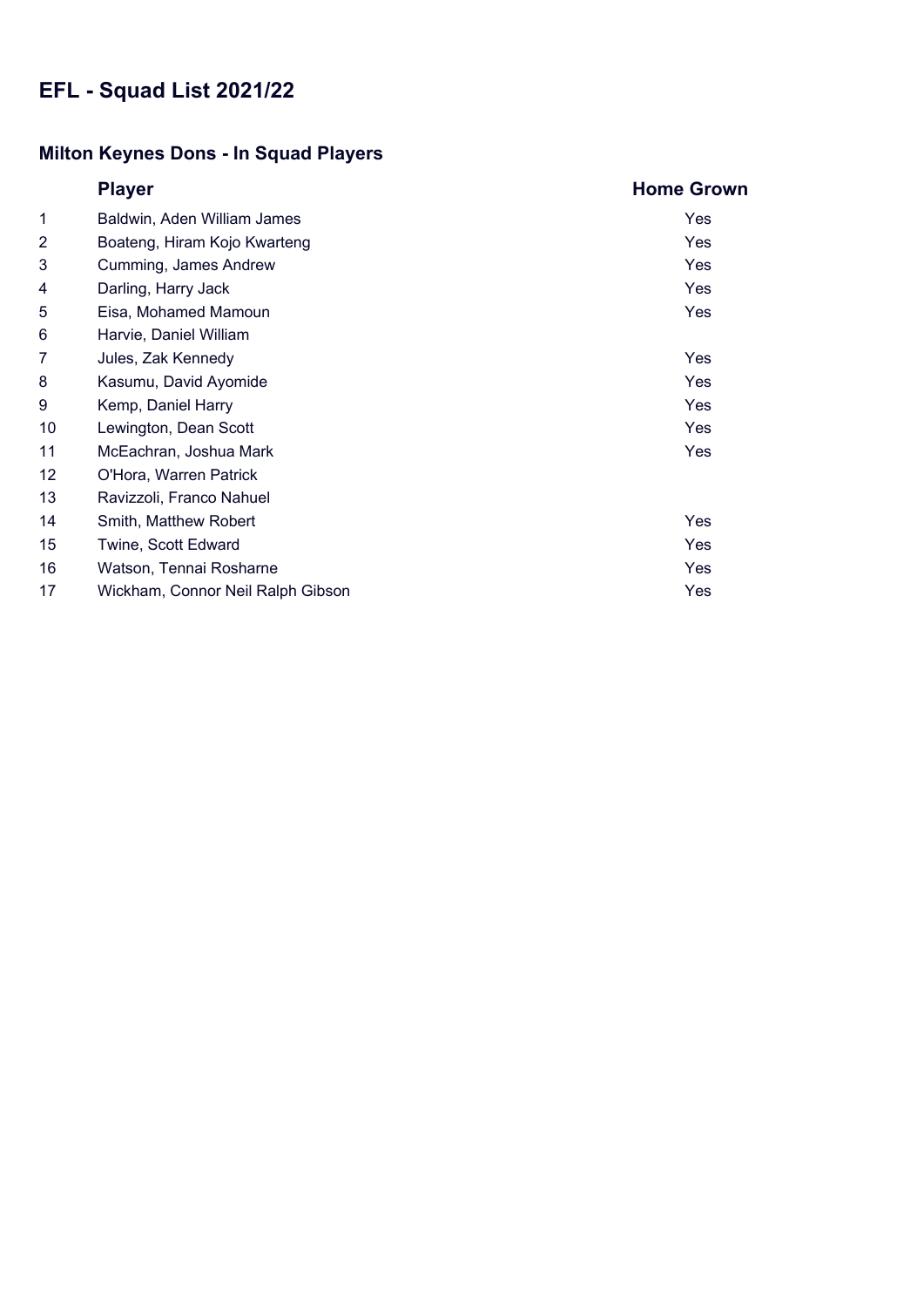### **Milton Keynes Dons - Under 21 Contract Players**

- Bird, Jay
- Corbeanu, Theodor Alexander
- Coventry, Conor James
- Davies, Jack Alan
- Freeman, John David
- Hayden, Kaine Kesler
- Ilunga, Brooklyn
- Johnson, Lewis Martin Benjamin Appiah
- Parrott, Troy Daniel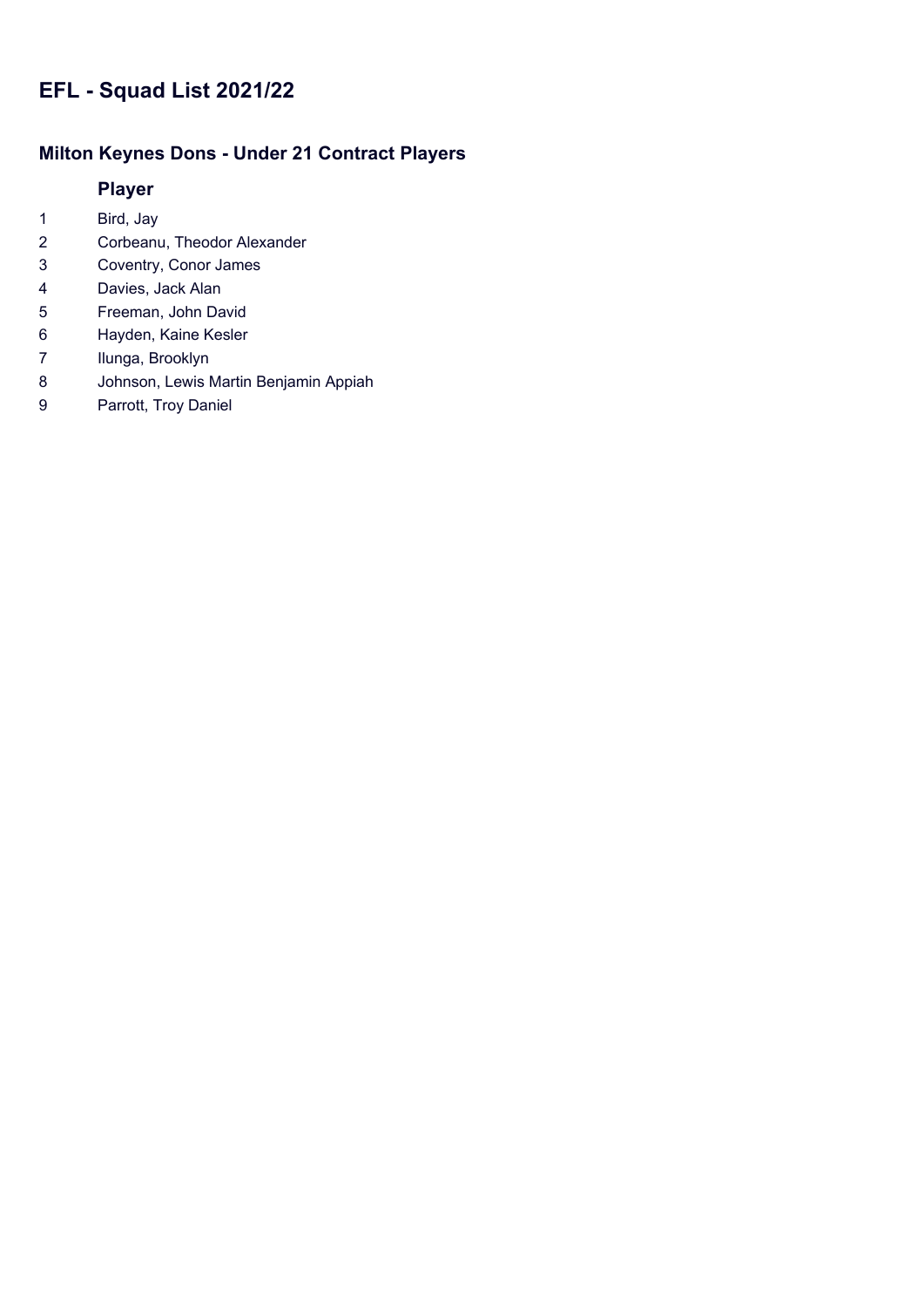# **Morecambe - In Squad Players**

|                 | <b>Player</b>                 | <b>Home Grown</b> |
|-----------------|-------------------------------|-------------------|
| 1               | Ayunga, Jonah Ananias Paul    |                   |
| $\overline{2}$  | Bedeau, Jacob                 | Yes               |
| 3               | Bennett, Rhys Gordon          | Yes               |
| 4               | Connolly, Dylan Edward        |                   |
| 5               | Da Silva Mendes, Andre Filipe |                   |
| 6               | Diagouraga, Toumani           | Yes               |
| 7               | Duffus, Courtney Johnathon    | Yes               |
| 8               | Fané, Ousmane                 |                   |
| 9               | Gibson, Liam Steven           | Yes               |
| 10              | Gnahoua, Arthur Bertrand      |                   |
| 11              | Leigh, Gregory Alex           | Yes               |
| 12 <sup>2</sup> | McDonald, Wesley Nurettin     | Yes               |
| 13              | McLaughlin, Ryan              | Yes               |
| 14              | McLoughlin, Shane Daniel      | Yes               |
| 15              | O'Connor, Anthony Dean        | Yes               |
| 16              | Obika, Jonathan Chiedozie     | Yes               |
| 17              | Phillips, Adam Lee            | Yes               |
| 18              | Stockton, Cole John           | Yes               |
| 19              | Wildig, Aaron Keith           | Yes               |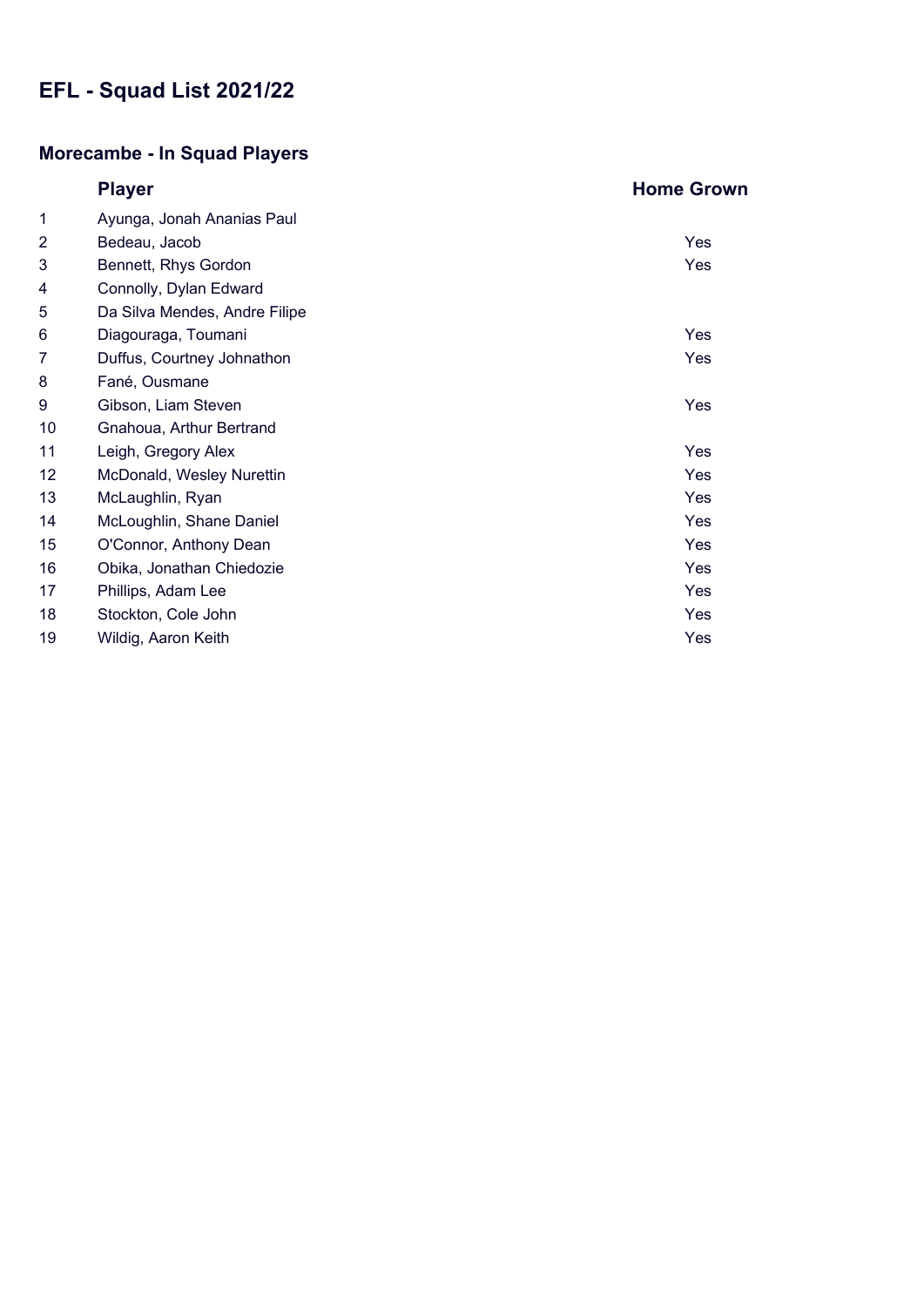### **Morecambe - Under 21 Contract Players**

- Cooney, Ryan Thomas
- McCalmont, Alfie John
- Mensah, Jacob Kwabena
- Price, Freddie Connor Burrows
- Pye, Connor Albert Robert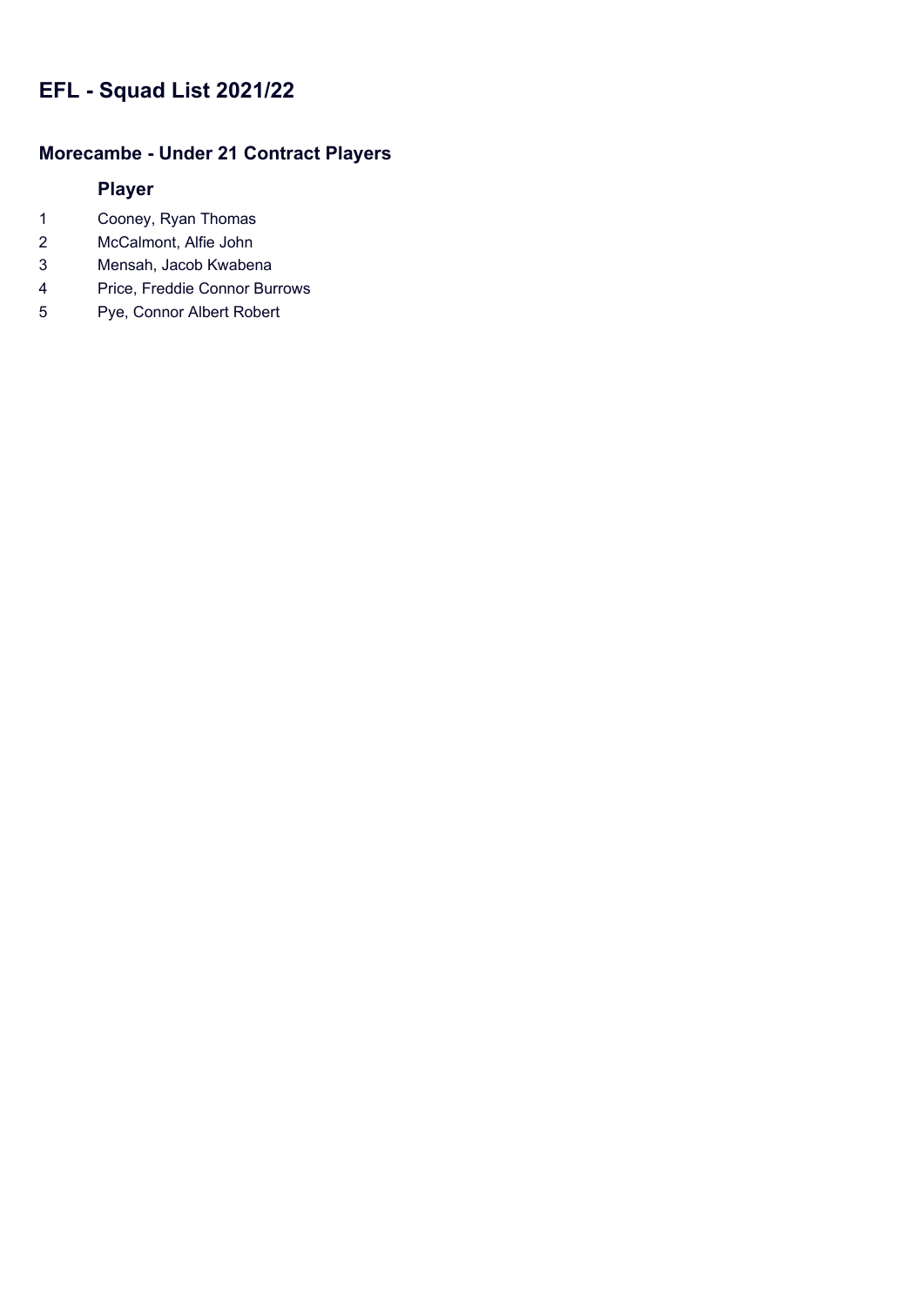# **Newport County - In Squad Players**

|                 | <b>Player</b>              | <b>Home Grown</b> |
|-----------------|----------------------------|-------------------|
| 1               | Baker-Richardson, Courtney | Yes               |
| $\overline{2}$  | Bennett, Scot              | Yes               |
| 3               | Clarke, James              | Yes               |
| 4               | Cooper, Oliver Joseph      | Yes               |
| 5               | Demetriou, Michael         |                   |
| 6               | Dolan, Matthew Alexander   | Yes               |
| 7               | Ellison, Kevin             | Yes               |
| 8               | Farquharson, Priestley     |                   |
| 9               | Fisher, Alexander          | Yes               |
| 10              | Hall, Louis                |                   |
| 11              | Haynes, Ryan Matthew       | Yes               |
| 12 <sup>2</sup> | Lewis, Aaron               | Yes               |
| 13              | Norman, Cameron            | Yes               |
| 14              | Pask, Joshua David         | Yes               |
| 15              | Senior, Courtney           | Yes               |
| 16              | Telford, Dominic           | Yes               |
| 17              | Waite, James Tyler         | Yes               |
| 18              | Willmott, Robbie           | Yes               |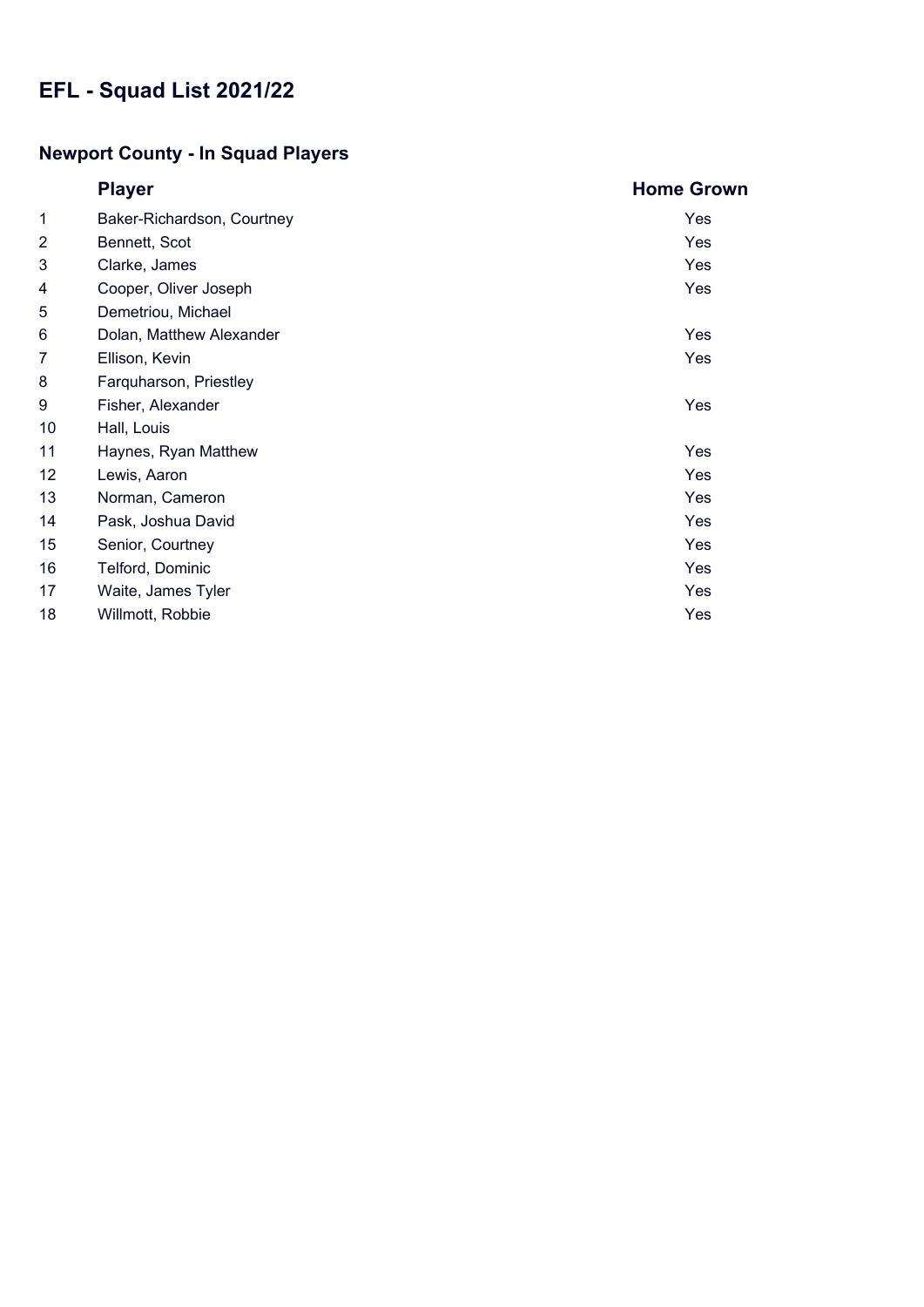### **Newport County - Under 21 Contract Players**

- Azaz, Finn Issac
- Bakumo-Abraham, Jason Timiebi Ogheneobrucheme
- Cain, Jake Steven
- Collins, Lewis Rhys
- Lewis-Hillier, Ryan David
- Street, Robert Nicholas
- Twamley, Lewys Morgan
- Woodiwiss, Joseph Michael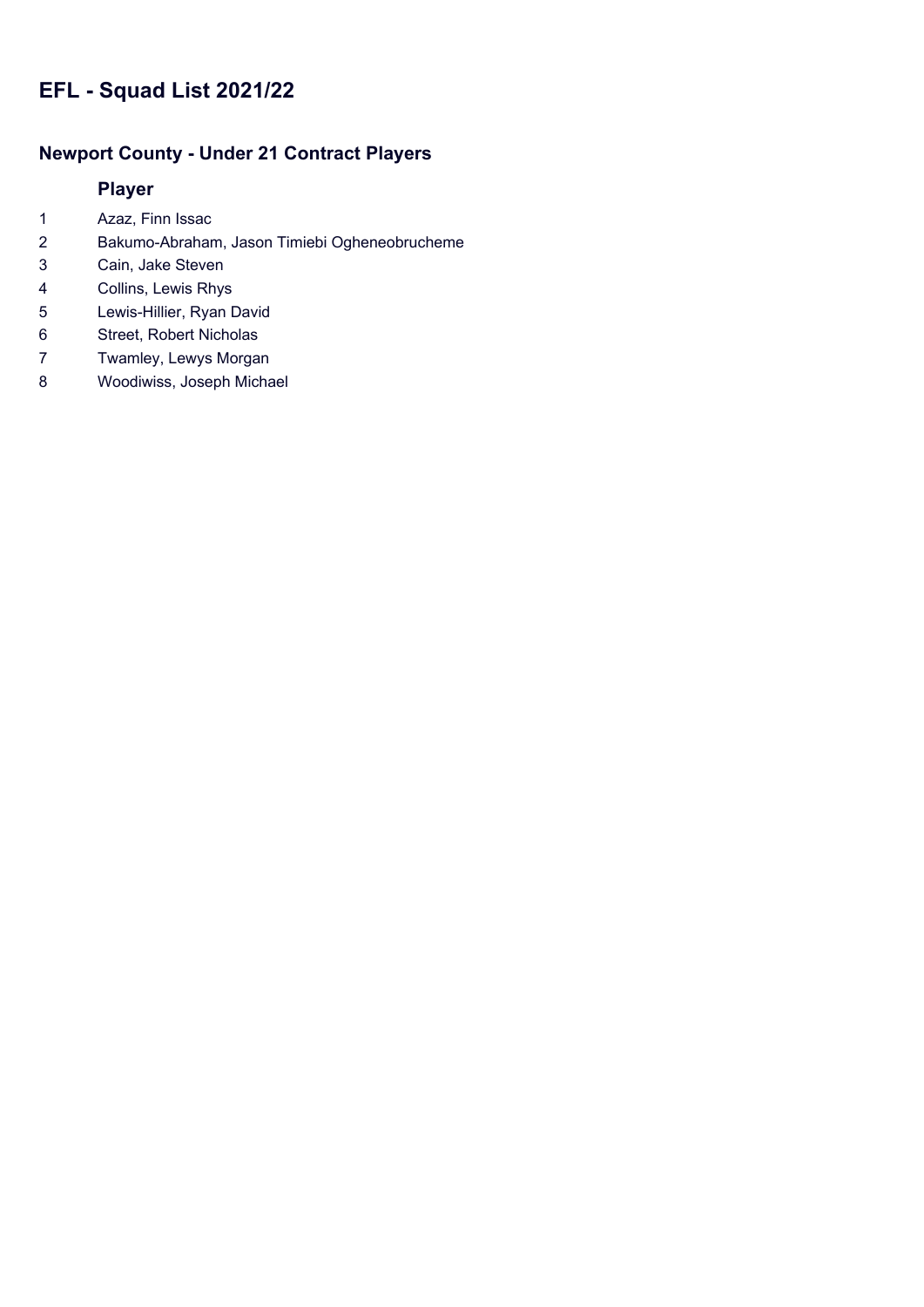# **Northampton Town - In Squad Players**

|                | <b>Player</b>                         | <b>Home Grown</b> |
|----------------|---------------------------------------|-------------------|
| 1              | Appere, Louis                         |                   |
| $\overline{2}$ | Ashley-Seal, Bernard Patrick          | Yes               |
| 3              | Guthrie, Jonathan Neil                |                   |
| 4              | Harriman, Michael Grant               | Yes               |
| 5              | Horsfall, Fraser Matthew              | Yes               |
| 6              | Hoskins, Samuel Tobias                | Yes               |
| 7              | Kanu, Idris                           | Yes               |
| 8              | Koiki, Abd-Al-Ali Morakinyo Olaposi   | Yes               |
| 9              | Lewis, Paul James                     | Yes               |
| 10             | Lubala, Beryly Logos                  | Yes               |
| 11             | Magloire, Tyler Jordan                | Yes               |
| 12             | McGowan, Aaron Joseph                 | Yes               |
| 13             | McWilliams, Shaun Daniel              | Yes               |
| 14             | Mills, Joseph Nathan                  | Yes               |
| 15             | Nelson, Sidney Raymond Kenneth        | Yes               |
| 16             | Okpoda Eppiah, Joshua Felix           | Yes               |
| 17             | Pinnock, Mitchell Bernard             | Yes               |
| 18             | Rose, Daniel Antony                   | Yes               |
| 19             | Sowerby, Jack Anthony Charles William | Yes               |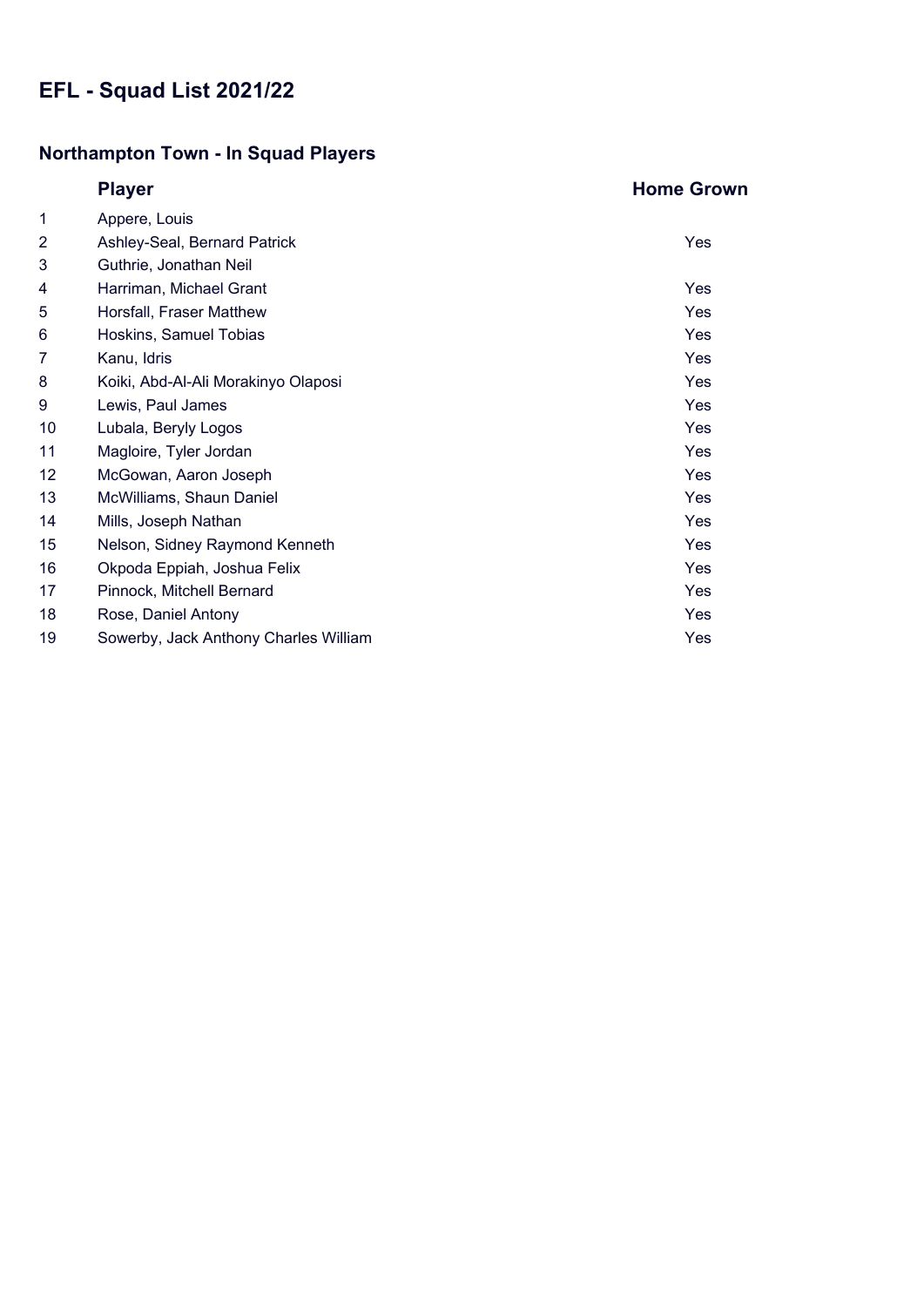### **Northampton Town - Under 21 Contract Players**

- Cross, Liam James
- Dyche, Max
- Flanagan, Joshua Francis
- Pollock, Scott Alexander Gladman
- Zimba, Chanka Solomon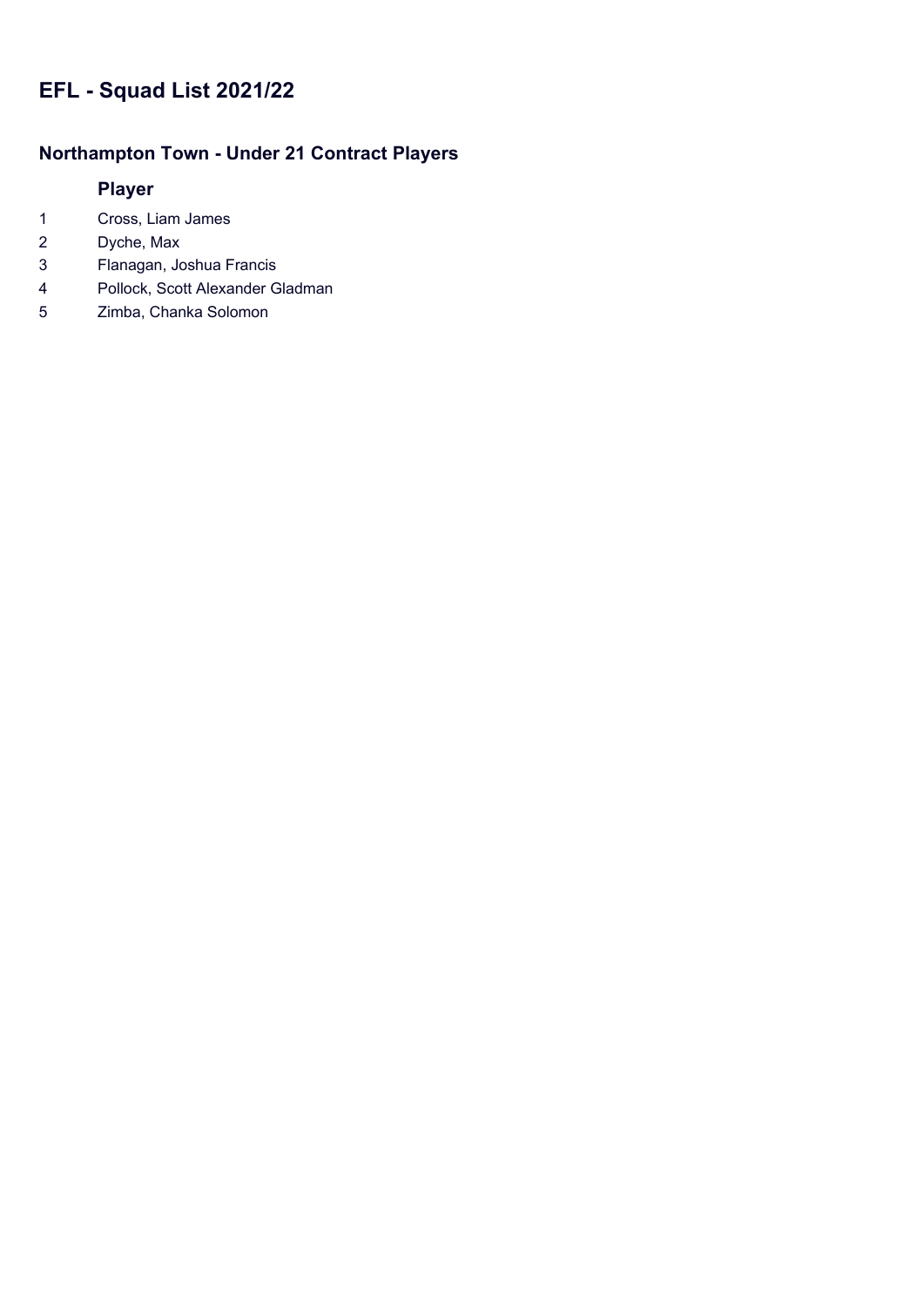# **Nottingham Forest - In Squad Players**

|                 | <b>Player</b>                          | <b>Home Grown</b> |
|-----------------|----------------------------------------|-------------------|
| 1               | Bong, Thomas Gaetan                    |                   |
| $\overline{2}$  | Colback, Jack Raymond                  | Yes               |
| 3               | Cook, Steve Anthony                    | Yes               |
| 4               | Davis, Keinan Vincent Joseph           | Yes               |
| 5               | Garner, James David                    | Yes               |
| 6               | Grabban, Lewis James                   | Yes               |
| 7               | Horvath, Ethan Shea                    |                   |
| 8               | Laryea, Richmond Mamah                 |                   |
| 9               | Lolley, Joseph                         | Yes               |
| 10              | Lowe, Max Josef                        | Yes               |
| 11              | McKenna, Scott Fraser                  |                   |
| 12 <sub>2</sub> | Nascimento Da Costa E Silva, Alexandre |                   |
| 13              | Pereira Figueiredo, Tobias             |                   |
| 14              | Ribeiro Dias, Carlos Miguel            |                   |
| 15              | Samba, Brice Lauriche                  |                   |
| 16              | Smith, Jordan Clifford                 | Yes               |
| 17              | Spence, Diop Tehuti Djed-Hotep         | <b>Yes</b>        |
| 18              | Surridge, Samuel William               | Yes               |
| 19              | Worrall, Joseph Adrian                 | Yes               |
| 20              | Yates, Ryan James                      | Yes               |
| 21              | Zinckernagel, Philip Aksel Frigast     |                   |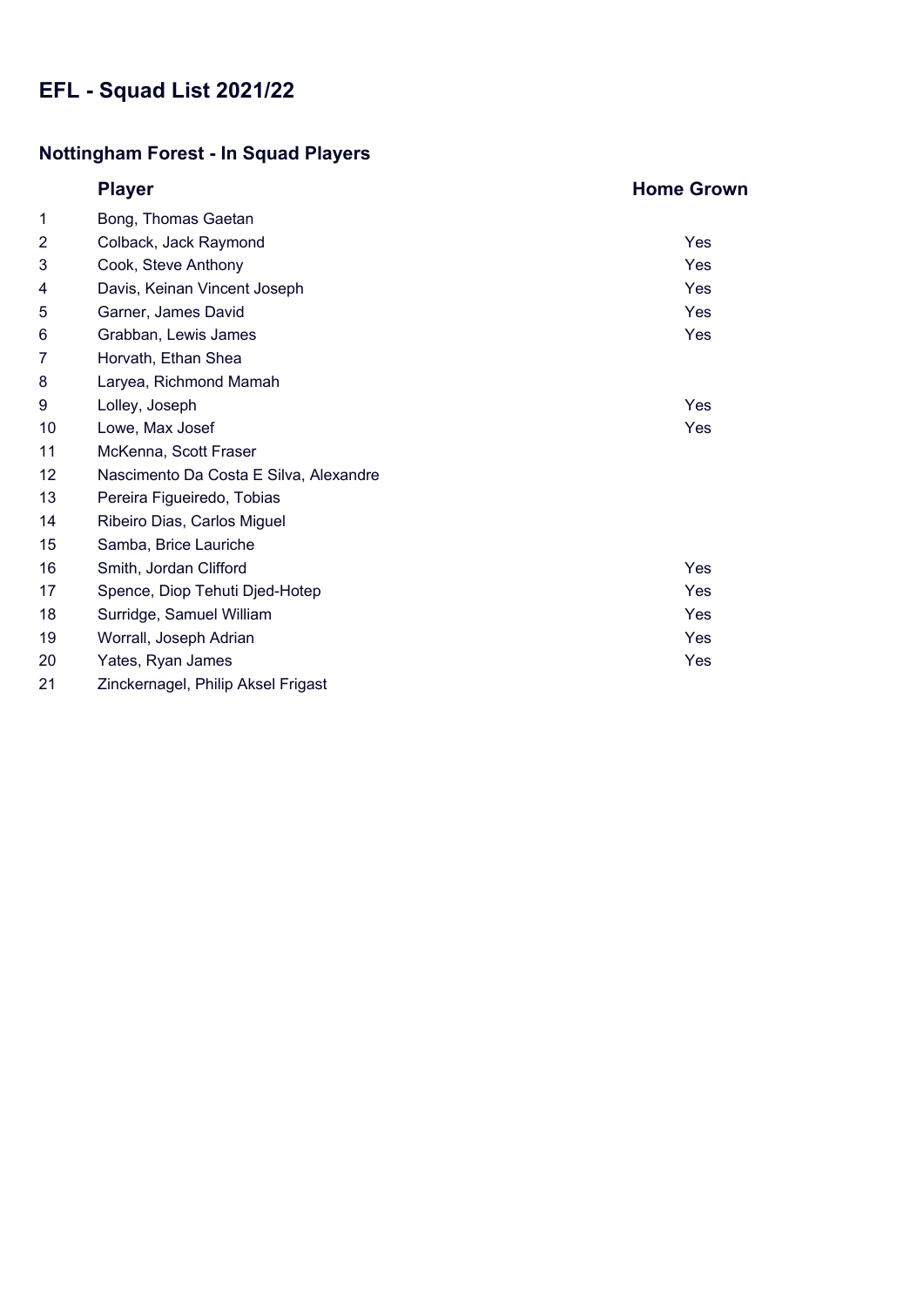#### **Nottingham Forest - Under 21 Contract Players**

- 1 Andres Saraiva Valencia, Marcelo
- Back, Finley Jude William
- Barnes, Joshua William
- Clarridge, James Andrew
- Donnelly, Aaron Martin
- Fernandes, Baba
- Fewster, William Charles Storm
- Gibson-Hammond, Alexander Monroe
- Hammond, Benjamin George
- Hammond, Oliver Jack
- Harbottle, Riley-Jay
- Hogarth, Nicky William
- Johnson, Brennan Price
- Konate, Ateef
- Larsson, Julian
- Mbe Soh, Loic Junior
- McDonnell, Jamie Carson
- Mighten, Alexander Cole
- Ojeda Rodriguez, Braian Oscar
- Osong, Detlef Esapa
- Panzo, Jonathan William
- Rama, Rezart
- Richardson, Jayden De'Chante
- Salmon, Lewis Stephen
- Sanders, Samuel John
- Shelvey, George William
- Swan, William Jonathan
- Taylor, Dale
- Thomas-Sadler, Morgan Lee
- Watkins , Joe Christopher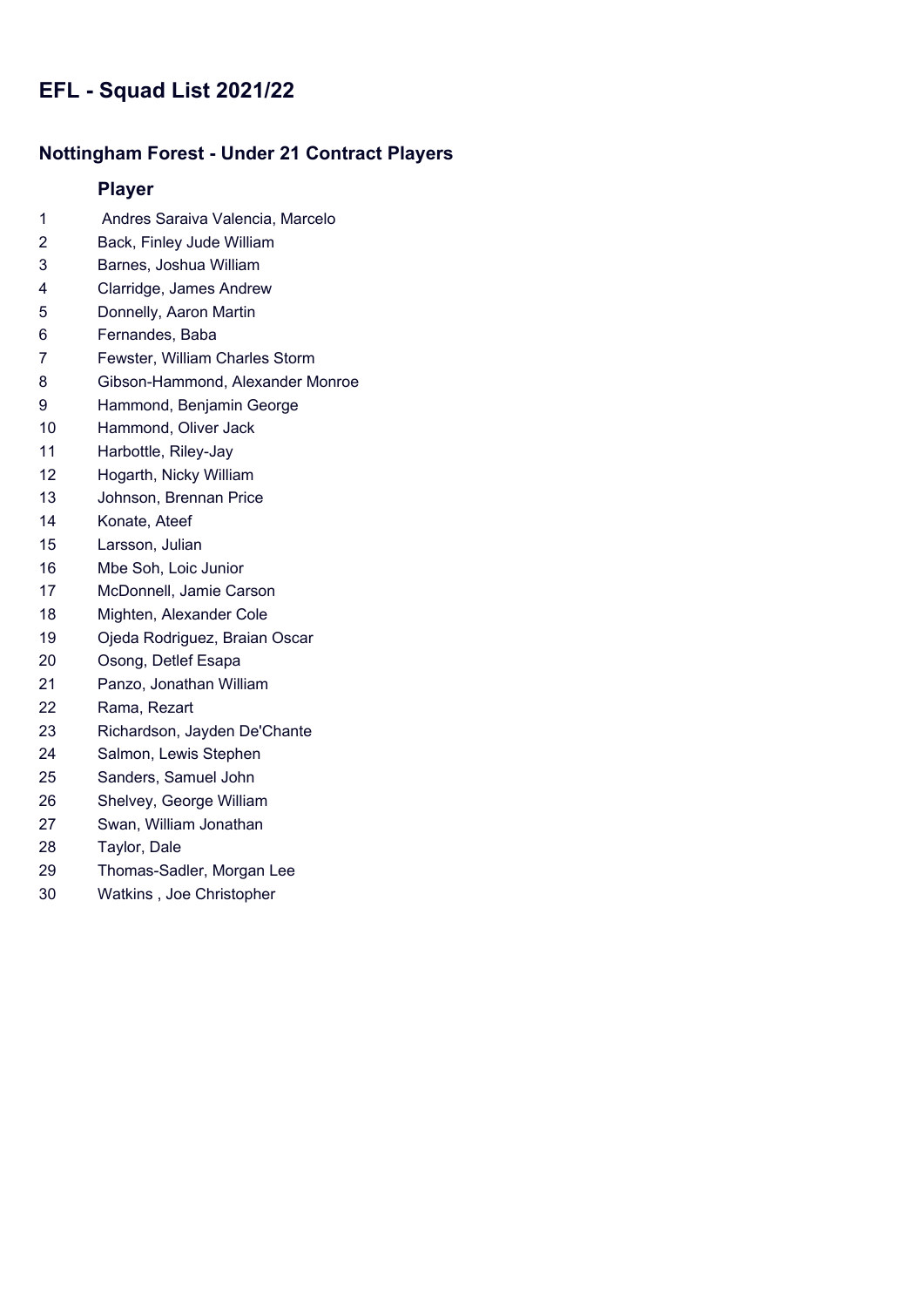# **Oldham Athletic - In Squad Players**

|                | <b>Player</b>                      | <b>Home Grown</b> |
|----------------|------------------------------------|-------------------|
| 1              | Adams, Nicholas William            | Yes               |
| $\overline{2}$ | Bahamboula, Dylan Ozan Moyo        |                   |
| 3              | Cisse, Ousseynou                   |                   |
| 4              | Clarke, Jordan Lee                 | Yes               |
| 5              | Diarra, Raphael Djiguy             |                   |
| 6              | Fage, Dylan Raphael Colette        |                   |
| 7              | Fondop Talom, Karl Mike            |                   |
| 8              | Hart, Samuel James                 | Yes               |
| 9              | Hopcutt, Jamie Ryan                |                   |
| 10             | Hope, Hallam                       | Yes               |
| 11             | Jameson, Kyle                      | Yes               |
| 12             | Keillor-Dunn, Davis James Marshall | Yes               |
| 13             | Luamba, Junior                     | Yes               |
| 14             | McGahey, Harrison                  | Yes               |
| 15             | Missilou, Christopher Gaël         |                   |
| 16             | Obadeyi, Temitope Ayoluwa          | Yes               |
| 17             | Piergianni, Carl Liam              | Yes               |
| 18             | Stobbs, Jack Thomas                | Yes               |
| 19             | Whelan, Callum Tyler               | Yes               |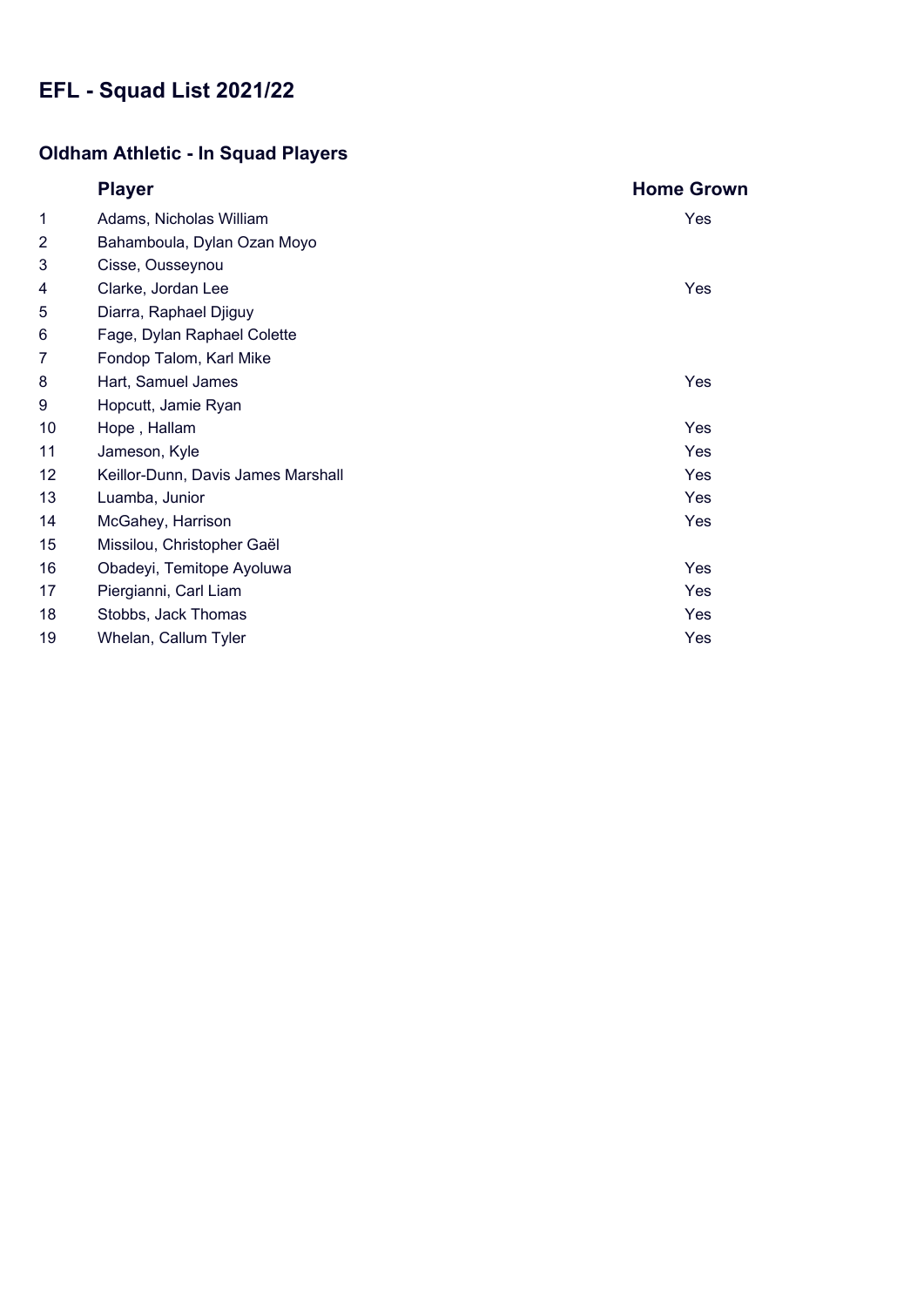# **Oldham Athletic - Under 21 Contract Players**

- Badby, Kane Peter
- Hunt, Alexander John
- Loforte Tique Da Silva, Ivanilson
- Peixoto Couto, Bernado
- Sutton, William Joseph
- Vaughan, Harry Patrick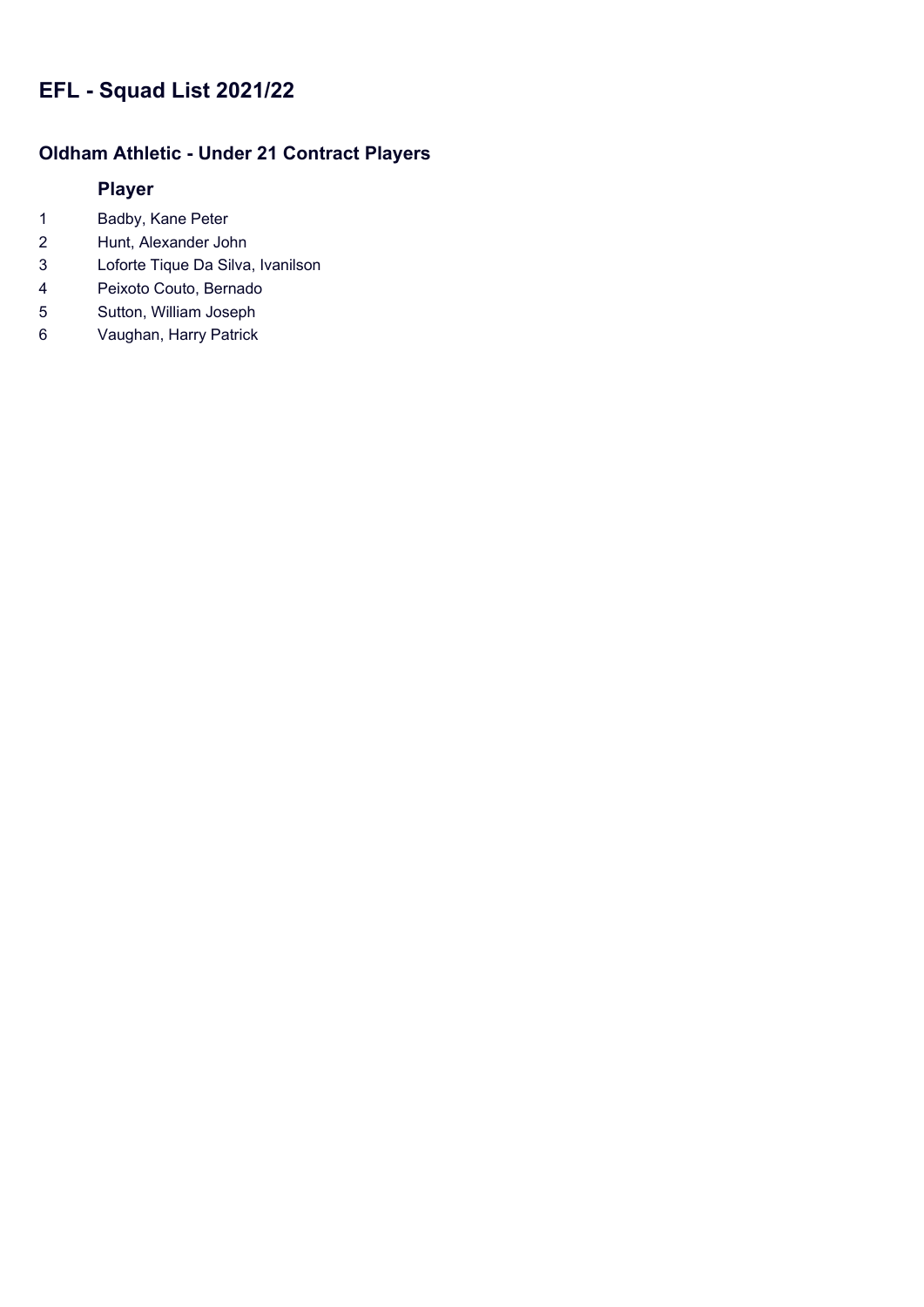# **Oxford United - In Squad Players**

|                | <b>Player</b>                        | <b>Home Grown</b> |
|----------------|--------------------------------------|-------------------|
| 1              | <b>Baldock, Samuel Edward Thomas</b> | Yes               |
| $\overline{2}$ | Bodin, Billy Paul                    | Yes               |
| 3              | Brannagan, Cameron Mark Thomas       | Yes               |
| 4              | Brown, Ciaron Maurice                |                   |
| 5              | Browne, Marcus Alexander             | Yes               |
| 6              | Forde, Anthony Michael               | Yes               |
| 7              | Hanson, James William                | Yes               |
| 8              | Henry, James                         | Yes               |
| 9              | Holland, Nathan Elliot               | Yes               |
| 10             | Kane, Herbie                         | Yes               |
| 11             | Long, Samuel Patrick Robert          | Yes               |
| 12             | McGuane, Marcus Samuel Michael       | Yes               |
| 13             | McNally, Luke                        |                   |
| 14             | Moore, Elliott Jordan                | Yes               |
| 15             | Mousinho, John Michael Lewis         |                   |
| 16             | Seddon, Steven Jeffrey               | Yes               |
| 17             | Sykes, Mark                          |                   |
| 18             | Taylor, Matthew James                | Yes               |
| 19             | Whyte, Gavin                         |                   |
| 20             | Williams, Ryan Dale                  | <b>Yes</b>        |
| 21             | Winnall, Sam Thomas                  | Yes               |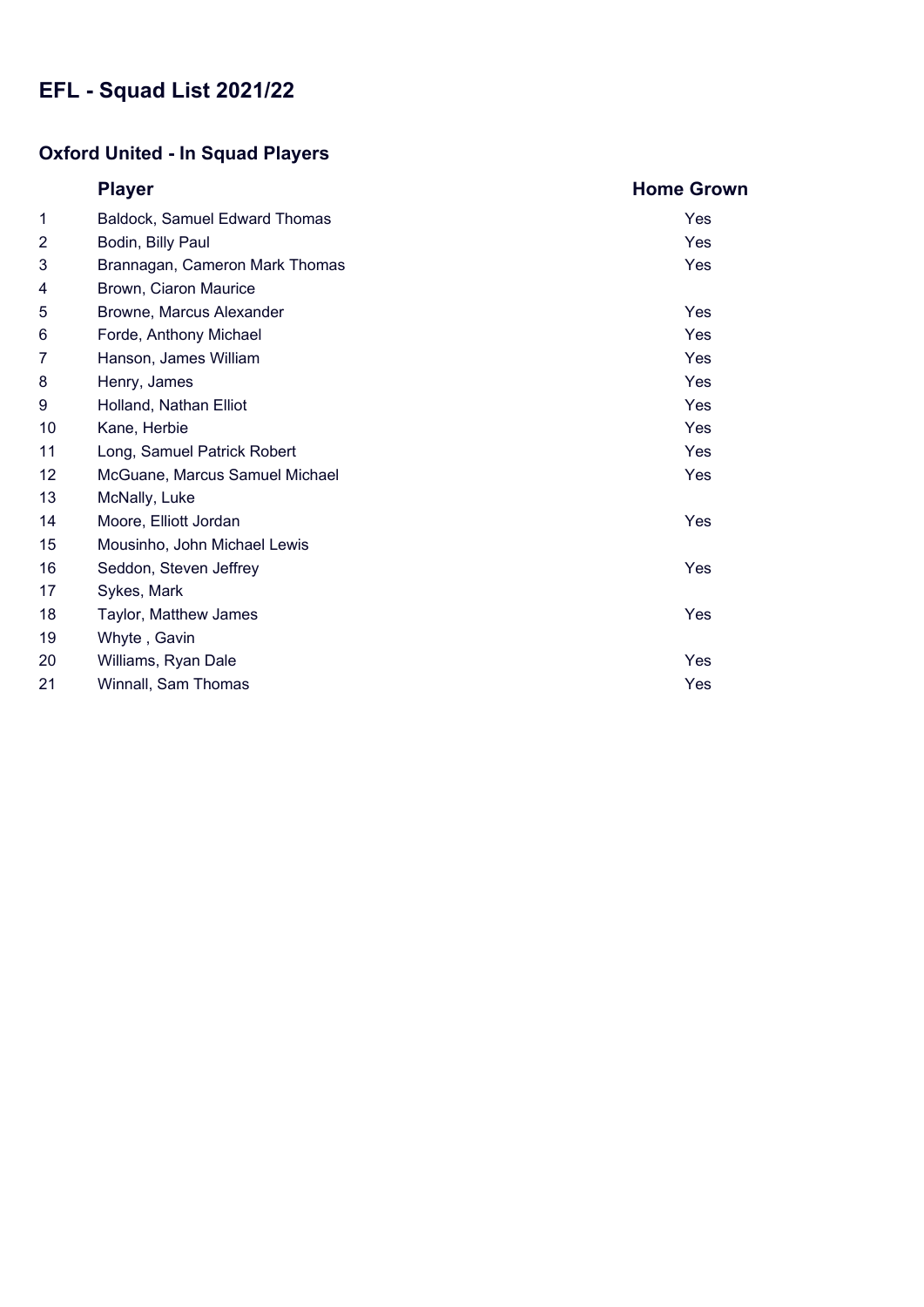### **Oxford United - Under 21 Contract Players**

- Chambers-Parillon, Leon Nelson
- Chapman, MacKenzie Jon
- Davis, Benjamin James
- Elechi, Chickanele Michael Chukwuemeka
- Goodrham, Tyler Charlie
- Plumley, Kie Simon
- Sade Lichtenfeld, Yoav
- Smyth, Oisin
- Spasov, Slavi Vasilev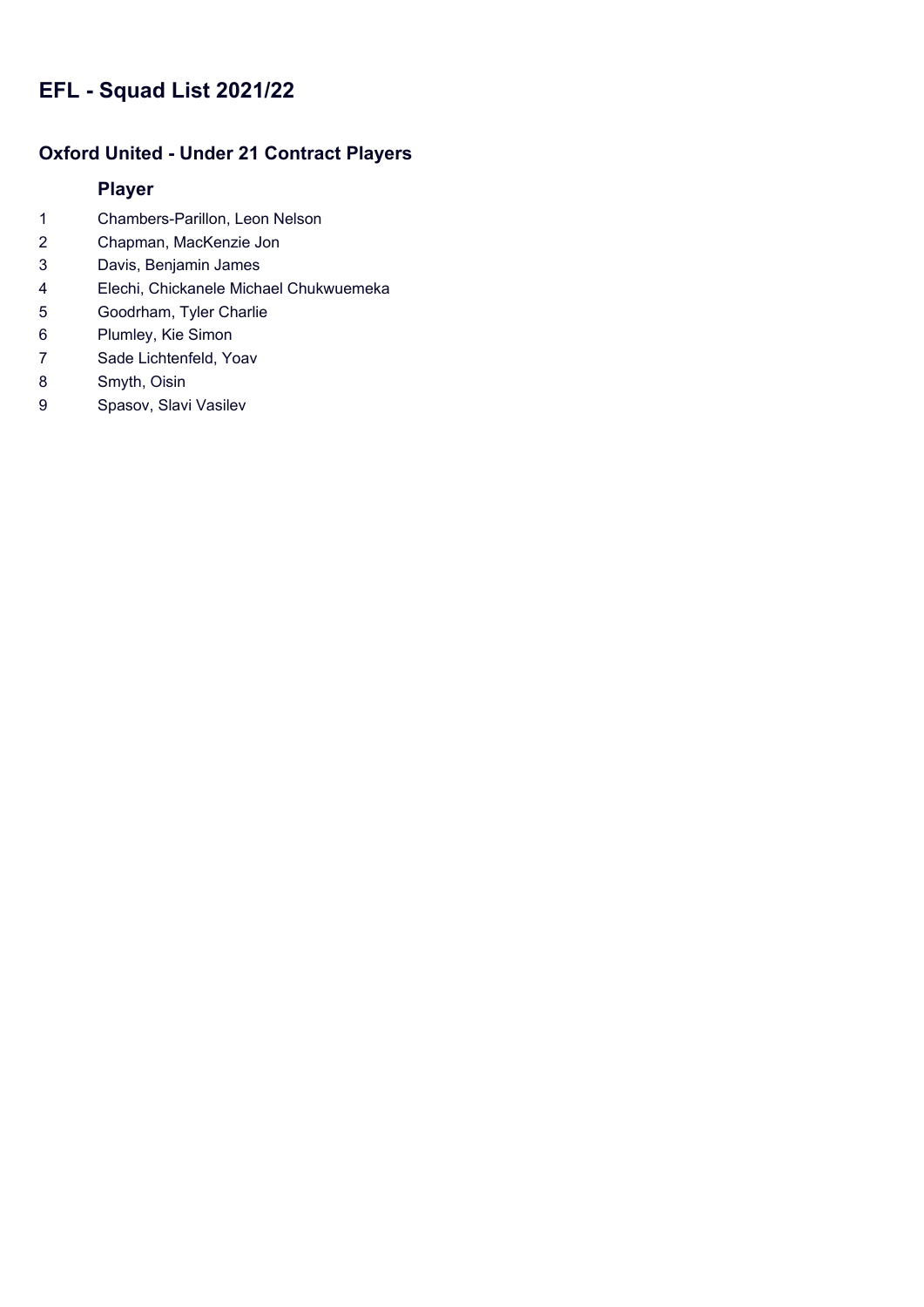# **Peterborough United - In Squad Players**

|                 | <b>Player</b>               | <b>Home Grown</b> |
|-----------------|-----------------------------|-------------------|
| 1               | Beevers, Mark Geoffrey      | Yes               |
| 2               | Benda, Steven-Andreas       |                   |
| 3               | Brown, Reece Glen           | Yes               |
| 4               | Burrows, Harrison James     | <b>Yes</b>        |
| 5               | Butler, Daniel              | <b>Yes</b>        |
| 6               | Clarke-Harris, Jonson Scott | Yes               |
| 7               | Cornell, David Joseph       | Yes               |
| 8               | Coulson, Hayden Ross        | Yes               |
| 9               | Edwards, Ronnie Lee         |                   |
| 10              | Fuchs, Jeando Pourrat       |                   |
| 11              | Grant, Jorge Edward         | <b>Yes</b>        |
| 12 <sub>2</sub> | Kanu, Idris                 | Yes               |
| 13              | Kent, Frankie               | Yes               |
| 14              | Knight, Joshua Michael      | Yes               |
| 15              | Marriott, Jack David        | Yes               |
| 16              | Morton, Callum Damian Peter | Yes               |
| 17              | Mumba, Bali                 | Yes               |
| 18              | Norburn, Oliver Lewis       | <b>Yes</b>        |
| 19              | Randall, Joel John          | Yes               |
| 20              | Szmodics, Samuel Joseph     | <b>Yes</b>        |
| 21              | Taylor, Jack Henry Philip   | Yes               |
| 22              | Thompson, Nathan Michael    | Yes               |
| 23              | Ward, Joseph Henry          |                   |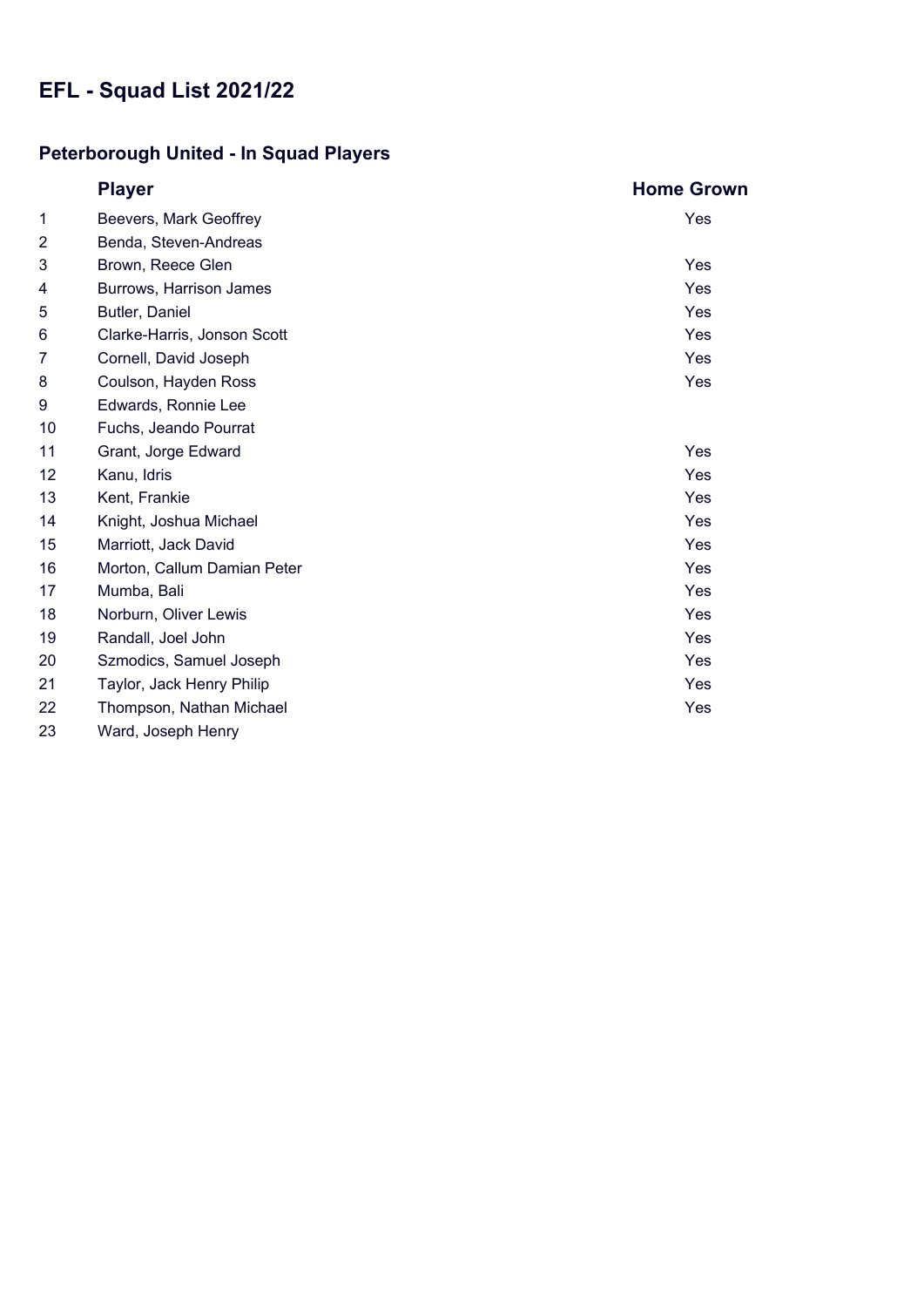### **Peterborough United - Under 21 Contract Players**

- Adubofour Poku, Kwame Afriyie
- Barker, Kyle Lennon
- Blackmore, William Oliver
- Bodie Kemegne, Dave-Cerry
- Bojang, Ethan Wahab
- Chong, Kobe Jae
- Corbett, Kai Michael James
- Fernandez, Emmanuel Oluwasegun Opeyemi
- Gyamfi, Johnson Adu
- Harris, Luke
- Hickinson, Kellan Reece
- Ishola, Harmeed Adedayo Akorede Remi Opeyemi
- Jones, Ricky-Jade
- Mensah, Benjamin Brakoh Boateng
- O'Connell, Charlie
- Ogbonna, Emmanuel
- Oluwabori, Andrew Jose
- Powell, Aaron Jay
- Tasdemir, Serhat Dogukan
- Taylor, Joseph William John
- Tomlinson, Joseph William George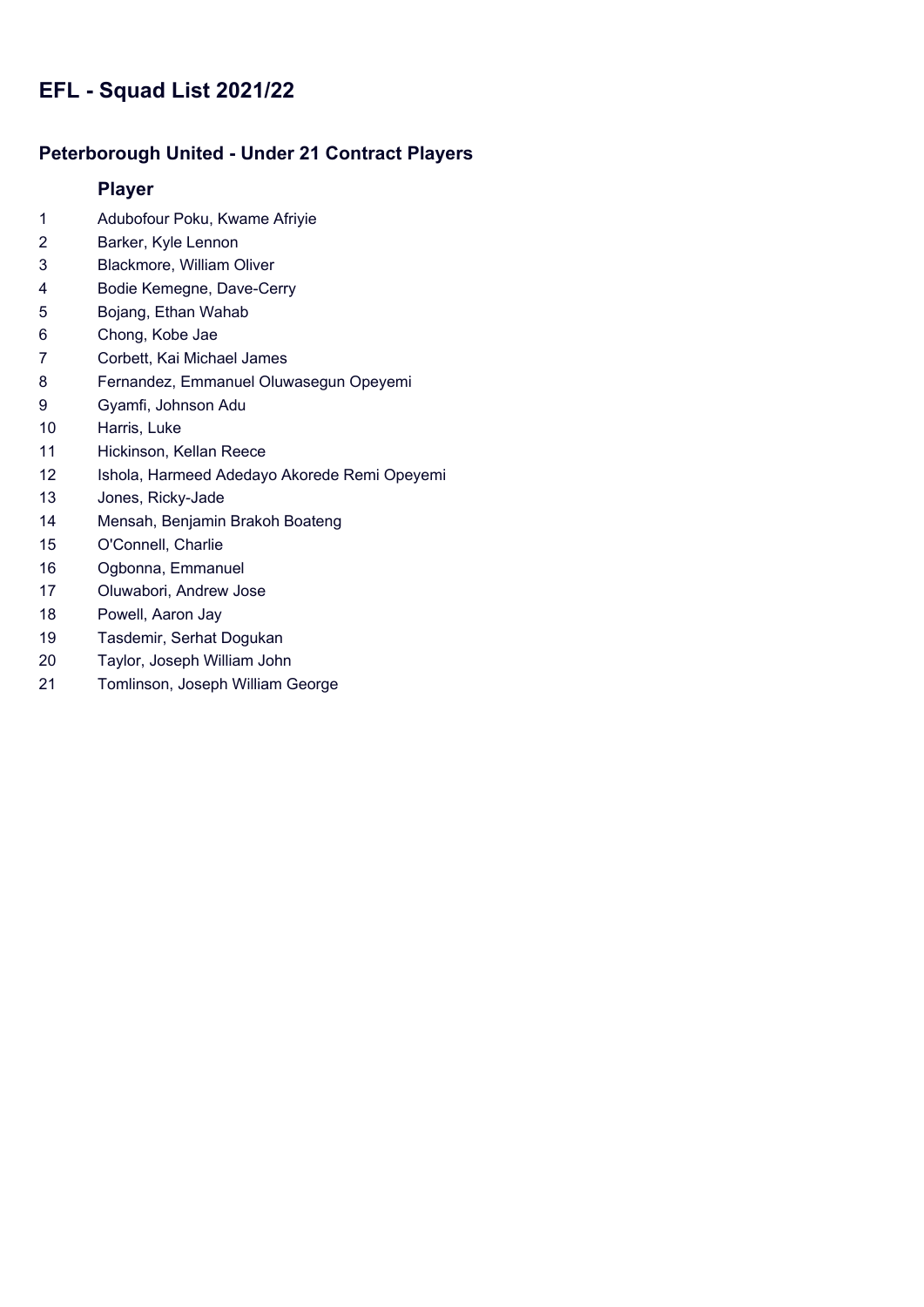# **Plymouth Argyle - In Squad Players**

|                 | <b>Player</b>                   | <b>Home Grown</b> |
|-----------------|---------------------------------|-------------------|
| 1               | Bolton, James William           | Yes               |
| $\overline{2}$  | Broom, Ryan                     | <b>Yes</b>        |
| 3               | Burton, Callum Alex David       | <b>Yes</b>        |
| 4               | Cooper, George lain             | Yes               |
| 5               | Cooper, Michael John            | <b>Yes</b>        |
| 6               | Crichlow-Noble, Romoney         | <b>Yes</b>        |
| 7               | Edwards, Joseph Robert          | Yes               |
| 8               | Ennis, Niall Nathan Michael     | Yes               |
| 9               | Galloway, Brendan Joel Zibusiso | <b>Yes</b>        |
| 10              | Garrick, Jordon D'Andre         | <b>Yes</b>        |
| 11              | Gillesphey, MacAulay            | <b>Yes</b>        |
| 12 <sub>2</sub> | Grant, Conor James              | Yes               |
| 13              | Hardie, Ryan                    |                   |
| 14              | Houghton, Jordan Alexander      | Yes               |
| 15              | Jephcott, Luke Owen             | Yes               |
| 16              | Law, Ryan James                 | Yes               |
| 17              | Lewis, Alfie                    | <b>Yes</b>        |
| 18              | Mayor, Daniel John              | Yes               |
| 19              | Pereira Camara, Panutche Amadu  |                   |
| 20              | Scarr, Daniel George            |                   |
| 21              | Sessegnon, Zeze Steven          | Yes               |
| 22              | Wilson, James Steven            | Yes               |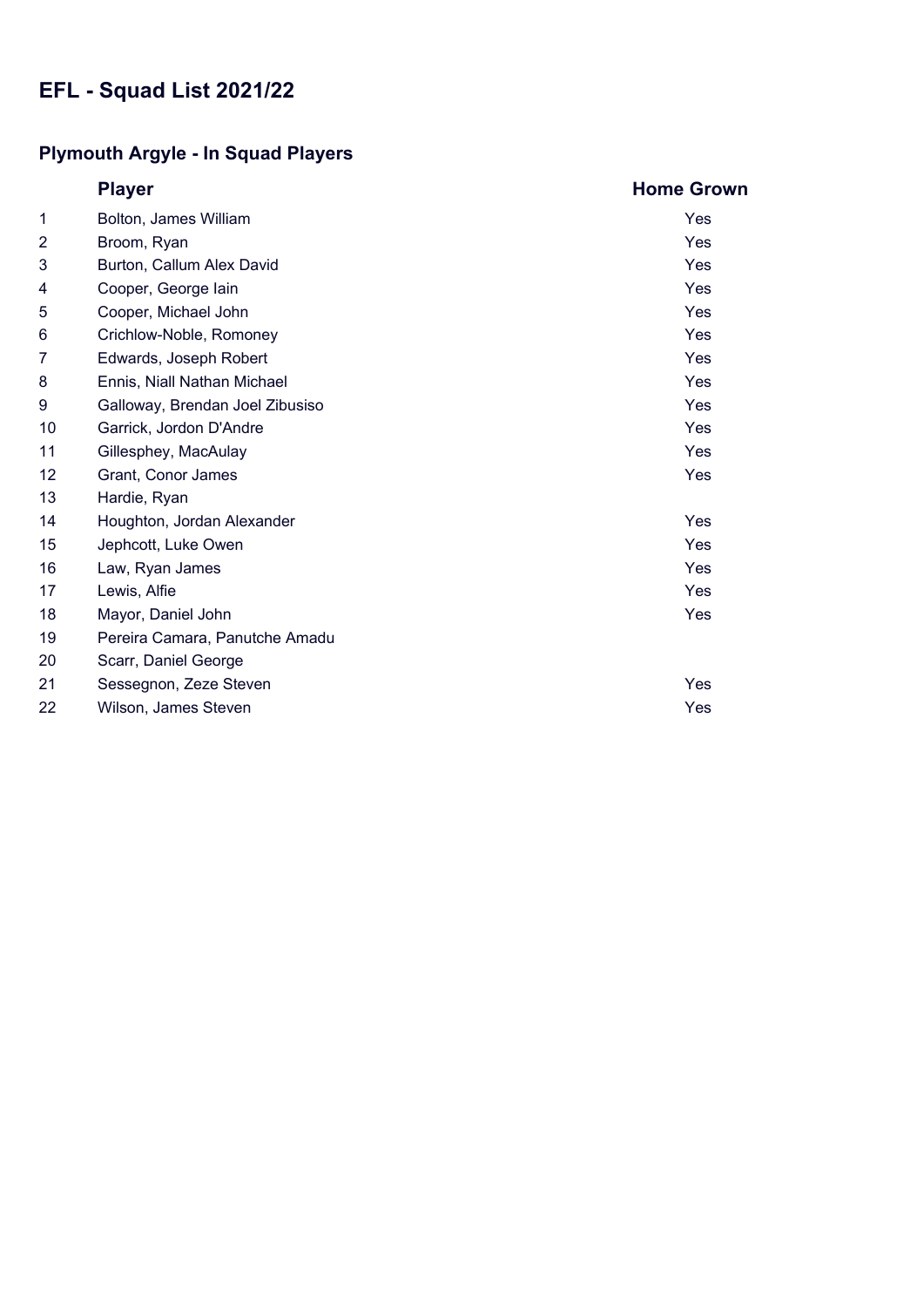### **Plymouth Argyle - Under 21 Contract Players**

- Halls, Oscar Michael
- Jenkins Davies, William Iwan
- Pursall, Brandon Edward
- Randell, Adam Fletcher
- Tomlinson, Oliver Joseph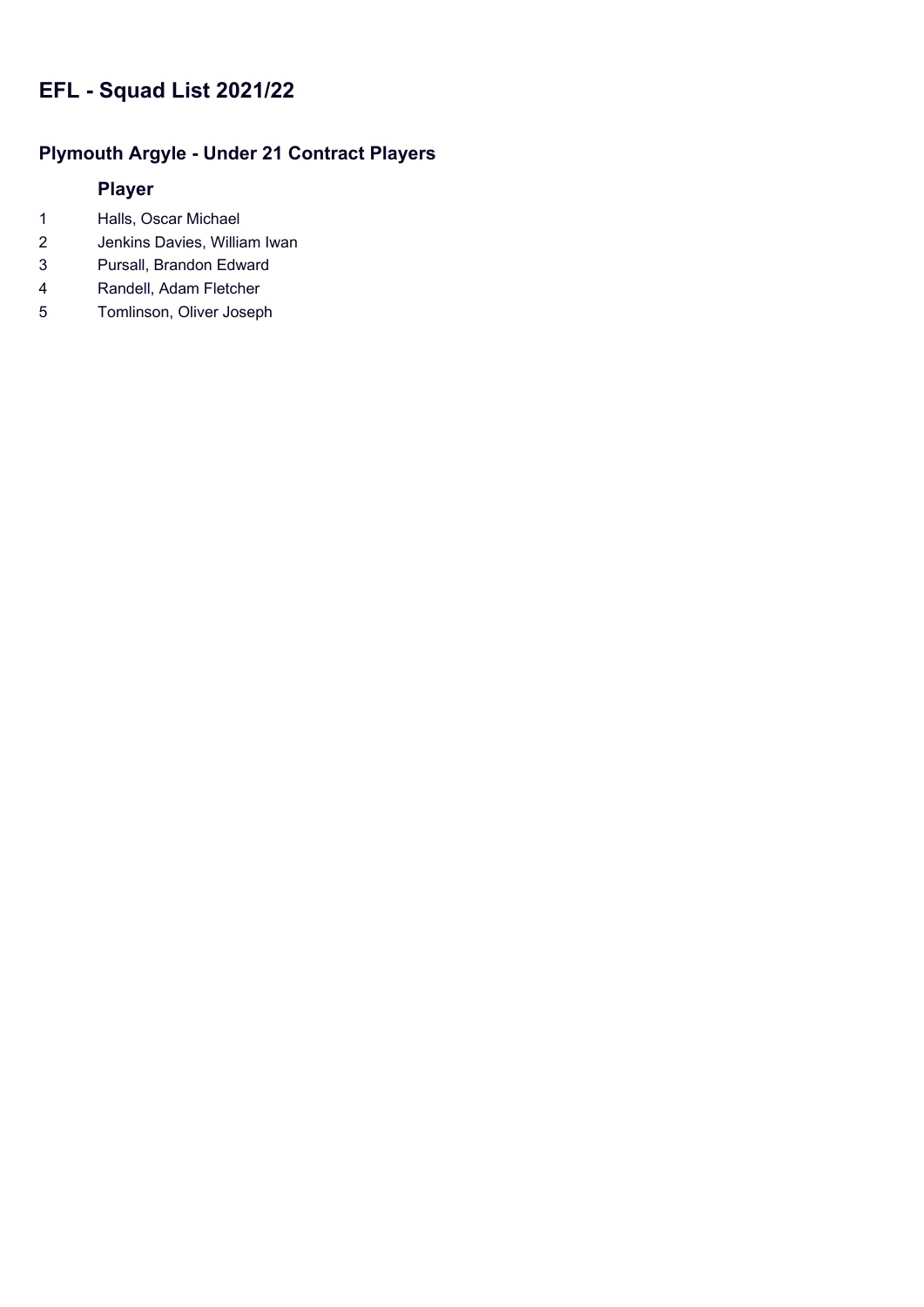# **Port Vale - In Squad Players**

|                | <b>Player</b>                 | <b>Home Grown</b> |
|----------------|-------------------------------|-------------------|
| 1              | Amoo, David Oluwaseun Segun   | Yes               |
| $\overline{2}$ | Benning, Malvind Singh        | Yes               |
| 3              | Charsley, Henry William James | Yes               |
| 4              | Conlon, Tom George Sawyer     | Yes               |
| 5              | Cooper, Joel William          |                   |
| 6              | Garrity, Benjamin Matthew     | Yes               |
| 7              | Gibbons, James Andrew         | Yes               |
| 8              | Hall, Connor                  |                   |
| 9              | Hurst, Alexander Charles      | Yes               |
| 10             | Hussey, Christopher lan       | Yes               |
| 11             | Jones, Daniel John            | Yes               |
| 12             | Martin, Aaron                 | Yes               |
| 13             | Pett, Thomas George           | Yes               |
| 14             | Proctor, Jamie Thomas         | Yes               |
| 15             | Smith, Nathan James           | Yes               |
| 16             | Taylor, Jake Jon              | Yes               |
| 17             | Walker, Bradley Paul          | Yes               |
| 18             | Wilson, James Antony          | Yes               |
| 19             | Worrall, David Richard        | Yes               |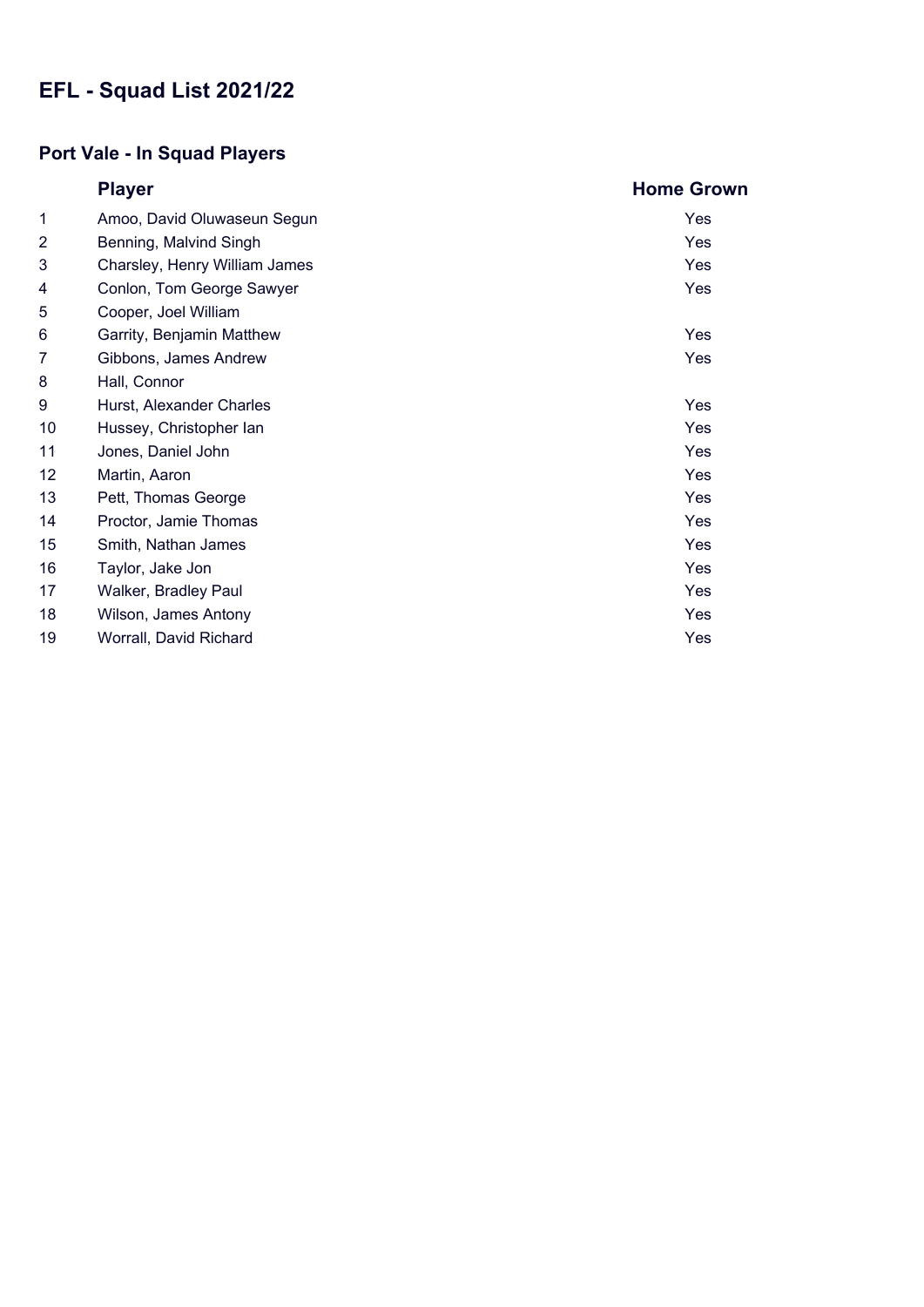### **Port Vale - Under 21 Contract Players**

- 1 Cass, Lewis Graham
- 2 Edmondson, Ryan David
- 3 Harratt, Kian Shay
- 4 Robinson, Samson Alfie Philip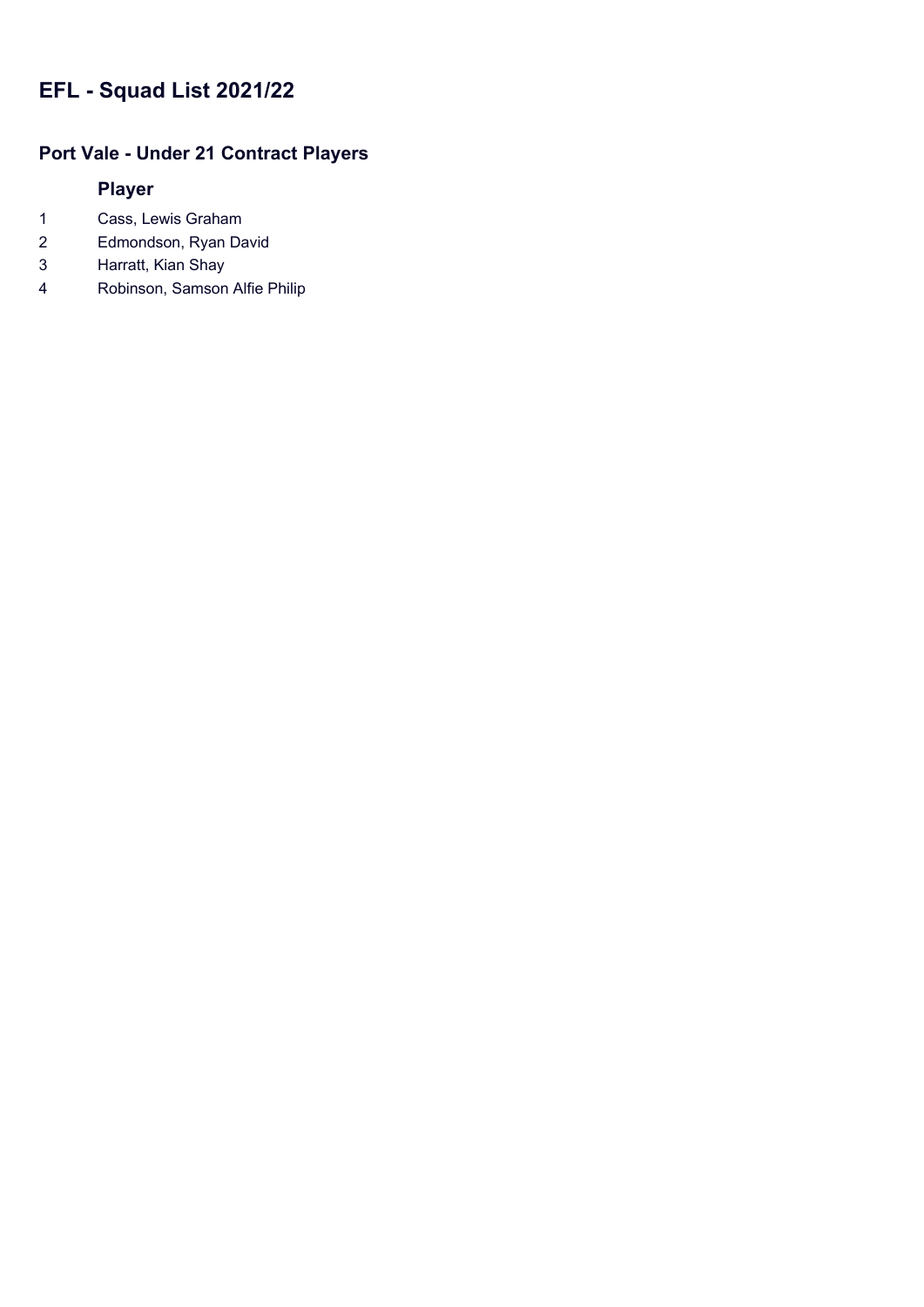### **Portsmouth - In Squad Players**

|                 | <b>Player</b>                 | <b>Home Grown</b> |
|-----------------|-------------------------------|-------------------|
| 1               | Carter, Hayden James          | Yes               |
| $\overline{2}$  | Curtis, Ronan                 |                   |
| 3               | Freeman, Kieron Samuel        | Yes               |
| 4               | Hackett-Fairchild, Reeco Lee  | Yes               |
| 5               | Hirst, George David Eric      | Yes               |
| 6               | Hume, Denver Jay              | Yes               |
| 7               | Jacobs, Michael Edward        | Yes               |
| 8               | Morrell, Joseff John          | Yes               |
| 9               | Myers-Harness, Marcus Anthony | Yes               |
| 10              | O'Brien, Aiden Anthony        | Yes               |
| 11              | Ogilivie, Connor Stuart       | Yes               |
| 12 <sub>2</sub> | Raggett, Sean Aidan           | Yes               |
| 13              | Robertson, Clark Scott        |                   |
| 14              | Romeo, Mahlon Beresford Baker | Yes               |
| 15              | Thompson, Louis Clyde William | Yes               |
| 16              | Tunnicliffe, Ryan             | Yes               |
| 17              | Walker, Tyler J Andrew        | Yes               |
| 18              | Williams, Shaun Peter         |                   |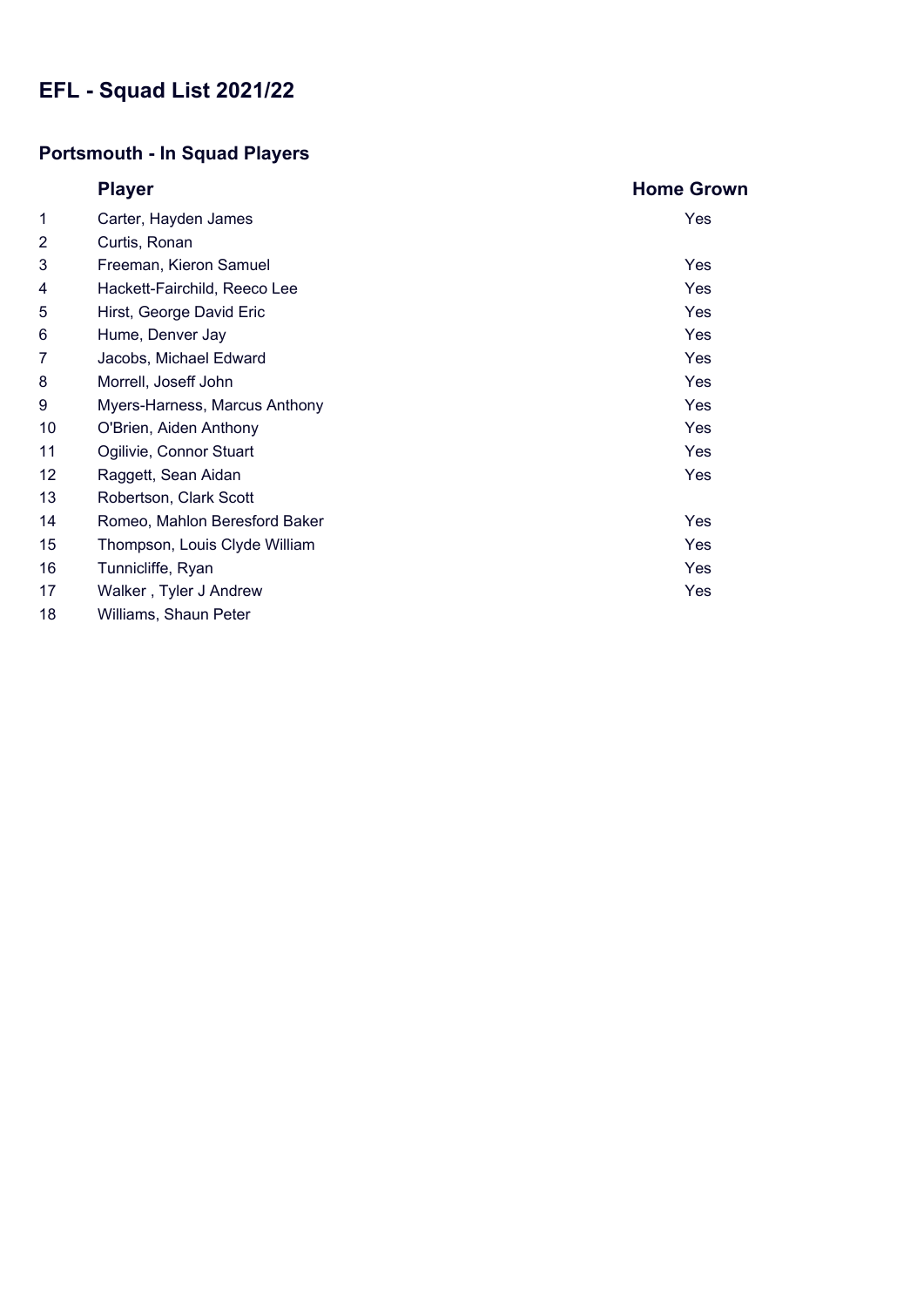### **Portsmouth - Under 21 Contract Players**

- Bazunu, Gavin Okeroghene
- Mingi, Jade Jay
- Mnoga, Haji Suleiman Haji Ali
- Reid, Jayden Andrew
- Vincent, Liam Andy
- Webber, Oliver Henry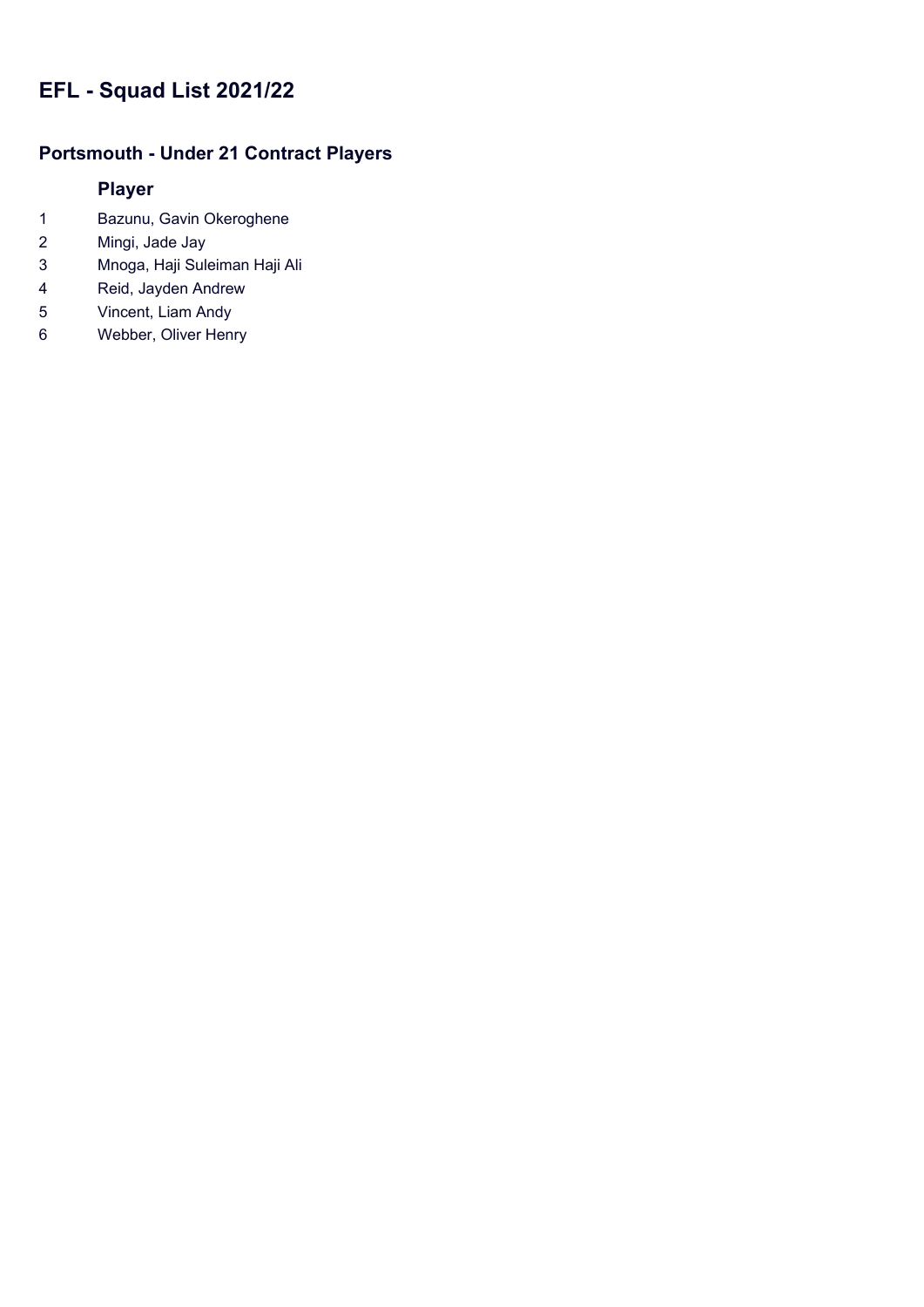# **Preston North End - In Squad Players**

|                | <b>Player</b>               | <b>Home Grown</b> |
|----------------|-----------------------------|-------------------|
| 1              | Archer, Cameron Desmond     | Yes               |
| $\overline{2}$ | Barkhuizen, Thomas John     | Yes               |
| 3              | Bauer, Patrick              |                   |
| 4              | Browne, Alan James          |                   |
| 5              | Cunningham, Gregory Richard | Yes               |
| 6              | Diaby Diaby, Bambo          |                   |
| 7              | Earl, Joshua John Francis   | Yes               |
| 8              | Evans, Chedwyn Michael      | Yes               |
| 9              | Hudson, Mathew Anthony      | Yes               |
| 10             | Hughes, Andrew Martyn       | Yes               |
| 11             | Iversen, Daniel Lonne       | Yes               |
| 12             | Jakobsen, Emil Riis         |                   |
| 13             | Johnson, Daniel Anthony     | Yes               |
| 14             | Ledson, Ryan Graham         | Yes               |
| 15             | Lindsay, Liam James         |                   |
| 16             | Maguire, Sean               |                   |
| 17             | McCann, Alistair Edward     |                   |
| 18             | Murphy, Joshua              | Yes               |
| 19             | Potts, Bradley              | Yes               |
| 20             | Rafferty, Joseph Gerard     | Yes               |
| 21             | Ripley, Connor James        | Yes               |
| 22             | Sinclair, Scott Andrew      | Yes               |
| 23             | Van Den Berg, Sepp          |                   |
| 24             | Whiteman, Benjamin          | Yes               |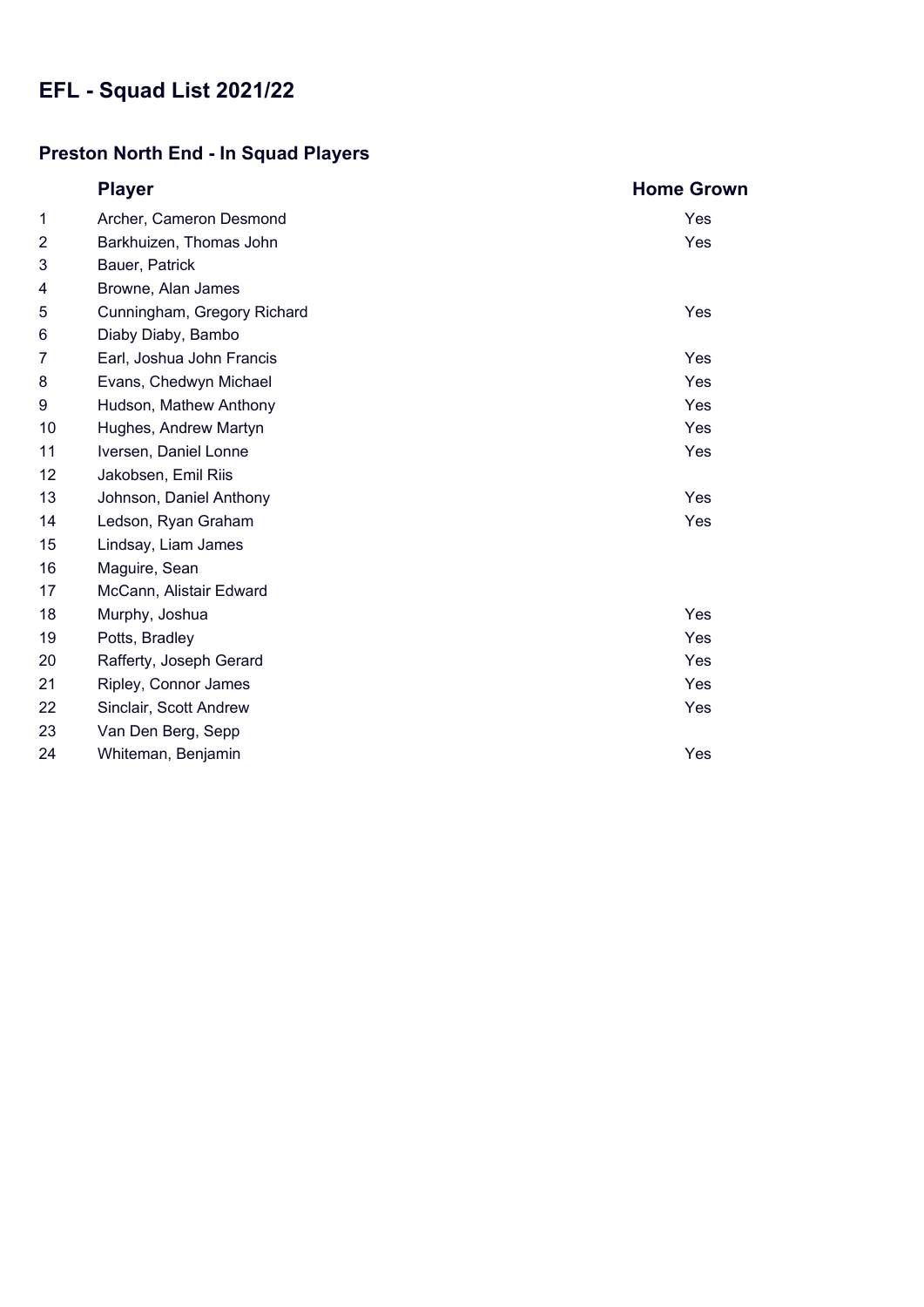### **Preston North End - Under 21 Contract Players**

- Baxter, Jack Thomas
- Coulton, Lewis Thomas
- Holland-Wilkinson, Jacob William
- Leigh, Lewis Jack
- Lombard, Oliver Michael
- O'Reilly, Adam Kieran
- Rodwell-Grant, Joseph Edward
- Seary, Joshua David
- Walker, Glenn Ethan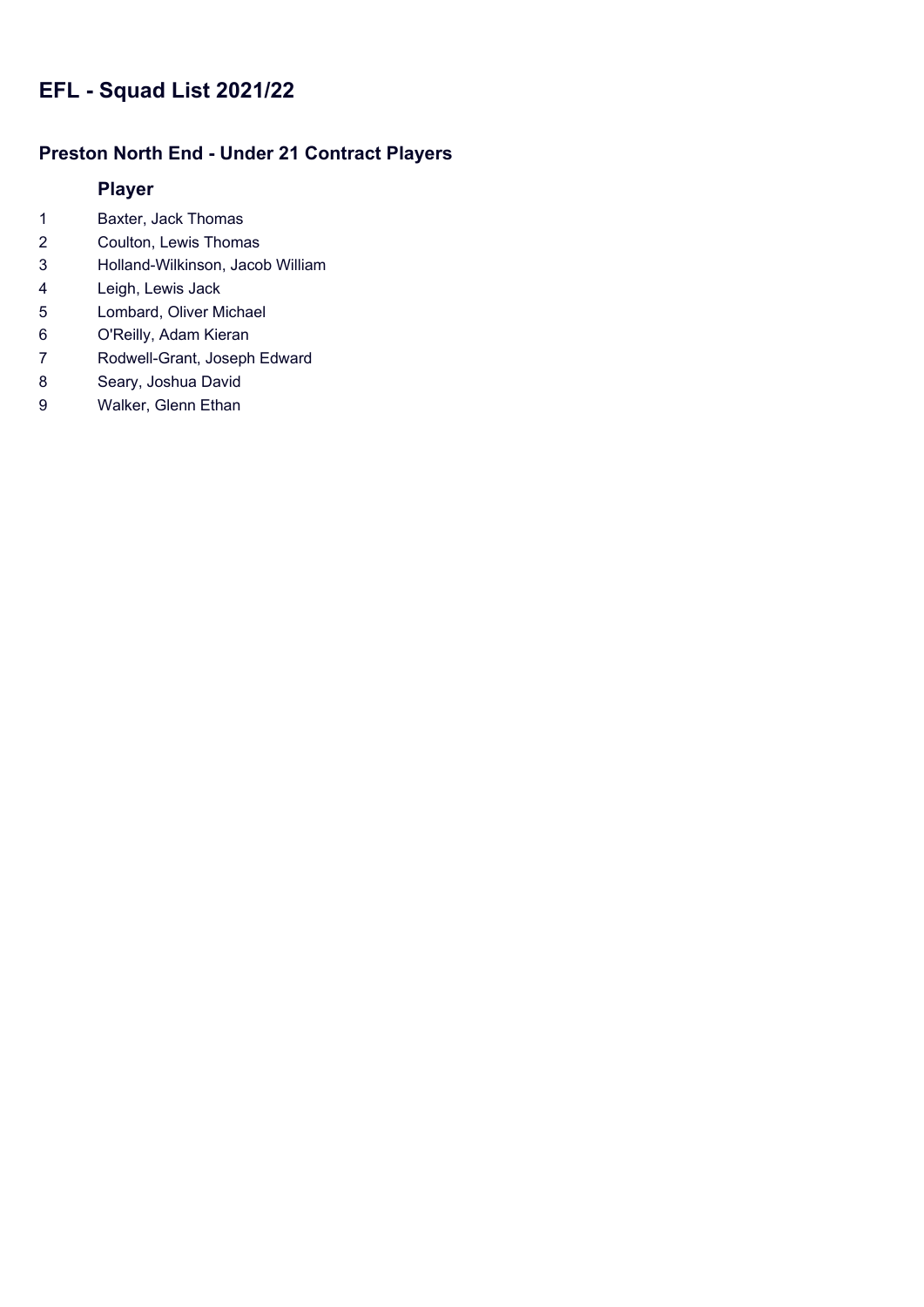### **Queens Park Rangers - In Squad Players**

|    | <b>Player</b>                  | <b>Home Grown</b> |
|----|--------------------------------|-------------------|
| 1  | Adomah, Albert                 | Yes               |
| 2  | Amos, Luke Ayodele             | <b>Yes</b>        |
| 3  | Austin, Charles                | Yes               |
| 4  | <b>Ball, Dominic Martin</b>    | Yes               |
| 5  | Barbet, Yoann                  |                   |
| 6  | Chair, Ilias Emilian           |                   |
| 7  | Dickie, Robert Joseph Andrew   | Yes               |
| 8  | Dieng, Seny Timothy            |                   |
| 9  | Dozzell, Andre Leon            | Yes               |
| 10 | Dunne, James                   | Yes               |
| 11 | Dykes, Lyndon John             |                   |
| 12 | Field, Samuel Edward           | Yes               |
| 13 | Gray, Andre Anthony            | Yes               |
| 14 | Hamalainen, Nicholas Antero    | Yes               |
| 15 | Hendrick, Jeffrey              | Yes               |
| 16 | Johansen, Stefan Marius        |                   |
| 17 | Kakay, Osman Jovan             | Yes               |
| 18 | Marshall, David James          |                   |
| 19 | McCallum, Sam Benjamin         | Yes               |
| 20 | Odubajo, Moses Adeshina Ayoola | Yes               |
| 21 | Sanderson, Dion Dannie Leonard | Yes               |
| 22 | Thomas, George Stanley         | Yes               |
| 23 | Wallace, Lee                   |                   |
| 24 | Willock, Christopher Anthony   | Yes               |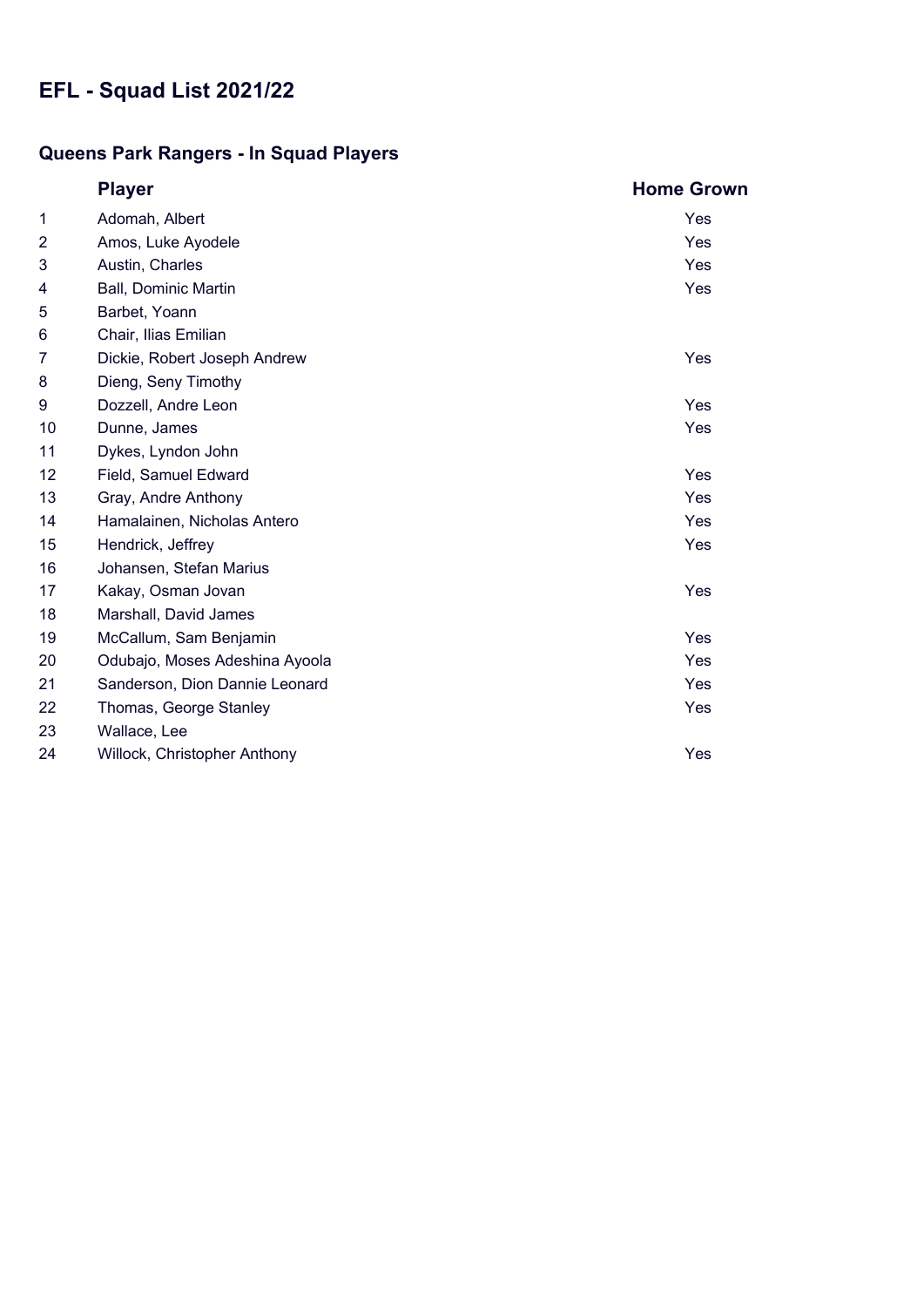#### **Queens Park Rangers - Under 21 Contract Players**

- Adarkwa, Sean Jordan
- Ajose, Joseph Ayomikun Oluwatobiloba Babatunde Emmanuel
- Armstrong, Sinclair Ntomuchukwu
- Aveiro, Brandon Paulo Vale
- Bala, Steven
- Bansal-Mcnulty, Amrit Padraig Singh
- Bettache, Faysal
- Carlyle, Nathan Trevor
- De Silva, Dillon Senan
- Domi, Franklin
- Drewe, Aaron Michael
- Duke-Mckenna, Stephen Winston
- Elliott, Christopher Tchanga
- Evangelista Conte, Raheem
- Frailing, Jake Lewis John
- Gubbins, Joseph Matthew
- Halwax, Harry Peter
- Kargbo, Hamzad Sayeed
- Lee-Kelman, Charlie Robert Martin
- Little, Max Frederick Lever
- Lloyd, Alfie David
- Mahoney, Murphy Joseph
- Mahorn, Trent Reagen
- Mema, Armelindo
- Middlehurst, Thomas Daniel
- Pedder, Rafferty John
- Pitblado, Isaac James Millar
- Remy, Shiloh Samuel
- Walsh, Joe Anthony
- Williams-Lowe, Kayden Lavon
- Woollard-Innocent, Kai Hamilton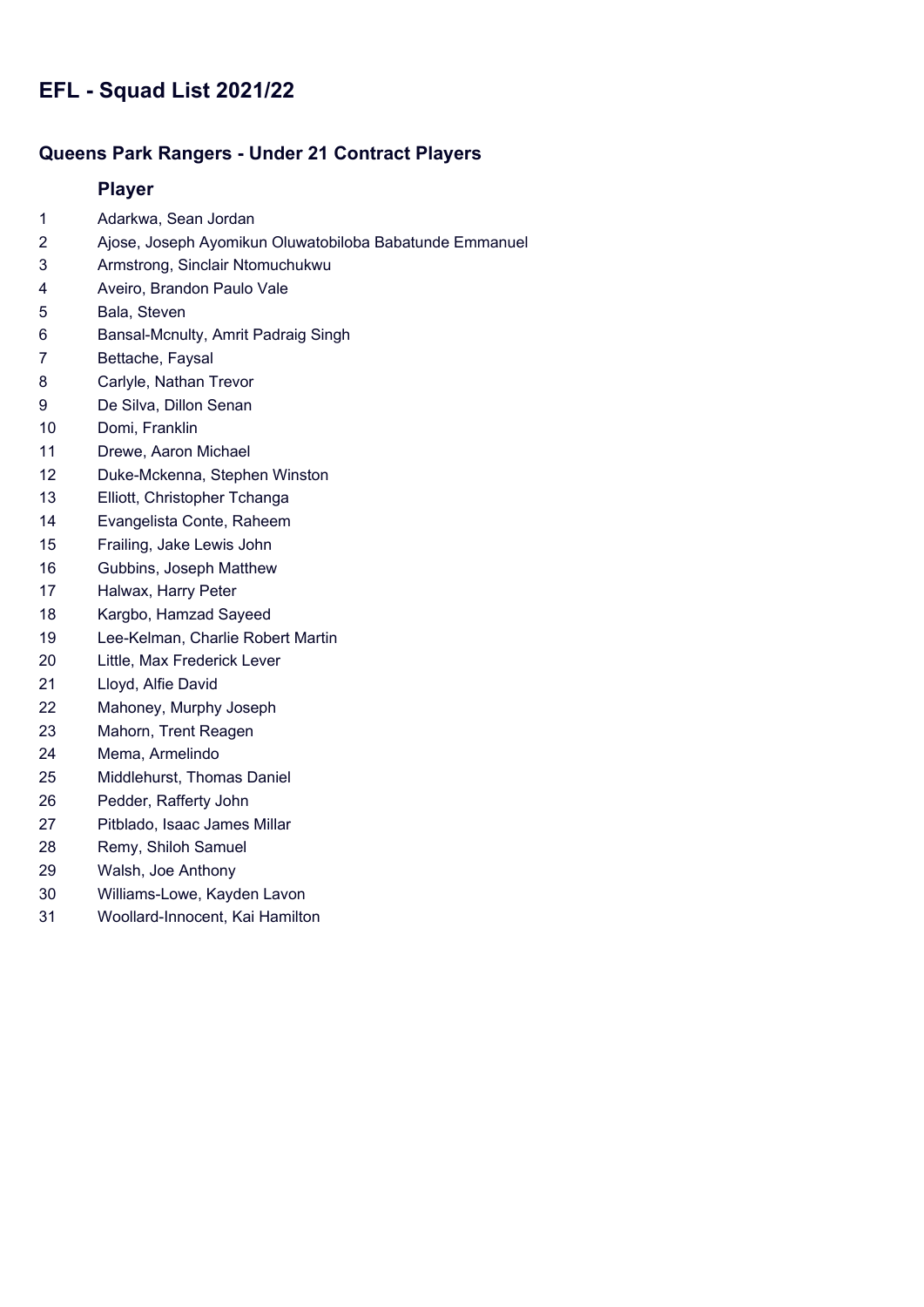# **Reading - In Squad Players**

|    | <b>Player</b>                       | <b>Home Grown</b> |
|----|-------------------------------------|-------------------|
| 1  | Araruna Hoffmann, Felipe            |                   |
| 2  | Baba, Abdul Rahman                  |                   |
| 3  | Dann, Scott                         | Yes               |
| 4  | Dele-Bashiru, Ayotomiwa Sherif      | Yes               |
| 5  | Dos Santos Joao, Lucas Eduardo      |                   |
| 6  | Drinkwater, Daniel Noel             | Yes               |
| 7  | Ejaria, Oviemuno Dominic            | Yes               |
| 8  | Halilovic, Alen                     |                   |
| 9  | Hein, Karl Jakob                    | Yes               |
| 10 | Hoilett, David Jr Wayne             | Yes               |
| 11 | Ince, Thomas Christopher            | Yes               |
| 12 | Laurent, Joshua Ishaele Jacob-Heron | Yes               |
| 13 | McIntyre, Thomas Peter              | Yes               |
| 14 | Meite, Yakou                        |                   |
| 15 | Morrison, Michael Brian             | Yes               |
| 16 | Rinomhota, Andrew Farai             | Yes               |
| 17 | Southwood, Luke Kevin               | Yes               |
| 18 | Swift, John David                   | Yes               |
| 19 | Yiadom, Andrew Kyere                | Yes               |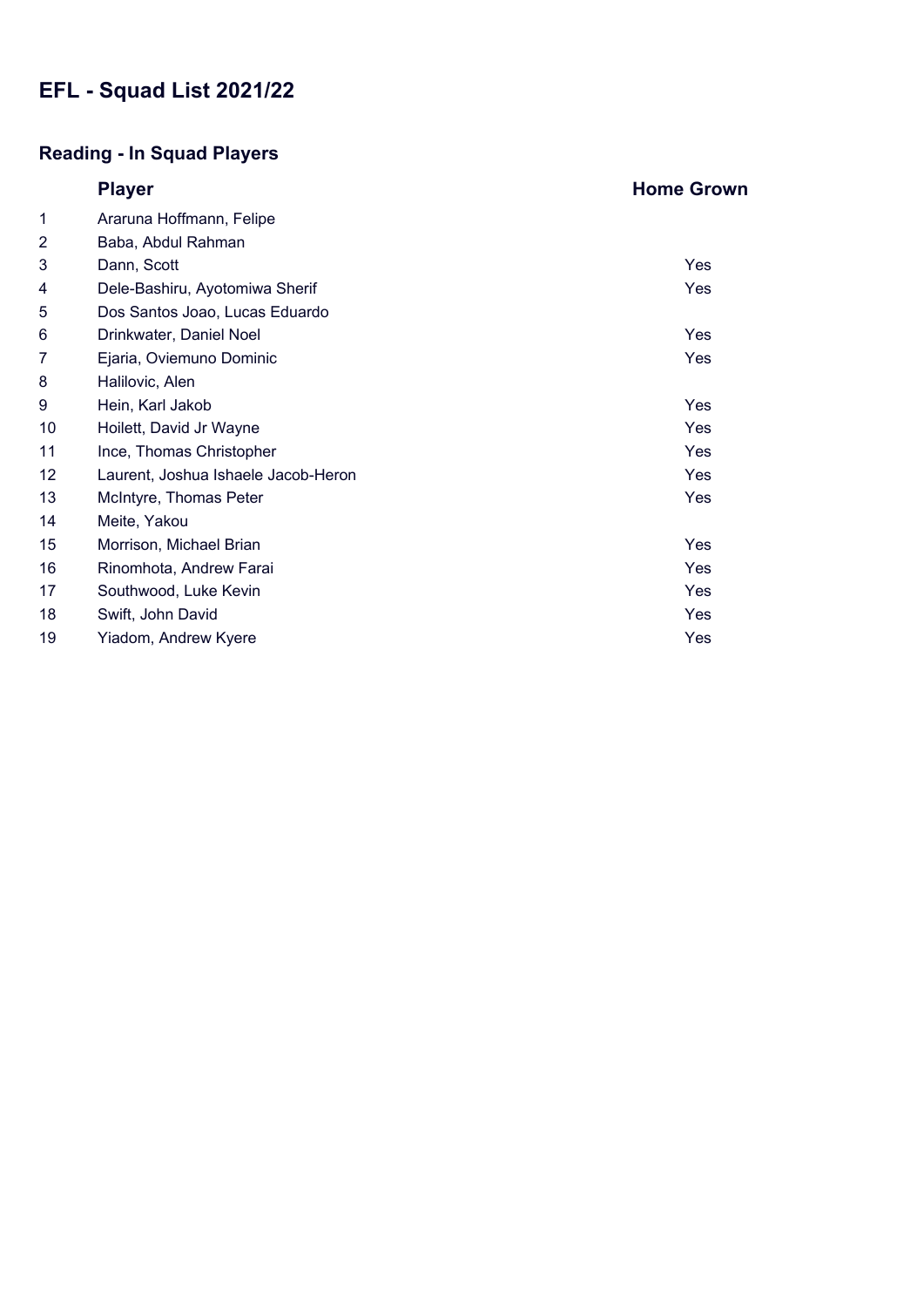### **Reading - Under 21 Contract Players**

- Abbey, Nelson Ighodaro
- Andresson, Jokull
- Azeez, Oluwafemi Javier
- Boyce-Clarke, Coniah Chronicles
- Bristow, Ethan David
- Camara, Mamadi Caba
- Collins, Harvey Robert
- Dorsett, Abraham Jeriel Richard
- Ehibhatiomhan , Kelvin Osemudiamen
- Gomes Osorio, Claudio
- Hines-Samuels, Imari-Narain Che
- Holden, James William
- Holmes, Thomas Richard
- Leavy, Kian
- Melvin-Lambert, Nahum
- Sackey, Lynford
- Scott, Rashawn Rivaldo
- Talent Aryeetey, Malachi Stephen
- Tetek, Dejan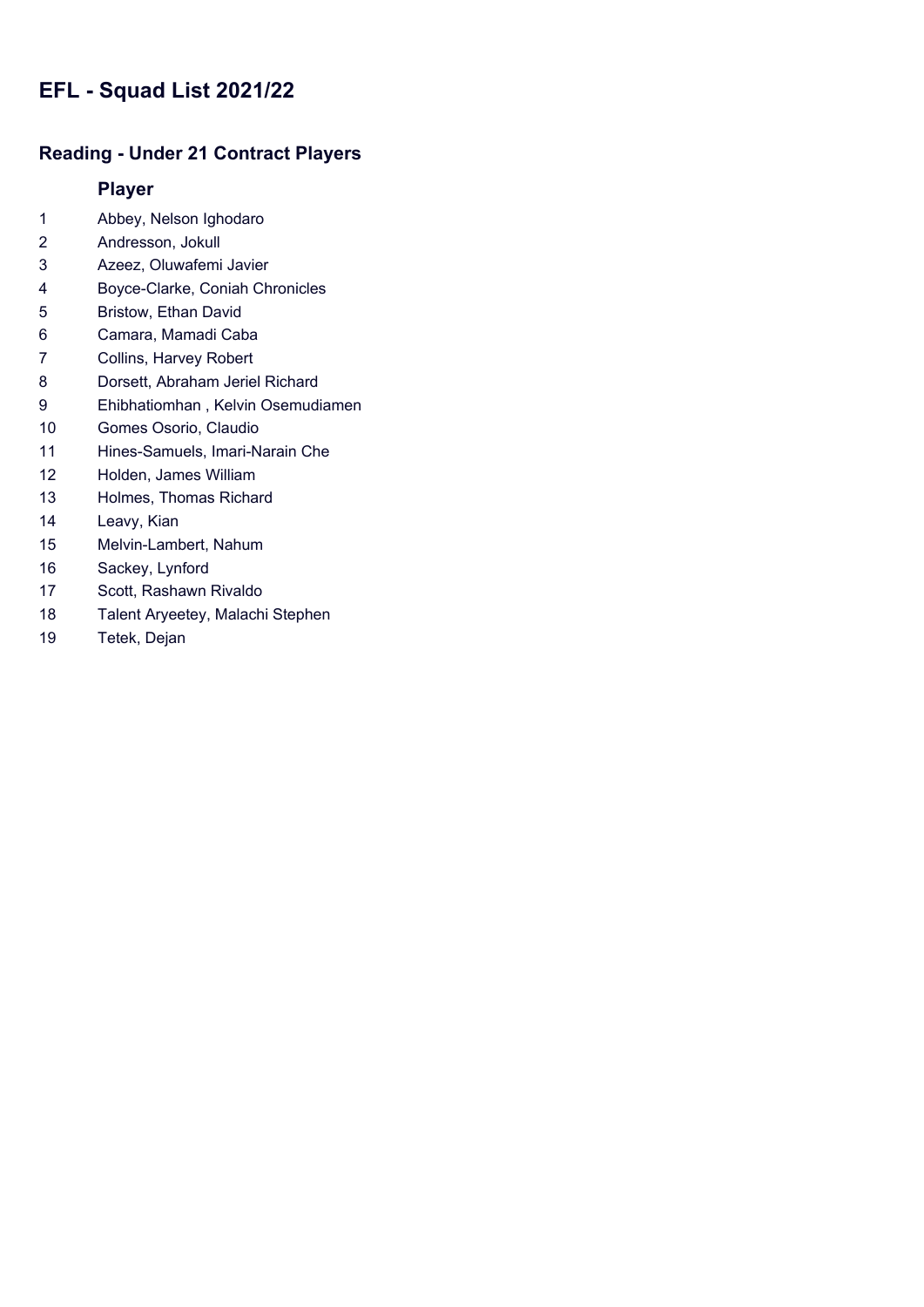## **Rochdale - In Squad Players**

|                 | <b>Player</b>                   | <b>Home Grown</b> |
|-----------------|---------------------------------|-------------------|
| 1               | Andrews, Joshua Matthew         | Yes               |
| $\overline{2}$  | Ball, James Cameron             | Yes               |
| 3               | Broadbent, George               | Yes               |
| 4               | Campbell, Tahvon Ravell         | Yes               |
| 5               | Cashman, Danny Christopher      | Yes               |
| 6               | Charman, Luke Bowler            | Yes               |
| 7               | Clark, Max Oliver               | Yes               |
| 8               | Coleman, Joel                   | Yes               |
| 9               | Done, Matthew                   | Yes               |
| 10              | Dooley, Stephen Paul            |                   |
| 11              | Dorsett, Abraham Jeriel Richard | Yes               |
| 12 <sup>2</sup> | Downing, Paul Michael           | Yes               |
| 13              | Kelly, Liam Anthony             | Yes               |
| 14              | Keohane, James Clifford John    |                   |
| 15              | Lynch, Jay Anthony              | Yes               |
| 16              | McNulty, Jimmy                  | Yes               |
| 17              | Newby, Alexander Lewis          | Yes               |
| 18              | O'Connell, Eoghan               |                   |
| 19              | O'Keeffe, Corey James John      | <b>Yes</b>        |
| 20              | Scanlon, Jordan Michael         | Yes               |
| 21              | White, Aidan Peter              | Yes               |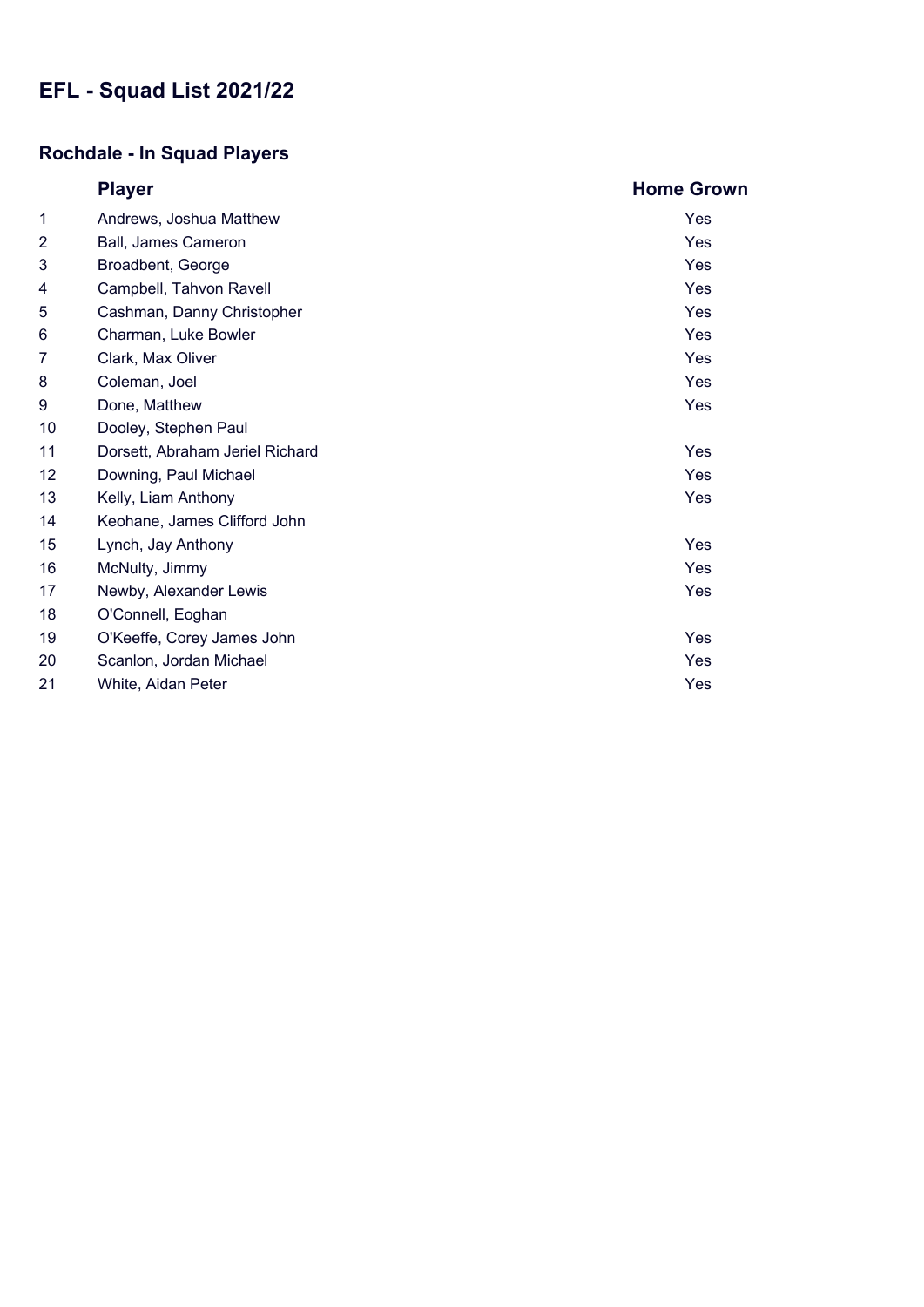### **Rochdale - Under 21 Contract Players**

- Brierley, Ethan Craig
- Dunne, Joseph William
- Graham, Samuel
- Grant, Conor Michael
- Kelly, Bradley James
- Odoh, Abraham Ifoghale
- Taylor, Max Edward
- Wade, Bradley Calvin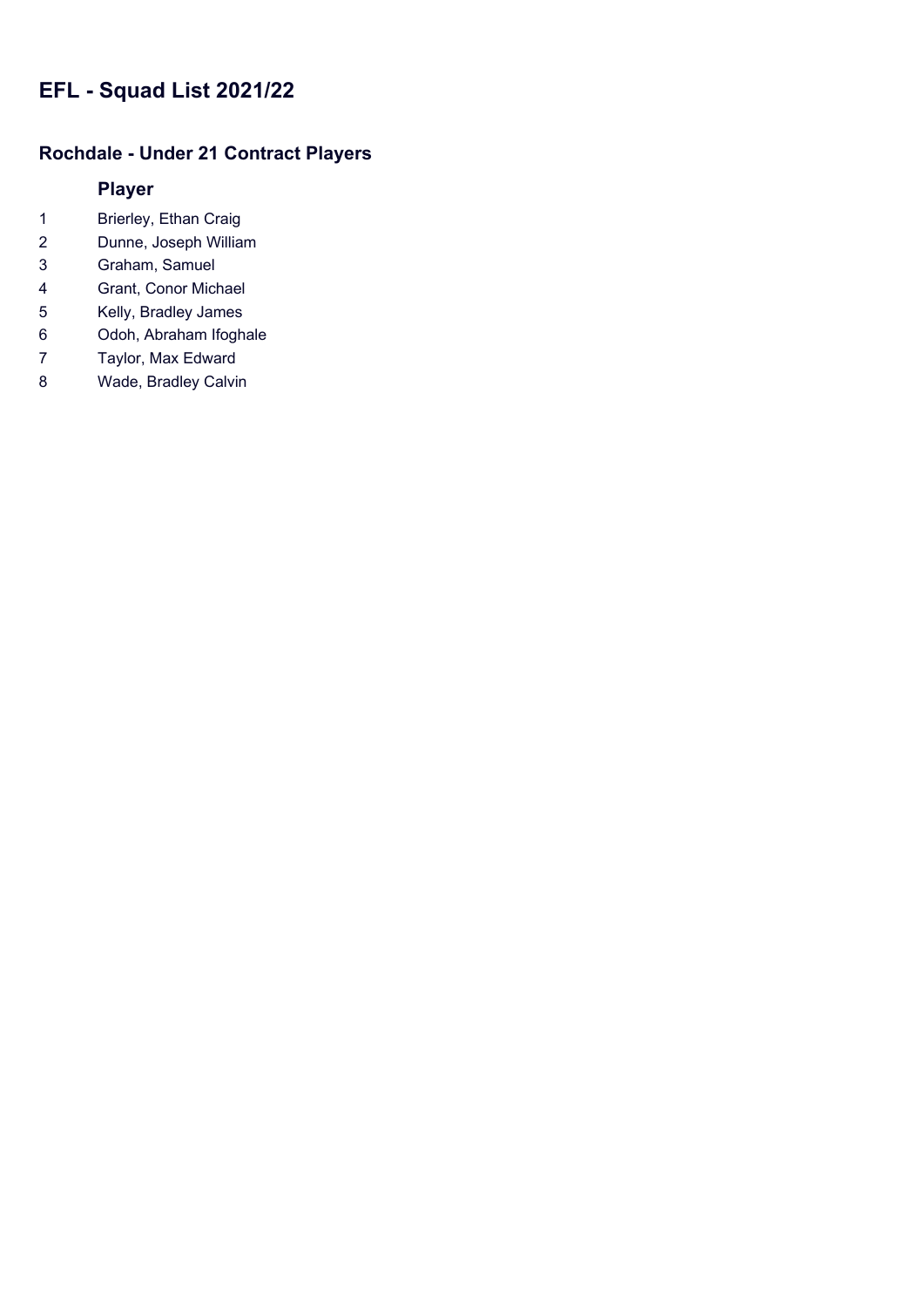## **Rotherham United - In Squad Players**

|                | <b>Player</b>                              | <b>Home Grown</b> |
|----------------|--------------------------------------------|-------------------|
| 1              | Barlaser, Daniel Tan                       | Yes               |
| $\overline{2}$ | Bola, Tolaji Adeyinka Osegie A             | Yes               |
| 3              | Edmonds-Green, Rarmani River Miguel Joseph | Yes               |
| 4              | Ferguson, Shane Kevin                      | Yes               |
| 5              | Grigg, Will                                | Yes               |
| 6              | Harding, Wesley Nathan Hylton              | Yes               |
| 7              | Ihiekwe, Michael                           | Yes               |
| 8              | Kelly, George Martin                       |                   |
| 9              | Ladapo, Fredrick Oladotun Olayinka         | Yes               |
| 10             | Lindsay, Jamie William                     |                   |
| 11             | Macdonald, Angus Lees                      | Yes               |
| 12             | Mattock, Joseph William                    | Yes               |
| 13             | Miller, Mickel Carlos                      |                   |
| 14             | Odoffin, Hakeem                            | Yes               |
| 15             | Ogbene, Chiedozie                          |                   |
| 16             | Osei-Tutu, Jordi                           | Yes               |
| 17             | Rathbone, Oliver Michael                   | Yes               |
| 18             | Smith, Michael John                        | Yes               |
| 19             | Wiles, Benjamin Jack                       | Yes               |
| 20             | Wood, Richard Mark                         | Yes               |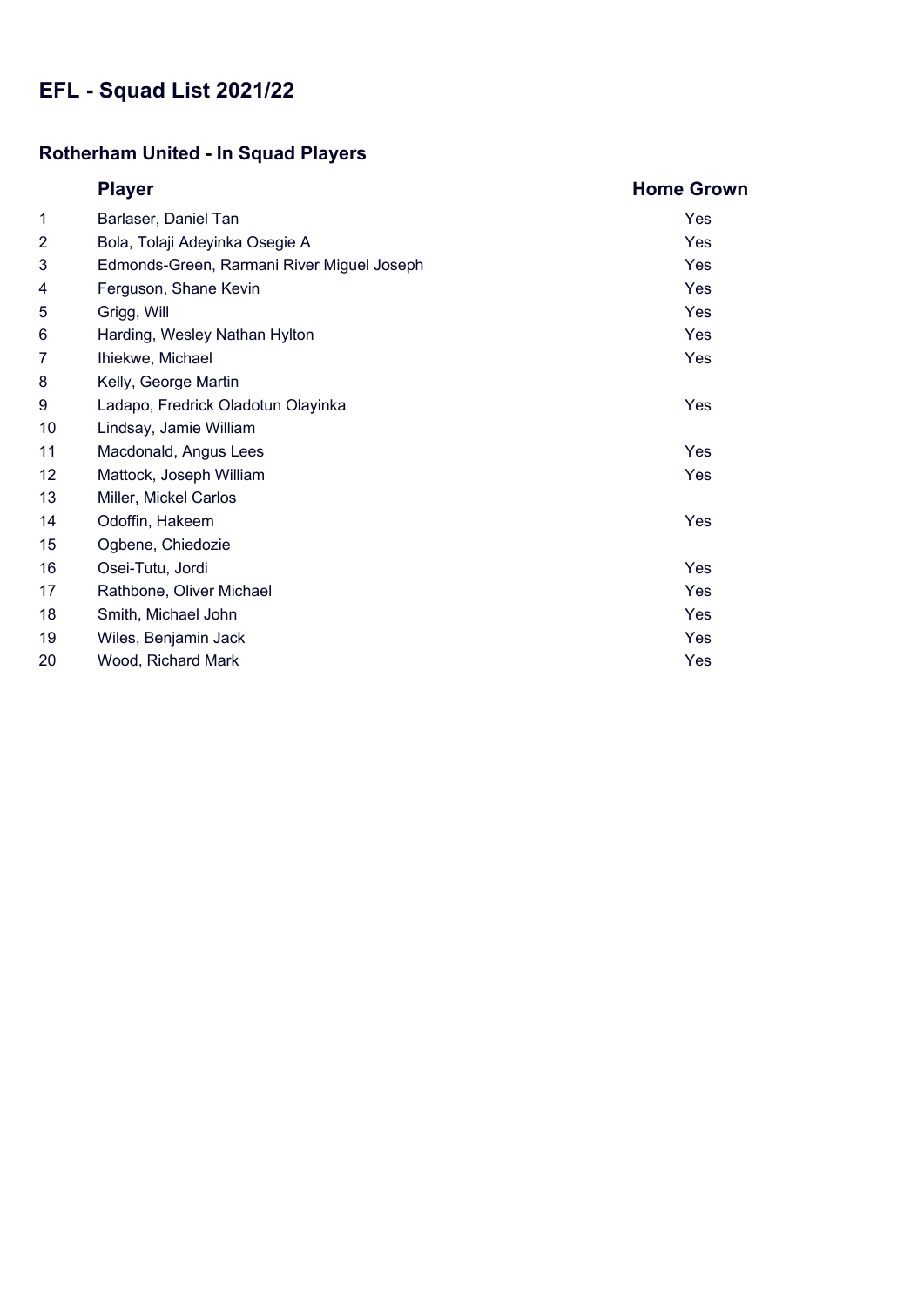### **Rotherham United - Under 21 Contract Players**

- Chapman, Joshua Matthew
- Cooper, Jake
- Gratton, Jacob George
- Greaves, Jerome Dylan
- Hull, Jake Matthew
- Ogunfaolu-Kayode, Joshua Akinola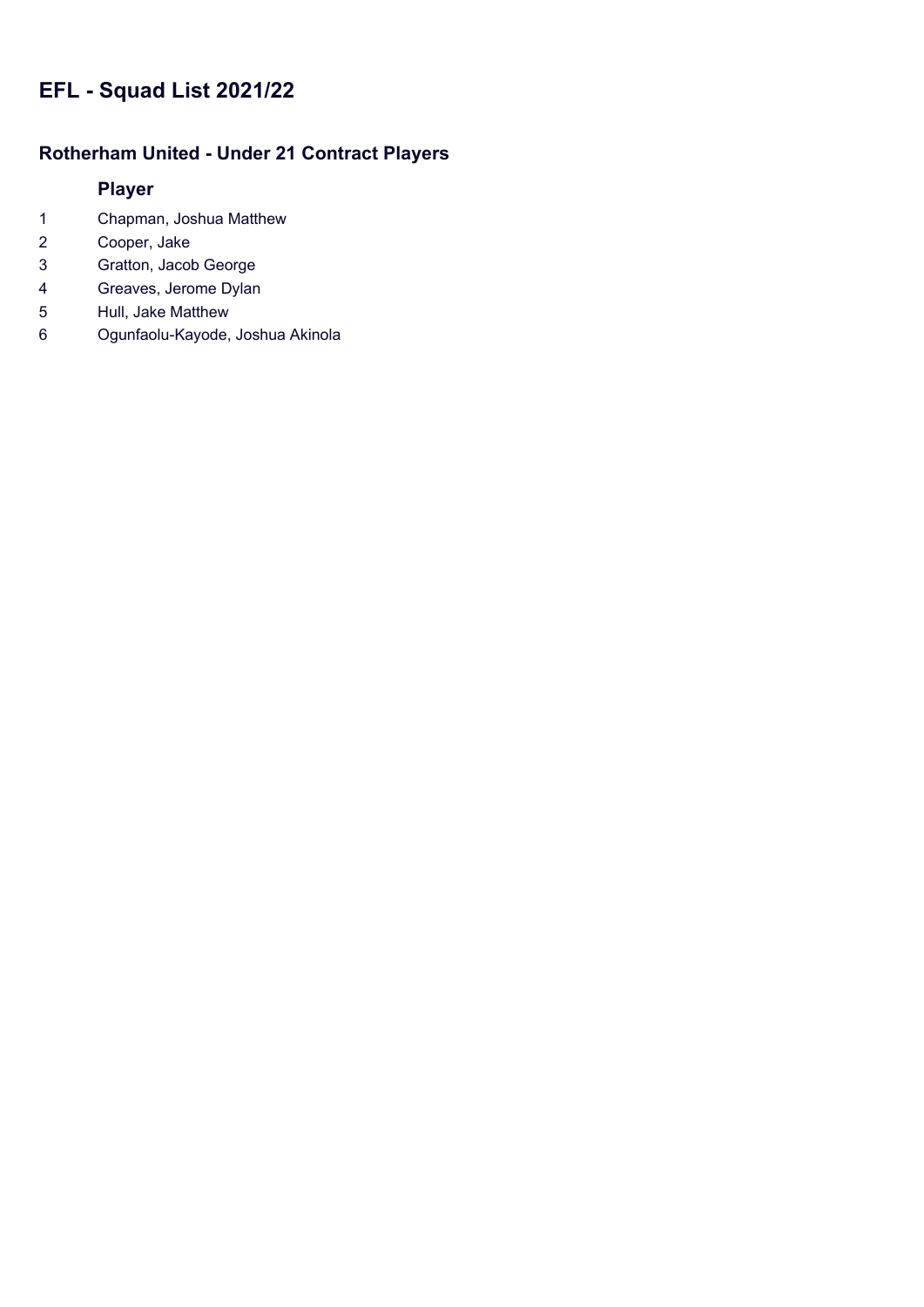## **Salford City - In Squad Players**

|    | <b>Player</b>                                 | <b>Home Grown</b> |
|----|-----------------------------------------------|-------------------|
| 1  | Bolton, Luke Philip                           | Yes               |
| 2  | Carroll-Burgess, Luke Eugene                  | Yes               |
| 3  | Eastham, Ashley Martin                        | Yes               |
| 4  | Golden, Tylor Reed                            | Yes               |
| 5  | Henderson, lan                                | Yes               |
| 6  | Hunter, Ashley Matthew                        | <b>Yes</b>        |
| 7  | Love, Donald Alistair                         | Yes               |
| 8  | Lowe, Jason John                              | Yes               |
| 9  | Lund, Matthew Charles                         | Yes               |
| 10 | McAleny, Conor Michael                        | Yes               |
| 11 | Morris, Joshua Francis                        | Yes               |
| 12 | Ndaba, Corrie Richard                         | Yes               |
| 13 | Rose, Bradley Daniel                          | Yes               |
| 14 | Shephard, Liam Christopher                    | Yes               |
| 15 | Smith, Mathieu James Patrick                  |                   |
| 16 | Thomas-Asante, Solomon Brandon Michael Clarke | Yes               |
| 17 | Touray, Ibou Omar                             | <b>Yes</b>        |
| 18 | Turnbull, Jordan Robert                       | Yes               |
| 19 | Vassell, Theo Gary Carlstan                   | Yes               |
| 20 | Watson, Ryan James                            | Yes               |
| 21 | Willock, Matthew Anthony                      | Yes               |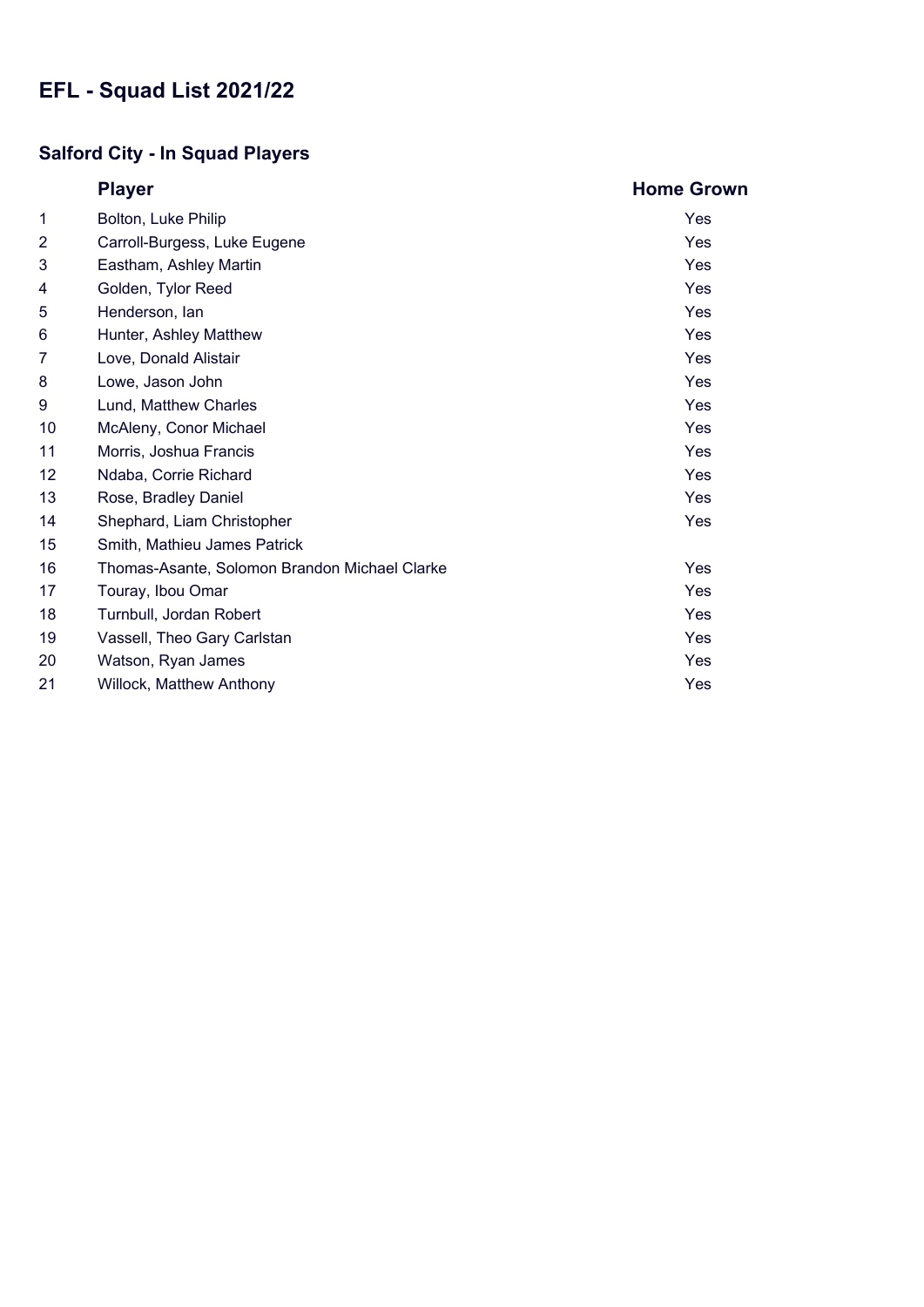### **Salford City - Under 21 Contract Players**

- Ando, Cerny
- Berkoe, Kevin Nana Yaw
- Campbell, Hayden Matthew
- Dackers, Marcus Matthias
- Fannon, Oliver Michael
- Kelly, Stephen William John
- Loughlan, Liam
- Melhado, James Joseph
- Nmai, Kelly Harmani
- Rydel, Ben Daniel
- Sargent, Matthew Rhys
- Smith, Anton Benjamin Daniel
- Torrance, Joel Andrew John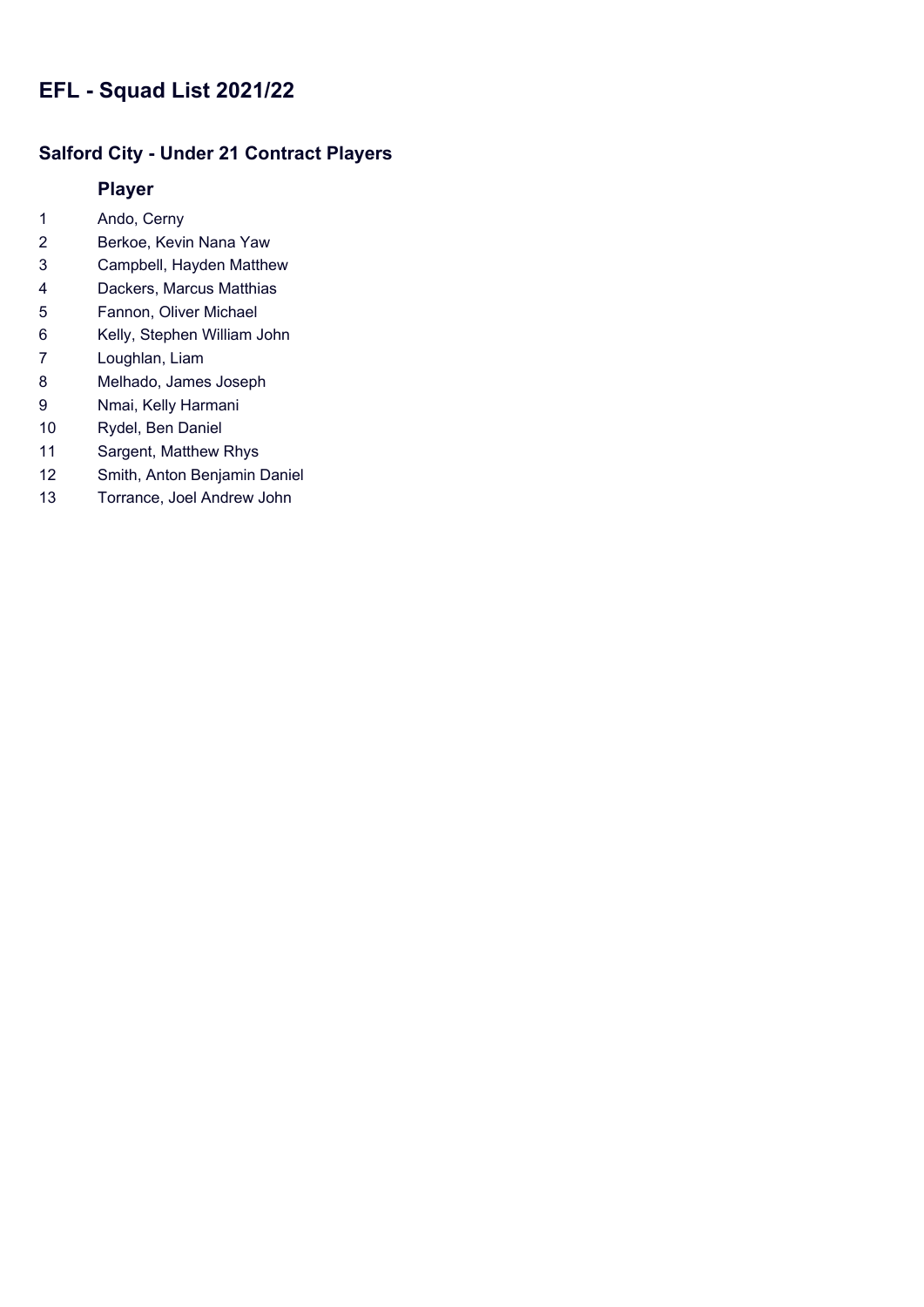## **Scunthorpe United - In Squad Players**

|                | <b>Player</b>                          | <b>Home Grown</b> |
|----------------|----------------------------------------|-------------------|
| $\mathbf{1}$   | Beestin, Alfie Dillon                  | Yes               |
| $\overline{2}$ | Bunn, Harry Charles                    | Yes               |
| 3              | Delaney, Ryan Liam                     |                   |
| 4              | Dunnwald, Philipp-Kenan                |                   |
| 5              | Feeney, Liam Michael                   | Yes               |
| 6              | Grant, Anthony Paul Shaun Andrew Daure | <b>Yes</b>        |
| 7              | Hallam, Jordan Paul                    | Yes               |
| 8              | Jarvis, Aaron Derek Ahmad              |                   |
| 9              | Millen, Ross Andrew                    |                   |
| 10             | Nuttall, Joseph Andre                  | Yes               |
| 11             | O'Neill, Tyrone Daniel                 | Yes               |
| 12             | Onariase, Osaore Emmanuel              | Yes               |
| 13             | Perry, Alexander Anthony               | Yes               |
| 14             | Pyke, Rekiel Leshaun                   | Yes               |
| 15             | Taft, George William                   | Yes               |
| 16             | Thompson, Lewis                        | Yes               |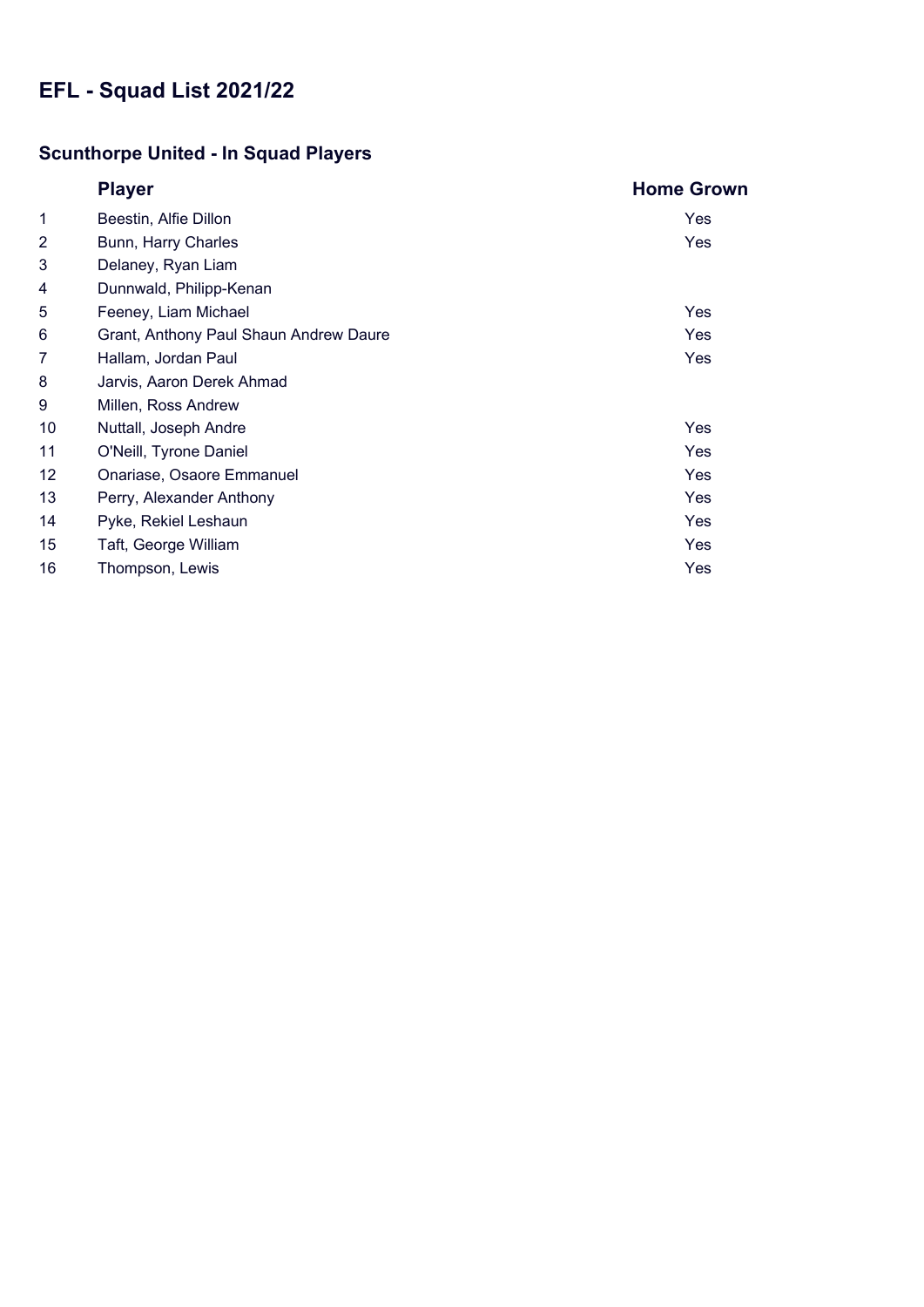#### **Scunthorpe United - Under 21 Contract Players**

- Baker, Harry Ben
- Burns, Samuel Gordon
- Collins, Thomas Ryan
- Gallimore, Daniel James
- Hackney, Hayden Rhys
- Jessop, Harry Peter
- Matheson, Luke Alexander
- O'Malley, Mason Lewis
- Pugh, Thomas Edward
- Rowe, Jai Tyler
- Shrimpton, Finley Thomas
- Sinclair, Tyrese
- Wilson, Cameron Harry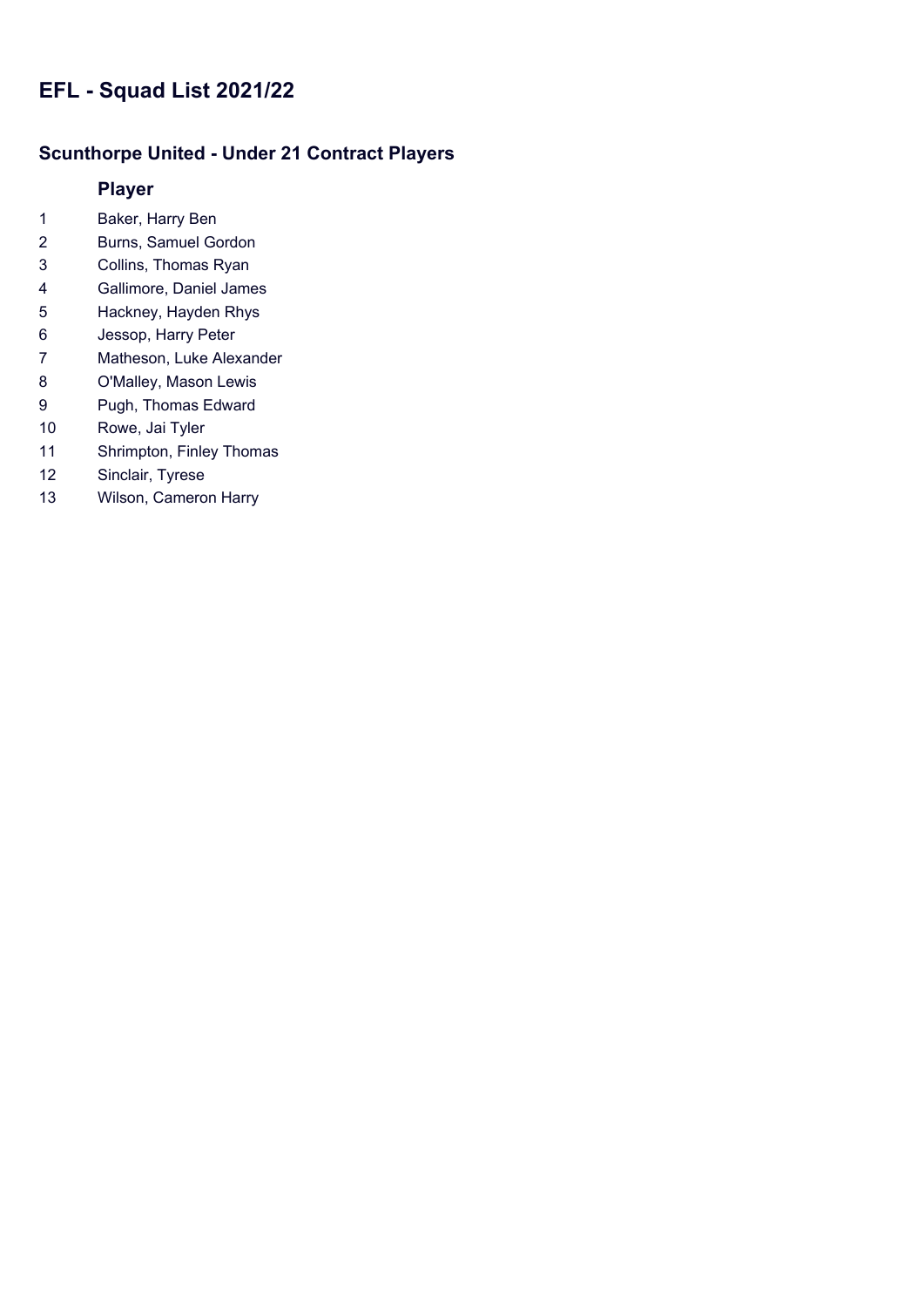### **Sheffield United - In Squad Players**

|                | <b>Player</b>                    | <b>Home Grown</b> |
|----------------|----------------------------------|-------------------|
| 1              | Baldock, George Henry Ivor       | Yes               |
| $\overline{2}$ | Basham, Christopher Paul         | Yes               |
| 3              | Berge, Sander Gard Bolin         |                   |
| 4              | Davies, Adam Rhys                | Yes               |
| 5              | Davies, Benjamin Keith           | Yes               |
| 6              | Eastwood, Jake                   | Yes               |
| 7              | Egan, John                       | Yes               |
| 8              | Fleck, John Alexander            |                   |
| 9              | Foderingham, Wesley Andrew       | Yes               |
| 10             | Gibbs-White, Morgan Anthony      | Yes               |
| 11             | Goode, Charles James             | Yes               |
| 12             | Hourihane, Conor                 | Yes               |
| 13             | McBurnie, Oliver                 | Yes               |
| 14             | McGoldrick, David James          | Yes               |
| 15             | Norrington-Davies, Rhys Llewelyn | Yes               |
| 16             | Norwood, Oliver James            | Yes               |
| 17             | Osborn, Benjamin Jarrod          | Yes               |
| 18             | Robinson, Jack                   | Yes               |
| 19             | Sharp, Billy Louis               | Yes               |
| 20             | Stevens, Enda                    |                   |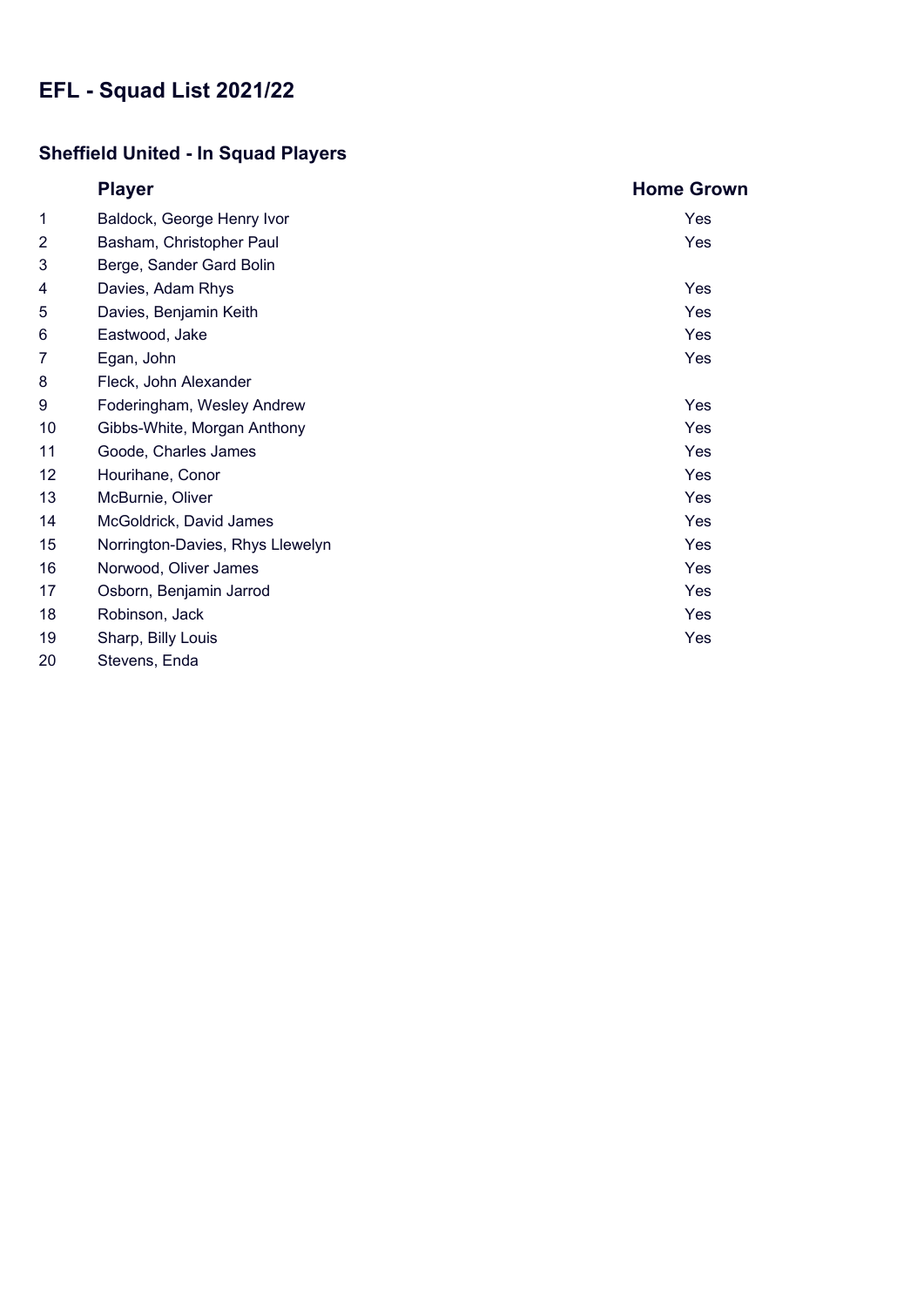#### **Sheffield United - Under 21 Contract Players**

- Amissah, Jordan
- Arblaster, Oliver Luke
- Ayari, Hassan Ben Kamel
- Barratt, Connor James
- Belehouan, Seri Jean Leroy
- Bogle, Jayden Ian
- Boyes, Harry
- Brewster, Rhian Joel
- Broadbent, George
- Brooks, Andre Chance
- Brunt, Zak Rian
- Buyabu, Jili
- Cappello, Angelo Santo
- Coulibaly, Ismaila Cheick
- Cullinan, Harvey
- Dewhurst, Marcus Robert
- Freckleton, Miguel Oliver
- Gaxha, Leonardo
- Gomis, Nicksoen
- Gordon, Kyron Silveria
- Hackford, Antwoine
- Jebbison, Daniel David
- Lopata, Kacper Mieczyslaw
- Maguire, Francis William
- Ndiaye, Iliman Cheikh Baroy
- Neal, Harrison
- Osula, William Idamudia Daugard
- Seriki, Oluwafemi Ibrahim
- Starbuck, Joseph Richard
- Williams, Theo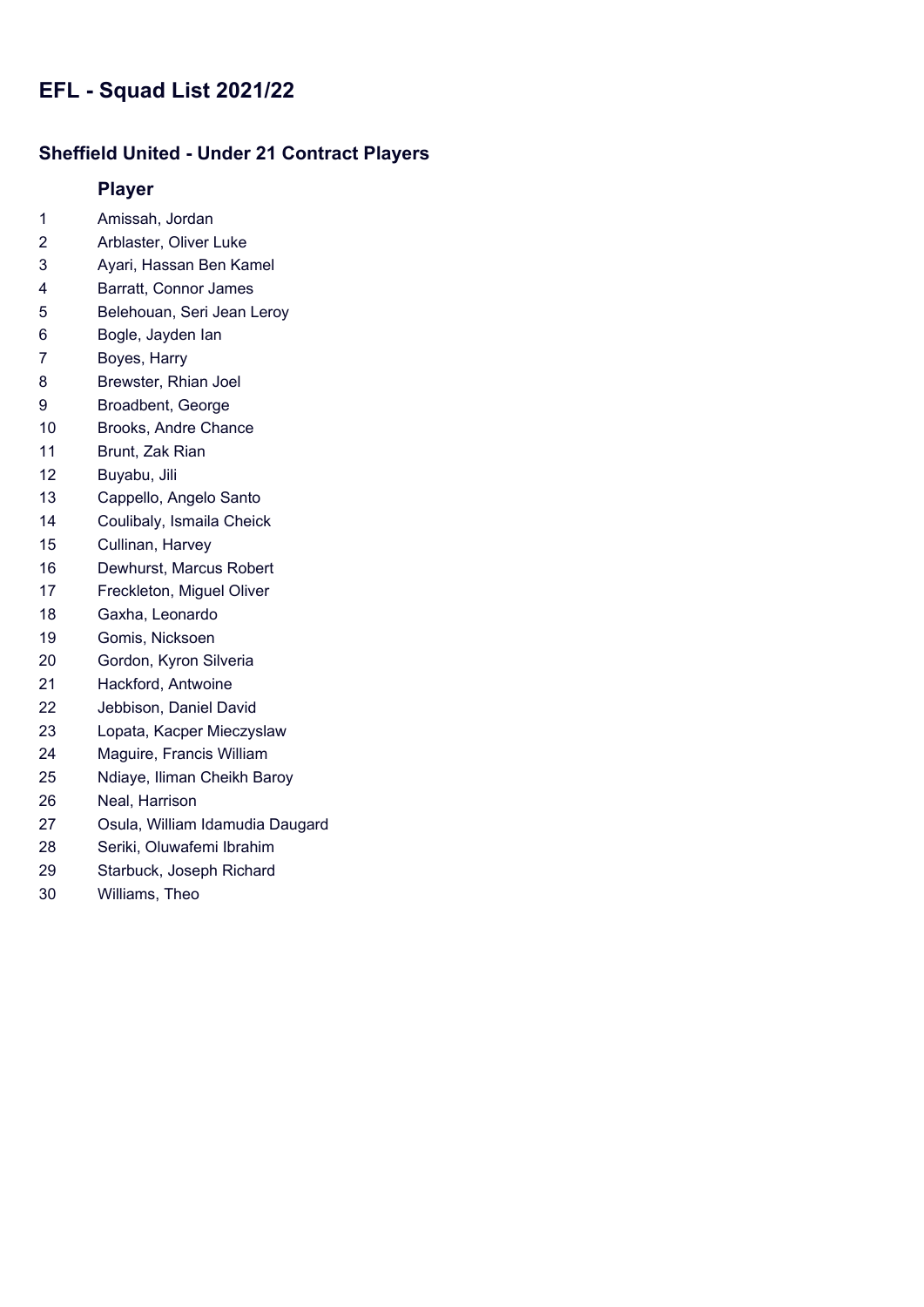## **Sheffield Wednesday - In Squad Players**

|                | <b>Player</b>                       | <b>Home Grown</b> |
|----------------|-------------------------------------|-------------------|
| 1              | Bannan, Barry Ryan                  | Yes               |
| $\overline{2}$ | Berahino, Saido                     | Yes               |
| 3              | Brown, Jaden                        | Yes               |
| 4              | Byers, George William               | Yes               |
| 5              | Dean, Harlee James                  | Yes               |
| 6              | Dunkley, Cheyenne Armani Keanu Roma | Yes               |
| 7              | Gregory, Lee Andrew                 | Yes               |
| 8              | Hunt, Jack Paul                     | Yes               |
| 9              | Hutchinson, Samuel Edward           | Yes               |
| 10             | lorfa, Dominic                      | Yes               |
| 11             | Johnson, Marvin Nicholas Nathan     |                   |
| 12             | Kamberi, Florian                    |                   |
| 13             | Luongo, Massimo Corey               | Yes               |
| 14             | Mendez Laing, Nathaniel             | Yes               |
| 15             | Palmer, Liam Jordan                 | Yes               |
| 16             | Paterson, Callum                    |                   |
| 17             | Sow, Sylla                          |                   |
| 18             | Storey, Jordan Ben                  | Yes               |
| 19             | Windass, Joshua Dean                | Yes               |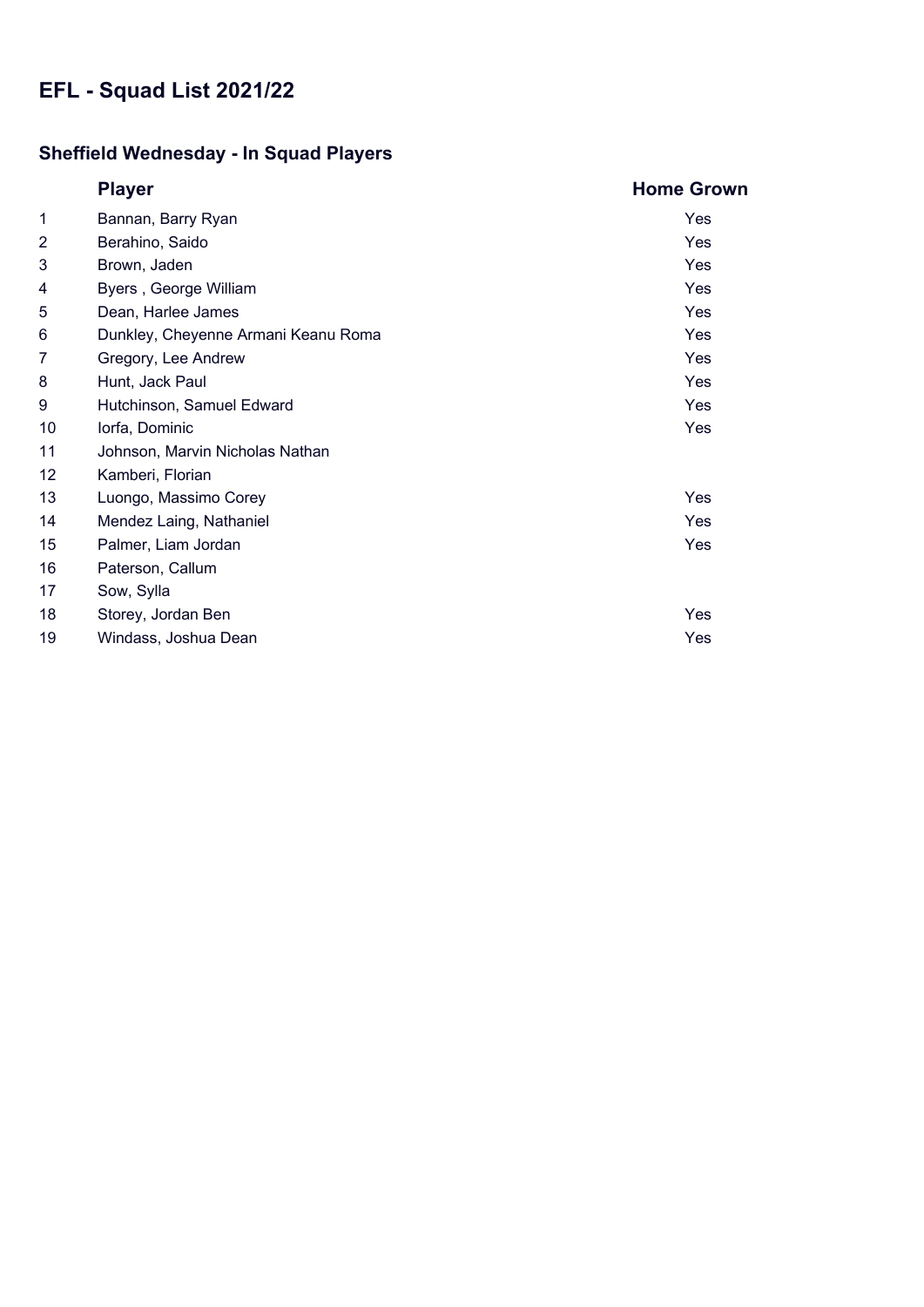#### **Sheffield Wednesday - Under 21 Contract Players**

- Agbontohoma, David Osaretim
- Bonnington, Alex
- Brennan, Ciaran Thomas
- Davidson, Leojo Chase Michael
- Dawodu, Joshua
- Dele-Bashiru, Oluwafisayo Faruq
- Dutra Aguas, Paulo Jorge
- Eratt-Thompson, Declan Sebastian
- Farmer, Lewis J.
- Galvin, Ryan Francis Patrick
- Gibson, Lewis Jack
- Glover, Jay Michael
- Hagan, Charles Ekow Nartey
- Hall, Jack Christopher
- Hunt, Alexander John
- Jackson, Luke John
- John-Jules, Tyreece Romayo
- Onen, Jayden Roy
- Render, Joshua Ben
- Trueman, William Henry Mangham
- Waldock, Liam Brian
- Zottos, Basile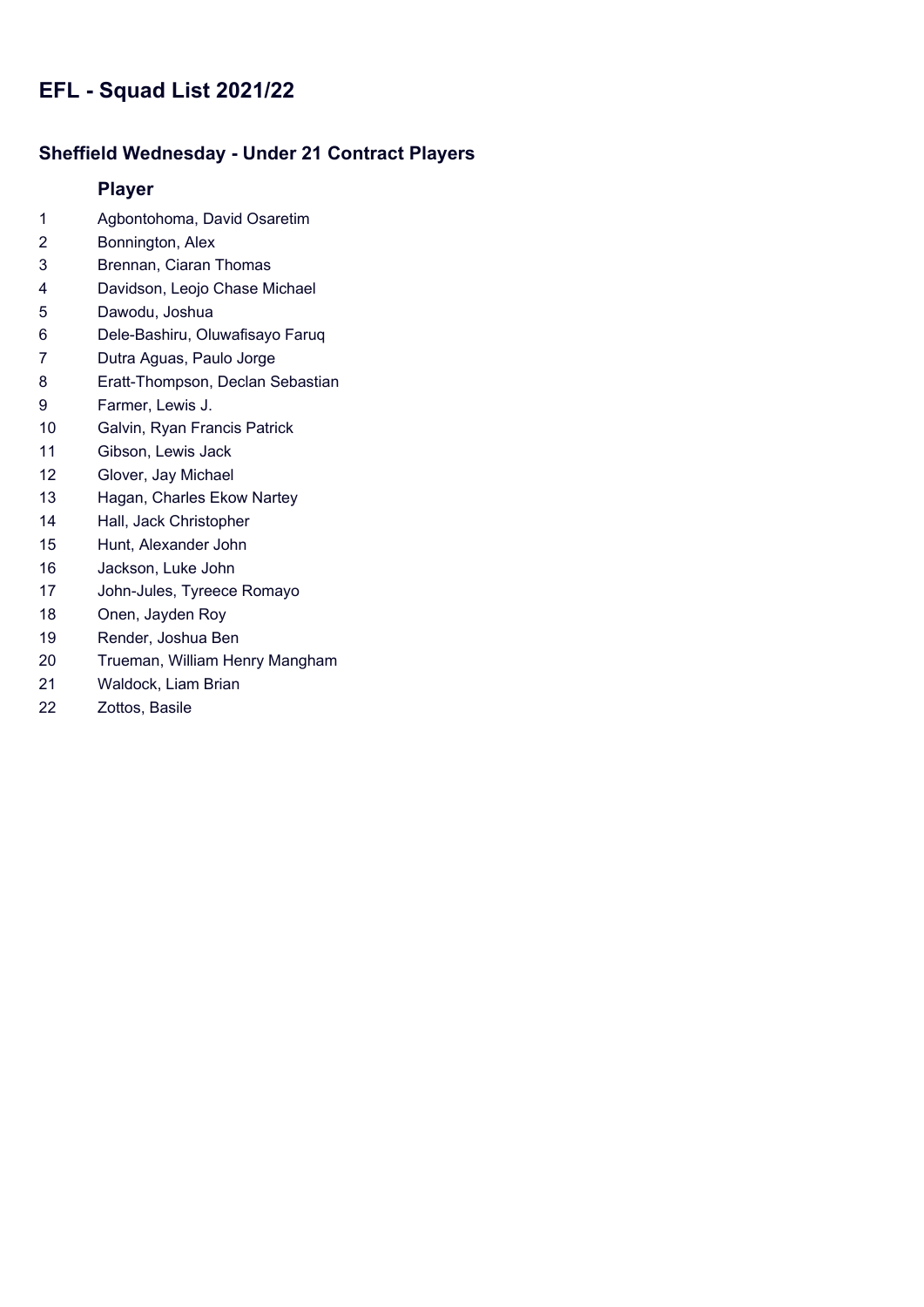## **Shrewsbury Town - In Squad Players**

|    | <b>Player</b>               | <b>Home Grown</b> |
|----|-----------------------------|-------------------|
| 1  | Bennett, Elliott            | <b>Yes</b>        |
| 2  | Bloxham, Thomas Stanley     | Yes               |
| 3  | Bowman, Ryan Michael        | Yes               |
| 4  | Burgoyne, Harry             | Yes               |
| 5  | Daniels, Joshua Christopher |                   |
| 6  | Davis, David Lowell         | Yes               |
| 7  | Ebanks Landell, Ethan Reid  | Yes               |
| 8  | Flanagan, Thomas Michael    | Yes               |
| 9  | Fornah, Tyrese Momodu       | Yes               |
| 10 | Leahy, Luke Michael         |                   |
| 11 | Maroši, Marco               |                   |
| 12 | Nurse, George Damian        | Yes               |
| 13 | Pennington, Matthew         | Yes               |
| 14 | Pierre, Aaron Jordan        | Yes               |
| 15 | Udoh, Dominic Daniel        | Yes               |
| 16 | Vela, Joshua James          | Yes               |
| 17 | Whalley, Shaun James        | Yes               |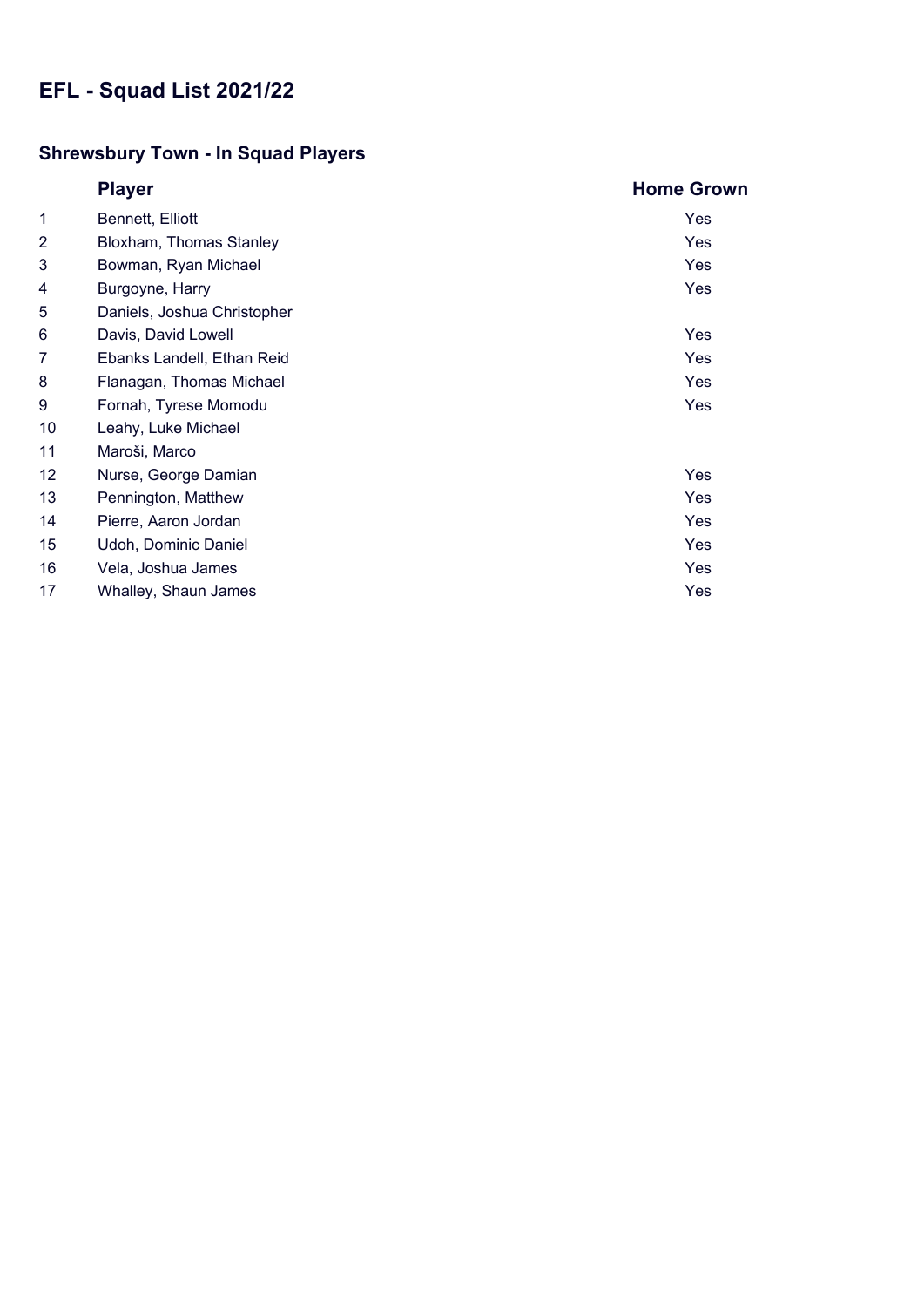### **Shrewsbury Town - Under 21 Contract Players**

- Bevan, Jaden Thomas
- Bondswell, Matthew Joshua
- Caton, Charlie George
- Craig, Kade Elliot James
- Gregory, Cameron Akash James
- Janneh, Saikou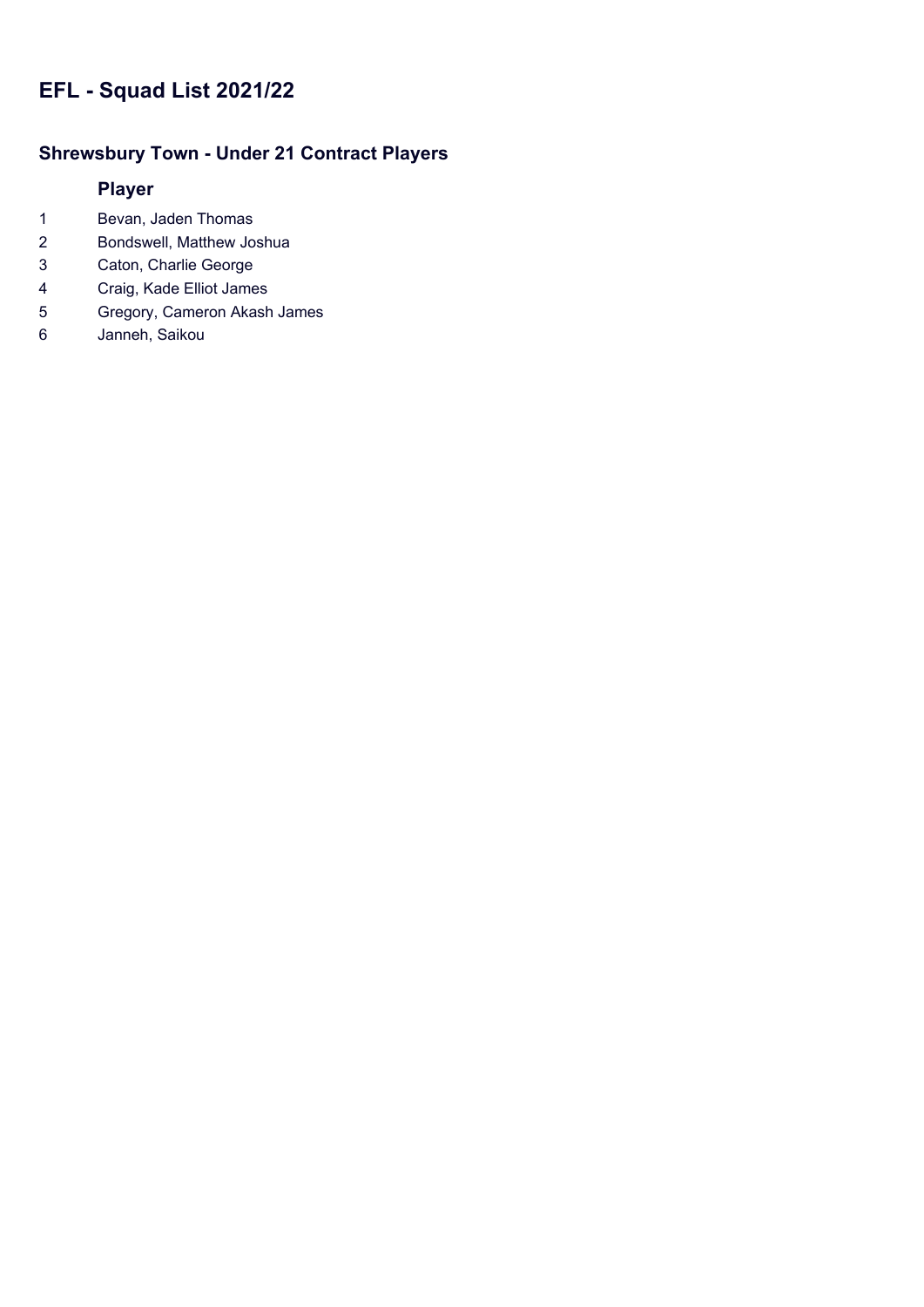## **Stevenage - In Squad Players**

|                 | <b>Player</b>                             | <b>Home Grown</b> |
|-----------------|-------------------------------------------|-------------------|
| 1               | Andrade, Bruno Miguel Carvalho            | Yes               |
| $\overline{2}$  | Barry, Bradley Oliver                     | Yes               |
| 3               | Bostwick, Michael Paul Trevor             | Yes               |
| 4               | Carter, Charlie Leslie                    | Yes               |
| 5               | Coker, Ben                                | Yes               |
| 6               | Cuthbert, Scott                           |                   |
| 7               | James-Wildin, Luther Ash                  | Yes               |
| 8               | Lines, Christopher John                   | Yes               |
| 9               | Norris, Luke Michael                      | Yes               |
| 10              | O'Neill, Luke Marcus                      | Yes               |
| 11              | Prosser, Luke                             | Yes               |
| 12 <sup>2</sup> | Read, Arthur James                        | Yes               |
| 13              | Reeves, Jake Kenny                        | Yes               |
| 14              | Reid, James Tyrrell                       | Yes               |
| 15              | Taylor, Jake William Trevor               | Yes               |
| 16              | Tinubu, Samuel Ayomide Abdulmaleek Ayinde | Yes               |
| 17              | Upson, Edward James                       | Yes               |
| 18              | Vancooten, Terence Owen                   | Yes               |
| 19              | Westbrooke, Zain Sam                      | Yes               |
| 20              | Wignal-List, Elliott Ricardo              | Yes               |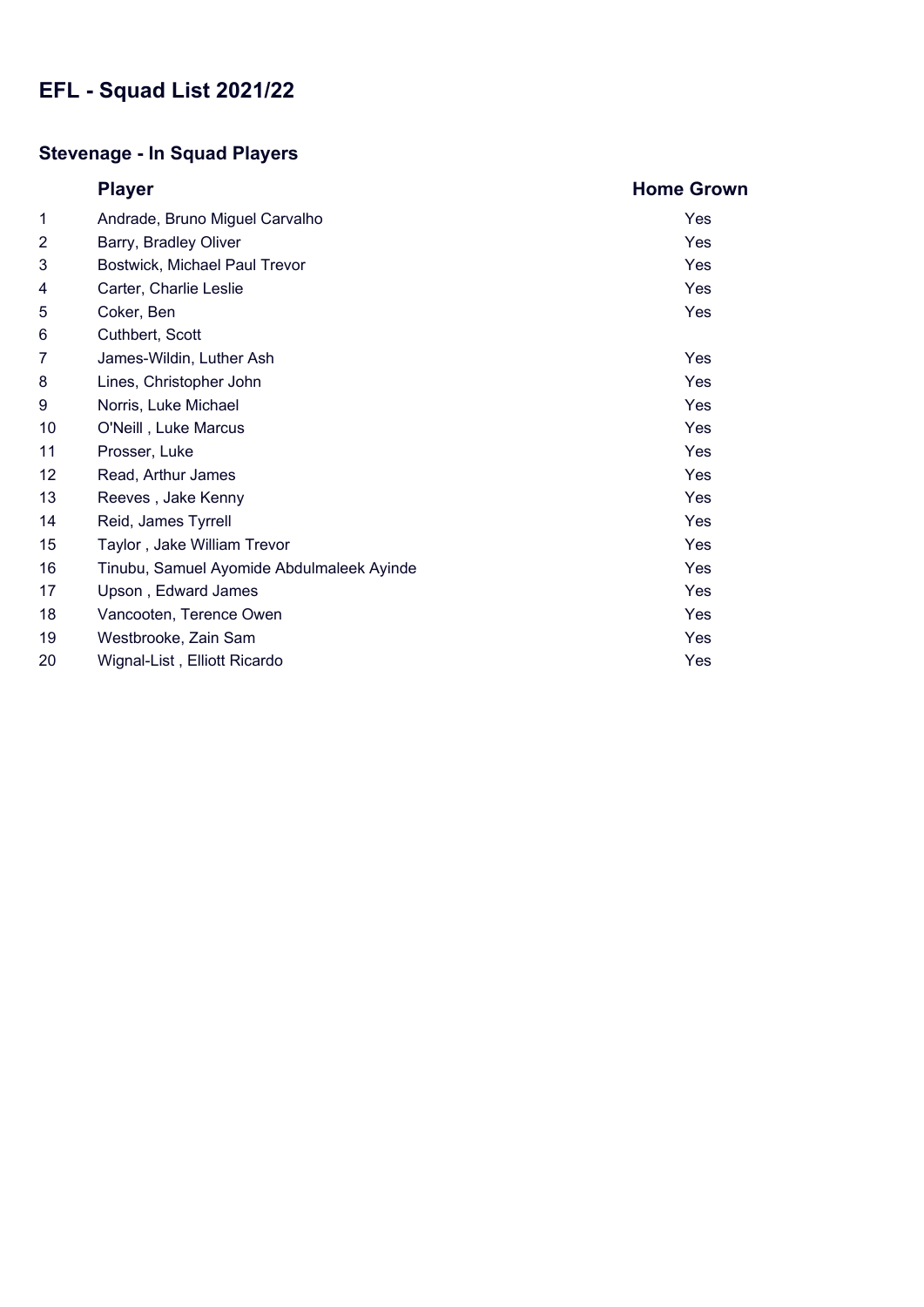### **Stevenage - Under 21 Contract Players**

- Clements, Bailey James
- Daly, James Stanley
- Draper, Harry James
- Dreyer, Sam Wilson
- Fernandez, Luis Theo
- Smith, Jack Justin
- Smith, Timmy Benjamin
- Townsend West, Mackye Dre
- Williams, Alfie Keith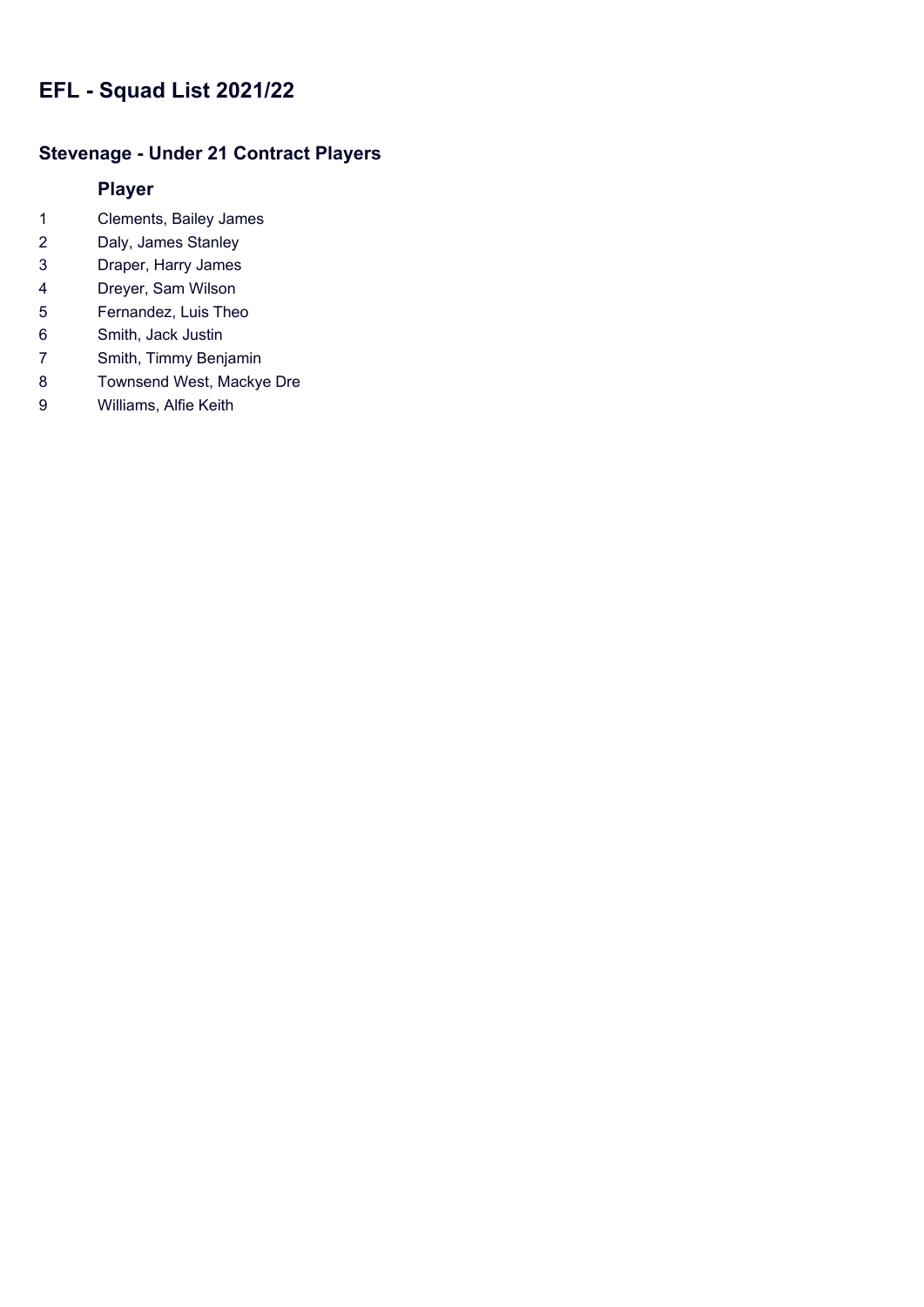## **Stoke City - In Squad Players**

|    | <b>Player</b>                               | <b>Home Grown</b> |
|----|---------------------------------------------|-------------------|
| 1  | Allen, Joseph Michael                       | Yes               |
| 2  | Baker, Lewis Renard                         | Yes               |
| 3  | Bonham, Jack Elliott                        | <b>Yes</b>        |
| 4  | Brown, Jacob Samuel                         | Yes               |
| 5  | Campbell, Tyrese Kai                        | Yes               |
| 6  | Chester, James Grant                        | Yes               |
| 7  | Clucas, Samuel Raymond                      | Yes               |
| 8  | Duhaney, Demeaco D'Vaughn                   | <b>Yes</b>        |
| 9  | Fielding, Francis David                     | Yes               |
| 10 | Fletcher, Steven Kenneth                    |                   |
| 11 | Fox, Morgan Alexander                       | Yes               |
| 12 | Harwood-Bellis, Taylor Jay                  | Yes               |
| 13 | Jagielka, Philip Nikodem                    | <b>Yes</b>        |
| 14 | Maja, Joshua Erowoli Orisunmihare Oluwaseun | <b>Yes</b>        |
| 15 | Moore, Liam Simon                           | Yes               |
| 16 | Philogene-Bidace, Jaden                     | Yes               |
| 17 | Powell, Nicholas Edward                     | Yes               |
| 18 | Sawyers, Romaine                            | <b>Yes</b>        |
| 19 | Sima, Abdallah Dipo                         |                   |
| 20 | Smith, Thomas George                        | Yes               |
| 21 | Thompson, Jordan Andrew                     |                   |
| 22 | Tymon, Joshua Lewis                         | Yes               |
| 23 | Vrancic, Mario                              |                   |
| 24 | Wilmot, Benjamin Lewis                      | Yes               |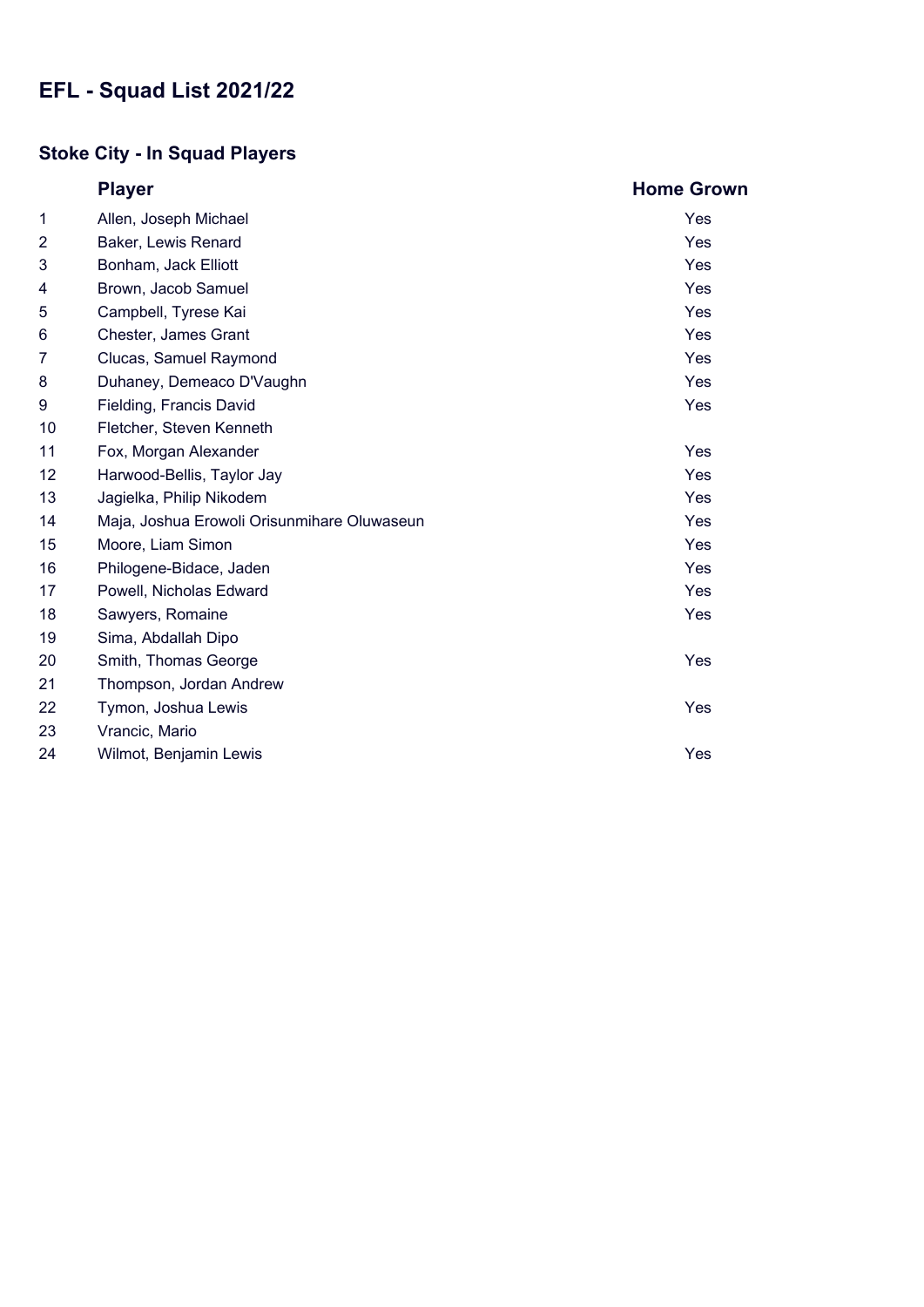#### **Stoke City - Under 21 Contract Players**

- Adebambo, Oluwaseun Mobolaji Gabriel Ibukunoluwa Alasepeoluwa
- Baker, Matthew
- Bursik, Josef John
- Coates, Kieran David Tyler
- Forrester, William Samuel
- Goodwin, William Neil
- Hemfrey, Robbie Jack
- Jarrett, Patrick Daniel
- Jones, Edward Thomas
- Knott, Kian Dean
- MacAri, Lewis Jon
- Malone, Daniel Eric
- McCarthy, Max
- Nna Noukeu, Blondy Rudolph
- Norton, Christian Anthony
- O'Driscoll Varian, Ethon Sean
- Oakley-Boothe, Tashan
- Porter, Adam Matthew
- Roney, Joshua Ryan
- Sparrow, Thomas Lance
- Sy, Ibrahima
- Taylor, Connor
- Taylor, Douglas Edward James
- Wilson, Sean William
- Wright Phillips, D'Margio Camron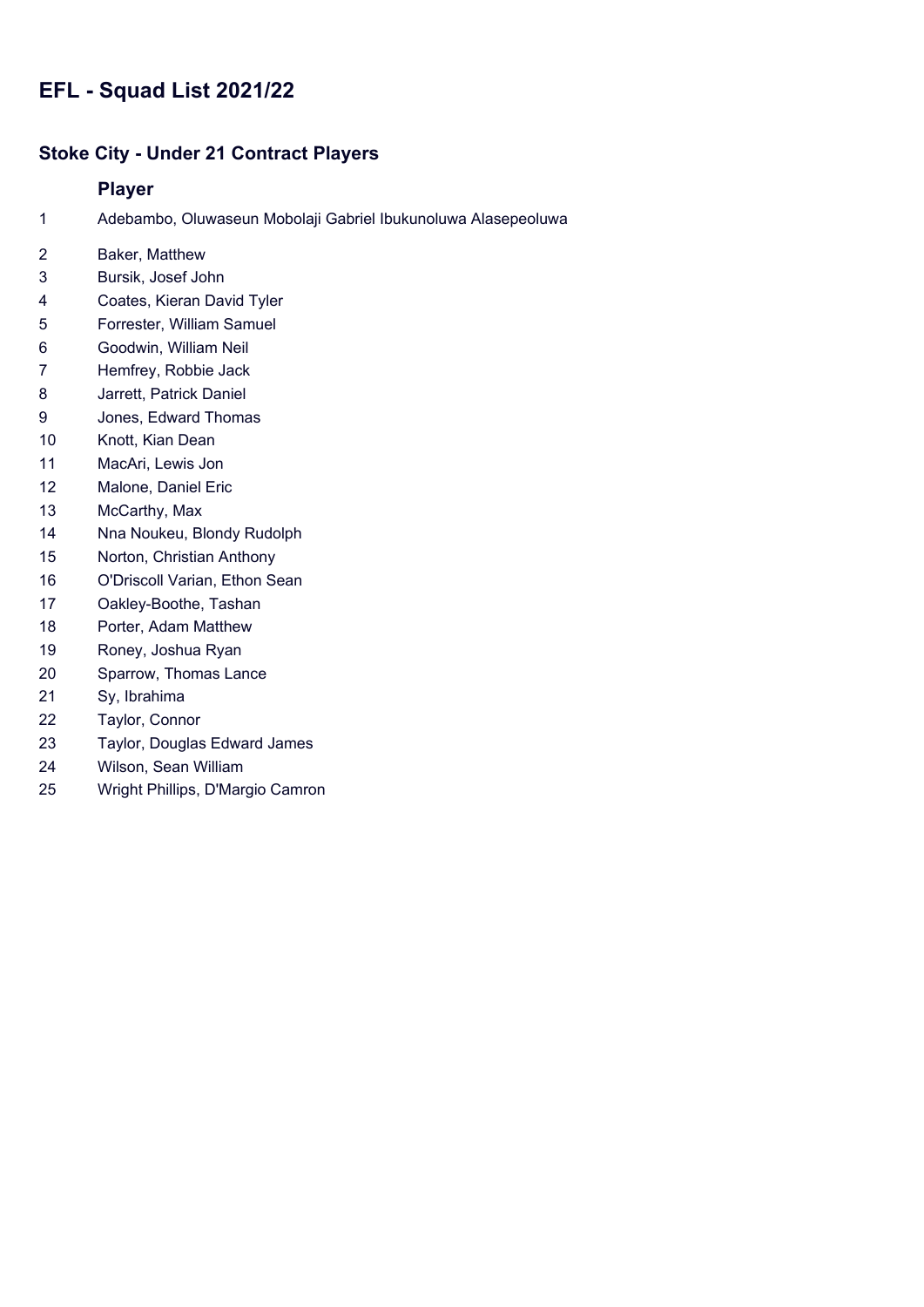### **Sunderland - In Squad Players**

|                | <b>Player</b>                | <b>Home Grown</b> |
|----------------|------------------------------|-------------------|
| 1              | Batth, Daniel Tanveer        | Yes               |
| $\overline{2}$ | Broadhead, Nathan Paul       | Yes               |
| 3              | Defoe, Jermain Colin         | Yes               |
| 4              | Embleton, Elliot John        | Yes               |
| 5              | Evans, Corry John            | Yes               |
| 6              | Gooch, Lynden Jack           | Yes               |
| 7              | McGeady, Aiden John          |                   |
| 8              | O'Nien, Luke Terry           | Yes               |
| 9              | Pritchard, Alex David        | Yes               |
| 10             | Roberts, Patrick John Joseph | Yes               |
| 11             | Stewart, Ross Cameron        |                   |
| 12             | Willis, Jordan Kenneth       | Yes               |
| 13             | Winchester, Carl             | <b>Yes</b>        |
| 14             | Wright, Bailey Colin         | Yes               |
| 15             | Xhemajli, Arbenit            |                   |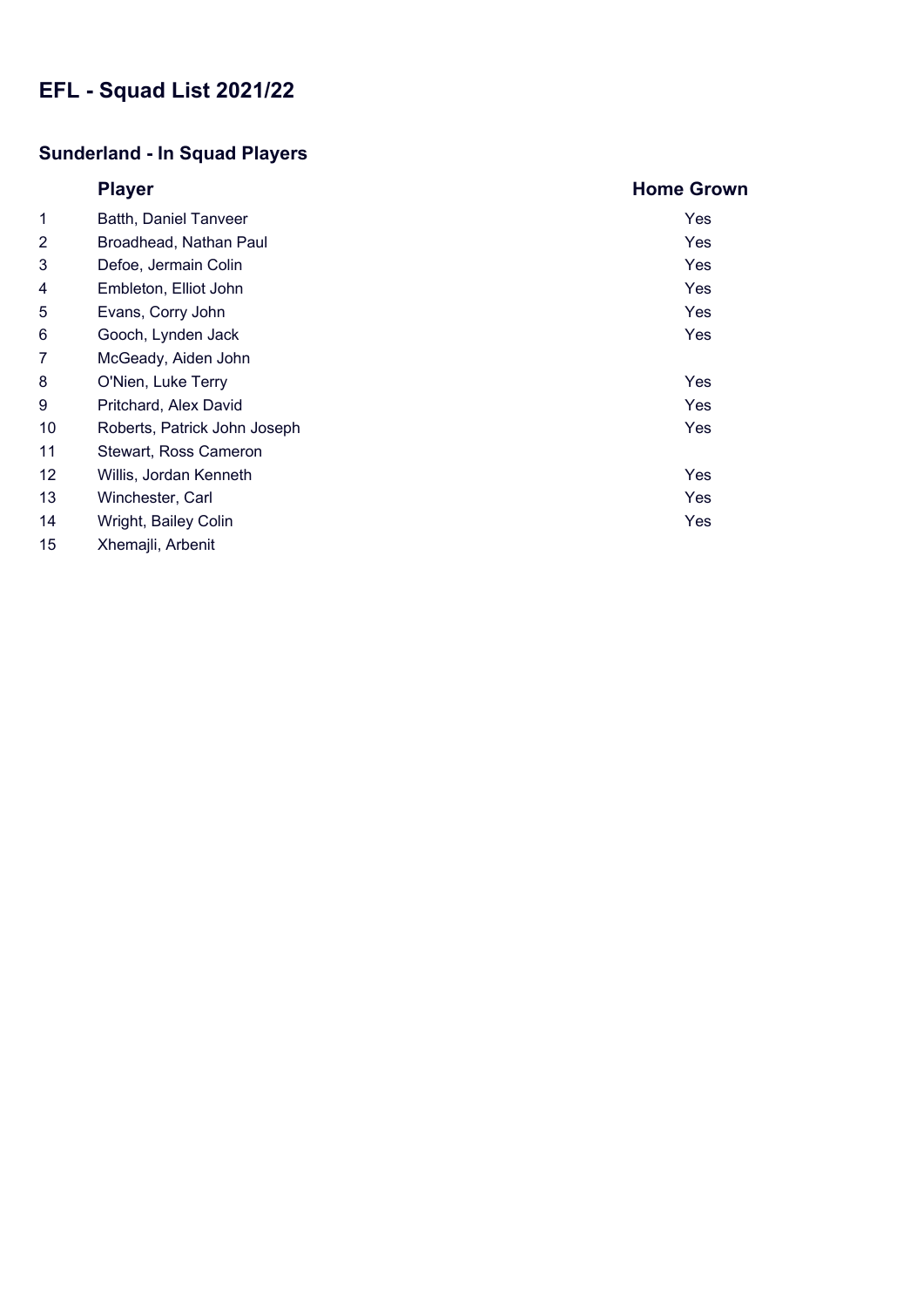### **Sunderland - Under 21 Contract Players**

- Almond, Patrick Joseph
- Carney, Jacob Andrew
- Cirkin, Dennis
- Clarke, Jack Raymond
- Dajaku, Leon
- Diamond, Jack Tyler
- Doyle, Callum Craig
- Dunne, Cieran James
- Dyce, Tyrese Devonte
- Gyimah-Bio, Nicky William Adjei
- Harris, William
- Huggins, Niall Joseph
- Hume, Trai
- Jessup, Cameron Lewis
- Kachosa, Ethan Takudzwa
- Matete, Jay
- Mbunga-Kimpioka, Benjamin
- McIntyre, Jack Cameron
- Neil, Daniel James
- Newall, Nathan Lee James
- Patterson, Anthony William
- Richardson, Adam Lee
- Scott, Thomas William
- Sohna, Harrison Sheriff
- Steels, Vinnie Barry
- Taylor, Ellis James
- Wearne, Stephen Christopher
- Wilding, Samuel Jacob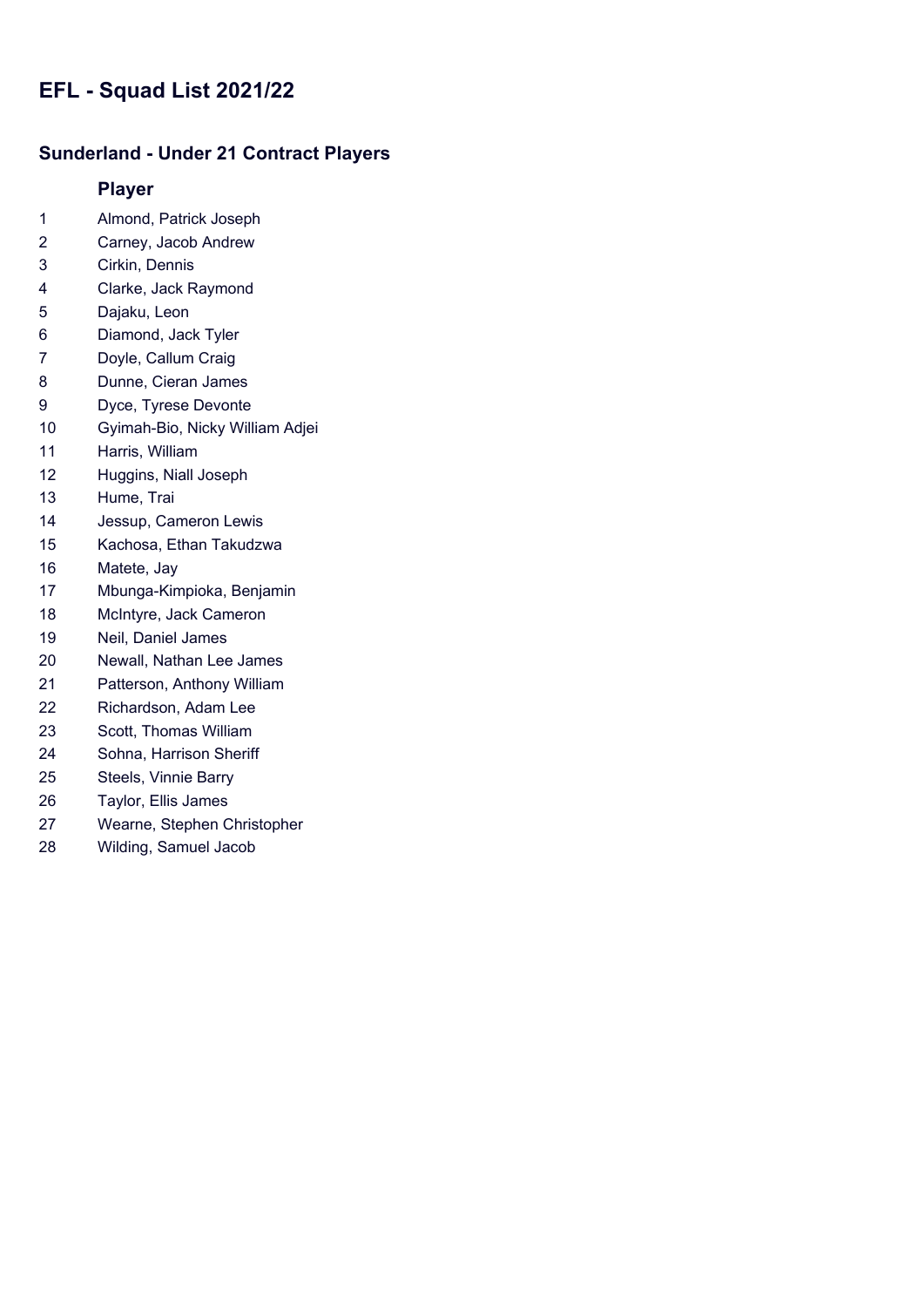### **Sutton United - In Squad Players**

|    | <b>Player</b>                                    | <b>Home Grown</b> |
|----|--------------------------------------------------|-------------------|
| 1  | Ajiboye, David                                   | Yes               |
| 2  | Barden, Jonathan Patrick                         |                   |
| 3  | Beautyman, Harry                                 | Yes               |
| 4  | Bennett, Richard Thomas                          | Yes               |
| 5  | Boldewijn, Enzio Imanuel Ruel                    |                   |
| 6  | Bugiel, Omar Chaaban Khaled                      |                   |
| 7  | Davis, Kenny George Michael                      | Yes               |
| 8  | Dundas, Craig Charles                            |                   |
| 9  | Eastmond, Craig Leon                             | Yes               |
| 10 | Goodliffe, Ben David                             | Yes               |
| 11 | John, Louis                                      | Yes               |
| 12 | Kizzi, Joseph Mohamed                            |                   |
| 13 | Korboa, Ricky Samuel                             |                   |
| 14 | Milsom, Robert Steven                            | Yes               |
| 15 | Olaofe, Isaac Tanitoluwaloba Aduraoluwatimileyin | Yes               |
| 16 | Randall-Hurren, William George James             | Yes               |
| 17 | Rowe, Coby Jake Chairaldy                        |                   |
| 18 | Smith, Alistair Oluwashaun                       | Yes               |
| 19 | Wilson, Donovan Junior                           | Yes               |
| 20 | Wyatt, Benjamin Thomas                           | Yes               |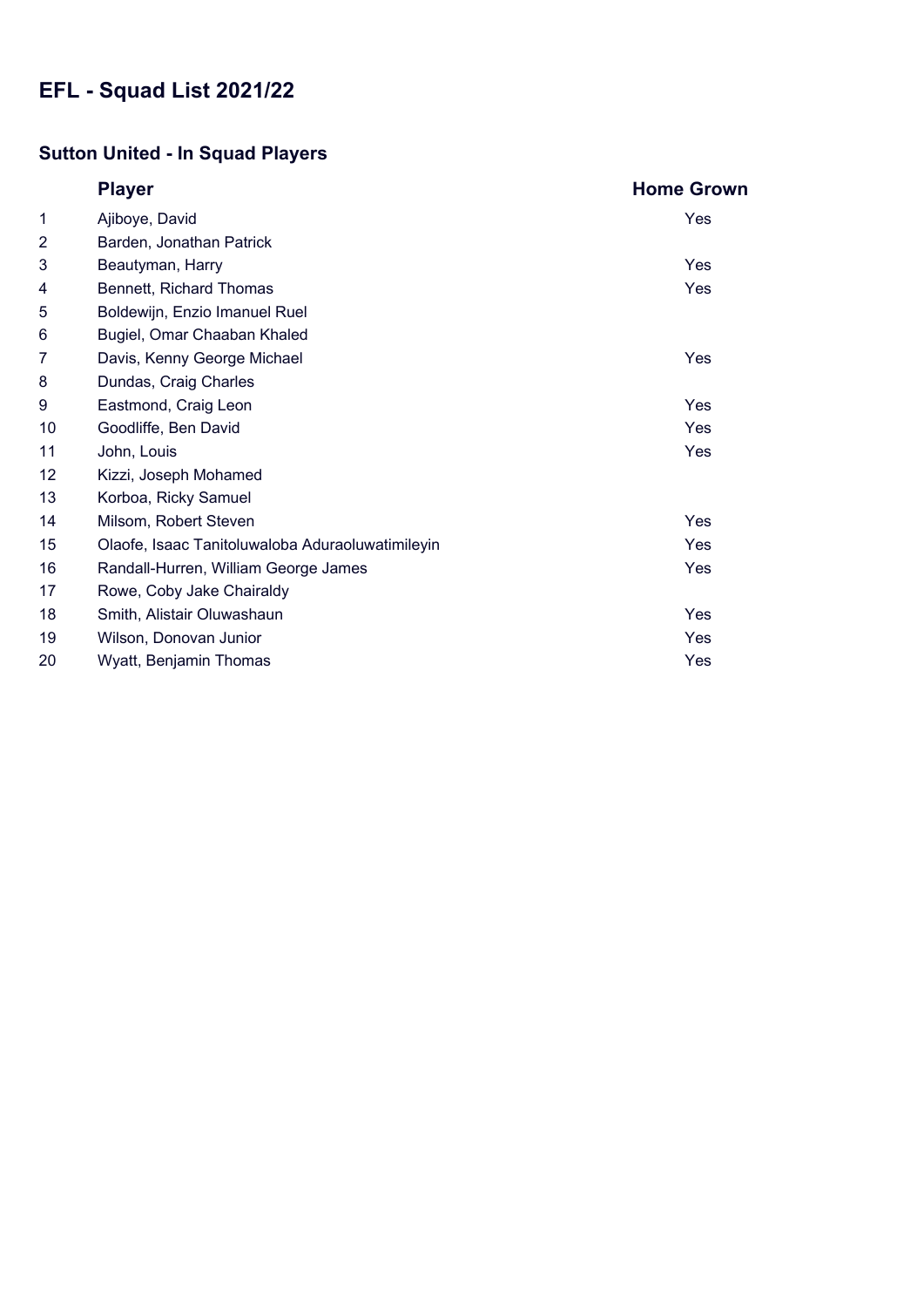### **Sutton United - Under 21 Contract Players**

- 1 Chalupniczak, Filip
- 2 Kouassi, Kylian Prince-Emmanuel Tresor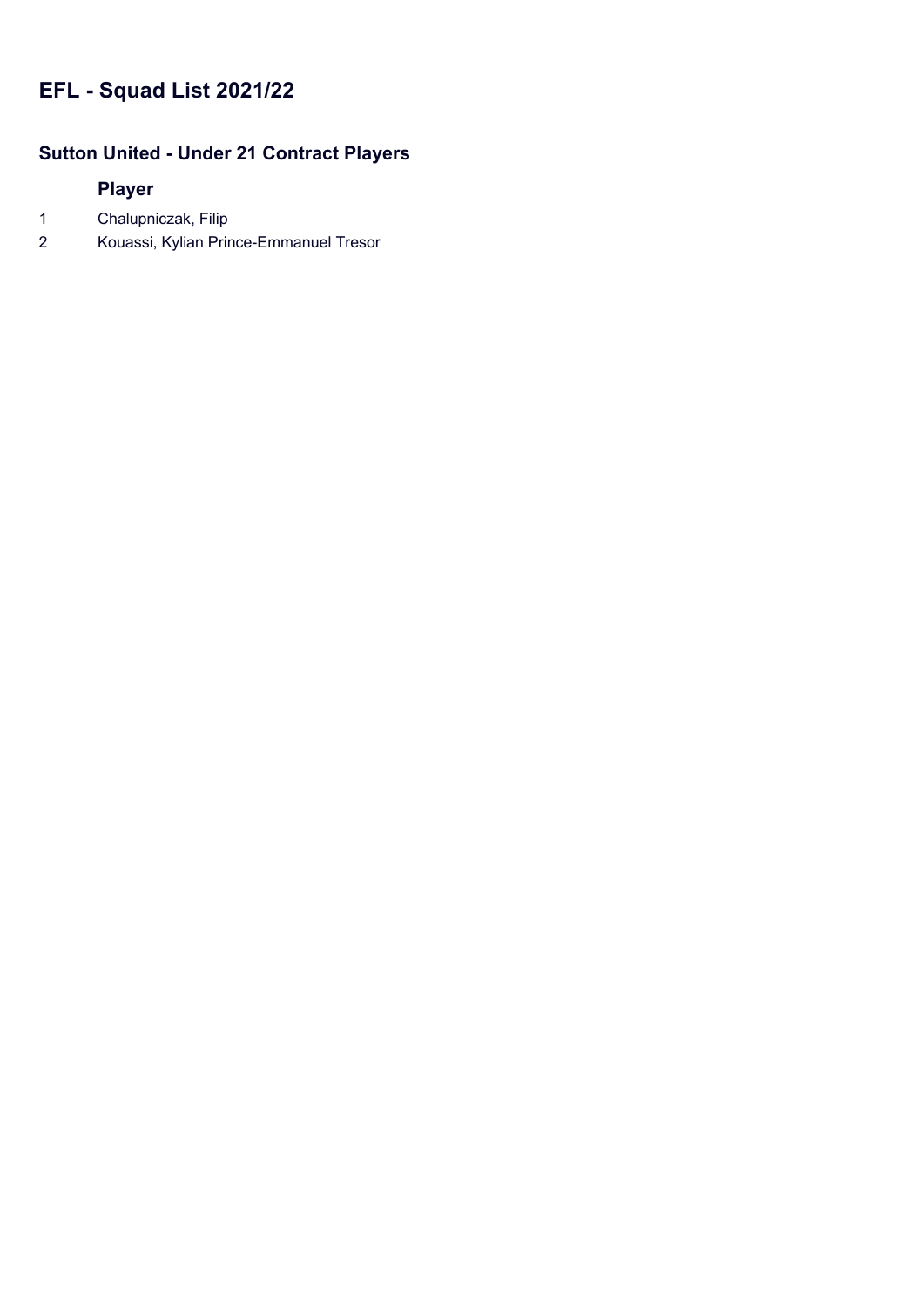## **Swansea City - In Squad Players**

|                | <b>Player</b>                       | <b>Home Grown</b> |
|----------------|-------------------------------------|-------------------|
| 1              | Bennett, Ryan                       | Yes               |
| $\overline{2}$ | Burns, Finley Jack                  | Yes               |
| 3              | Cabango, Benjamin                   | Yes               |
| 4              | Christie, Cyrus Sylvester Frederick | Yes               |
| 5              | Dhanda, Yan                         | Yes               |
| 6              | Downes, Flynn                       | Yes               |
| 7              | Fisher, Andrew Lee                  | Yes               |
| 8              | Fulton, Jay                         |                   |
| 9              | Gould, Joshua Simon                 |                   |
| 10             | Grimes, Matthew Jacob               | Yes               |
| 11             | Hamer, Benjamin John                | Yes               |
| 12             | Manning, Ryan Phelim                | Yes               |
| 13             | Naughton, Kyle                      | Yes               |
| 14             | Ntcham, Jules Olivier               | Yes               |
| 15             | Paterson, Jamie Charles Stuart      | Yes               |
| 16             | Piroe, Joël Mohammed Ramzan         |                   |
| 17             | Smith, Korey Alexander Sheridan     | Yes               |
| 18             | Walsh, Liam                         | Yes               |
| 19             | Wolf, Hannes                        |                   |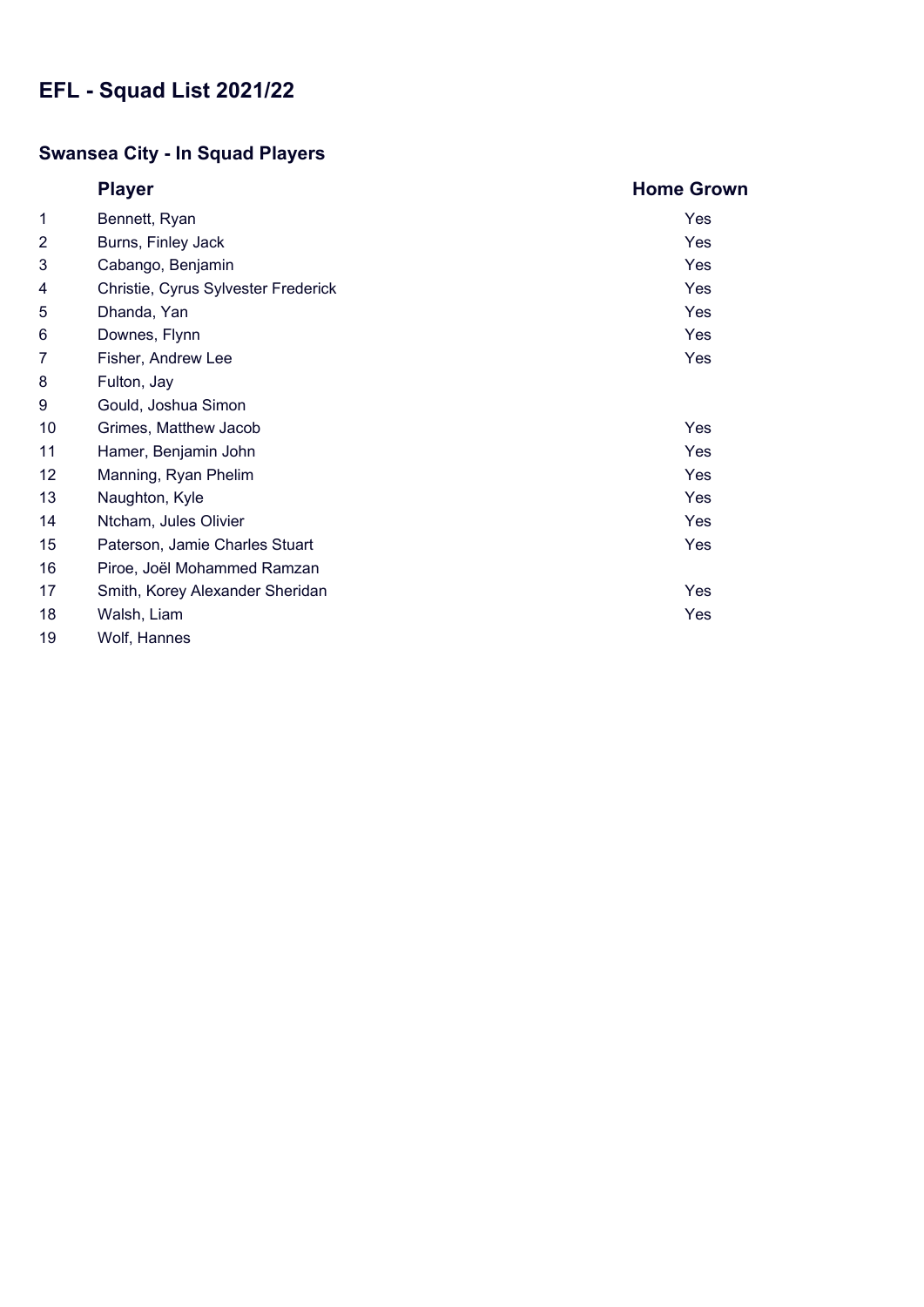#### **Swansea City - Under 21 Contract Players**

- Abdulai, Azeem Kerr
- Butler, Scott James
- Campbell, Rio Anthony
- Cooper, Brandon James
- Erickson, Benjamin James
- Evans, Cameron James
- Forrester, Jaden Joshua
- Hansen, Nicolas Defreitas
- Hurford, Corey Jack
- Jones, Harry Thomas
- Jones, Jacob Alexander
- Joseph, Kyle Alexander
- Latibeaudiere, Joel Owen
- Leverett, Samuel George
- McFayden, Lincoln Tye
- Morgan, Dylan James
- Obafemi, Michael Oluwadurotimi
- Ogbeta, Nathanael Simeon
- Rushesha, Tivonge Sacha
- Searle, Jamie Spencer
- Stafford, Jack Elliot
- Thomas, Joe Ethan
- Thomas, Joshua John
- Webb, Lewis Michael
- Whittaker, Morgan Reece
- Whittaker, Tarrelle Ricardo Kabirizi
- Williams, Daniel Patrick
- Williams-Margetson, Ben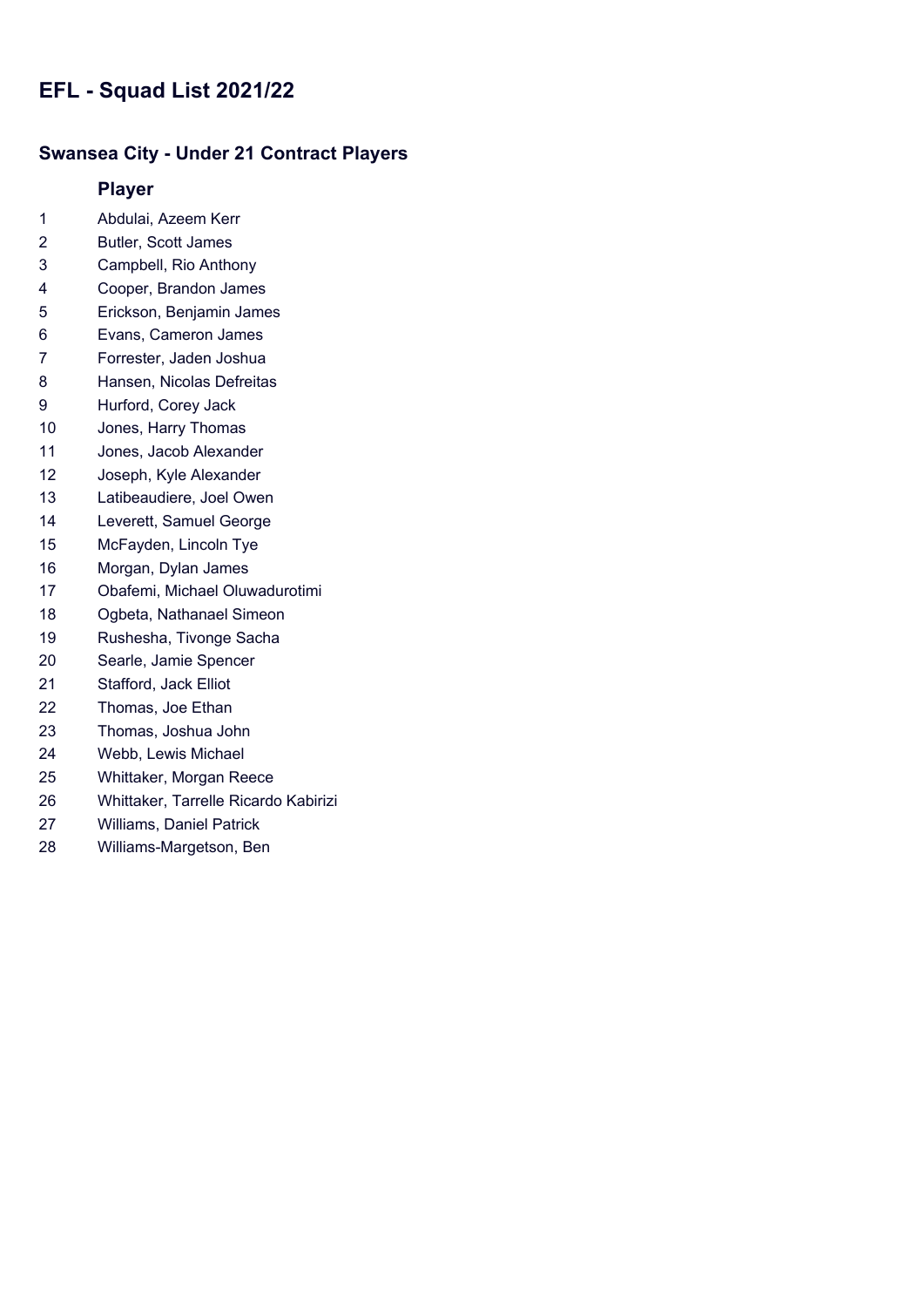## **Swindon Town - In Squad Players**

|                | <b>Player</b>                         | <b>Home Grown</b> |
|----------------|---------------------------------------|-------------------|
| 1              | Baudry, Mathieu Marian Ghislain       |                   |
| $\overline{2}$ | Conroy, Dion John                     | Yes               |
| 3              | Davison, Joshua Michael Blainey       |                   |
| 4              | East, Ryan Henry                      | Yes               |
| 5              | Gladwin, Benjamin Thomas Charles      | <b>Yes</b>        |
| 6              | Hunt, Robert Donald                   | Yes               |
| 7              | Iandolo, Ellis Carlo                  | Yes               |
| 8              | Lyden, Jordan David                   | Yes               |
| 9              | McKirdy, Harry                        | Yes               |
| 10             | Mitchell-Lawson, Jayden Joshua Joseph | Yes               |
| 11             | O'Brien, Jake Patrick                 |                   |
| 12             | Odimayo, Akinwale Joseph              | Yes               |
| 13             | Parsons, Harry John                   | Yes               |
| 14             | Payne, Jack                           | Yes               |
| 15             | Reed, Louis Samuel                    | <b>Yes</b>        |
| 16             | Williams, Jonathan Peter              | Yes               |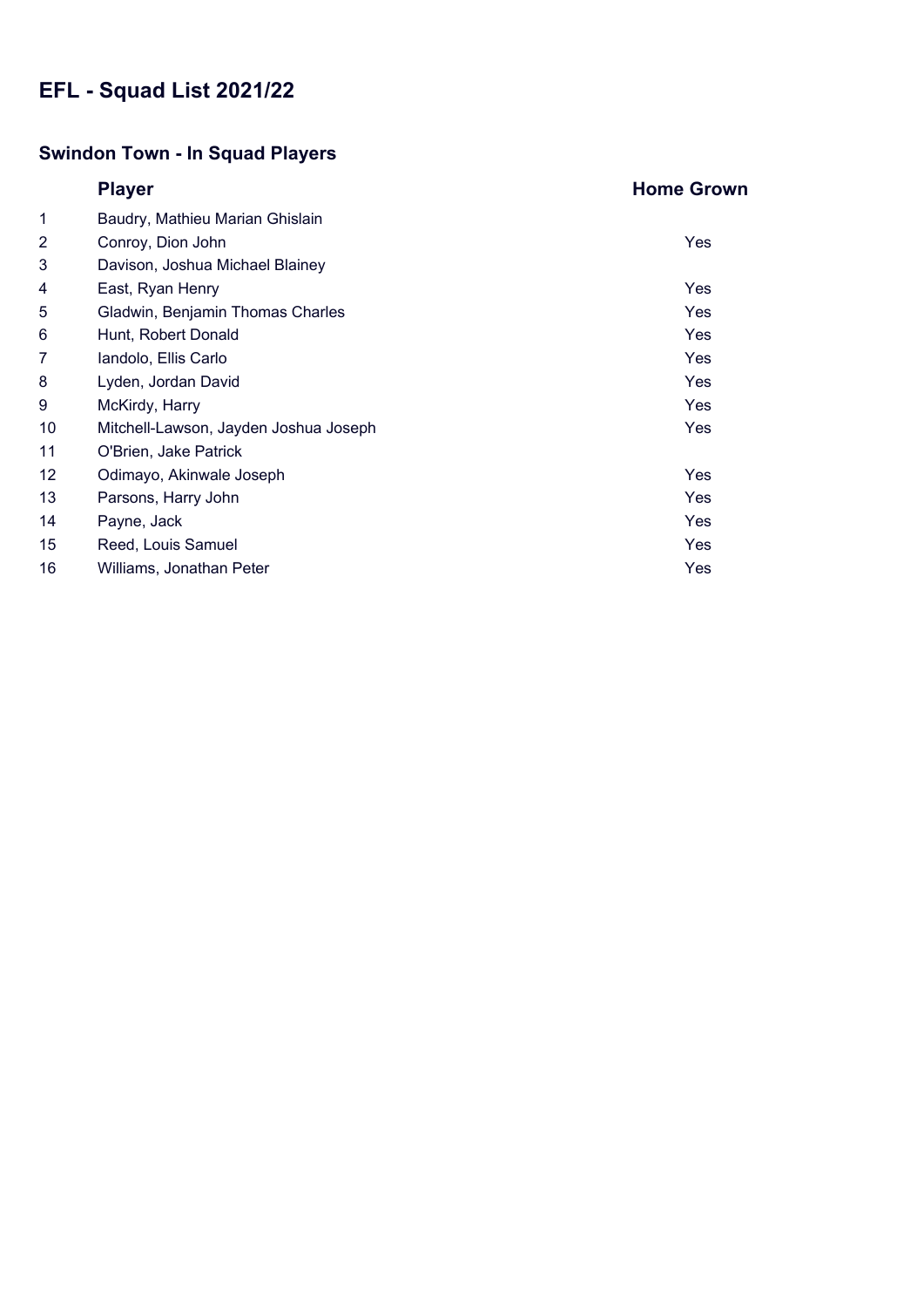### **Swindon Town - Under 21 Contract Players**

- Aguiar, Ricky Leon
- Barry, Louie Mark
- Cooper, Brandon James
- Dabre, Mohammad
- Tomlinson, Joseph William George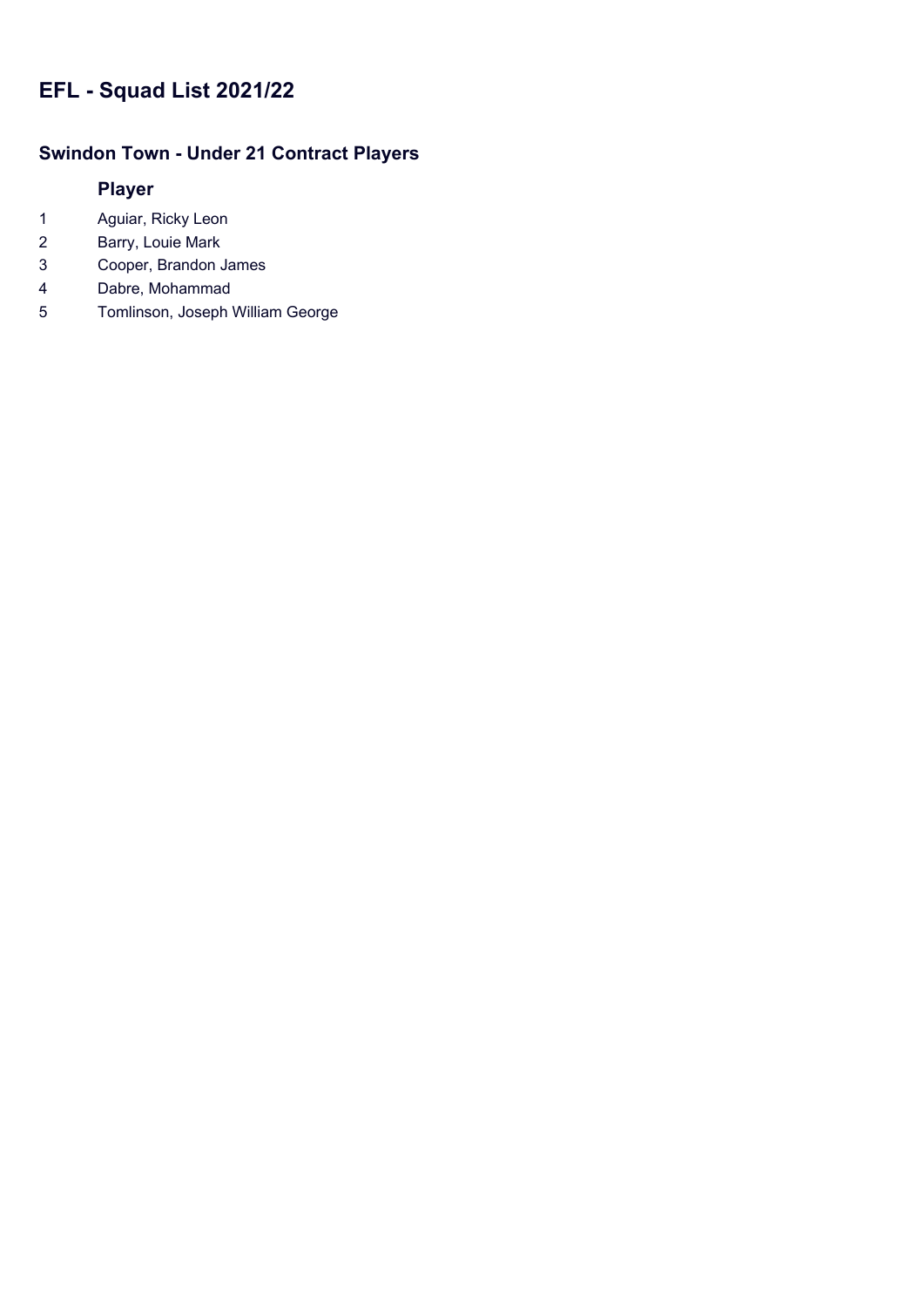## **Tranmere Rovers - In Squad Players**

|                | <b>Player</b>                          | <b>Home Grown</b> |
|----------------|----------------------------------------|-------------------|
| 1              | Clarke, Peter Michael                  | Yes               |
| $\overline{2}$ | Dacres-Cogley, Joshua Jacob            | Yes               |
| 3              | Davies, Thomas Christopher             | Yes               |
| 4              | Dieseruvwe, Emmanuel Aghogho Oluwafeme | Yes               |
| 5              | Foley, Samuel Robert                   |                   |
| 6              | Hawkes, Joshua Stuart                  | Yes               |
| 7              | Hemmings, Kane Ruudi                   |                   |
| 8              | Knight-Percival, Nathaniel Lawrence    | Yes               |
| 9              | Macdonald, Calum Ross                  | Yes               |
| 10             | Maguire, Joseph Daniel Patrick         | Yes               |
| 11             | Maynard, Nicholas David                | Yes               |
| 12             | McManaman, Callum Henry                | Yes               |
| 13             | Merrie, Christopher Francis            | Yes               |
| 14             | Morris, Kieron                         | Yes               |
| 15             | Murphy, Joseph                         | Yes               |
| 16             | Nevitt, Elliott Lloyd                  |                   |
| 17             | Spearing, Jay Francis                  | Yes               |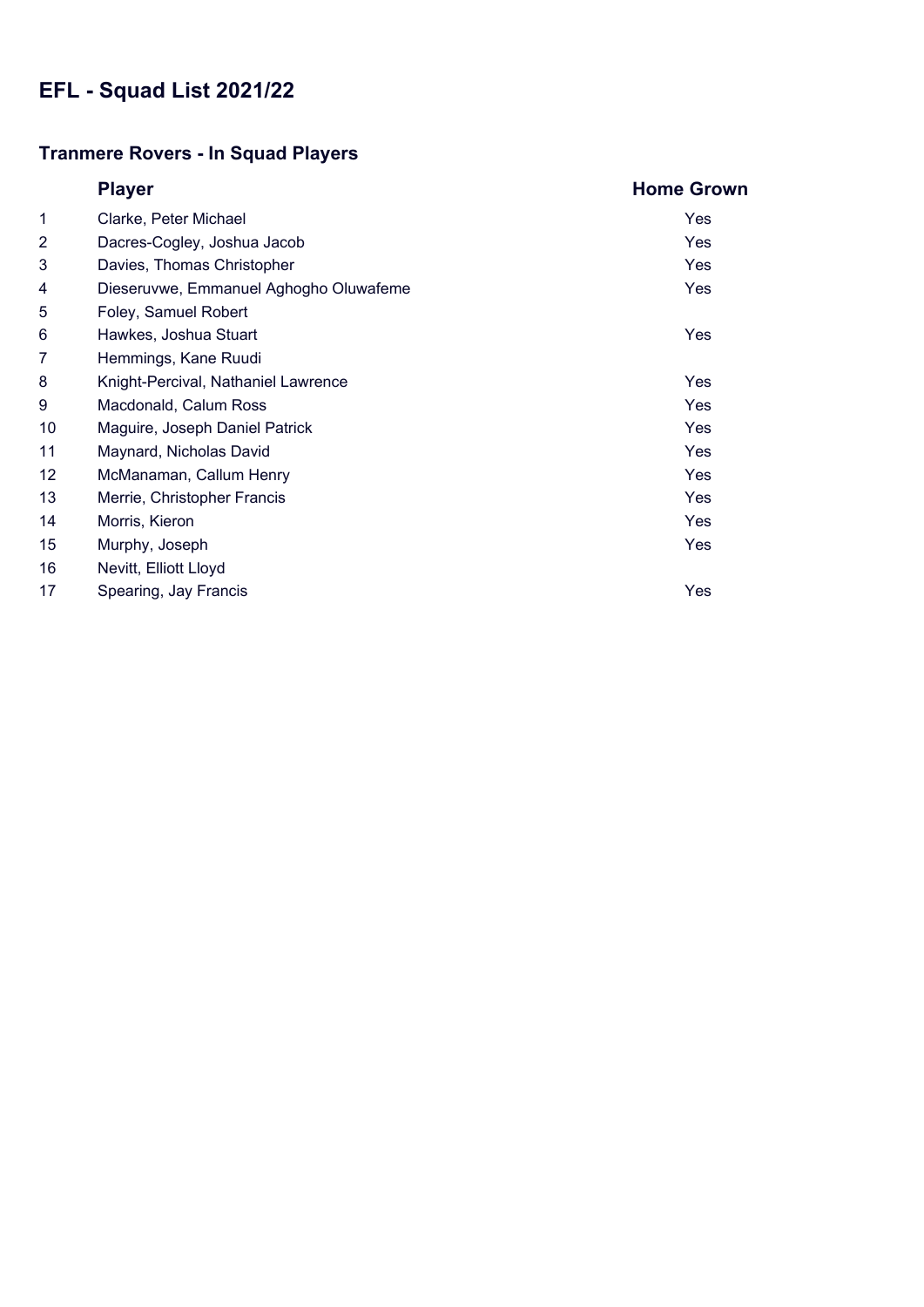### **Tranmere Rovers - Under 21 Contract Players**

- Burton, Jake Joshua
- Dwyer, Dylan Joseph
- Glatzel, Paul Milton
- Hayde, Kyle William
- Jolley, Charlie Patrick
- McPake, Joshua
- O'Connor, Lee Patrick
- Stratulis, Ryan William
- Taylor, Samuel David
- Warrington, Lewis Wesley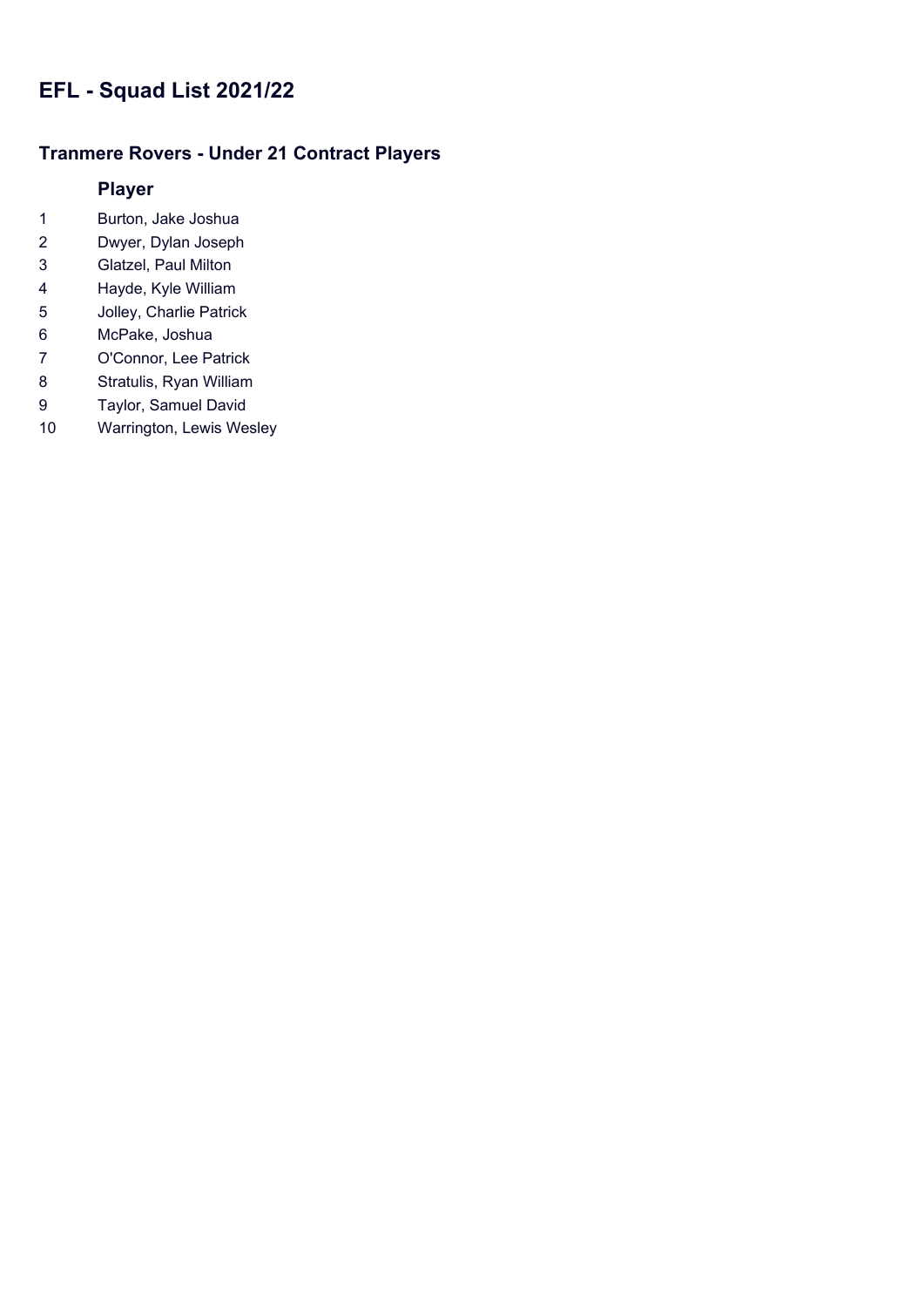## **Walsall - In Squad Players**

|                 | <b>Player</b>                     | <b>Home Grown</b> |
|-----------------|-----------------------------------|-------------------|
| 1               | Daniels, Donervon Joseph          | Yes               |
| $\overline{2}$  | Devine, Reece                     | Yes               |
| 3               | Earing, Jack James                | Yes               |
| 4               | Emmanuel, Ebuka Osadebe           |                   |
| 5               | Holden, Rory                      |                   |
| 6               | Kiernan, Brendan Jason            | Yes               |
| 7               | Kinsella, Liam Mark               | Yes               |
| 8               | Labadie, Joss Christopher         | Yes               |
| 9               | Menayese, Rollin                  | Yes               |
| 10              | Miller, George                    | <b>Yes</b>        |
| 11              | Mills, Zachary Louvaine           | Yes               |
| 12 <sub>2</sub> | Nguemkam Monthe, Emmanuel Gaëtan  | Yes               |
| 13              | Rodney, Devante Darrius           | Yes               |
| 14              | Rose, Jack                        | Yes               |
| 15              | Sadler, Mathew John               | Yes               |
| 16              | Ward, Stephen Robert              |                   |
| 17              | White, Hayden Anthony Roy         | Yes               |
| 18              | Wilkinson, Conor Dominic Geoffrey | Yes               |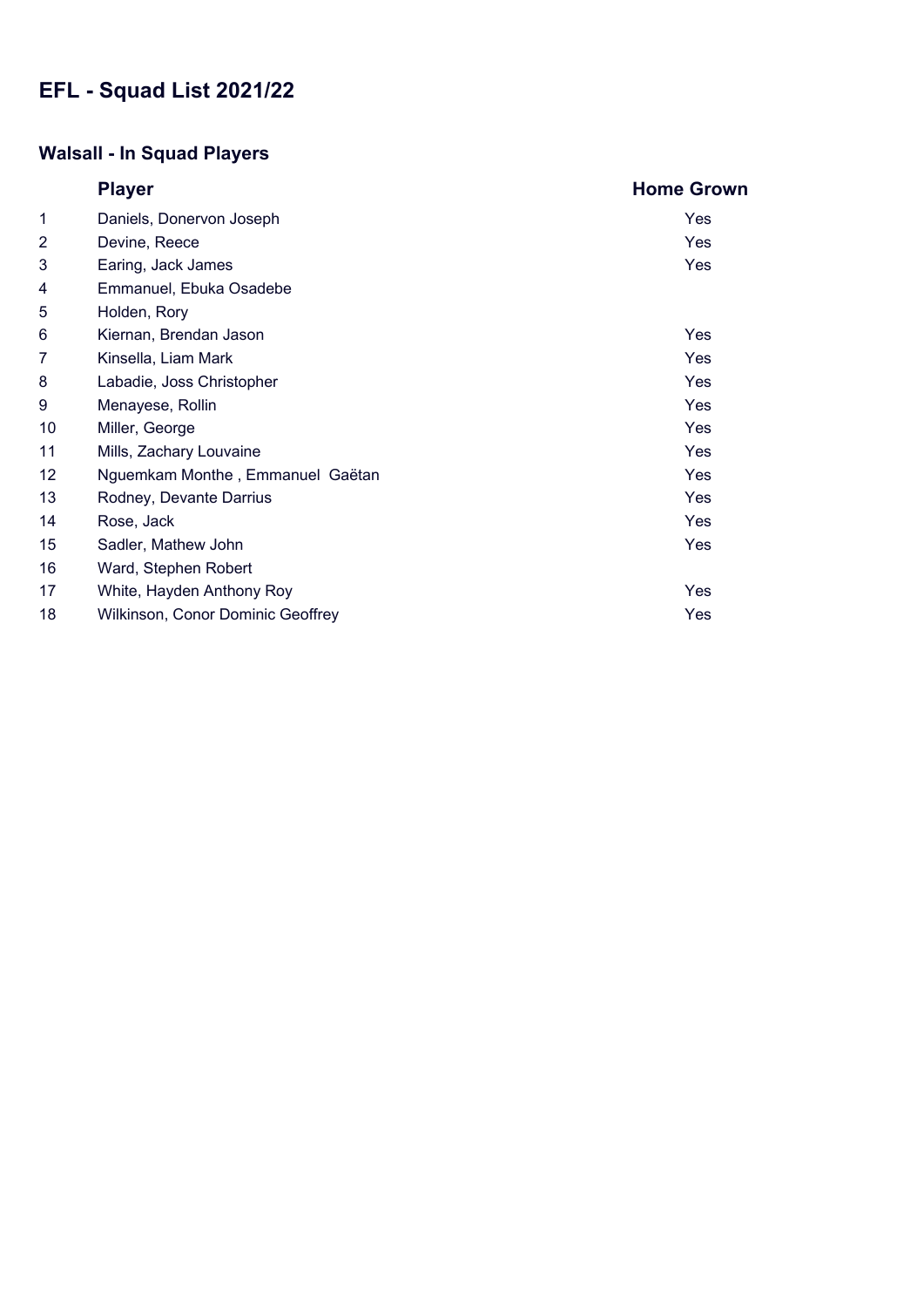### **Walsall - Under 21 Contract Players**

- Bates, Alfie
- Foulkes, Joseph James
- Leak, Thomas
- Perry, Samuel Paul
- Rushworth, Carl Andrew
- Shade, Tyrese
- Willis, Joseph Alan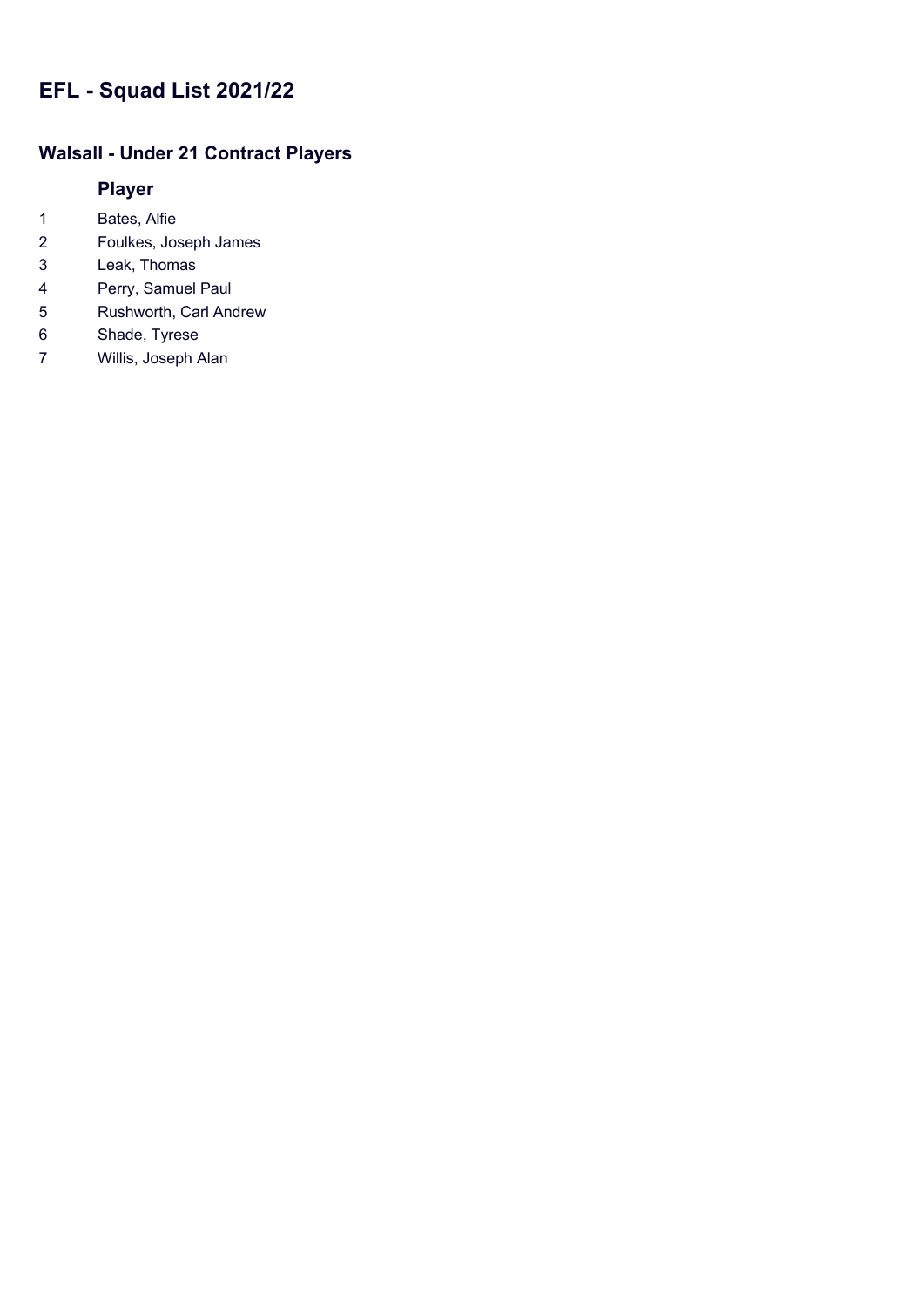### **West Bromwich Albion - In Squad Players**

|                | <b>Player</b>                  | <b>Home Grown</b> |
|----------------|--------------------------------|-------------------|
| 1              | Ahearne-Grant, Karlan Laughton | Yes               |
| $\overline{2}$ | Ajayi, Oluwasemilogo Adesewo   | Yes               |
| 3              | Bartley, Kyle                  | <b>Yes</b>        |
| 4              | Bryan, Kean Shay               | Yes               |
| 5              | Button, David                  | Yes               |
| 6              | Carroll, Andrew Thomas         | Yes               |
| 7              | Clarke, Matthew Edward Barkell | <b>Yes</b>        |
| 8              | Diangana, Grady George         | Yes               |
| 9              | Furlong, Darnell Anthony       | <b>Yes</b>        |
| 10             | Johnstone, Samuel Luke         | Yes               |
| 11             | Kipre, Cedric                  | Yes               |
| 12             | Livermore, Jake Cyril          | Yes               |
| 13             | Molumby, Jayson Patrick        | Yes               |
| 14             | Mowatt, Alex James             | Yes               |
| 15             | O'Shea, Dara                   | Yes               |
| 16             | Palmer, Alexander              | Yes               |
| 17             | Phillips, Matthew              | <b>Yes</b>        |
| 18             | Reach, Adam Michael            | Yes               |
| 19             | Robinson, Callum Jack          | Yes               |
| 20             | Townsend, Conor Stephen        | Yes               |
| 21             | Zohore, Albin Kenneth Danrup   |                   |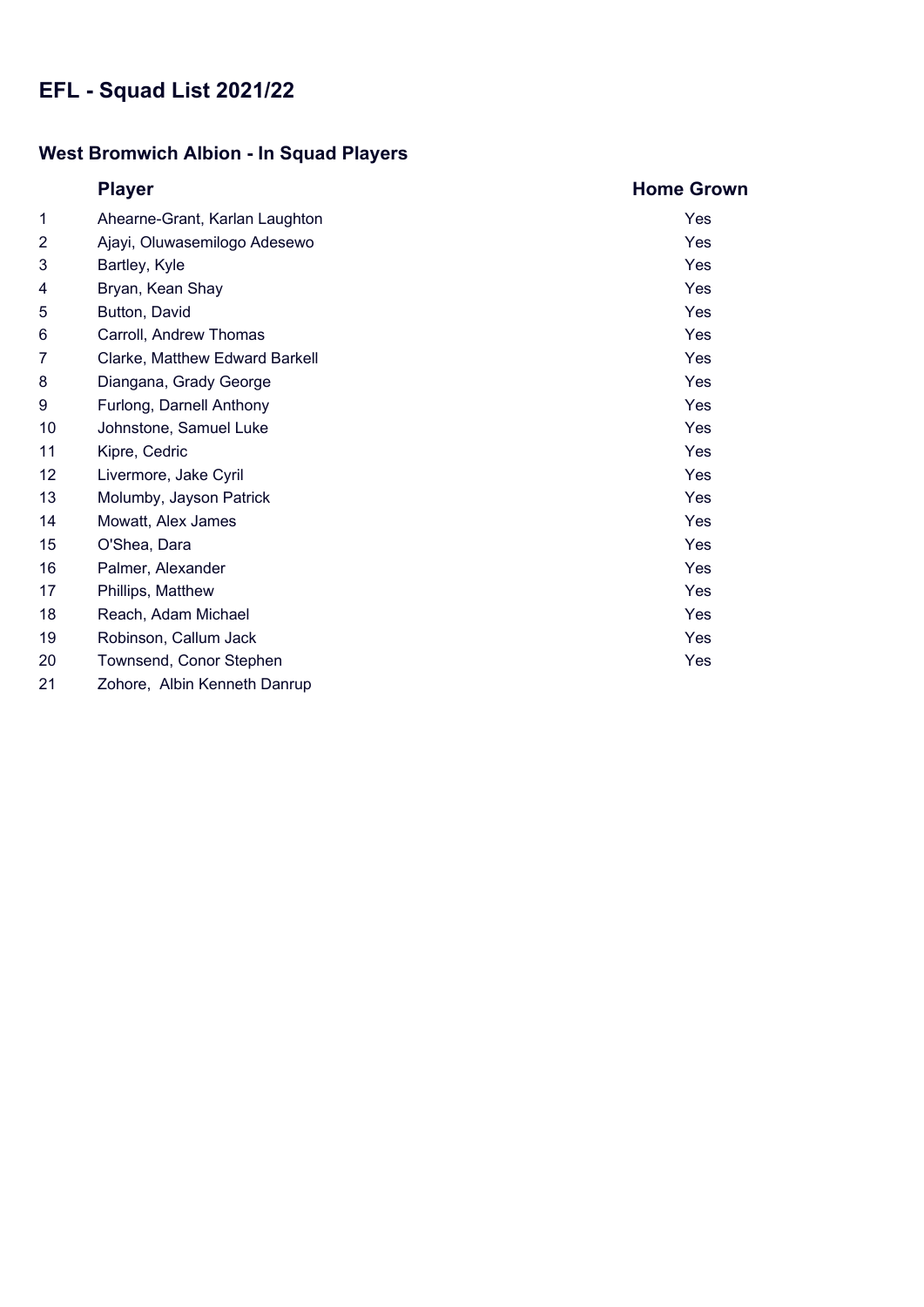### **West Bromwich Albion - Under 21 Contract Players**

- Andrews, Jamie
- Ashworth, Zachary
- Cachicote Da Rocha De Castro, Quevin Moises
- Cann, Ted
- Chisholm, Mac Lindsey
- Delaney, Zak
- Dike, Daryl Enyinnaya
- Faal, Modou Lamin
- Fellows, Tom Allen
- Gardner-Hickman, Taylor
- Griffiths, Joshua James
- Ingram, Ethan John
- Joshua, Kevin
- King, Toby
- Malcolm, Jovan Anthony
- Mitchell, Ramello Dejorn
- Morton, Callum Damian Peter
- Neto Teixeira, Aurio Clinton
- Richards, Rico Dean Scott
- Shotton, Saul
- Soule, Jamie Lee
- Taylor, Caleb Joaquin
- Tulloch, Rayhaan Rahim Amari
- Windsor, Owen James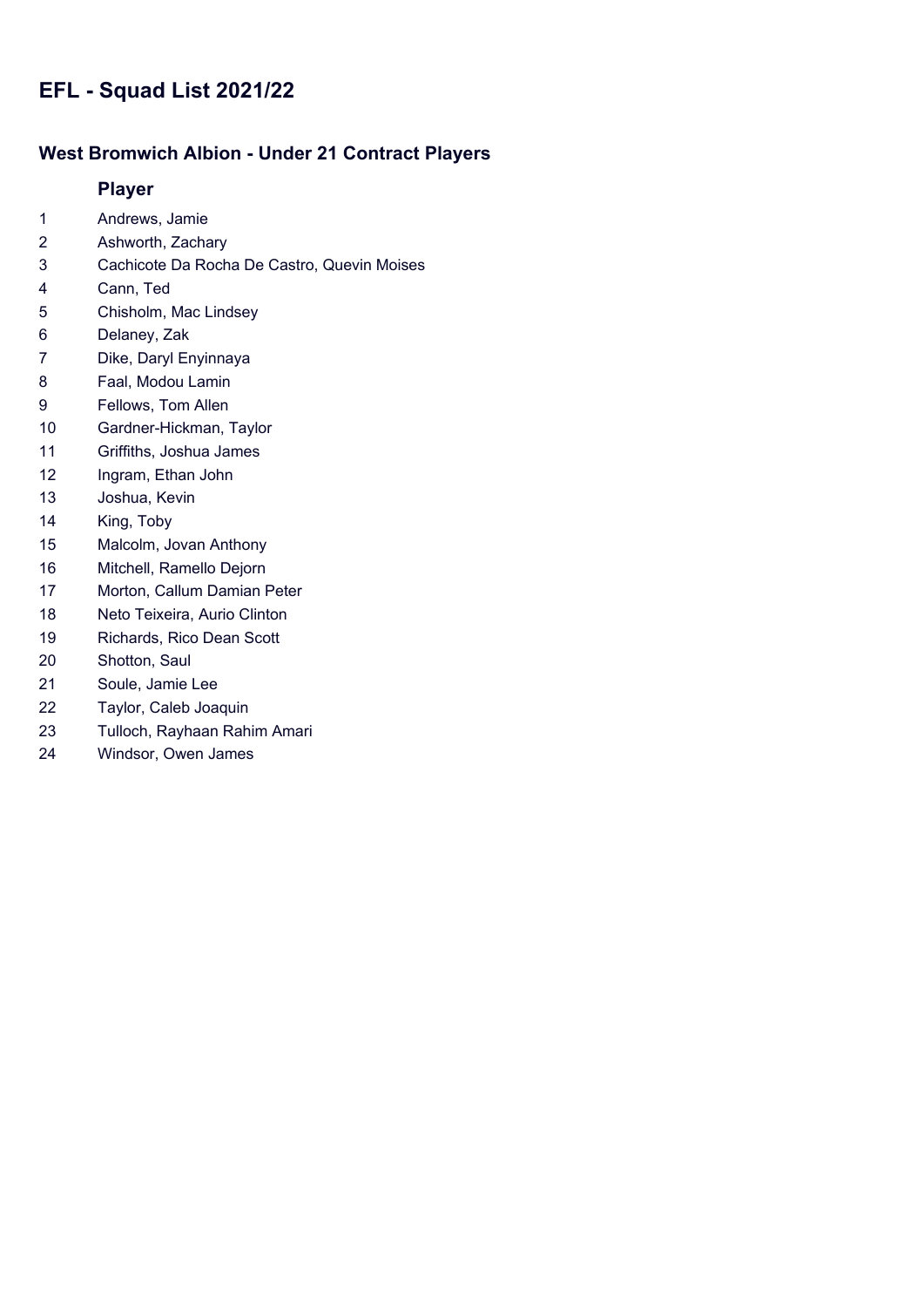## **Wigan Athletic - In Squad Players**

|                 | <b>Player</b>                     | <b>Home Grown</b> |
|-----------------|-----------------------------------|-------------------|
| 1               | Bayliss, Thomas David             | Yes               |
| $\overline{2}$  | Bennett, Joseph                   | <b>Yes</b>        |
| 3               | Cousins, Jordan Paul              | <b>Yes</b>        |
| 4               | Darikwa, Tendayi David            | Yes               |
| 5               | Edwards, Gwion Dafydd Rhys        | <b>Yes</b>        |
| 6               | Humphrys, Stephen Peter           | Yes               |
| 7               | Keane, William David              | Yes               |
| 8               | Kerr, Jason John                  |                   |
| 9               | Lang, Callum Joseph               | Yes               |
| 10              | Magennis, Joshua Brendan David    | Yes               |
| 11              | Massey, Gavin Alexander           | Yes               |
| 12 <sup>2</sup> | McClean, James                    |                   |
| 13              | McGrath, Jamie Terence            |                   |
| 14              | Naylor, Tom                       | <b>Yes</b>        |
| 15              | Pearce, Tom Mark                  | Yes               |
| 16              | Power, Max Mcauley                | Yes               |
| 17              | Rea, Glen Charles                 | Yes               |
| 18              | Shinnie, Graeme Garry             |                   |
| 19              | Tilt, Curtis Anthony              |                   |
| 20              | Watts, Kelland John William James | Yes               |
| 21              | Whatmough, Jack David Vincent     | Yes               |
| 22              | <b>Wyke, Charles Thomas</b>       | Yes               |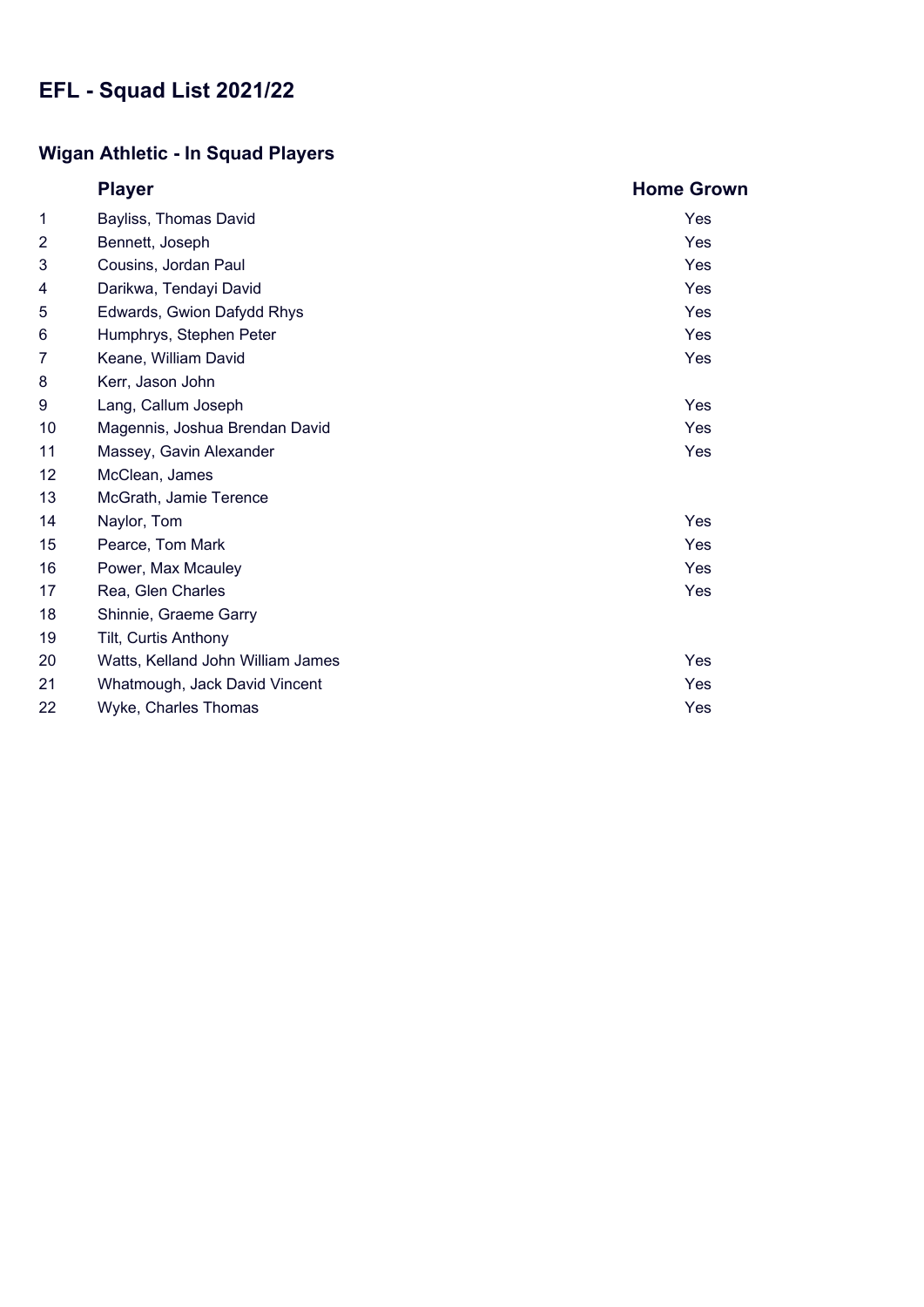#### **Wigan Athletic - Under 21 Contract Players**

- Aasgaard, Thelonious Gerard
- Adams, Joseph Crispini
- Adeeko, Babajide Ezekiel
- Baningime, Divin Monshe
- Carragher, James Lee
- Costello, Thomas Anthony
- Hughes, Charles Roger
- Lakew-Owens, Samuel Jacob
- Lloyd, Kieran David
- Long, Adam David
- McGee, Harry David
- McHugh, Harry
- Pinnington, Dean Stanley
- Robinson, Luke James
- Smith, Scott William
- Sobowale, Oluwatimilehin
- Sze, Christopher John Bernard
- Tickle, Samuel Lloyd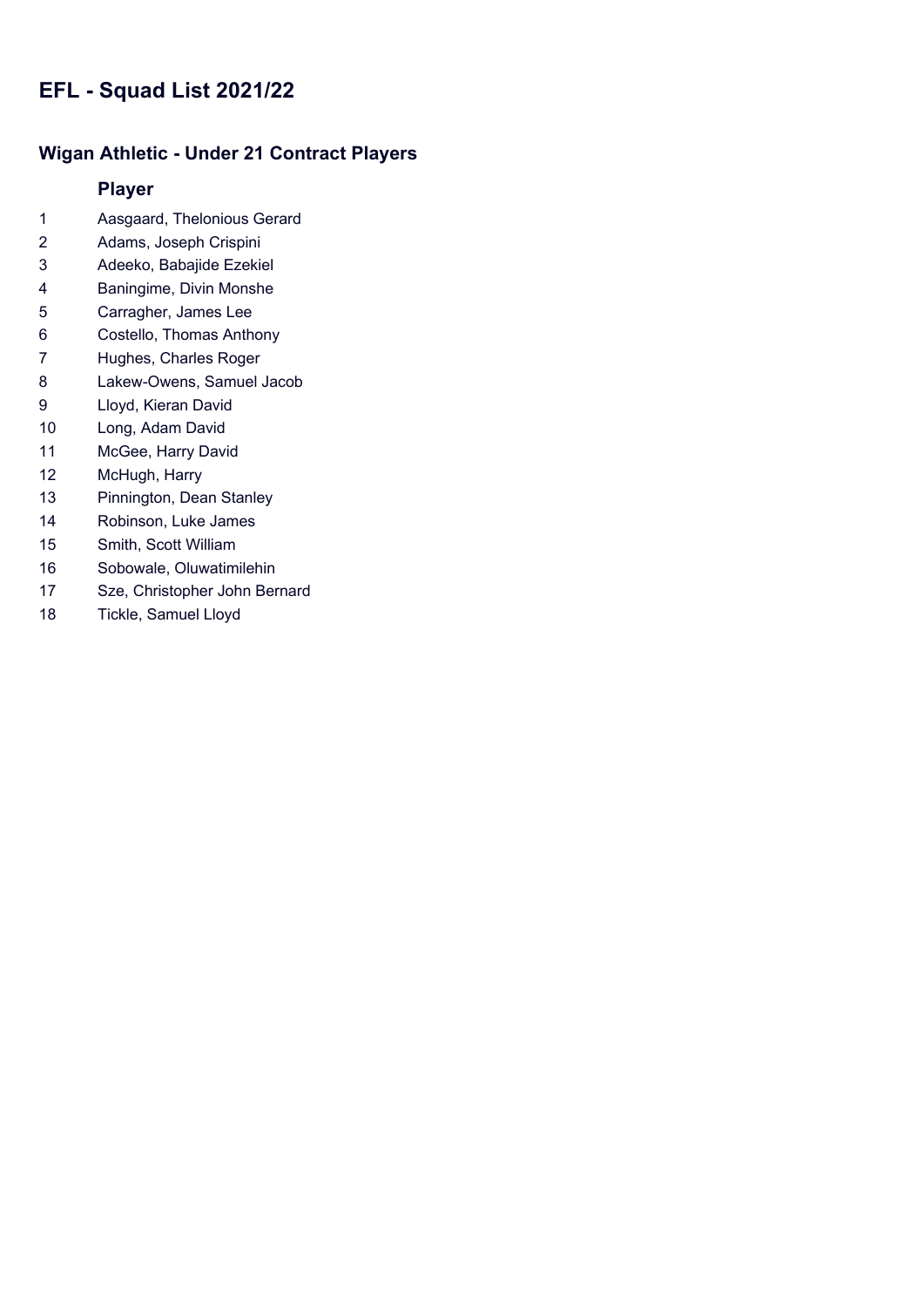## **Wycombe Wanderers - In Squad Players**

|                | <b>Player</b>               | <b>Home Grown</b> |
|----------------|-----------------------------|-------------------|
| 1              | Akinfenwa, Saheed Adebayo   |                   |
| $\overline{c}$ | Gape, Dominic Edward        | Yes               |
| 3              | Grimmer, Jack Richard       | Yes               |
| 4              | Hanlan, Brandon Alex Graham | Yes               |
| 5              | Horgan, Daryl Jeremiah      |                   |
| 6              | Jacobson, Joseph Mark       | Yes               |
| 7              | Kaikai, Sulaiman Borbor     | Yes               |
| 8              | McCarthy, Jason             | Yes               |
| 9              | McCleary, Garath            | Yes               |
| 10             | Obita, Jordan John          | Yes               |
| 11             | Scowen, Joshua Charles      | Yes               |
| 12             | Stewart, Anthony Kelvin     | Yes               |
| 13             | Tafazolli, Ryan Sirous      | Yes               |
| 14             | Thompson, Curtis Liam       |                   |
| 15             | Vokes, Samuel Michael       | Yes               |
| 16             | Wheeler, David              | Yes               |
| 17             | Wing, Lewis                 | Yes               |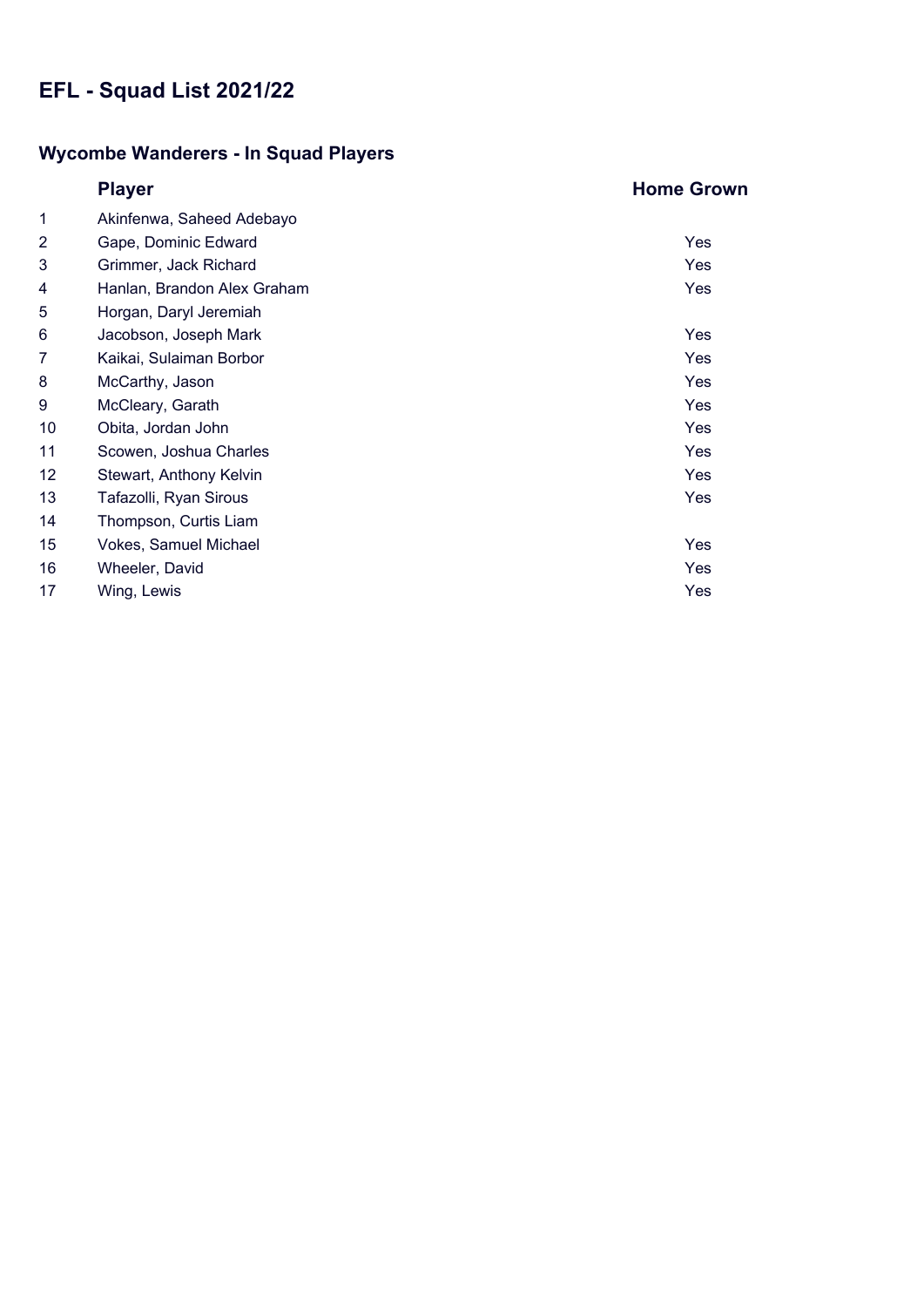### **Wycombe Wanderers - Under 21 Contract Players**

- Al-Hamadi, Ali Ibrahim Karim Ali
- De Barr, Andre Tjay
- Dickinson, Tyla Dez
- Forino Joseph, Christian
- Leathers, Adam
- Linton, Malachi Derek David
- Mehmeti, Anis
- Parsons, Conor Riece George
- Pendlebury, Oliver Jack
- Przybek, Adam Jozef
- Ram, Max Benjamin
- Wakely, Jack Sebastian
- Young, Jack